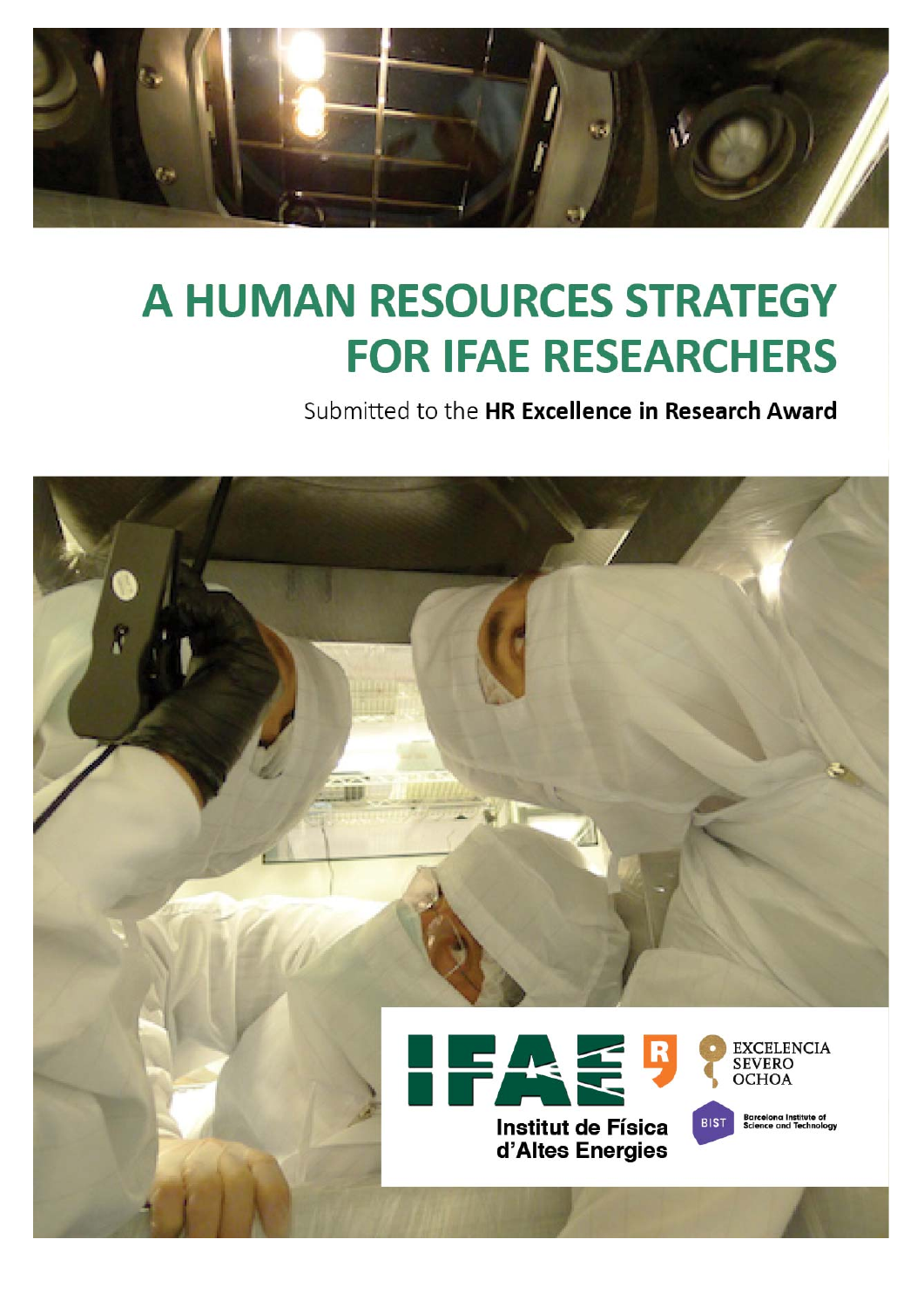





# **CONTENTS**

| The European Charter of Researchers and Code of Conduct for the Recruitment of Researchers 2 |
|----------------------------------------------------------------------------------------------|
|                                                                                              |
|                                                                                              |
|                                                                                              |
|                                                                                              |
|                                                                                              |
|                                                                                              |
|                                                                                              |
|                                                                                              |
|                                                                                              |
|                                                                                              |
|                                                                                              |
|                                                                                              |
|                                                                                              |
|                                                                                              |
|                                                                                              |
|                                                                                              |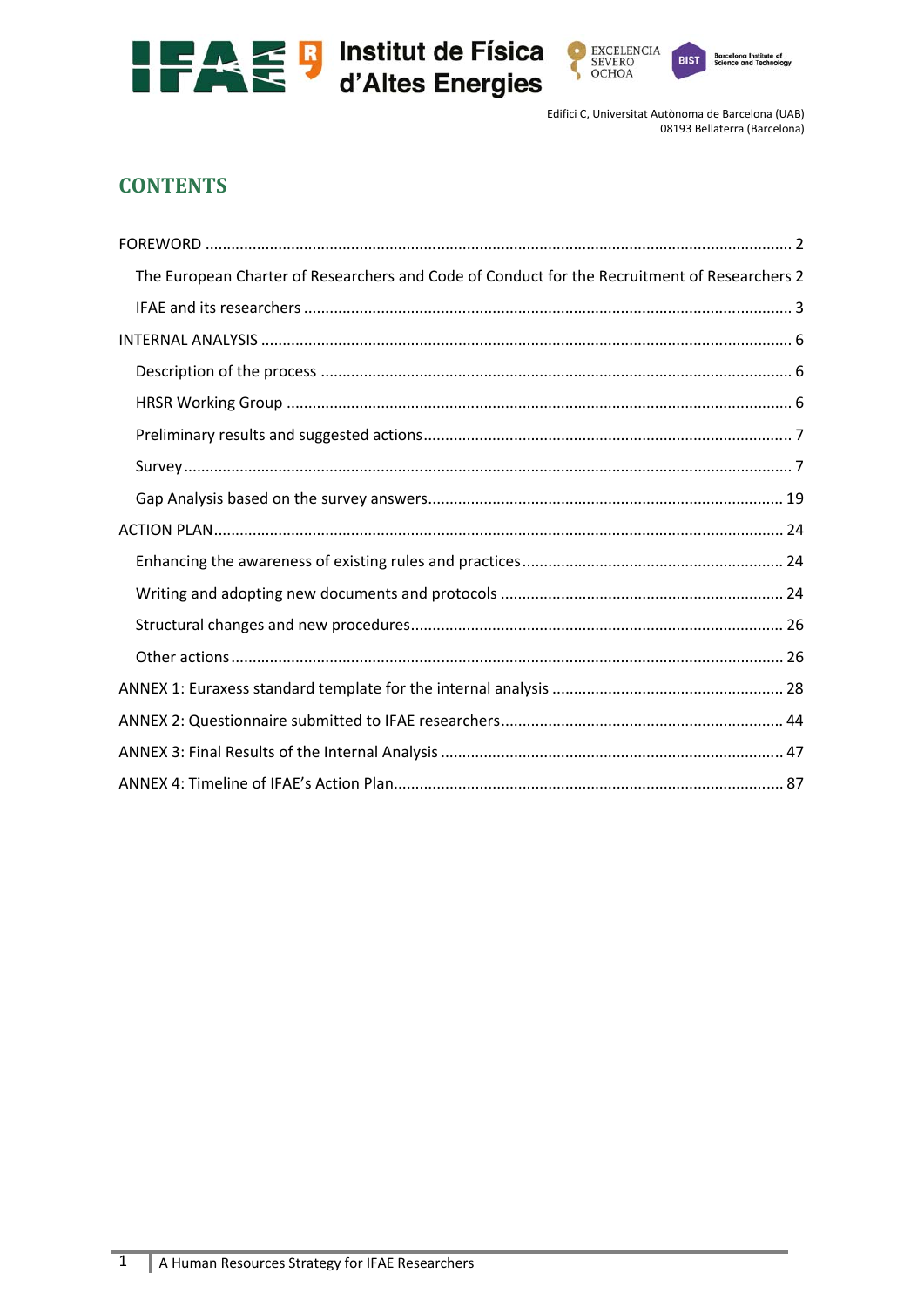





**RIST** 

# FOREWORD

This document describes the Human Resources (HR) Strategy for Researchers through which the Institut de Física d'Altes Energies<sup>1</sup> (IFAE) will help its researchers and IFAE itself to incorporate the 40 principles and requirements of the European Charter for Researchers and of the Code of Conduct for the Recruitment of Researchers (Charter and Code) in the centre's day‐to‐day activity. The document corresponds to the first step of the HR Strategy for Researchers of the centre, it is based on an internal analysis and it deploys an Action Plan with a set of scheduled actions inspired in the Charter and Code principles and endorsed by a set of internal rules and practices.

# The European Charter of Researchers and Code of Conduct for the Recruitment of Researchers



The European Charter for Researchers and the Code of Conduct for the Recruitment of Researchers are guidelines for best practices in research organisations and universities, both public and private, and individuals within the European Research Area (ERA). They are aimed at promoting equal rights and obligations for researchers throughout Europe, by specifying their roles, responsibilities and entitlements. They are also designed to state responsibilities of funders and/or employers of European researchers in order to guarantee attractive research careers and to improve their working conditions.

The roles, responsibilities and entitlements of researchers as well as those of their employers and/or funders are summarized in the general principles of the European Charter for Researchers. The aim of this Charter is to ensure that the relationship between researchers and employers or funders will lead to successful performance in generating, transferring, sharing and disseminating knowledge and technological development, and to the career development of researchers. The Charter also recognises the value of mobility in the professional development of researchers.

The Code of Conduct for the recruitment of researchers consists of a set of general principles and requirements that should be followed by employers and/or funders when appointing or recruiting researchers. These principles and requirements are complementary to those outlined in the European Charter for Researchers and are aimed at ensuring transparency in the recruitment process and equal treatment of all applicants. They also are designed to develop an attractive, open and sustainable European labour market for researchers. Institutions and employers adhering to the Code of Conduct will openly demonstrate their commitment to provide fair framework conditions to researchers, having a clear intention to contribute to the advancement of the European Research Area.

<sup>1</sup> http://www.ifae.cat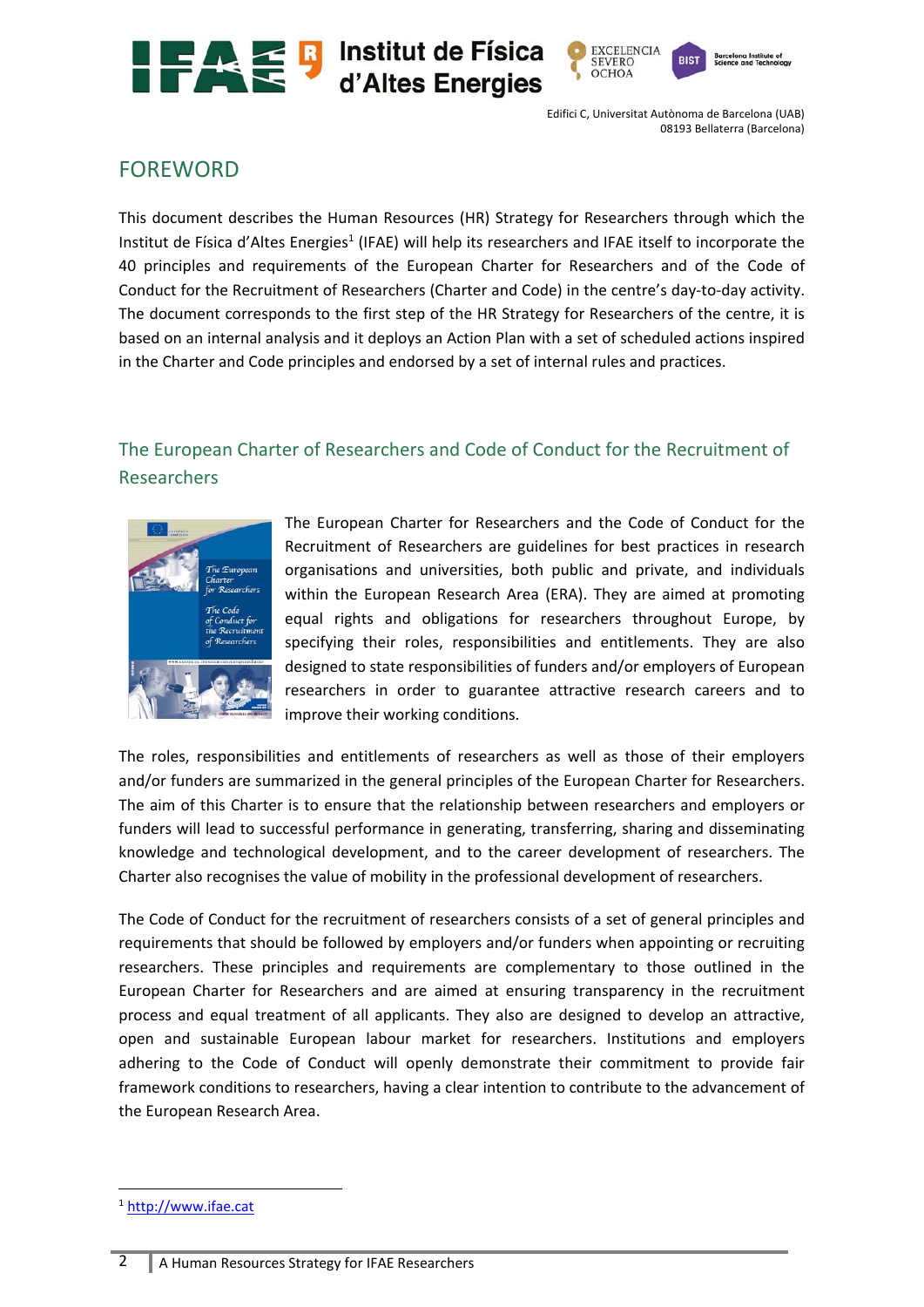





# IFAE and its researchers

The Institut de Física d'Altes Energies (IFAE) is a public consortium of Generalitat de Catalunya, the Autonomous Government of Catalonia, and Universitat Autònoma de Barcelona<sup>2</sup> (UAB, a public university). IFAE was formally created in 1991, by Decree number 159/1991.

The governing bodies of the Institute are the Governing Board (Consell de Govern) and the Director. The general lines of activity, the hiring of personnel, the annual budget and the creation and suppression of divisions within IFAE are among the responsibilities of the Governing Board, which also appoints the Director. The Director is responsible for the execution of the decisions of the Governing Board. Additional management personnel, such as the directors of its divisions, are nominated by the Director.

As stated in its By-laws, IFAE's main goal is to carry out research and to contribute to the development of high energy physics from a theoretical, experimental and technological point of view.

Though IFAE's running expenses are partly covered by basal funding from the Catalan Government, Generalitat, through a contract programme, its activities rely entirely on its success in attracting competitive funds from either services or research contracts with the private sector and, mainly, R&D public calls. Throughout the years, the ratio between competitive and non competitive funds is consistently about 3:1, a figure that shows IFAE's strength in competitive calls.

It is also worth mentioning that IFAE has the status of a "University Institute" attached to UAB. This formula allows the personnel of IFAE to participate in the educational programme of UAB, in particular by teaching in the Master degree in High‐Energy Physics, Astrophysics and Cosmology. IFAE premises are within UAB's university campus (see figure below), about 25 km from Barcelona, which hosts an aggregate of 44 research institutes.



*IFAE premises are within UAB university campus. IFAE's main building is within the Faculty of Sciences and Biosciences.* 

<sup>2</sup> http://www.uab.cat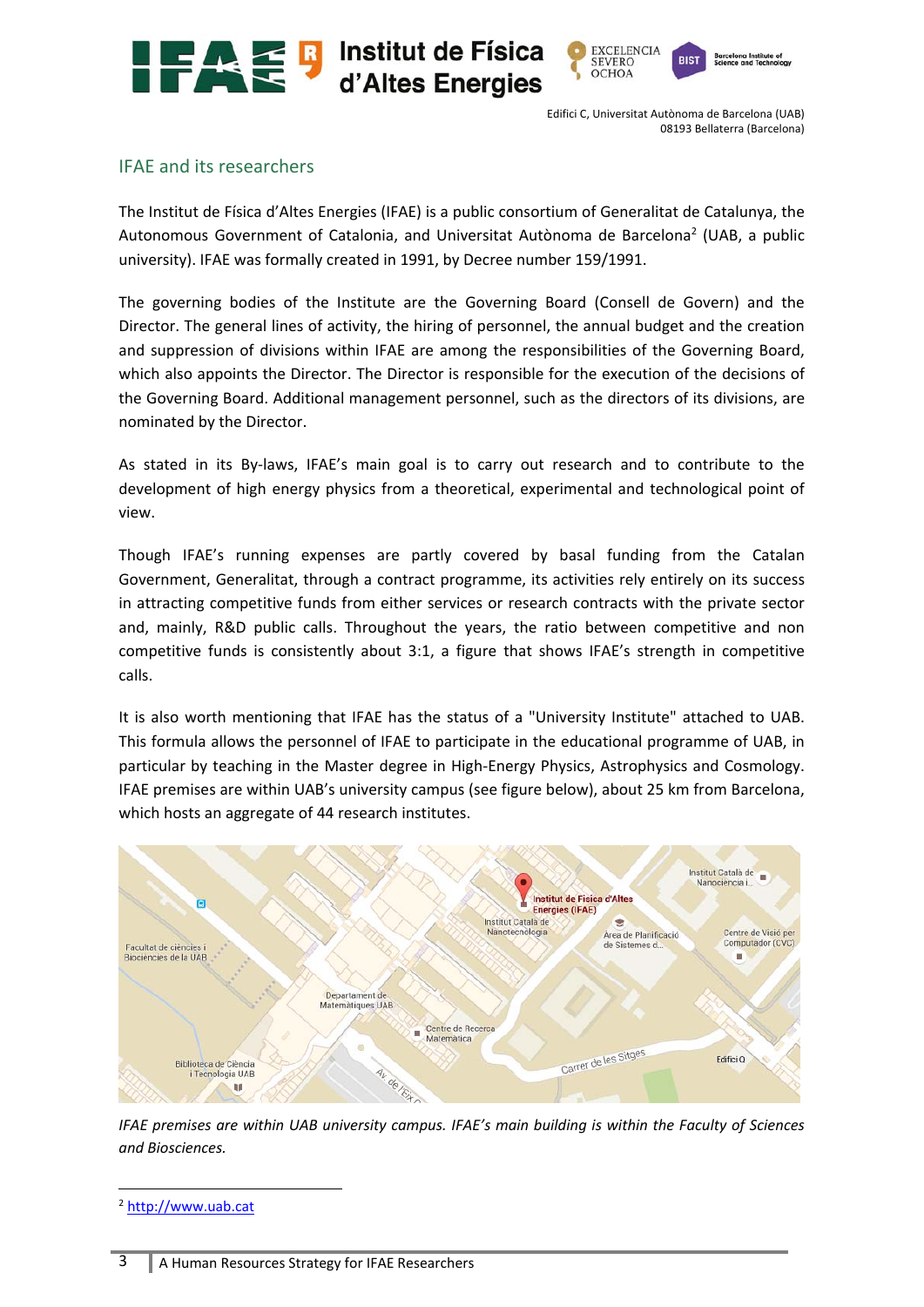



IFAE is structured in three divisions (Theory, Experimental and Technical divisions) and the so‐ called Port d'Informació Científica.

- o The Theory and the Experimental division faculty are mainly composed of IFAE personnel, but they also include UAB Professors and ICREA<sup>3</sup> (Institut Català de Recerca Avançada) Research Professors. Both divisions share physical and human resources (postdocs and students) with the personnel from UAB. The Technical division includes a variable number of engineers and technicians.
- o The Port d'Informació Científica<sup>4</sup> (PIC) is a data centre for scientific-data processing supporting groups working in projects which require strong computing resources for the analysis of large data sets. It was founded in 2003 through a collaboration agreement between IFAE and the Centro de Investigaciones Energéticas, Medioambientales y Tecnológicas<sup>5</sup> (CIEMAT).

IFAE's current research lines are the following ones:

| <b>Theory Division</b>       | <b>Experimental Division</b>   | <b>PIC</b>                                                  |
|------------------------------|--------------------------------|-------------------------------------------------------------|
| <b>Standard Model</b>        | <b>Hadron Colliders</b>        | LHC (Large Hadron Collider)<br>computing grid Tier-1 centre |
| <b>Beyond Standard Model</b> | <b>Neutrinos</b>               |                                                             |
| Astroparticles and Cosmology | Gamma Ray Astrophysics         | Tier-0 data centre for MAGIC <sup>6</sup>                   |
|                              | <b>Observational Cosmology</b> |                                                             |
|                              | <b>Medical Physics</b>         |                                                             |

IFAE is currently distinguished as a research centre of excellence both by the Catalan Government, through its CERCA label, and by the Spanish Government, through its Severo Ochoa call. In 2015, IFAE, along with five other Severo Ochoa centres, created the Barcelona Institute of Science and Technology (BIST) to foster interdisciplinary research and postgraduate studies. IFAE partners are centres from different scientific areas: Nanosciences and Nanotechnology (ICN2<sup>7</sup>, a centre also located within the UAB campus), Photonics (ICFO<sup>8</sup>), Chemistry (ICIQ<sup>9</sup>), Biomedicine (IRB<sup>10</sup>), and Genomics ( $CRG<sup>11</sup>$ ).

<sup>3</sup> http://www.icrea.cat

- <sup>5</sup> http://www.ciemat.es
- <sup>6</sup> Major Atmospheric Gamma Imaging Cherenkov, a Gamma Ray Astrophysics project.

- <sup>8</sup> https://www.icfo.es
- <sup>9</sup> http://www.iciq.org
- <sup>10</sup> http://www.irbbarcelona.org

<sup>4</sup> http://www.pic.es

<sup>7</sup> http://www.icn.cat

<sup>&</sup>lt;sup>11</sup> http://www.crg.eu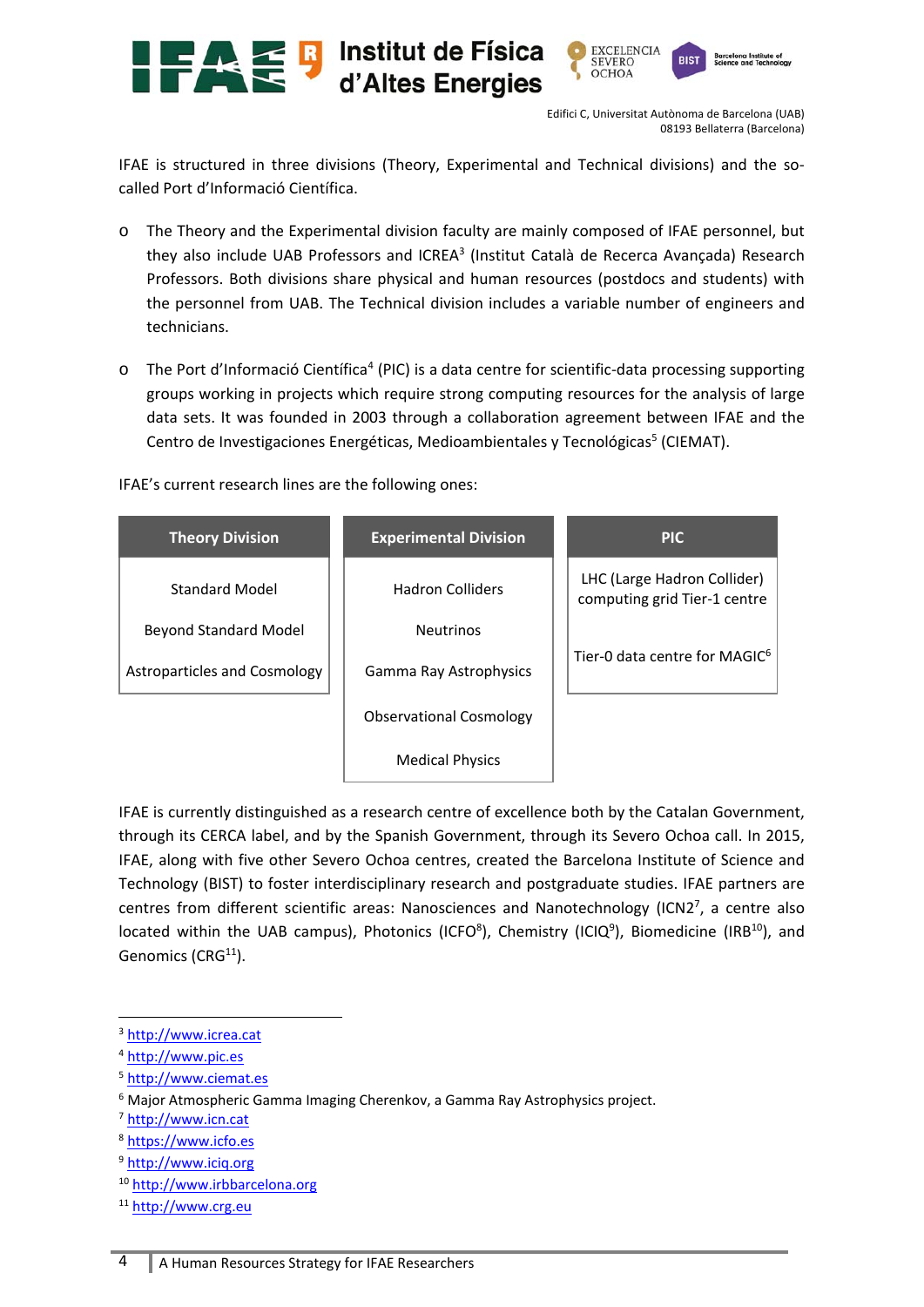

At the moment of submitting this document IFAE had an aggregate of 147 employees (Head Counts): 100 researchers, 30 people in the area of R&D technical support, and 17 in the management and administration area.



Seventy-four of its researchers are hired by IFAE and twenty-six by other research institutions: 16 by UAB, 7 by ICREA, 2 by CIEMAT and 1 by the China Scholarship Council<sup>12</sup> (CSC). Eighteen of these 100 researchers are women and eighty-two are men. Fifty-nine researchers are Spaniards and forty-one are foreigners, from nineteen different nationalities.



Eighty‐eight of these 100 researchers carry out their research mainly at the IFAE premises, ten of them mainly at CERN, and two of them at the astronomical observatory Roque de los Muchachos of the Instituto de Astrofísica de Canarias<sup>13</sup>, in the Canary Islands.

<sup>12</sup> http://www.csc.edu.cn

<sup>13</sup> http://www.iac.es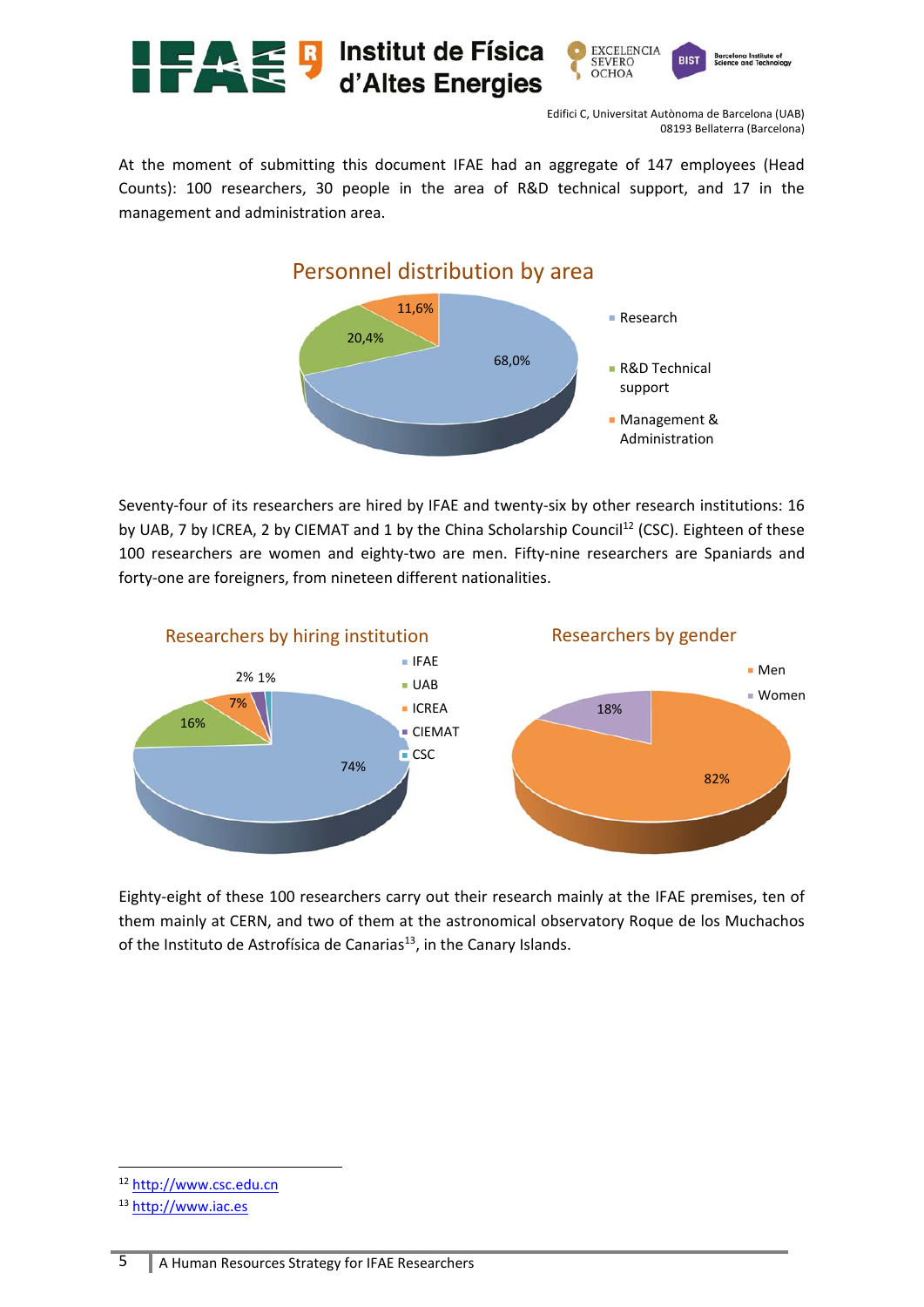



# INTERNAL ANALYSIS

## Description of the process

The Human Resources Strategy for Researchers (henceforth HRSR) includes five steps:

- 1) An internal analysis made by the institution according to the Charter & Code principles, including a survey.
- 2) On the basis of the internal analysis, development of a HR Action Plan and its publishing on the institution's website.
- 3) Acknowledgement by the European Commission that the institution has adopted a HRSR.
- 4) A self-assessment conducted by the institution every two years, within the framework of its existing internal quality assurance mechanisms.
- 5) An external evaluation, performed at least every 4 years, showing the progress made towards the objectives of the HRSR of the institution and its compliance with the principles of the Charter & Code.

#### HRSR Working Group

Following the general guidelines of CERCA (the Agency for Research Centres of Catalonia), the internal analysis was led by the Management Team, which appointed a HRSR Working Group. The HRSR Working Group was made up by IFAE's Administration Manager, with the support of a technician from the HR Area, and five researchers. The five researchers were appointed taking into consideration the following criteria:

- o Representation of all stages of the researchers' career (a PhD student, a postdoc, three staff members).
- o Inclusion of researchers from both research Divisions (four from the Experimental Division, one from the Theory Division).
- o Inclusion of researchers hired by IFAE (three) and UAB (two).
- o A representative share of researchers by nationality (three Spaniards, two non Spaniards).
- o A fair gender balance (three women, two men).

The members of the HRSR Working Group were Jelena Aleksić (Postdoc), Joaquim Bosch (Administration Manager), Martine Bosman (IFAE Staff), Rafel Escribano (UAB Staff), Joaquim Palacio (PhD Student), Imma Riu (IFAE Staff), and Sara Strauch (HR Area).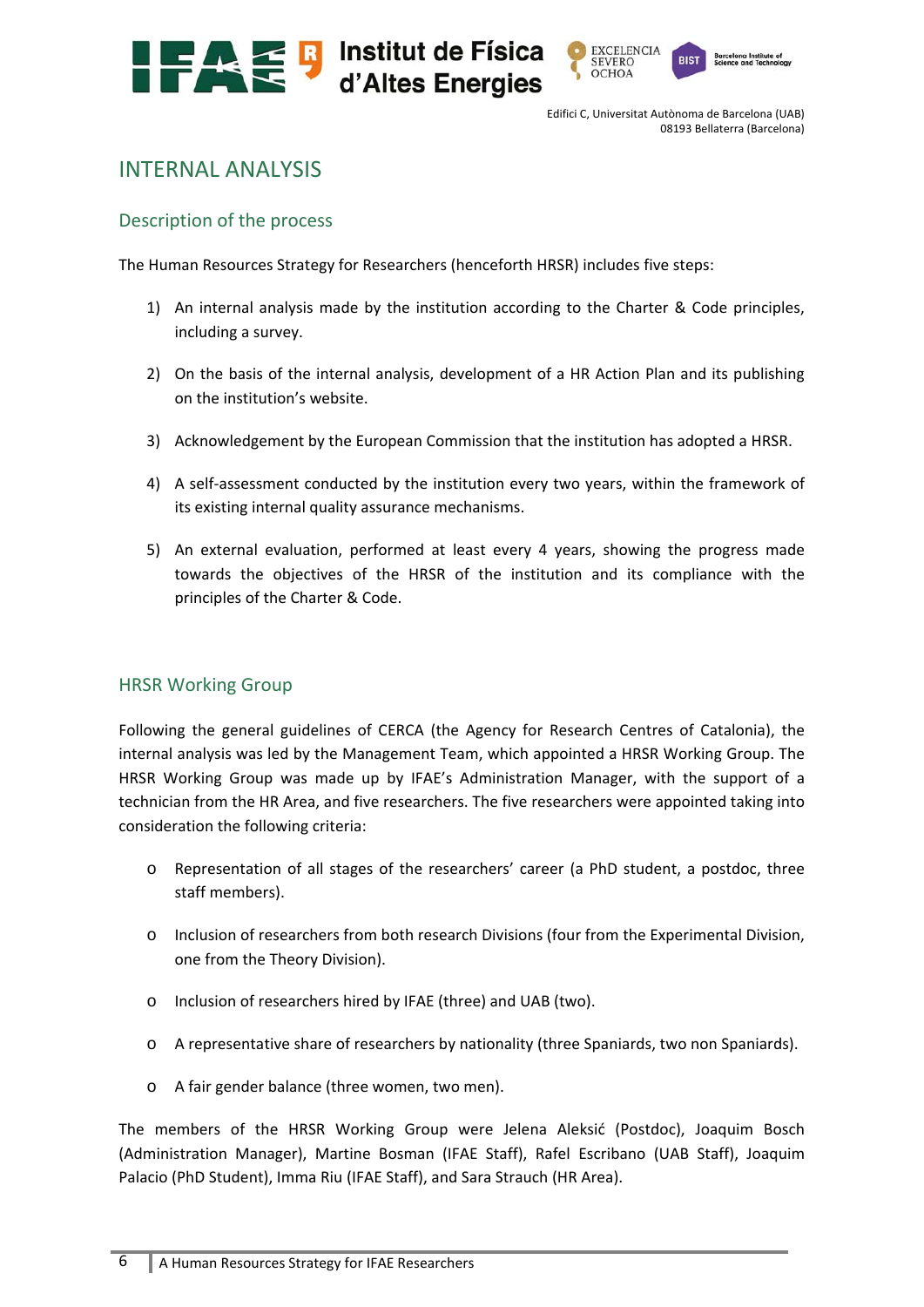



This HRSR Working Group carried out the internal analysis, consisting of:

- o Use of Euraxess' standard template (Annex 1) to reach preliminary conclusions and to suggest a set of actions to be implemented at IFAE.
- o Drawing of a questionnaire, based upon the preliminary conclusions and suggested actions, to be submitted to IFAE researchers.
- o Public survey.
- o Analysis of the answers to the public survey, leading to IFAE's HRSR.

Once the HRSR Working Group delivered a HRSR proposal, it is was published on the IFAE website and submitted to Euraxess to be awarded the HR Excellence in Research logo.

The whole process of internal analysis spanned from October 2015 to February 2016.

## Preliminary results and suggested actions

The HRSR Working Group debated the 40 issues raised in Euraxess' standard template form. The debate was carried out both through the meetings held on a regular basis and by e-mail communications.

The HRSR Working Group identified gaps in the existing institutional rules and/or practices. This led to a proposal of actions required. Though at this stage the "Who/When" was already debated, it was merely considered a preliminary proposal that should wait for the outcome of the public survey before further consideration.

# Survey

Following these preliminary results, the HRSR Working Group drew the questionnaire to be submitted to the researchers. The questionnaire included 28 statements and 8 suggested actions (Annex 2) targeting what were considered the main issues, either because of their relevance (basic principles such as freedom of expression and research, or the principle of non‐discrimination on any grounds) or because they were spotted as potential gaps (such as being familiar with national, sectorial and institutional regulations governing training and working conditions).

In order to ensure anonymity, the survey was performed online using the Google Forms platform. The survey targeted all the IFAE's 100 researchers, regardless of their hiring institution. Researchers were asked to express their degree of agreement, ranging from 1 (absolutely disagree) to 5 (absolutely agree), with each of the 28 statements and 8 suggested actions.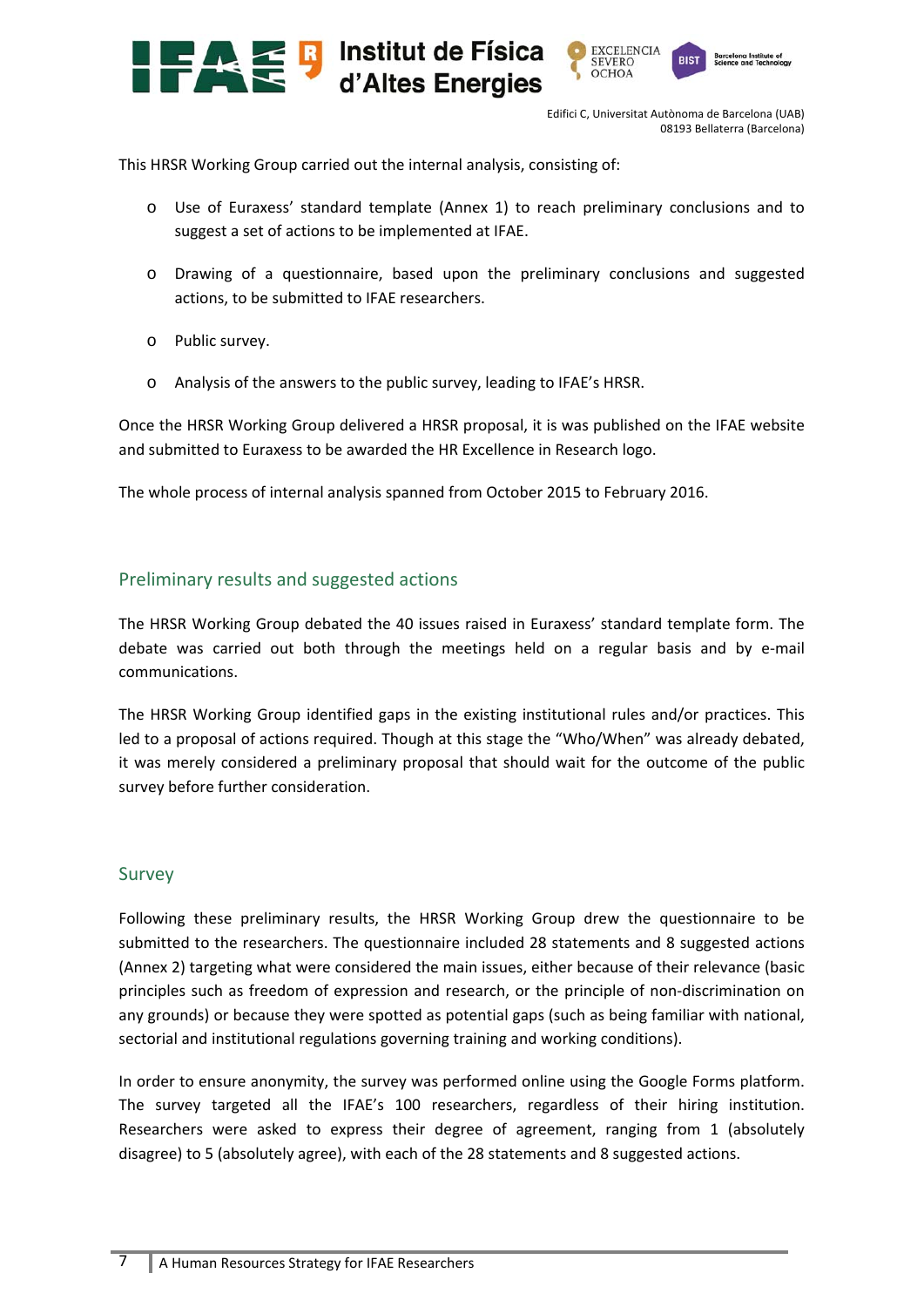

The survey was open for four weeks. Seventy-two of the 100 researchers answered the questionnaire. The results of the survey are shown below, displaying the number and distribution of the answers.

#### **STATEMENTS: ETHICAL AND PROFESSIONAL ASPECTS**

*1. I enjoy freedom of expression and research within the scope of my projects.* 



*2. IFAE does not discriminate its personnel in any way on the basis of gender, age, ethnic, national or social origin, religion or belief, sexual orientation, language, disability, political opinion, social or economic condition.* 



*3. I am aware that I have to abide by fundamental ethical research practices, such as avoiding plagiarism or falsifying data.* 

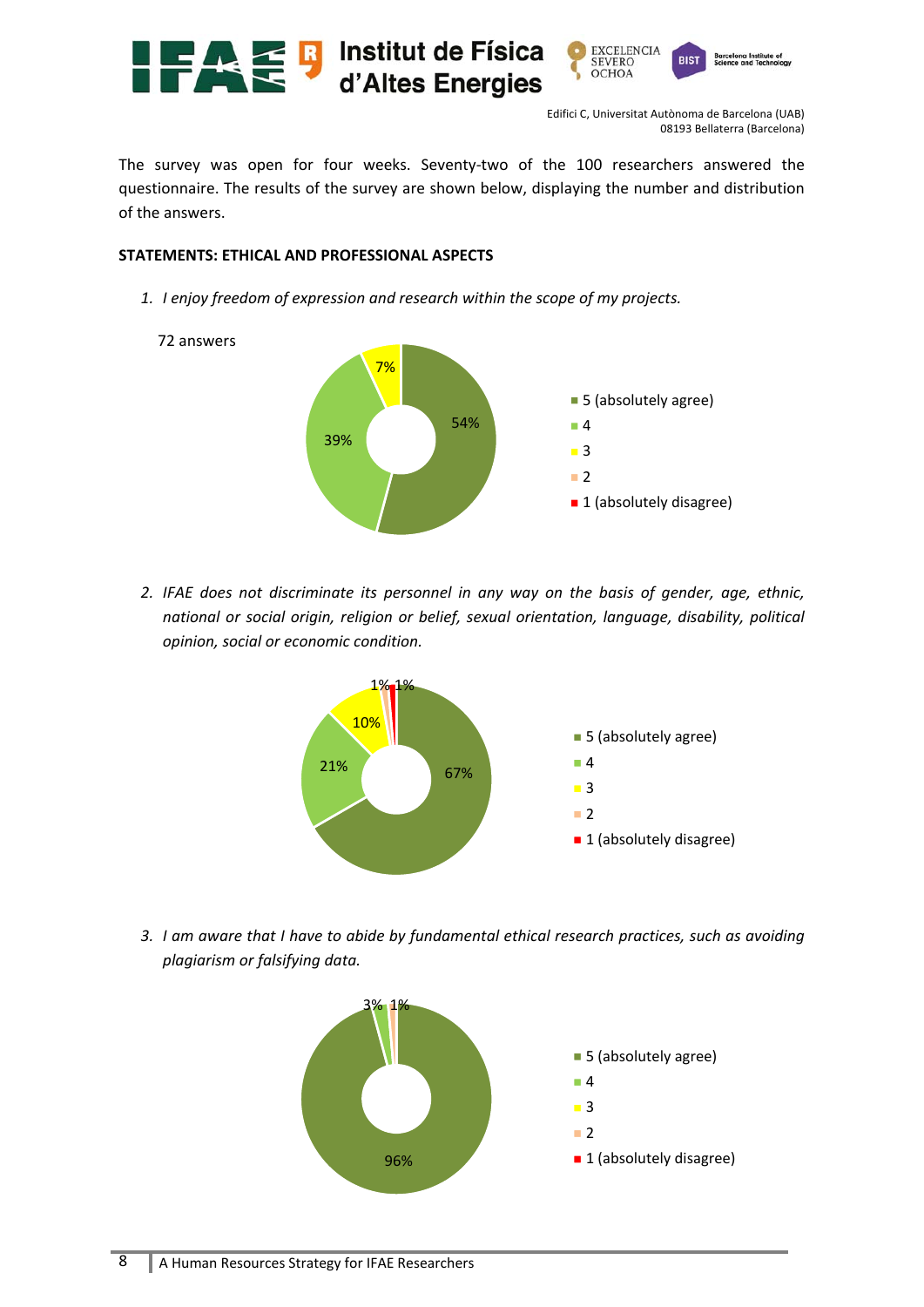

*4. I am aware that I am accountable towards my employers, funders and society as a whole for the efficient use of the money funding my research.* 



*5. I am familiar with the strategic goals of IFAE, with its funding mechanisms and with its decision‐making bodies.* 



*6. I am familiar with national, sectorial and institutional regulations governing training and working conditions.* 

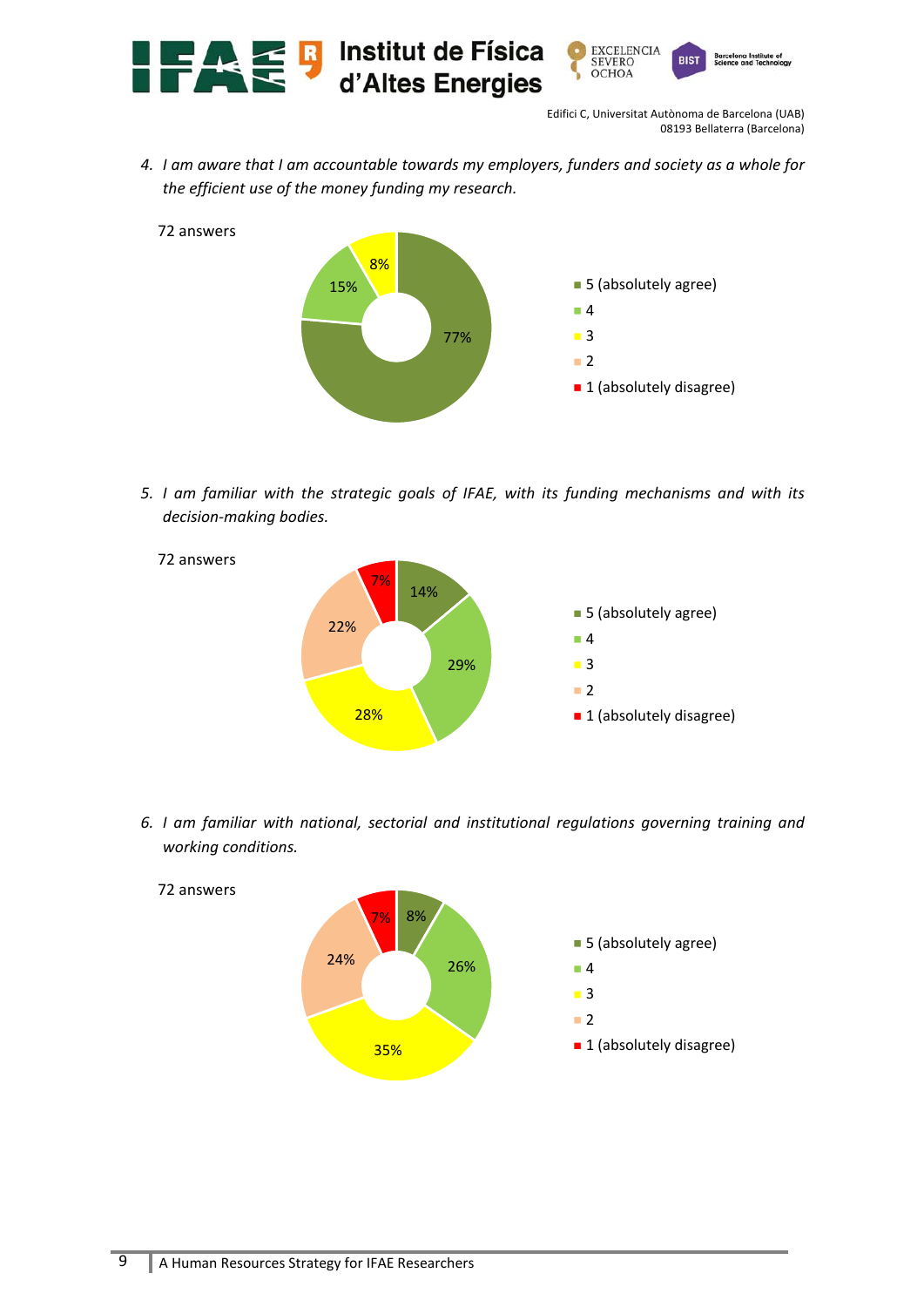

*7. I adopt safe working practices, including the necessary precautions for health and safety.* 



*8. I take the necessary measures in the context of information technologies to preserve and protect data.* 



*9. The results of the research carried out at IFAE are disseminated and exploited (e.g. communicated, transferred into other research settings or, if appropriate, commercialised).* 

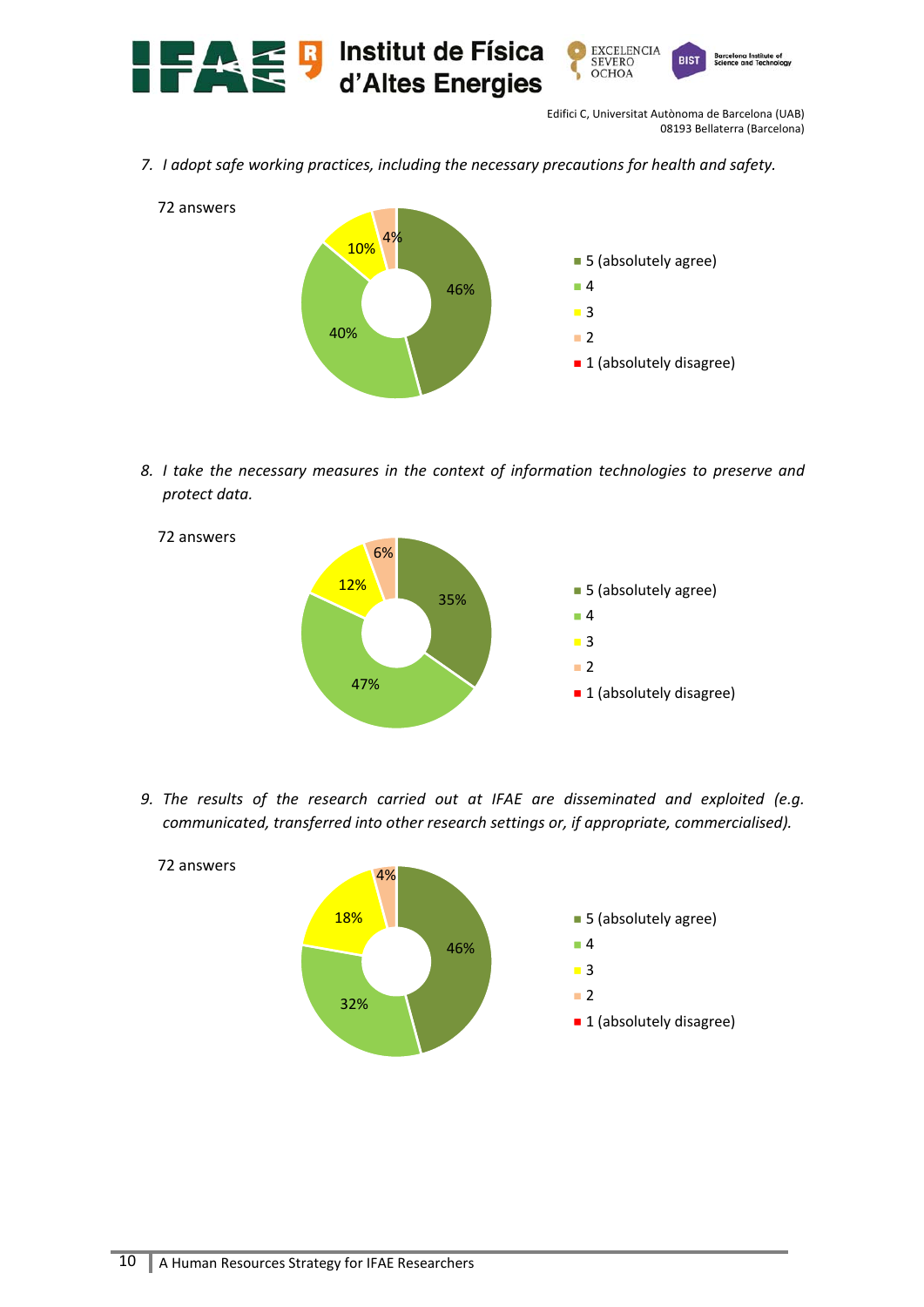

*10. The activities carried out at IFAE are made known to society at large in such a way that they can be understood by general public.* 



*11. For all researchers, IFAE introduces evaluation/appraisal systems for assessing their professional performance in a transparent manner by an independent committee.* 



#### **STATEMENTS: RECRUITMENT OF RESEARCHERS**

*12. IFAE's recruitment processes are open, efficient and transparent according to international standards. Entry and admission standards are clearly specified.*

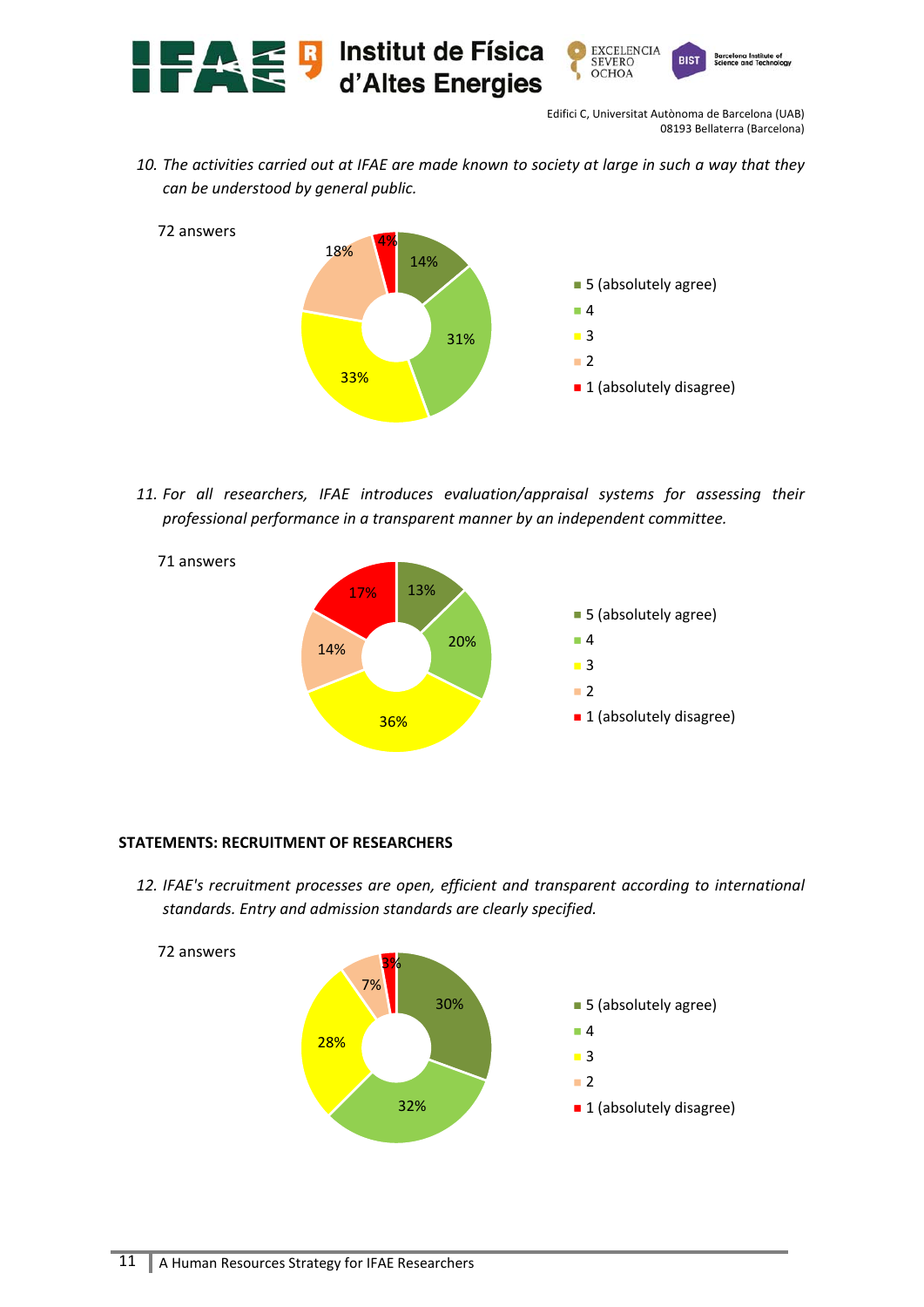

*13. Prior to the selection, I was informed about the recruitment process and the selection criteria, the number of available positions and career development prospects.*



*14. (Only for postdocs) IFAE established clear rules and explicit guidelines, including the maximum duration and the objective of my appointment.* 



*15. (Only for permanent researchers) The level of qualifications required by IFAE were in line with the needs of the advertised position.* 

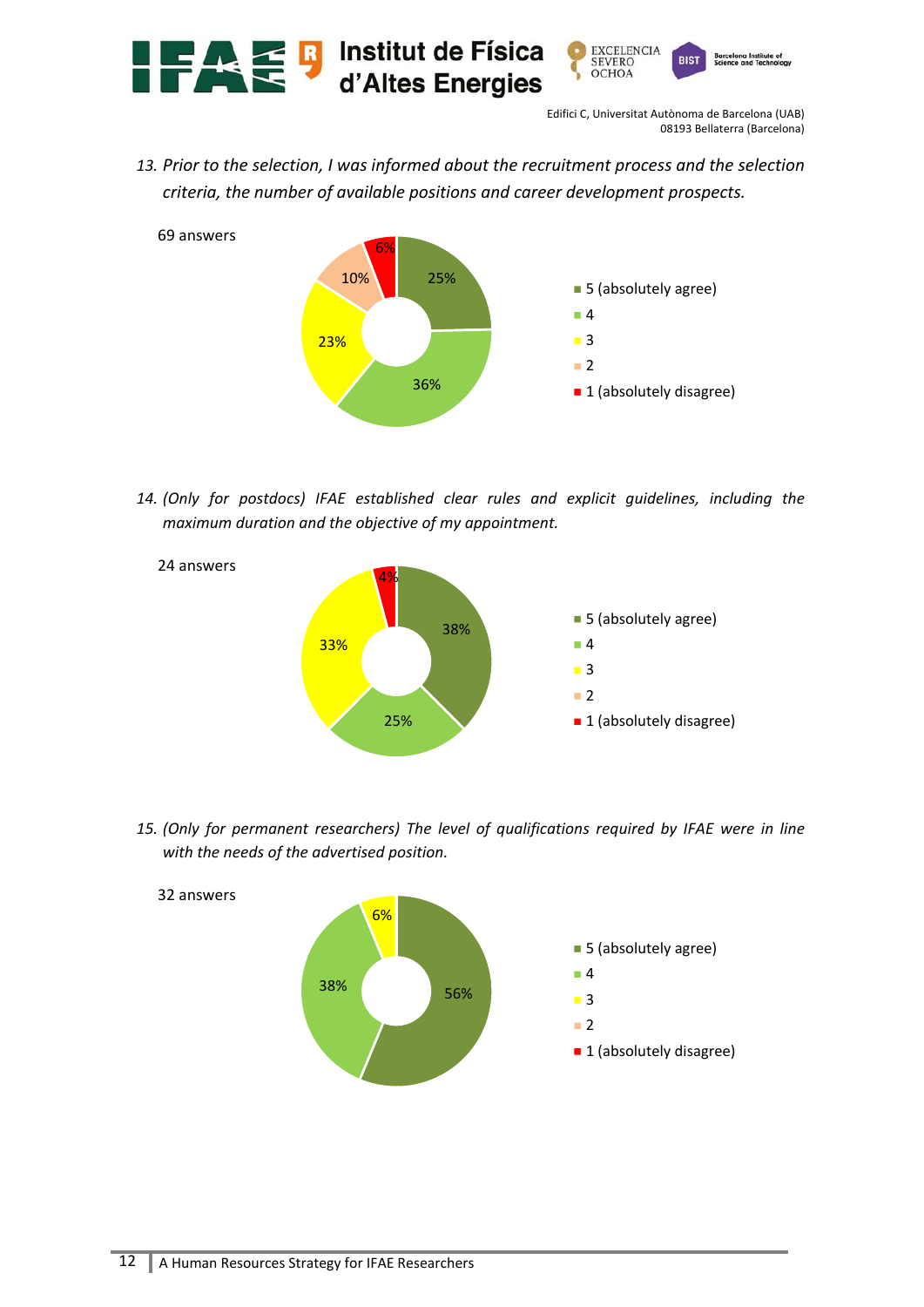

*16. IFAE considers regional and institutional mobility a valuable contribution to the professional development of a researcher.* 



#### **STATEMENTS: WORKING CONDITIONS AND SOCIAL SECURITY**

*17. I enjoy a stimulating research and training environment, which offers appropriate facilities and support for both face‐to‐face and remote collaboration.* 



*18. I enjoy flexible working conditions (flexible working hours, part‐time working, tele‐working and sabbatical leave) which allow me to combine family and career.* 

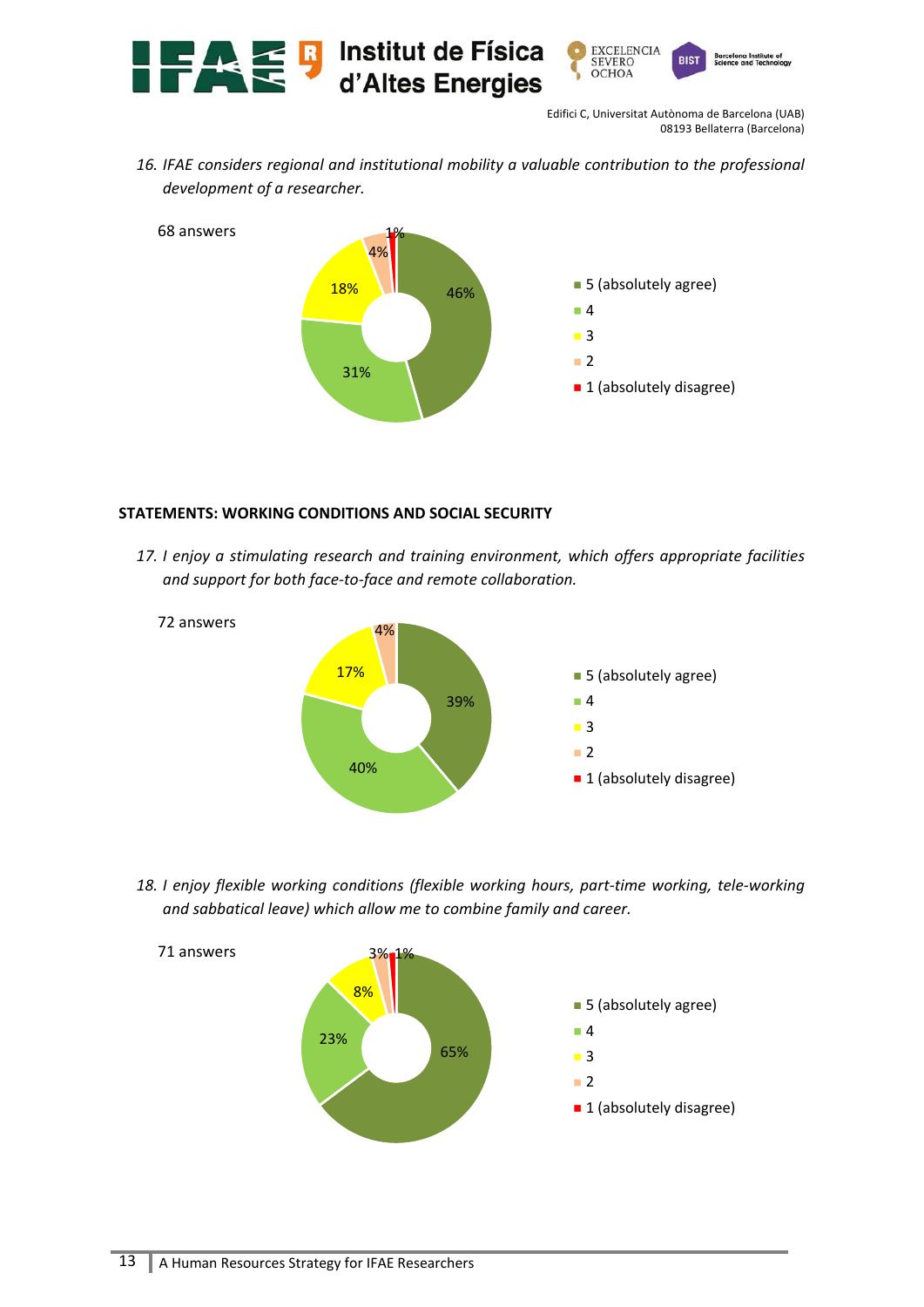

*19. IFAE offers me an adequate salary and Social Security provisions in accordance with existing national legislation.* 



*20. IFAE aims for a representative gender balance at all levels of staff, and abides by an equal opportunity policy.* 



*21. IFAE ensures that career advice and assistance with job placement within IFAE is offered to researchers at all stages of their career.* 

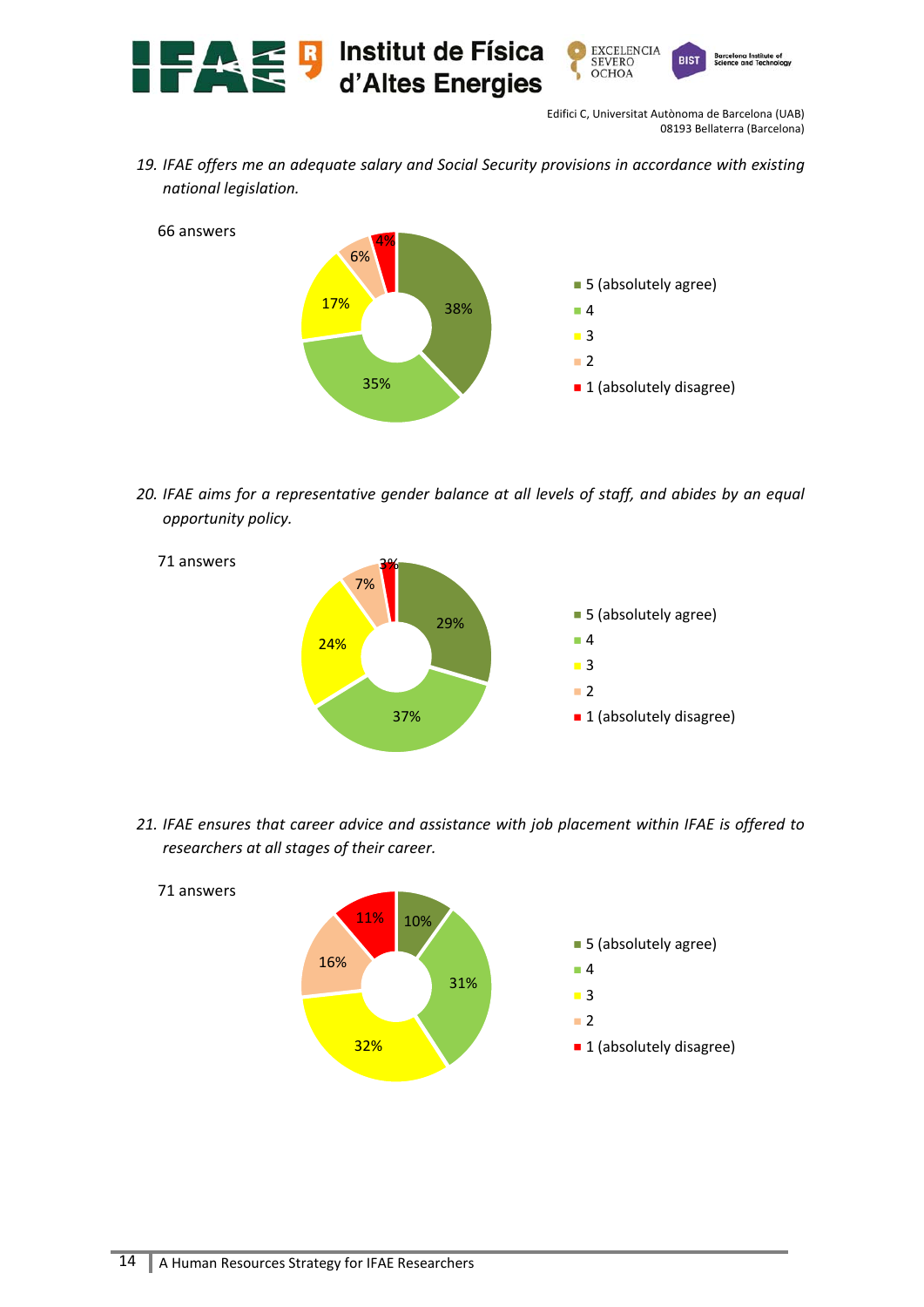

*22. I reap the benefits of the exploitation (if any) of my R&D results through legal protection and, in particular, through appropriate Intellectual Property rights.* 



*23. I am recognised and listed and/or quoted, in the context of my actual contributions, as co‐ author of papers, patents, etc.* 



*24. IFAE offers appropriate procedures to deal with internal complaints/appeals of researchers. Such procedures provide all research staff with confidential and informal assistance in resolving work‐related conflicts, disputes and grievances.* 

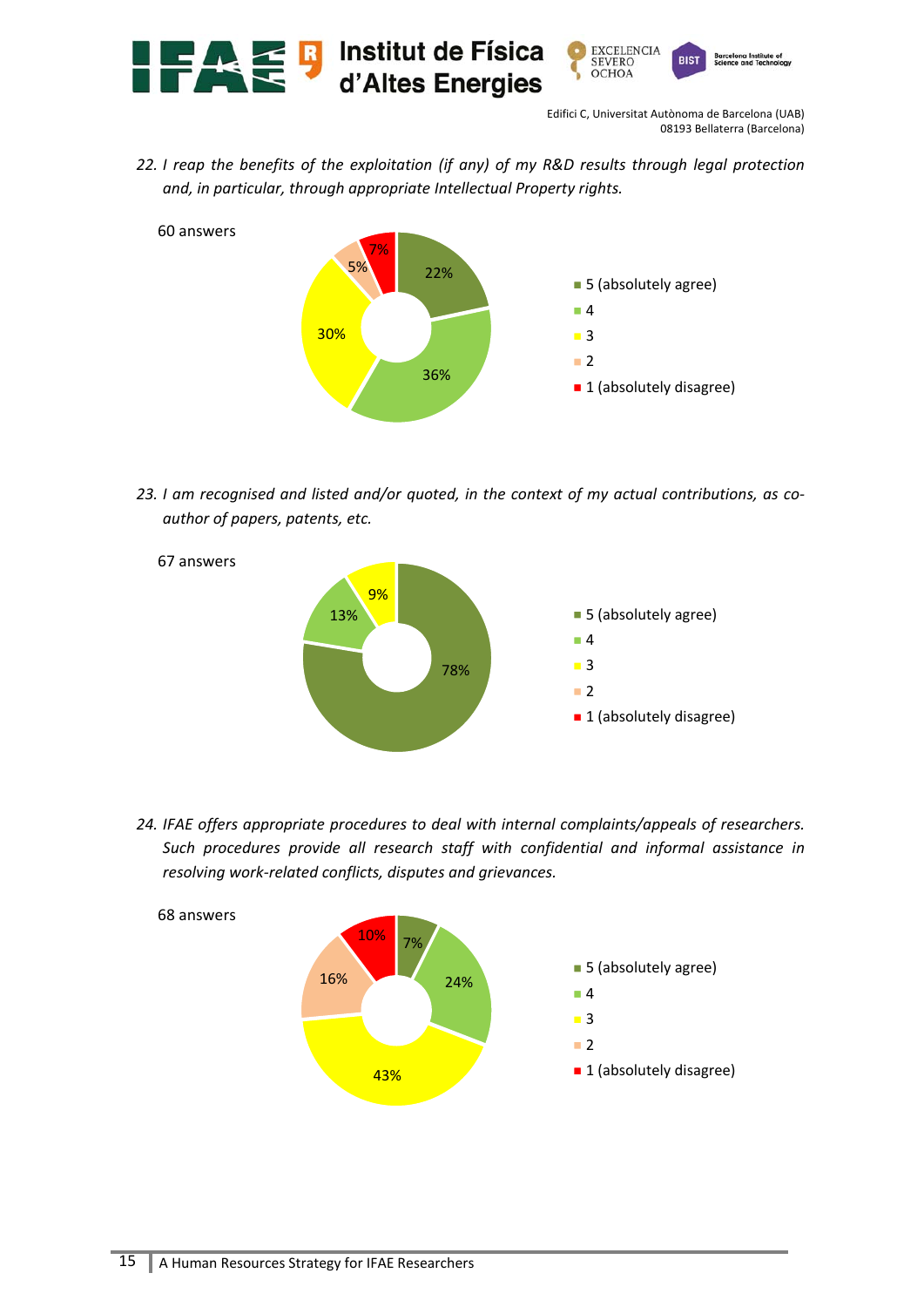



#### **STATEMENTS: TRAINING**

*25. I have an easy access to means to update and expand my skills and competences.* 



*26. (Only for PhD students and postdocs) I have a supervisor that guides and evaluates my professional duties and performance.* 



*27. (Only for PhD students and postdocs) I have a structured relationship and regular interactions with my supervisor(s).* 

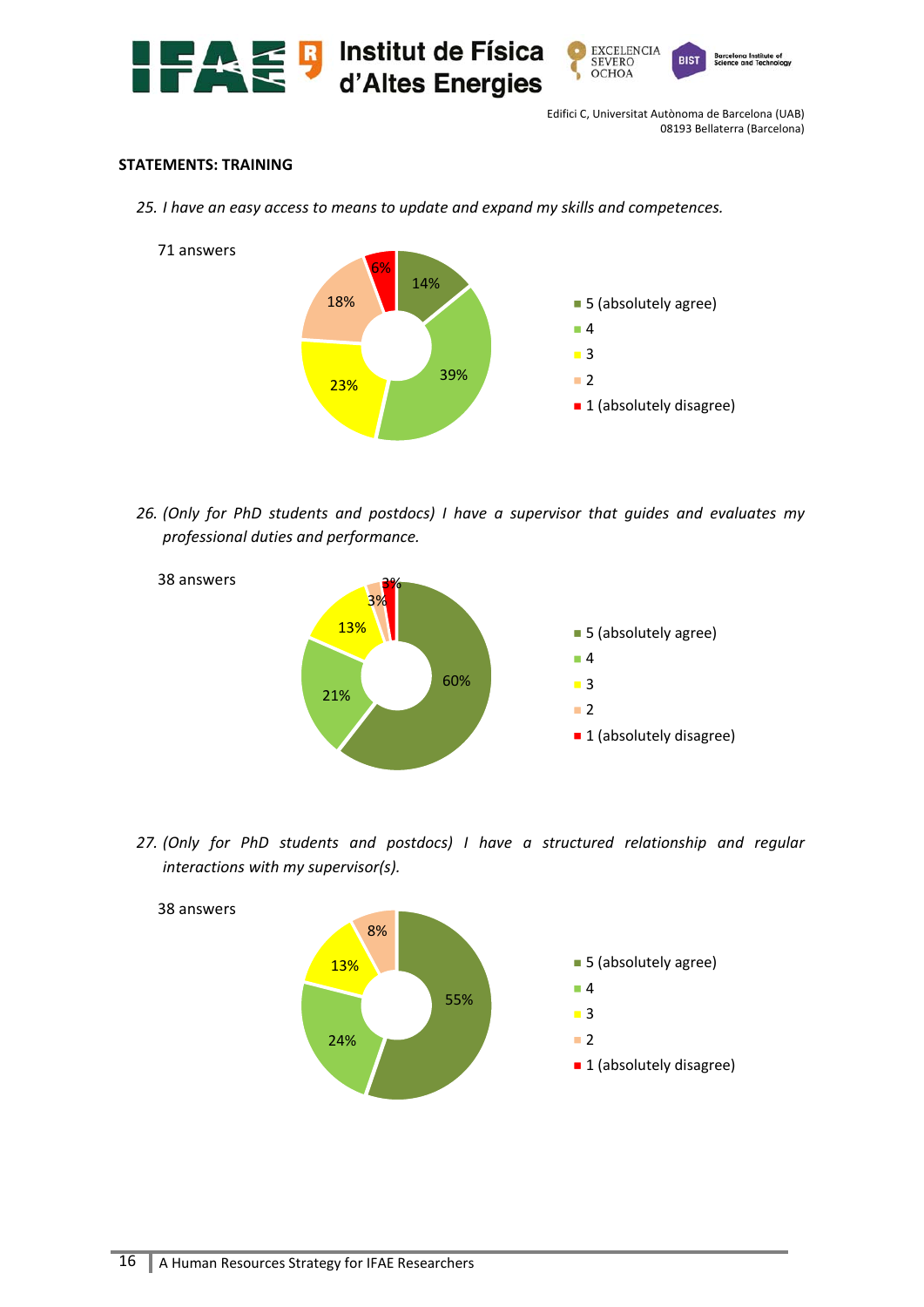

*28. (Only for PhD students and postdocs) My supervisor has the knowledge, expertise and commitment to be able to offer me the appropriate support.* 



#### **SUGGESTED ACTIONS**

*I. A Code of Best Practices, including a protocol on Information Technologies (IT) safety.* 



*II. A Welcome Package.* 

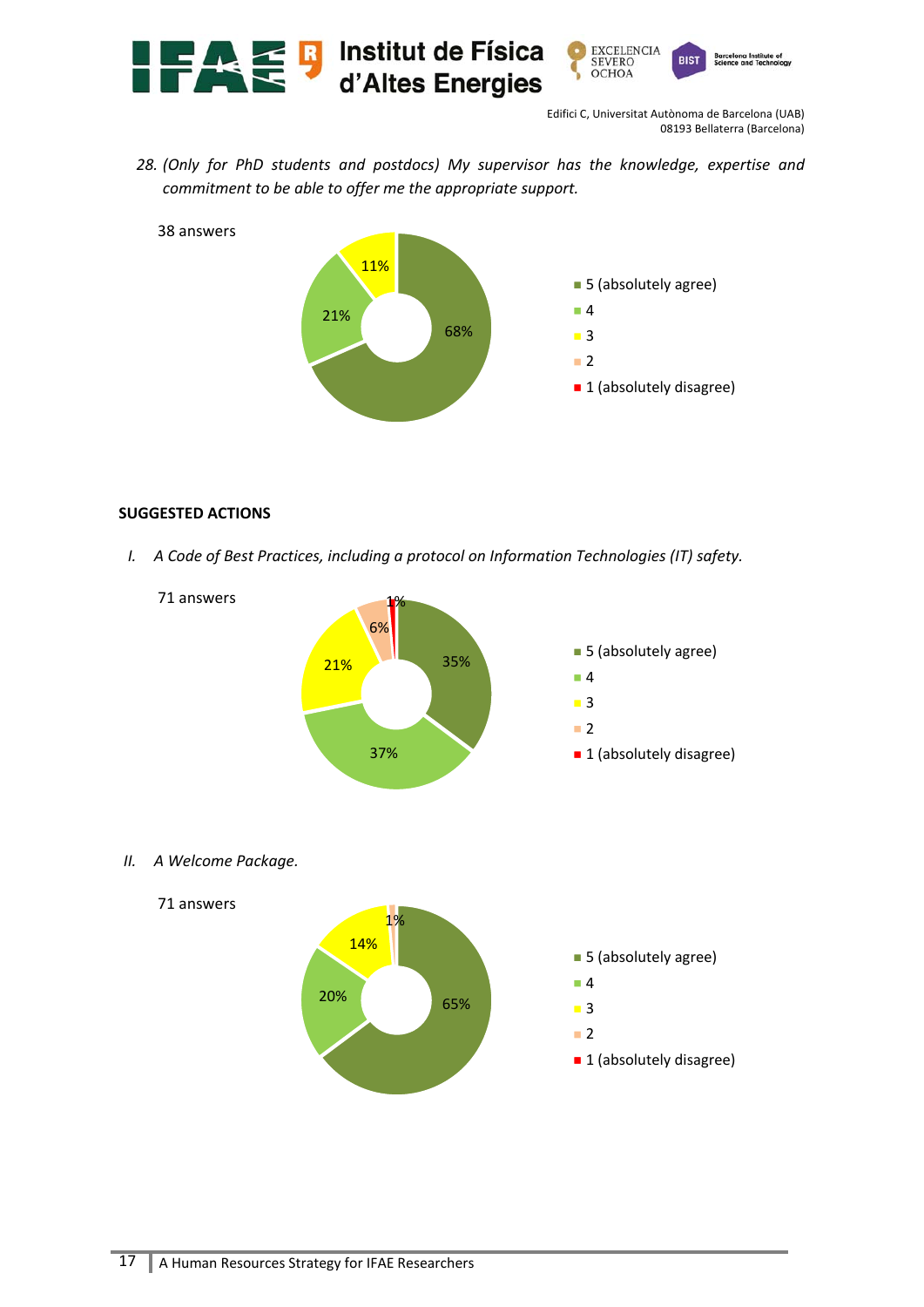

*III. A Diversity Programme, including a protocol against discrimination on any grounds.* 



*IV. A protocol for complaints/appeals.* 



*V. A protocol for sabbatical leaves.* 

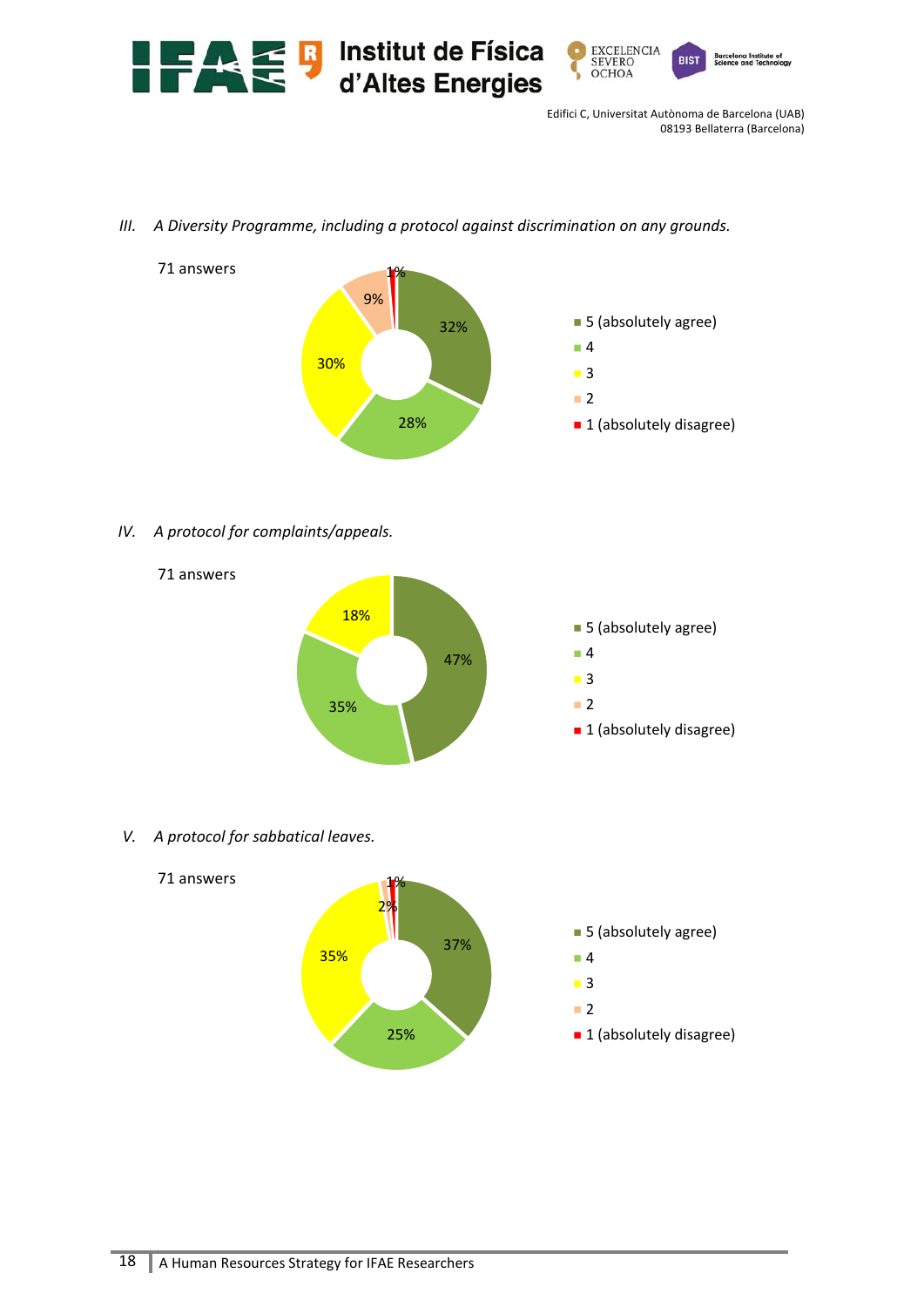



*VI. More specific rules on tele‐working.* 



*VII. Mechanisms to improve the information about IFAE's internal rules (such as for the Industrial and Intellectual Property), protocols and decision‐making or advisory bodies.* 



*VIII. Mechanisms to facilitate information about professional opportunities beyond IFAE.* 



# Gap Analysis based on the survey answers

Since answers could range from 1 (strong disagreement) to 5 (strong agreement), it was considered that the survey showed a significant disagreement with a Statement when either at least 25% of the answers where 1 or 2, or when at most 33% of the answers where 4 or 5.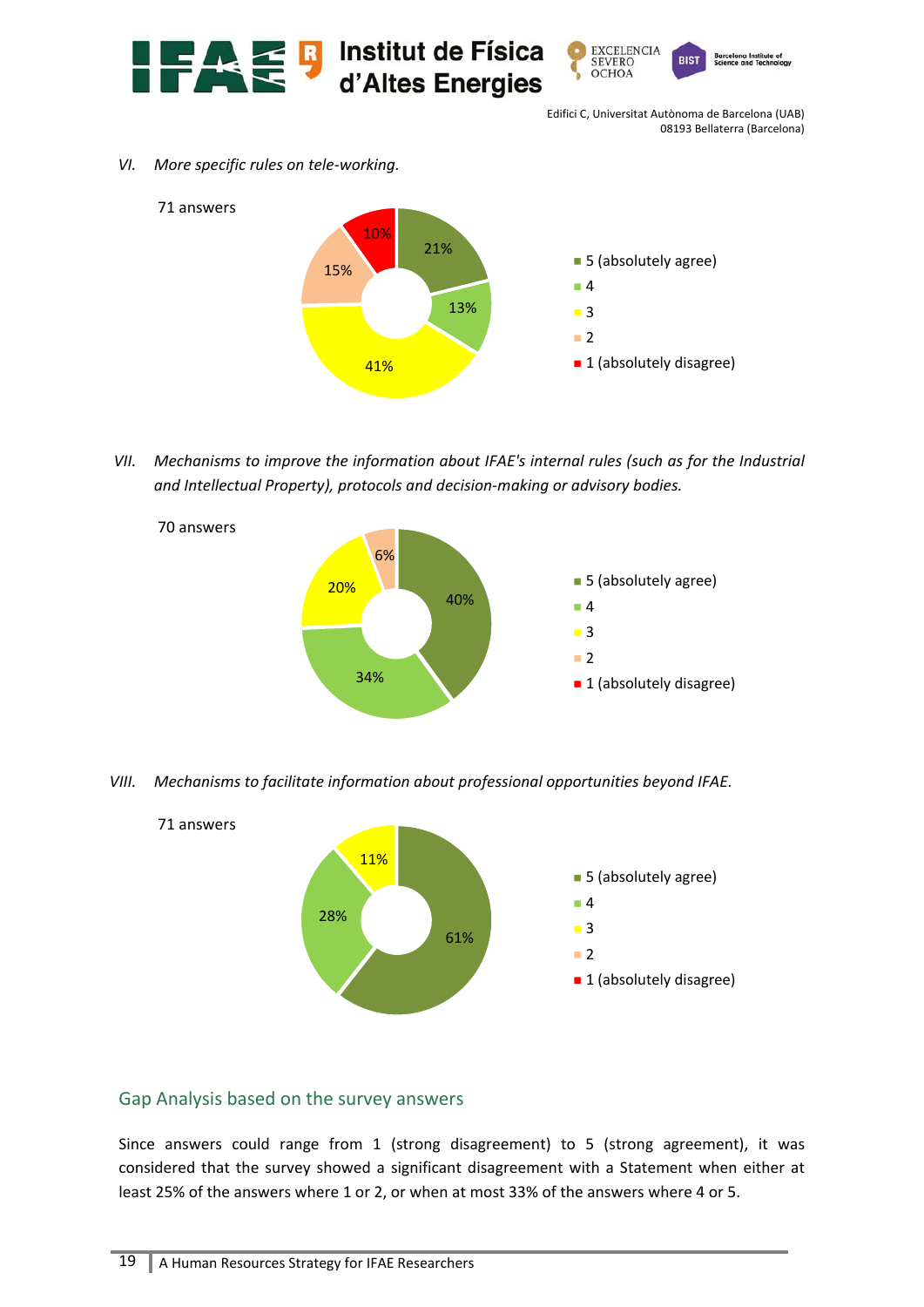

**BIST** 

**Barcelo**<br>Science

At the other end, it was considered that the survey showed a strong agreement with a Statement when at least 75% of the answers were 4 or 5, and when at most 10% of the answers were 1 or 2. These criteria led to the following three tables:

|                                                                                                                                                                                                                                             | $1 - 2$ | $4 - 5$ |
|---------------------------------------------------------------------------------------------------------------------------------------------------------------------------------------------------------------------------------------------|---------|---------|
| Table 1. IFAE researchers strongly agree with the following statements:                                                                                                                                                                     | answers | answers |
| 1. I enjoy freedom of expression and research within the scope of my projects.                                                                                                                                                              | 0%      | 93%     |
| 2. IFAE does not discriminate its personnel in any way on the basis of gender,<br>age, ethnic, national or social origin, religion or belief, sexual orientation,<br>language, disability, political opinion, social or economic condition. | 2%      | 88%     |
| 3. I am aware that I have to abide by fundamental ethical research practices,<br>such as avoiding plagiarism or falsifying data.                                                                                                            | 1%      | 99%     |
| 4. I am aware that I am accountable towards my employers, funders and<br>society as a whole for the efficient use of the money funding my research.                                                                                         | 0%      | 92%     |
| 7. I adopt safe working practices, including the necessary precautions for<br>health and safety.                                                                                                                                            | 4%      | 86%     |
| 8. I take the necessary measures in the context of information technologies to<br>preserve and protect data.                                                                                                                                | 6%      | 82%     |
| 9. The results of the research carried out at IFAE are disseminated and<br>exploited (e.g. communicated, transferred into other research settings or,<br>if appropriate, commercialised).                                                   | 4%      | 78%     |
| 15. (Only for permanent researchers) The level of qualifications required by<br>IFAE were in line with the needs of the advertised position.                                                                                                | 0%      | 94%     |
| 16. IFAE considers regional and institutional mobility a valuable contribution<br>to the professional development of a researcher.                                                                                                          | 5%      | 77%     |
| 17. I enjoy a stimulating research and training environment, which offers<br>appropriate facilities and support for both face-to-face and remote<br>collaboration.                                                                          | 4%      | 79%     |
| 18. I enjoy flexible working conditions (flexible working hours, part-time<br>working, tele-working and sabbatical leave) which allow me to combine<br>family and career.                                                                   | 4%      | 88%     |
| 23. I am recognised and listed and/or quoted, in the context of my actual<br>contributions, as co-author of papers, patents, etc.                                                                                                           | 0%      | 91%     |
| 26. (Only for PhD students and postdocs) I have a supervisor that guides and<br>evaluates my professional duties and performance.                                                                                                           | 6%      | 81%     |
| 27. (Only for PhD students and postdocs) I have a structured relationship and<br>regular interactions with my supervisor(s).                                                                                                                | 8%      | 79%     |
| 28. (Only for PhD students and postdocs) My supervisor has the knowledge,<br>expertise and commitment to be able to offer me the appropriate support.                                                                                       | 0%      | 89%     |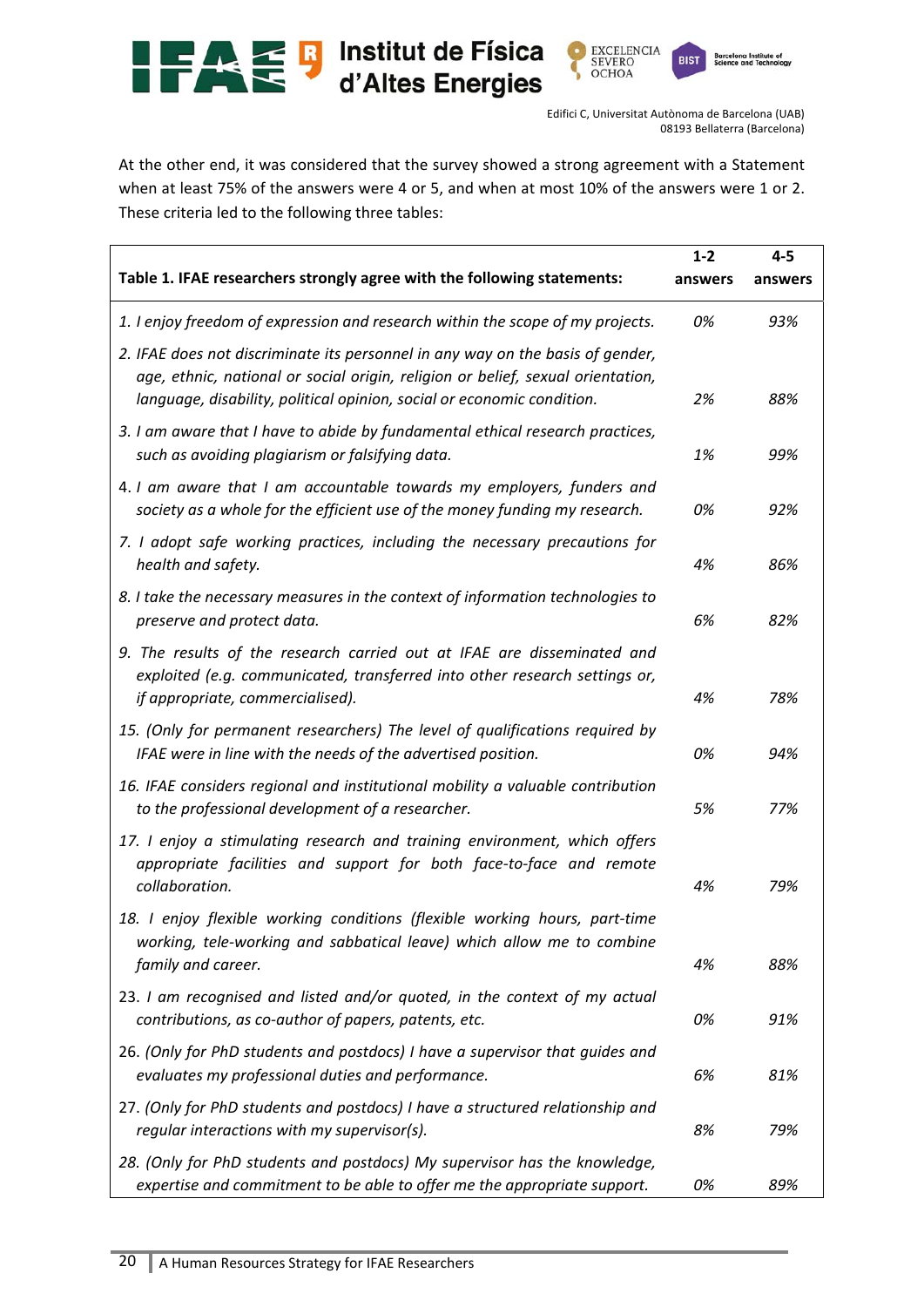



| Table 2. IFAE researchers don't strongly agree, but don't show significant<br>disagreement either, with the following statements:                                              | $1 - 2$<br>answers | $4 - 5$<br>answers |
|--------------------------------------------------------------------------------------------------------------------------------------------------------------------------------|--------------------|--------------------|
| 10. The activities carried out at IFAE are made known to society at large in<br>such a way that they can be understood by general public.                                      | 22%                | 45%                |
| 12. IFAE's recruitment processes are open, efficient and transparent<br>according to international standards. Entry and admission standards are<br>clearly specified.          | 10%                | 62%                |
| 13. Prior to the selection, I was informed about the recruitment process and<br>the selection criteria, the number of available positions and career<br>development prospects. | 16%                | 61%                |
| 14. (Only for postdocs) IFAE established clear rules and explicit quidelines,<br>including the maximum duration and the objective of my appointment.                           | 4%                 | 63%                |
| 19. IFAE offers me an adequate salary and Social Security provisions in<br>accordance with existing national legislation.                                                      | 10%                | 73%                |
| 20. IFAE aims for a representative gender balance at all levels of staff, and<br>abides by an equal opportunity policy.                                                        | 10%                | 66%                |
| 22. I reap the benefits of the exploitation (if any) of my R&D results through<br>legal protection and, in particular, through appropriate Intellectual<br>Property rights.    | 12%                | 58%                |
| 25. I have an easy access to means to update and expand my skills and<br>competences.                                                                                          | 24%                | 53%                |

| Table 3. IFAE researchers show a significant disagreement with the<br>following statements:                                                                                                                                                                                | $1 - 2$<br>answers | $4 - 5$<br>answers |
|----------------------------------------------------------------------------------------------------------------------------------------------------------------------------------------------------------------------------------------------------------------------------|--------------------|--------------------|
| 5. I am familiar with the strategic goals of IFAE, with its funding mechanisms<br>and with its decision-making bodies.                                                                                                                                                     | 29%                | 43%                |
| 6. I am familiar with national, sectorial and institutional regulations<br>governing training and working conditions.                                                                                                                                                      | 31%                | 34%                |
| 11. For all researchers, IFAE introduces evaluation/appraisal systems for<br>assessing their professional performance in a transparent manner by an<br>independent committee.                                                                                              | 31%                | 33%                |
| 21. IFAE ensures that career advice and assistance with job placement within<br>IFAE is offered to researchers at all stages of their career.                                                                                                                              | 27%                | 41%                |
| appropriate procedures to deal<br>offers<br>24.<br>IFAE<br>with<br>internal<br>complaints/appeals of researchers. Such procedures provide all research<br>staff with confidential and informal assistance in resolving work-related<br>conflicts, disputes and grievances. | 26%                | 31%                |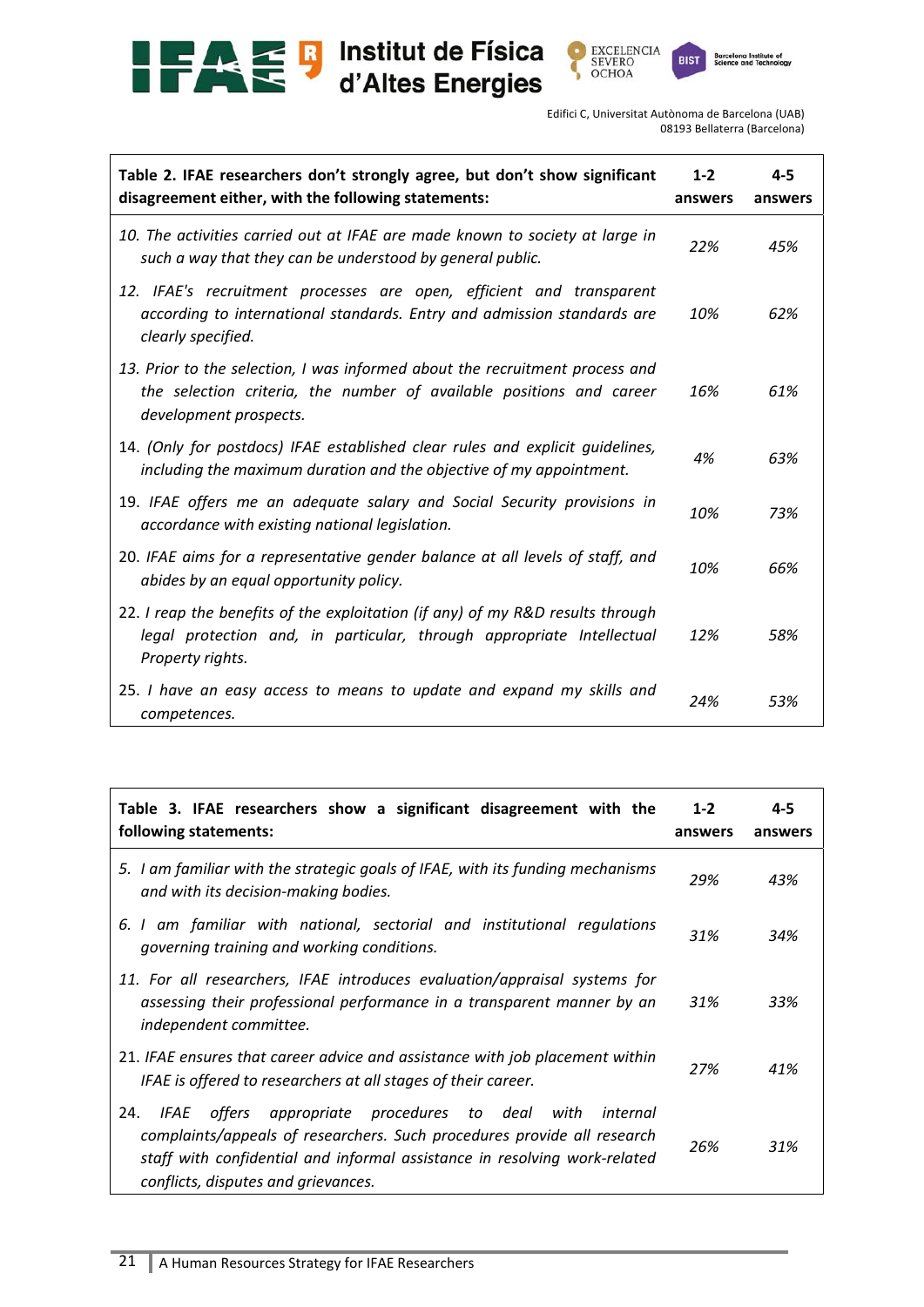

Following the same criteria, we obtain Tables 4, 5 and 6 for the 8 Suggested Actions that were surveyed:

| Table 4. IFAE researchers strongly agree with the following suggested<br>actions:           | $1 - 2$<br>answers | $4 - 5$<br>answers |
|---------------------------------------------------------------------------------------------|--------------------|--------------------|
| II. A Welcome Package.                                                                      | 1%                 | 85%                |
| IV. A protocol for complaints/appeals.                                                      | 0%                 | 82%                |
| VIII. Mechanisms to facilitate information about professional opportunities<br>beyond IFAE. | 0%                 | 89%                |

| Table 5. IFAE researchers don't strongly agree, but don't show significant<br>disagreement either, with the following suggested action                                                  | $1 - 2$<br>answers | $4 - 5$<br>answers |
|-----------------------------------------------------------------------------------------------------------------------------------------------------------------------------------------|--------------------|--------------------|
| A Code of Best Practices, including a protocol on Information<br>I.<br>Technologies (IT) safety.                                                                                        | 7%                 | 72%                |
| III.A Diversity Programme, including a protocol against discrimination on any<br>grounds.                                                                                               | 10%                | 60%                |
| V. A protocol for sabbatical leaves.                                                                                                                                                    | 3%                 | 62%                |
| VII. Mechanisms to improve the information about IFAE's internal rules (such<br>as for the Industrial and Intellectual Property), protocols and decision-<br>making or advisory bodies. |                    | 74%                |

| Table 6. IFAE researchers show a significant disagreement with the | $1 - 2$ | 4-5     |
|--------------------------------------------------------------------|---------|---------|
| following suggested action:                                        | answers | answers |
| VI. More specific rules on tele-working.                           | 25%     | 34%     |

When we cross Table 3 (gaps identified by the survey as Statements with a significant disagreement amidst IFAE researchers) with tables 4 to 6 we observe that four of the five gaps would be filled by three of the suggested actions: Statements 5 and 6 by Action VII, Statement 21 by Action VIII, and Statement 24 by Action IV. As it would be expected, IFAE researchers express a sound agreement with these three actions: Actions IV and VIII fulfil both criteria to be included in Table 4 (strong agreement) while Action VII falls only 1% short in one criteria (74% of answers 4‐5, below the 75% threshold).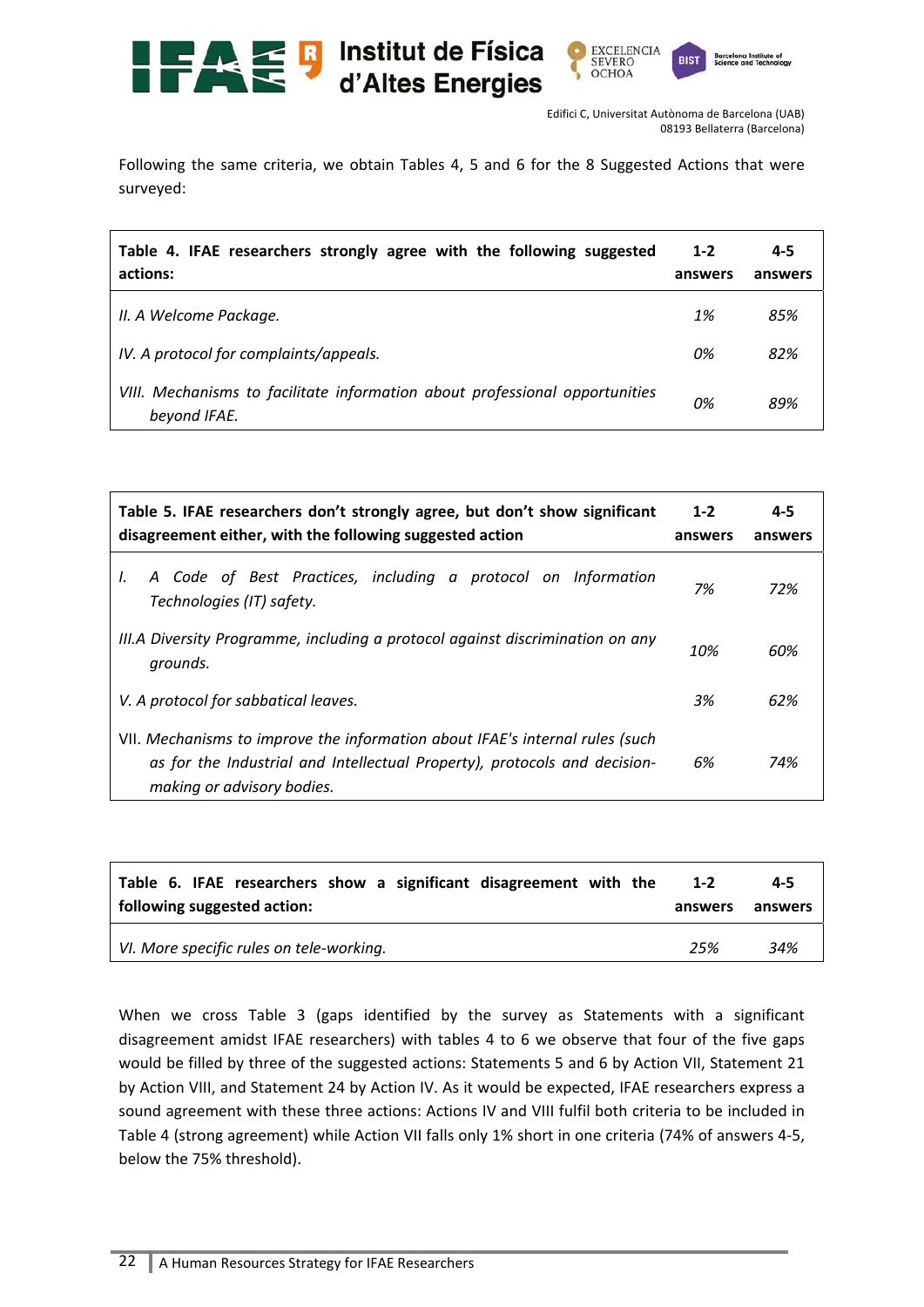



Thus, Actions IV, VII and VIII would tackle four of the five gaps identified by the survey. The remaining gap (Statement  $1^{14}$ , linked to Principle 11) requires a further action to be included in IFAE's Action Plan (next Section).

The survey also shows that IFAE researchers express a considerable agreement with four of the other five suggested actions (the exception is Action VI), in particular with the elaboration of a Welcome Package (Action II), that fulfils both "strong criteria" to be included in Table 4.

Though, according to the survey, IFAE researchers don't have strong feelings either for or against Action VI ("More specific rules on tele‐working", linked to Principle 24), it is kept in the Action Plan as a specific request by the Management Team.

The analysis of the survey did not spot additional gaps to those already identified by the HRSR Working Group in the analysis carried out before the survey (Preliminary Results). Thus, no further actions required to be implemented at IFAE were included in the Final Results of the Internal Analysis (Annex 3), which include the Unit responsible for its implementation (Who) as well as the timing (When), that led to the Action Plan.

<sup>14 &</sup>quot;For all researchers, IFAE introduces evaluation/appraisal systems for assessing their professional performance in a transparent manner by an independent committee."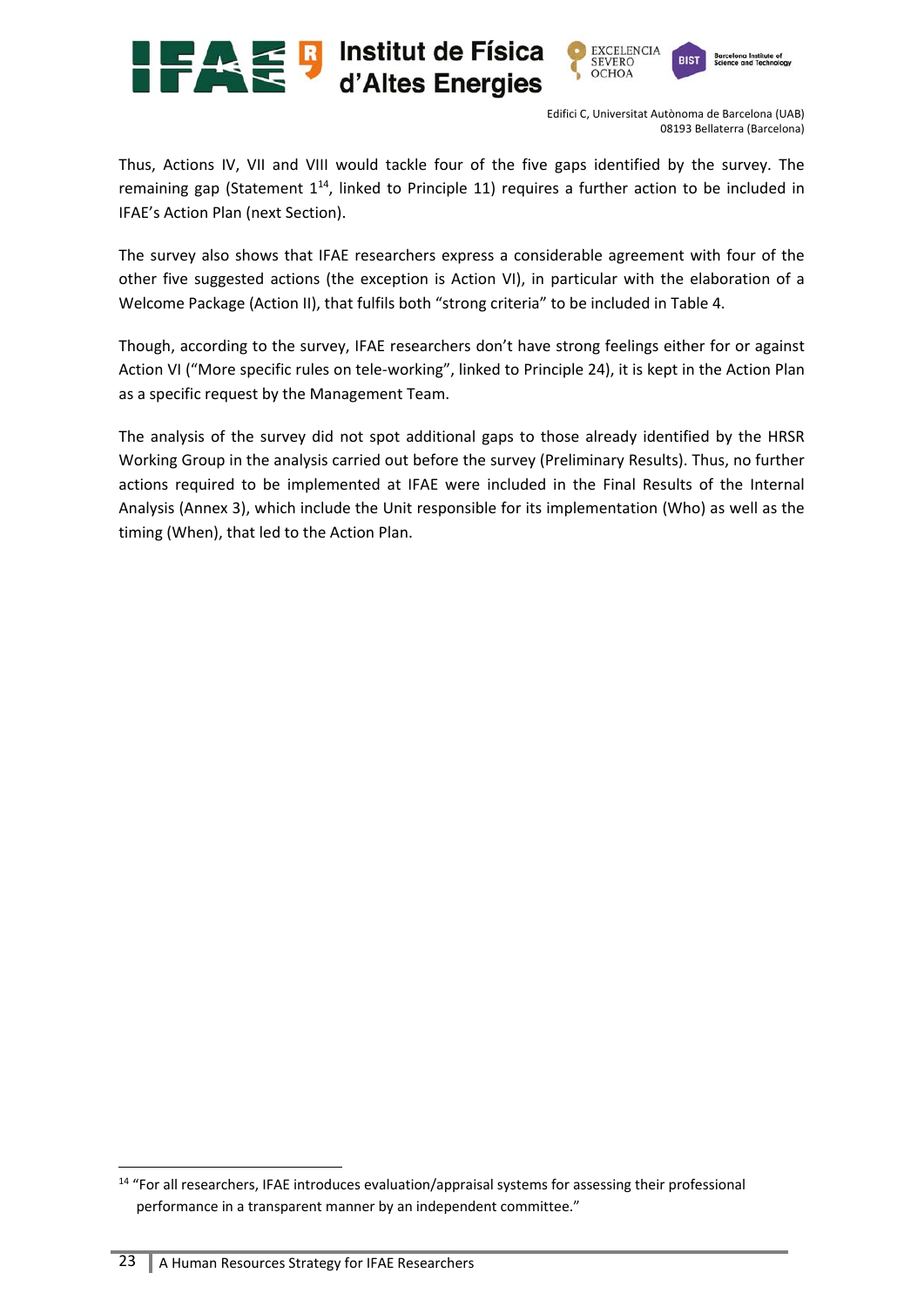



# ACTION PLAN

# Enhancing the awareness of existing rules and practices

The internal analysis showed that a significant fraction of the researchers were not familiar enough with IFAE's institutional information, existing rules and practices, and relevant legislation. Thus, short-term specific actions are needed to familiarise researchers currently at IFAE with them. Also needed is a mechanism to keep them regularly up-to-date and to ensure that researchers entering IFAE in the future are quickly familiarised with relevant information.

- 1. Centralising relevant documents in a repository available to all IFAE researchers (part of the Suggested Action VII).
	- o Principles: All of them
	- o Who: IFAE's IT Area.
	- o When: within 3 months.
- 2. Setting additional mechanisms to be held on regular basis, such as Seminars, to familiarise IFAE researchers with the key elements of institutional information (including consultation and decision-making bodies, Safety protocol and regulation on Industrial and Intellectual property) and relevant legislation (part Suggested Action VII).
	- o Principles: All of them
	- o Who: Working Groups appointed by the Management Team.
	- o When: within 6 months.
- 3. Writing and adopting a Welcome Package (Suggested Action II).
	- o Principles: 1, 4, 5, 7, 31, 35.
	- o Who: Working Group appointed by the Management Team.
	- o When: within 12 months.

# Writing and adopting new documents and protocols

The internal analysis also showed the need for some new documents and protocols. Once they are implemented, the actions mentioned in the previous section would ensure that all researchers at IFAE are aware of their existence and their basic contents, and can access them easily.

These new documents should be elaborated by specific Working Groups or by the Management Team itself.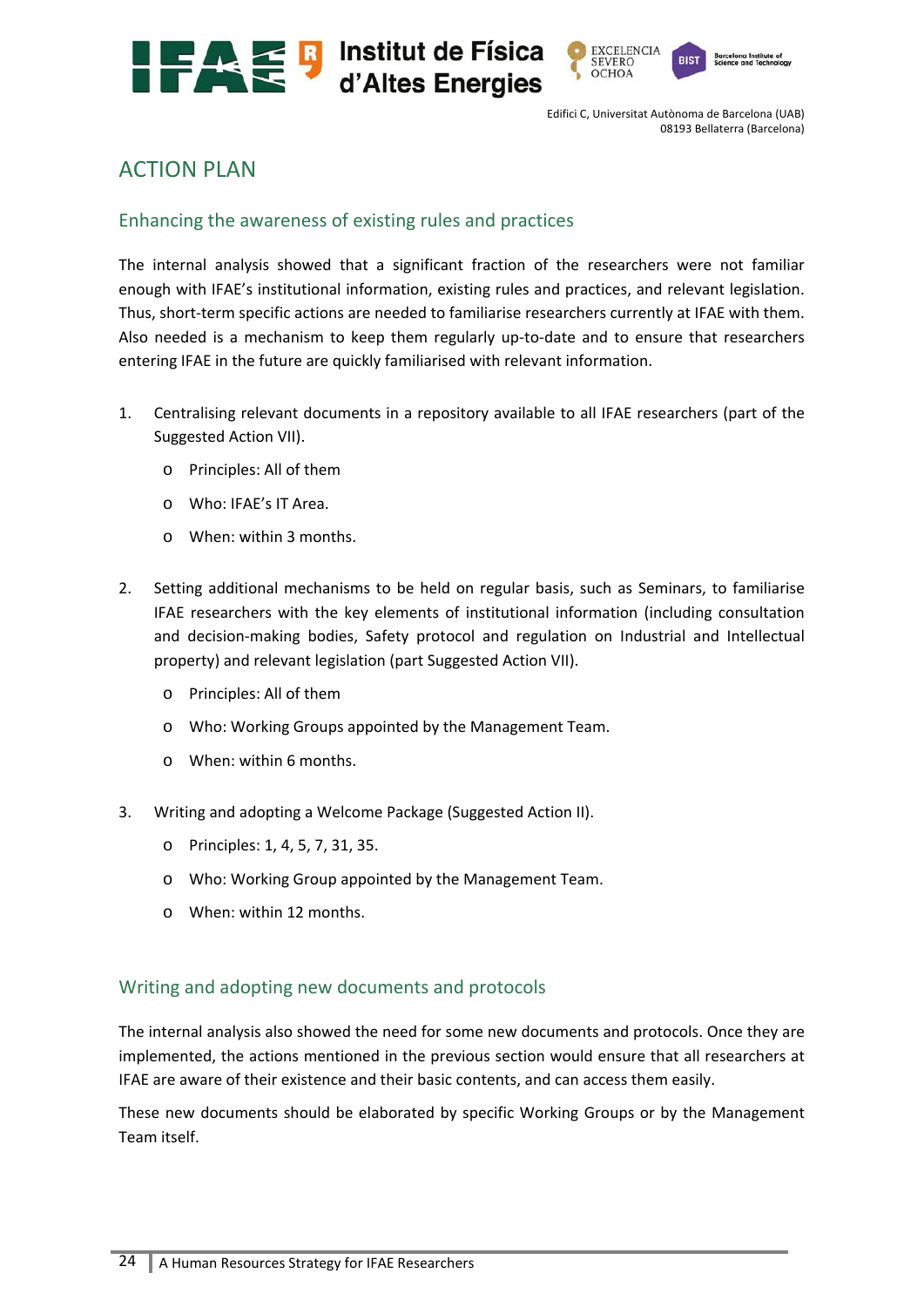



- 4. Writing and adopting a Diversity Programme, including a protocol against discrimination on any grounds (Suggested Action III).
	- o Principles: 10, 27.
	- o Who: Diversity Committee appointed by the Management Team.
	- o When: within 12 months.
	- o This document should be submitted to the Governing Board for its approval.
- 5. Writing and adopting a protocol on Information Technologies safety (included in Suggested Action I)
	- o Principles: 7.
	- o Who: IT Area.
	- o When: within 9 months.
- 6. Writing and adopting a protocol for sabbatical leaves (Suggested Action V).
	- o Principles: 24.
	- o Who: Management Team.
	- o When: within 9 months.
	- o This document should be submitted to the Governing Board for its approval.
- 7. Writing and adopting a Code of Best Practices establishing the basic rights and duties by which IFAE and its personnel should abide (Suggested Action I).
	- o Principles: 1, 2, 3, 6, 10, 12, 13, 24, 31, 39.
	- o Who: Working Group appointed by the Management Team.
	- o When: within 24 months.
	- o This document should be submitted to the Governing Board for its approval.
- 8. Writing and adopting a Protocol for complaints and appeals (Suggested Action IV).
	- o Principles: 34.
	- o Who: Working Group appointed by the Management Team.
	- o When: within 24 months.
	- o This document should be submitted to the Governing Board for its approval.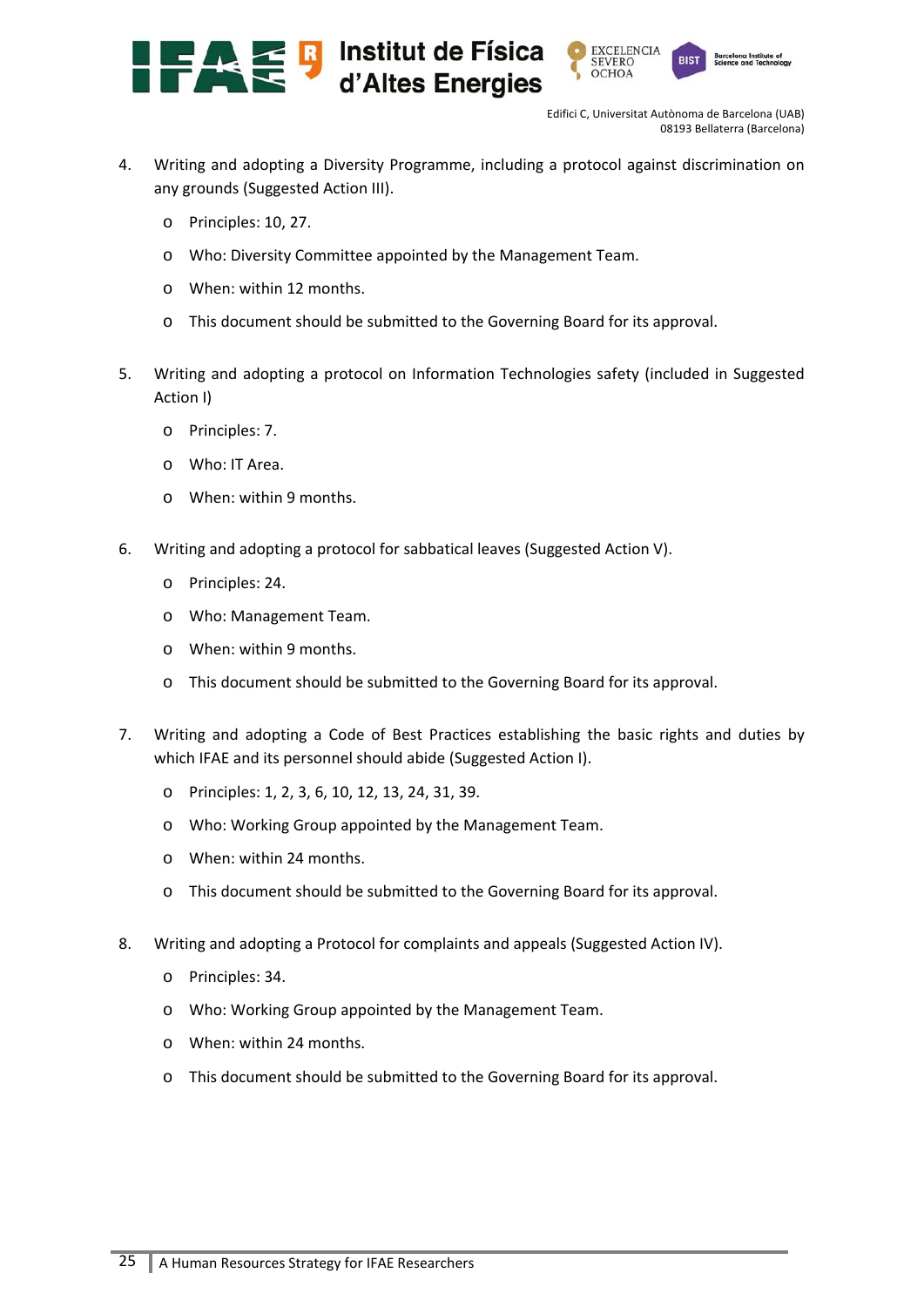



#### Structural changes and new procedures

Documents and protocols are not the answer to everything. To fill some of the gaps unveiled by the internal analysis, IFAE needs to change some of its current practices and to establish new ones.

- 9. Providing greater support from the Administration Area to clarify issues (including Social Security) dealing with stays abroad.
	- o Principles: 26, 29.
	- o Who: HR Area.
	- o When: within 3 months.
- 10. Organising, on a regular basis, talks to provide information about professional opportunities beyond IFAE (Suggested Action VIII).
	- o Principles: 28, 29, 30.
	- o Who: Management Team.
	- o When: within 24 months.
- 11. Setting and implementing an evaluation/appraisal process, carried out on a regular basis, to assess the professional performance of the researchers.
	- o Principles: 11.
	- o Who: Management Team.
	- o When: within 36 months.

#### Other actions

The internal analysis was also the occasion to rise some occasional dysfunctions that can be tackle in this Action Plan.

- 12. Confirming with UAB that future PhD students fulfil academic requirements before being admitted at IFAE.
	- o Principles: 19.
	- o Who: Administration Area.
	- o When: within 6 months.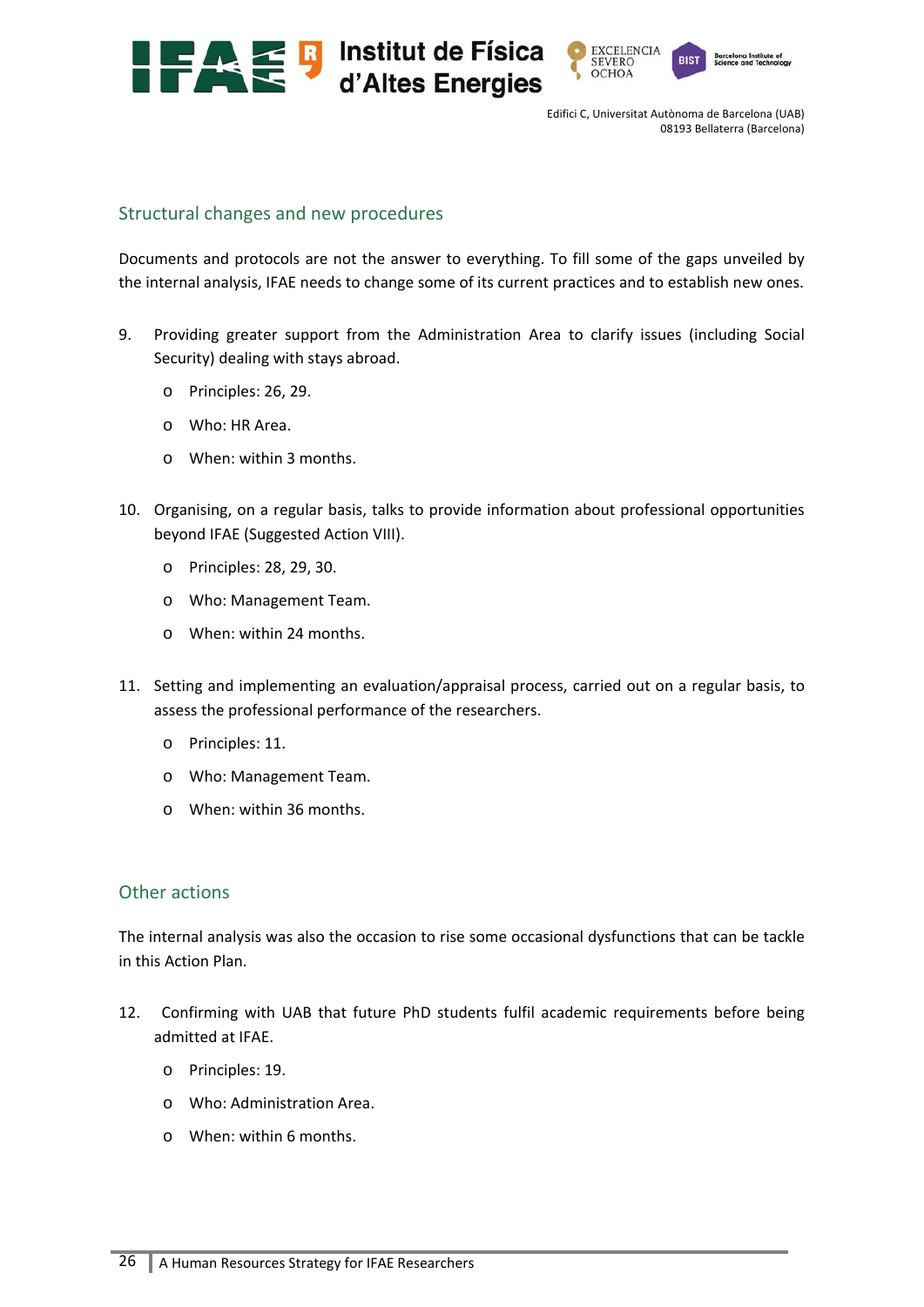



- 13. Setting a mechanism to inform students and postdocs at IFAE about the possibilities of teaching at UAB.
	- o Principles: 33
	- o Who: supervisors of postgraduate students/postdocs
	- o When: within 6 months.
- 14. Writing and adopting more specific rules on tele-working (Suggested Action VI).
	- o Principles: 24.
	- o Who: Management Team.
	- o When: within 9 months.
- 15. Ensuring that all trips are covered by the travel insurance.
	- o Principles: 7.
	- o Who: Management Team.
	- o When: within 12 months.

Annex 4 illustrates the timeline of this Action Plan.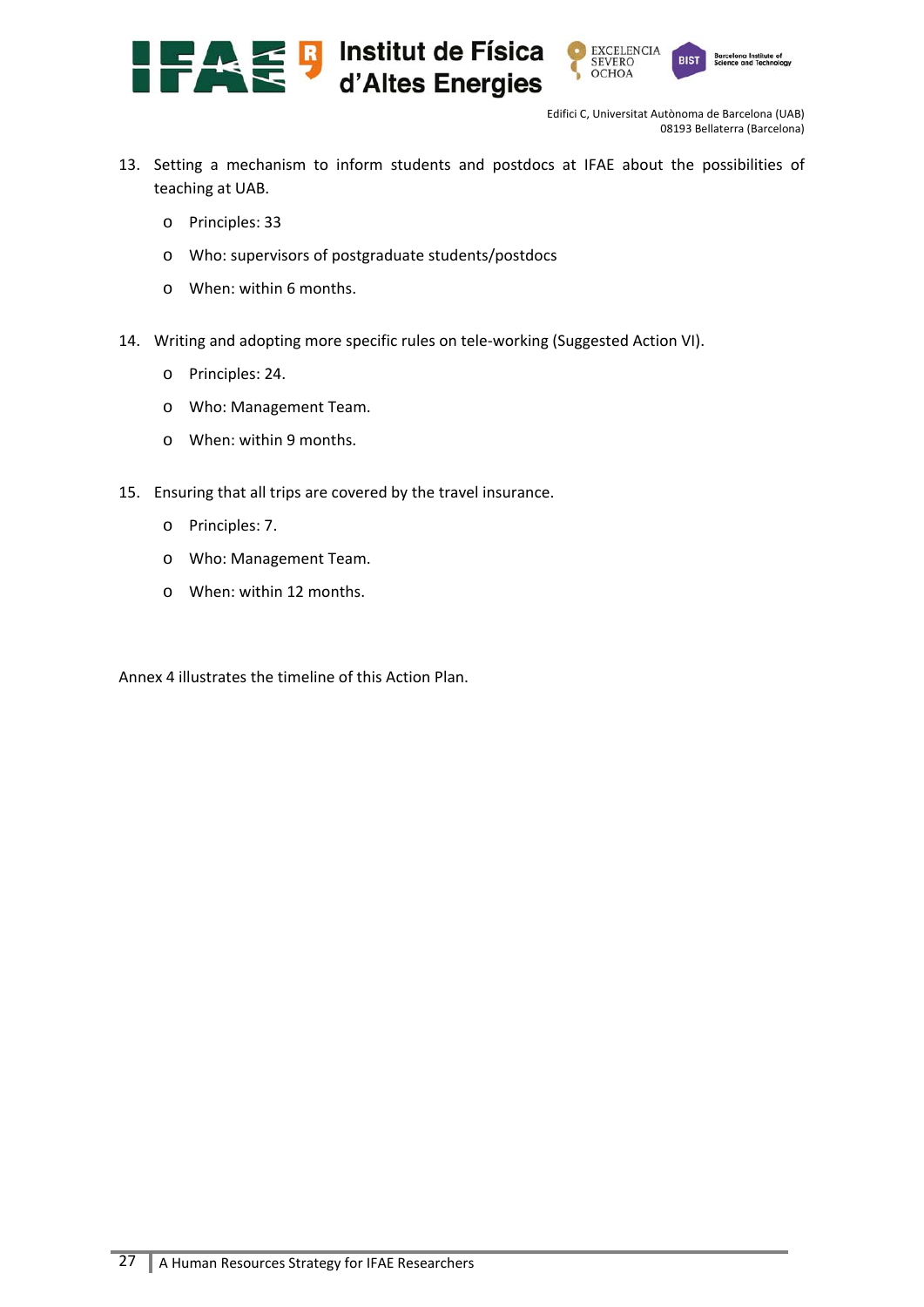

# ANNEX 1: Euraxess standard template for the internal analysis

#### **I. Ethical and professional aspects**

#### **1. Research freedom**

Researchers should focus their research for the good of mankind and for expanding the frontiers of scientific knowledge, while enjoying the freedom of thought and expression, and the freedom to identify methods by which problems are solved, according to recognised ethical principles and practices. Researchers should, however, recognise the limitations to this freedom that could arise as a result of particular research circumstances (including supervision/guidance/management) or operational constraints, e.g. for budgetary or infrastructural reasons or, especially in the industrial sector, for reasons of intellectual property protection. Such limitations should not, however, contravene recognised ethical principles and practices, to which researchers have to adhere.

| <b>Relevant legislation</b><br>(permitting or impeding the<br>implementation of this<br>principle) | <b>Existing Institutional</b><br>rules and/or practices | <b>Actions required</b> | When/Who |
|----------------------------------------------------------------------------------------------------|---------------------------------------------------------|-------------------------|----------|
|                                                                                                    |                                                         |                         |          |

#### **2. Ethical principles**

Researchers should adhere to the recognised ethical practices and fundamental ethical principles appropriate to their discipline(s) as well as to ethical standards as documented in the different national, sectoral or institutional Codes of Ethics.

| <b>Relevant legislation</b><br>(permitting or impeding the<br>implementation of this<br>principle) | <b>Existing Institutional</b><br>rules and/or practices | <b>Actions required</b> | When/Who |
|----------------------------------------------------------------------------------------------------|---------------------------------------------------------|-------------------------|----------|
|                                                                                                    |                                                         |                         |          |

#### **3. Professional responsibility**

Researchers should make every effort to ensure that their research is relevant to society and does not duplicate research previously carried out elsewhere. They must avoid plagiarism of any kind and abide by the principle of intellectual property and joint data ownership in the case of research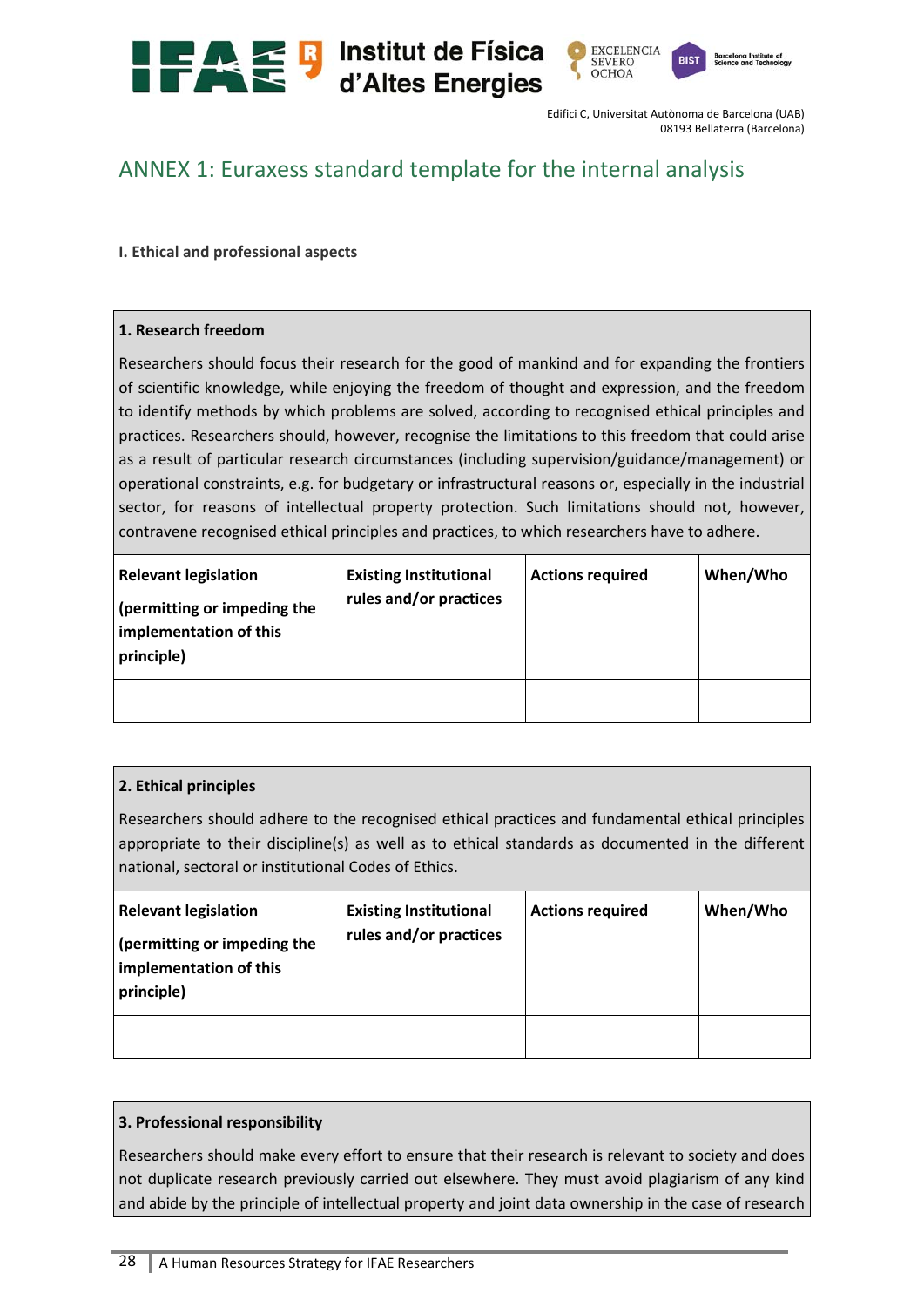





carried out in collaboration with a supervisor(s) and/or other researchers. The need to validate new observations by showing that experiments are reproducible should not be interpreted as plagiarism, provided that the data to be confirmed are explicitly quoted. Researchers should ensure, if any aspect of their work is delegated, that the person to whom it is delegated has the competence to carry it out.

| <b>Relevant legislation</b><br>(permitting or impeding the<br>implementation of this<br>principle) | <b>Existing Institutional</b><br>rules and/or practices | <b>Actions required</b> | When/Who |
|----------------------------------------------------------------------------------------------------|---------------------------------------------------------|-------------------------|----------|
|                                                                                                    |                                                         |                         |          |

#### **4. Professional attitude**

Researchers should be familiar with the strategic goals governing their research environment and funding mechanisms, and should seek all necessary approvals before starting their research or accessing the resources provided. They should inform their employers, funders or supervisor when their research project is delayed, redefined or completed, or give notice if it is to be terminated earlier or suspended for whatever reason.

| <b>Relevant legislation</b><br>(permitting or impeding the<br>implementation of this<br>principle) | <b>Existing Institutional</b><br>rules and/or practices | <b>Actions required</b> | When/Who |
|----------------------------------------------------------------------------------------------------|---------------------------------------------------------|-------------------------|----------|
|                                                                                                    |                                                         |                         |          |

#### **5.Contractual and legal obligations**

Researchers at all levels must be familiar with the national, sectoral or institutional regulations governing training and/or working conditions. This includes Intellectual Property Rights regulations, and the requirements and conditions of any sponsor or funders, independently of the nature of their contract. Researchers should adhere to such regulations by delivering the required results (e.g. thesis, publications, patents, reports, new products development, etc) as set out in the terms and conditions of the contract or equivalent document.

| <b>Relevant legislation</b>                                         | <b>Existing Institutional</b> | <b>Actions required</b> | When/Who |
|---------------------------------------------------------------------|-------------------------------|-------------------------|----------|
| (permitting or impeding the<br>implementation of this<br>principle) | rules and/or practices        |                         |          |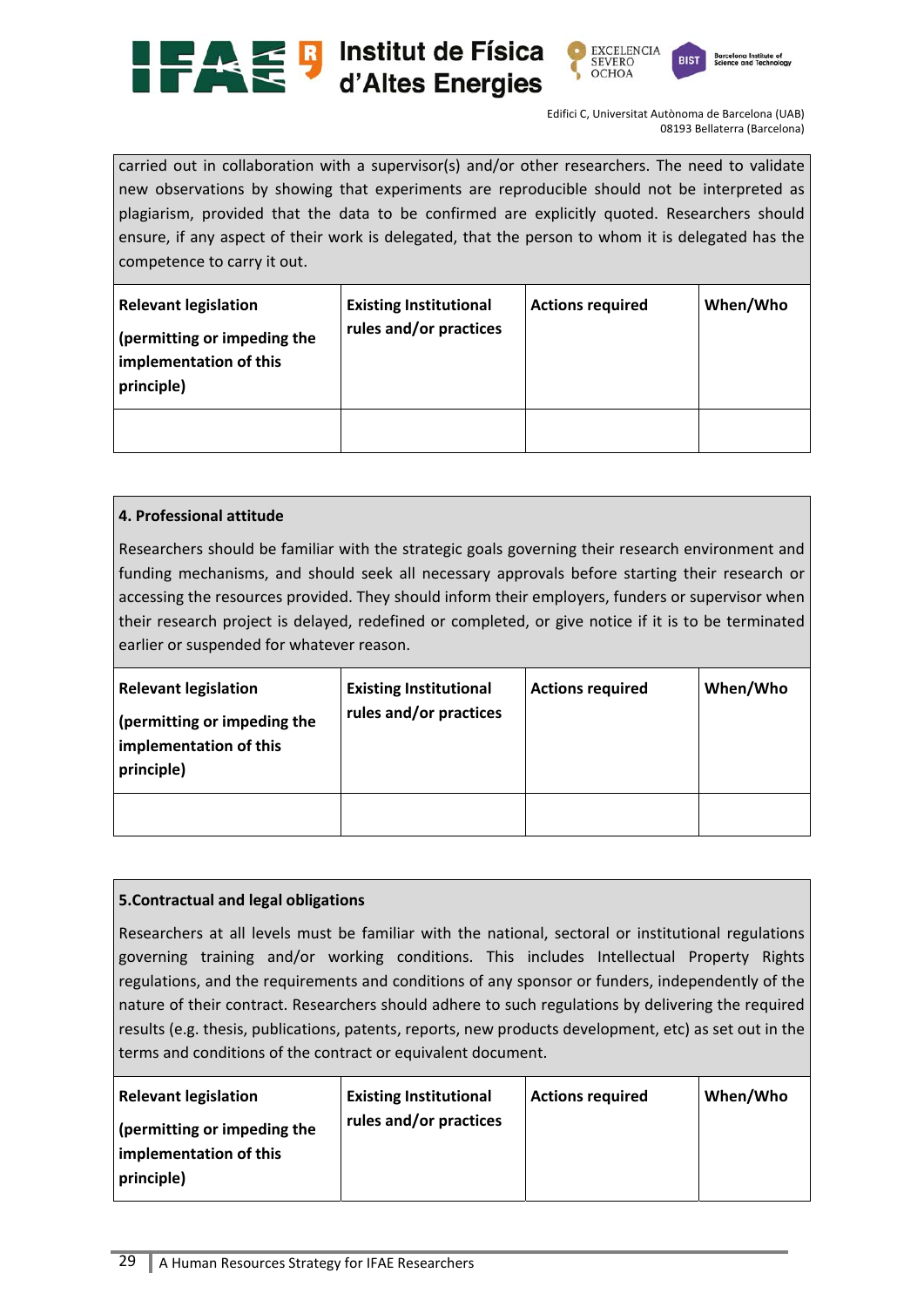





#### **6. Accountability**

Researchers need to be aware that they are accountable towards their employers, funders or other related public or private bodies as well as, on more ethical grounds, towards society as a whole. In particular, researchers funded by public funds are also accountable for the efficient use of taxpayers' money. Consequently, they should adhere to the principles of sound, transparent and efficient financial management and cooperate with any authorised audits of their research, whether undertaken by their employers/funders or by ethics committees.

Methods of collection and analysis, the outputs and, where applicable, details of the data should be open to internal and external scrutiny, whenever necessary and as requested by the appropriate authorities.

| <b>Relevant legislation</b><br>(permitting or impeding the<br>implementation of this<br>principle) | <b>Existing Institutional</b><br>rules and/or practices | <b>Actions required</b> | When/Who |
|----------------------------------------------------------------------------------------------------|---------------------------------------------------------|-------------------------|----------|
|                                                                                                    |                                                         |                         |          |

#### **7. Good practice in research**

Researchers should at all times adopt safe working practices, in line with national legislation, including taking the necessary precautions for health and safety and for recovery from information technology disasters, e.g. by preparing proper back‐up strategies. They should also be familiar with the current national legal requirements regarding data protection and confidentiality protection requirements, and undertake the necessary steps to fulfil them at all times.

| <b>Relevant legislation</b><br>(permitting or impeding the<br>implementation of this<br>principle) | <b>Existing Institutional</b><br>rules and/or practices | <b>Actions required</b> | When/Who |
|----------------------------------------------------------------------------------------------------|---------------------------------------------------------|-------------------------|----------|
|                                                                                                    |                                                         |                         |          |

# **8. Dissemination, exploitation of results**

All researchers should ensure, in compliance with their contractual arrangements, that the results of their research are disseminated and exploited, e.g. communicated, transferred into other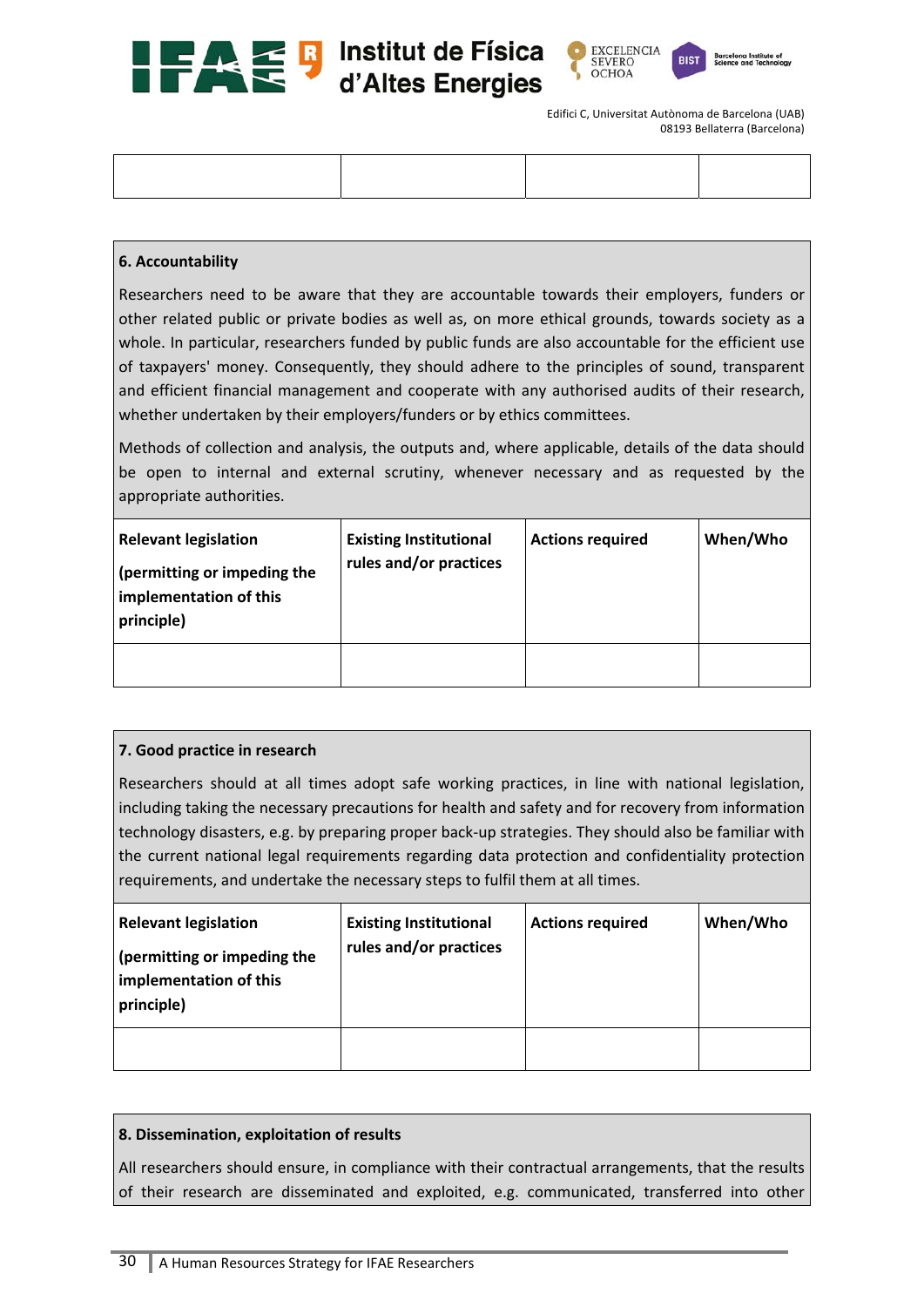





research settings or, if appropriate, commercialised. Senior researchers, in particular, are expected to take a lead in ensuring that research is fruitful and that results are either exploited commercially or made accessible to the public (or both) whenever the opportunity arises.

| <b>Relevant legislation</b><br>(permitting or impeding the<br>implementation of this<br>principle) | <b>Existing Institutional</b><br>rules and/or practices | <b>Actions required</b> | When/Who |
|----------------------------------------------------------------------------------------------------|---------------------------------------------------------|-------------------------|----------|
|                                                                                                    |                                                         |                         |          |

#### **9. Public engagement**

Researchers should ensure that their research activities are made known to society at large in such a way that they can be understood by non-specialists, thereby improving the public's understanding of science. Direct engagement with the public will help researchers to better understand public interest in priorities for science and technology and also the public's concerns.

| <b>Relevant legislation</b><br>(permitting or impeding the<br>implementation of this<br>principle) | <b>Existing Institutional</b><br>rules and/or practices | <b>Actions required</b> | When/Who |
|----------------------------------------------------------------------------------------------------|---------------------------------------------------------|-------------------------|----------|
|                                                                                                    |                                                         |                         |          |

#### **10. Non discrimination**

Employers and/or funders of researchers will not discriminate against researchers in any way on the basis of gender, age, ethnic, national or social origin, religion or belief, sexual orientation, language, disability, political opinion, social or economic condition.

| <b>Relevant legislation</b><br>(permitting or impeding the<br>implementation of this<br>principle) | <b>Existing Institutional</b><br>rules and/or practices | <b>Actions required</b> | When/Who |
|----------------------------------------------------------------------------------------------------|---------------------------------------------------------|-------------------------|----------|
|                                                                                                    |                                                         |                         |          |

#### **11. Evaluation/ appraisal systems**

Employers and/or funders should introduce for all researchers, including senior researchers,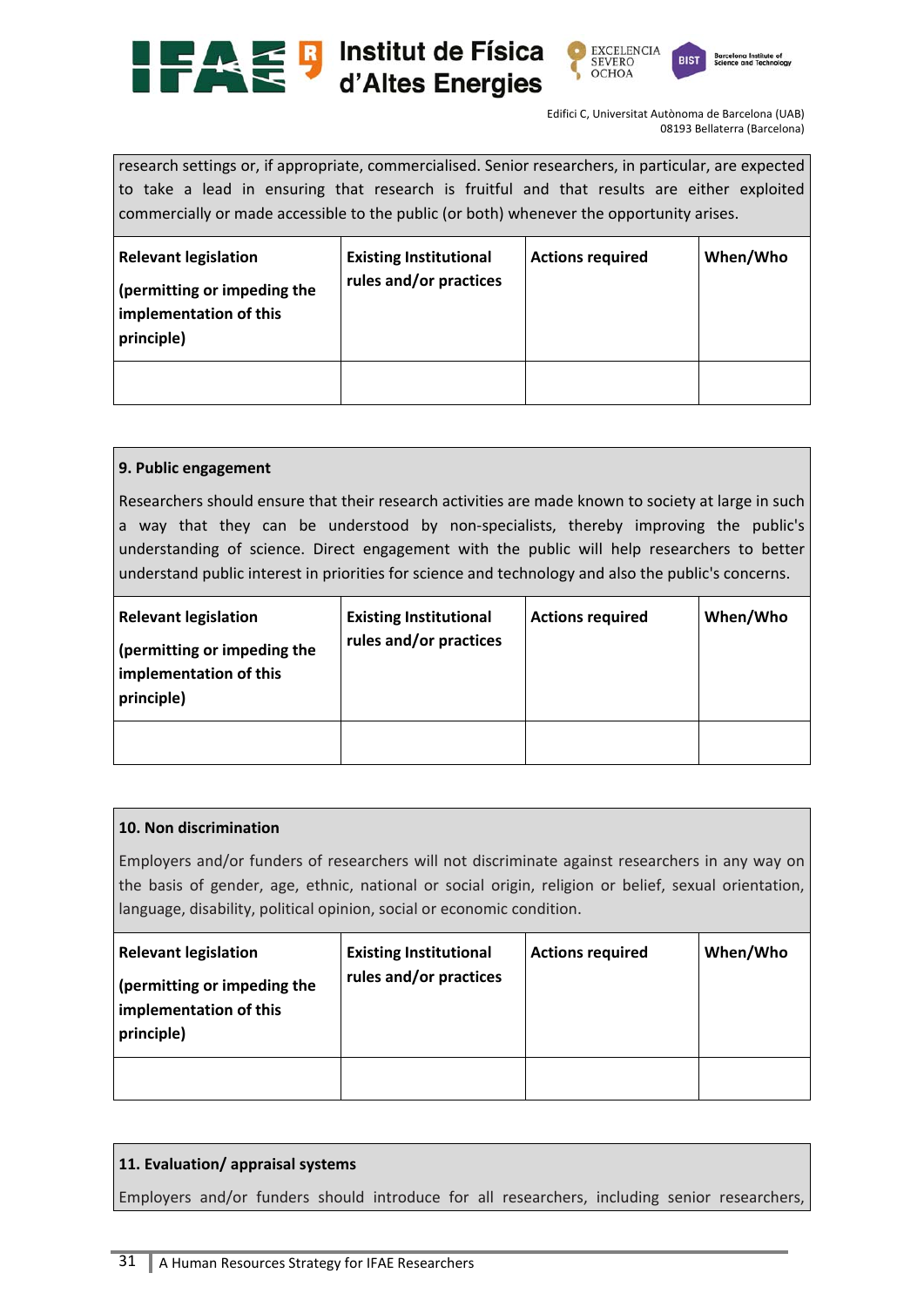





evaluation/appraisal systems for assessing their professional performance on a regular basis and in a transparent manner by an independent (and, in the case of senior researchers, preferably international) committee.

| <b>Relevant legislation</b><br>(permitting or impeding the<br>implementation of this<br>principle) | <b>Existing Institutional</b><br>rules and/or practices | <b>Actions required</b> | When/Who |
|----------------------------------------------------------------------------------------------------|---------------------------------------------------------|-------------------------|----------|
|                                                                                                    |                                                         |                         |          |

#### **II. Recruitment**

#### **12. Recruitment**

Employers and/or funders should ensure that the entry and admission standards for researchers, particularly at the beginning at their careers, are clearly specified and should also facilitate access for disadvantaged groups or for researchers returning to a research career, including teachers (of any level) returning to a research career. Employers and/or funders of researchers should adhere to the principles set out in the Code of Conduct for the Recruitment of Researchers when appointing or recruiting researchers.

| <b>Relevant legislation</b><br>(permitting or impeding the<br>implementation of this<br>principle) | <b>Existing Institutional</b><br>rules and/or practices | <b>Actions required</b> | When/Who |
|----------------------------------------------------------------------------------------------------|---------------------------------------------------------|-------------------------|----------|
|                                                                                                    |                                                         |                         |          |

#### **13. Recruitment (Code)**

Employers and/or funders should establish recruitment procedures which are open, efficient, transparent, supportive and internationally comparable, as well as tailored to the type of positions advertised. Advertisements should give a broad description of knowledge and competencies required, and should not be so specialised as to discourage suitable applicants. Employers should include a description of the working conditions and entitlements, including career development prospects. Moreover, the time allowed between the advertisement of the vacancy or the call for applications and the deadline for reply should be realistic.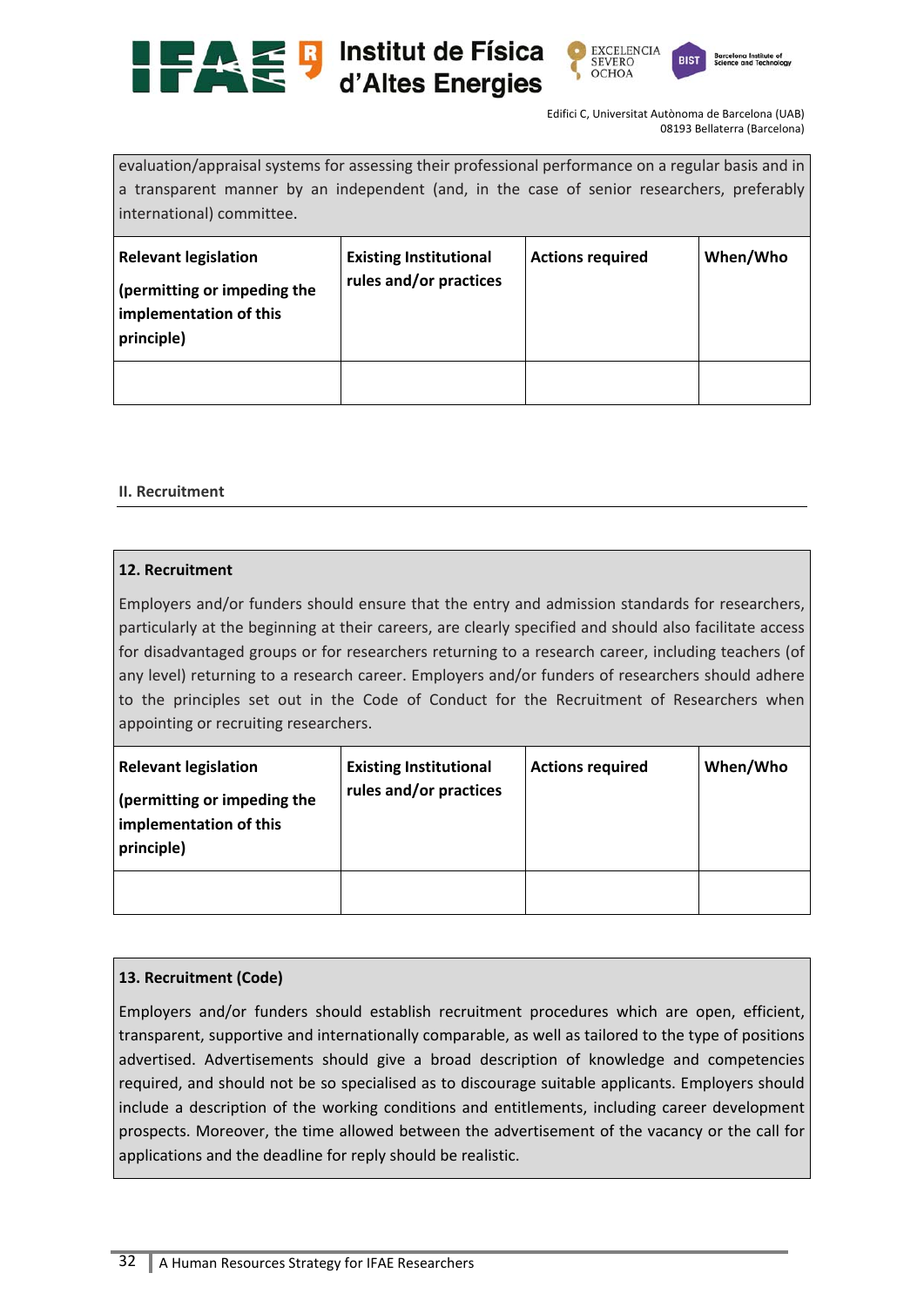





| <b>Relevant legislation</b><br>(permitting or impeding the<br>implementation of this<br>principle) | <b>Existing Institutional</b><br>rules and/or practices | <b>Actions required</b> | When/Who |
|----------------------------------------------------------------------------------------------------|---------------------------------------------------------|-------------------------|----------|
|                                                                                                    |                                                         |                         |          |

# **14. Selection (Code)**

Selection committees should bring together diverse expertise and competences and should have an adequate gender balance and, where appropriate and feasible, include members from different sectors (public and private) and disciplines, including from other countries and with relevant experience to assess the candidate. Whenever possible, a wide range of selection practices should be used, such as external expert assessment and face-to-face interviews. Members of selection panels should be adequately trained should be realistic.

| <b>Relevant legislation</b><br>(permitting or impeding the<br>implementation of this<br>principle) | <b>Existing Institutional</b><br>rules and/or practices | <b>Actions required</b> | When/Who |
|----------------------------------------------------------------------------------------------------|---------------------------------------------------------|-------------------------|----------|
|                                                                                                    |                                                         |                         |          |

# **15. Transparency (Code)**

Candidates should be informed, prior to the selection, about the recruitment process and the selection criteria, the number of available positions and the career development prospects. They should also be informed after the selection process about the strengths and weaknesses of their applications.

| <b>Relevant legislation</b><br>(permitting or impeding the<br>implementation of this<br>principle) | <b>Existing Institutional</b><br>rules and/or practices | <b>Actions required</b> | When/Who |
|----------------------------------------------------------------------------------------------------|---------------------------------------------------------|-------------------------|----------|
|                                                                                                    |                                                         |                         |          |

# **16. Judging merit (Code)**

The selection process should take into consideration the whole range of experience of the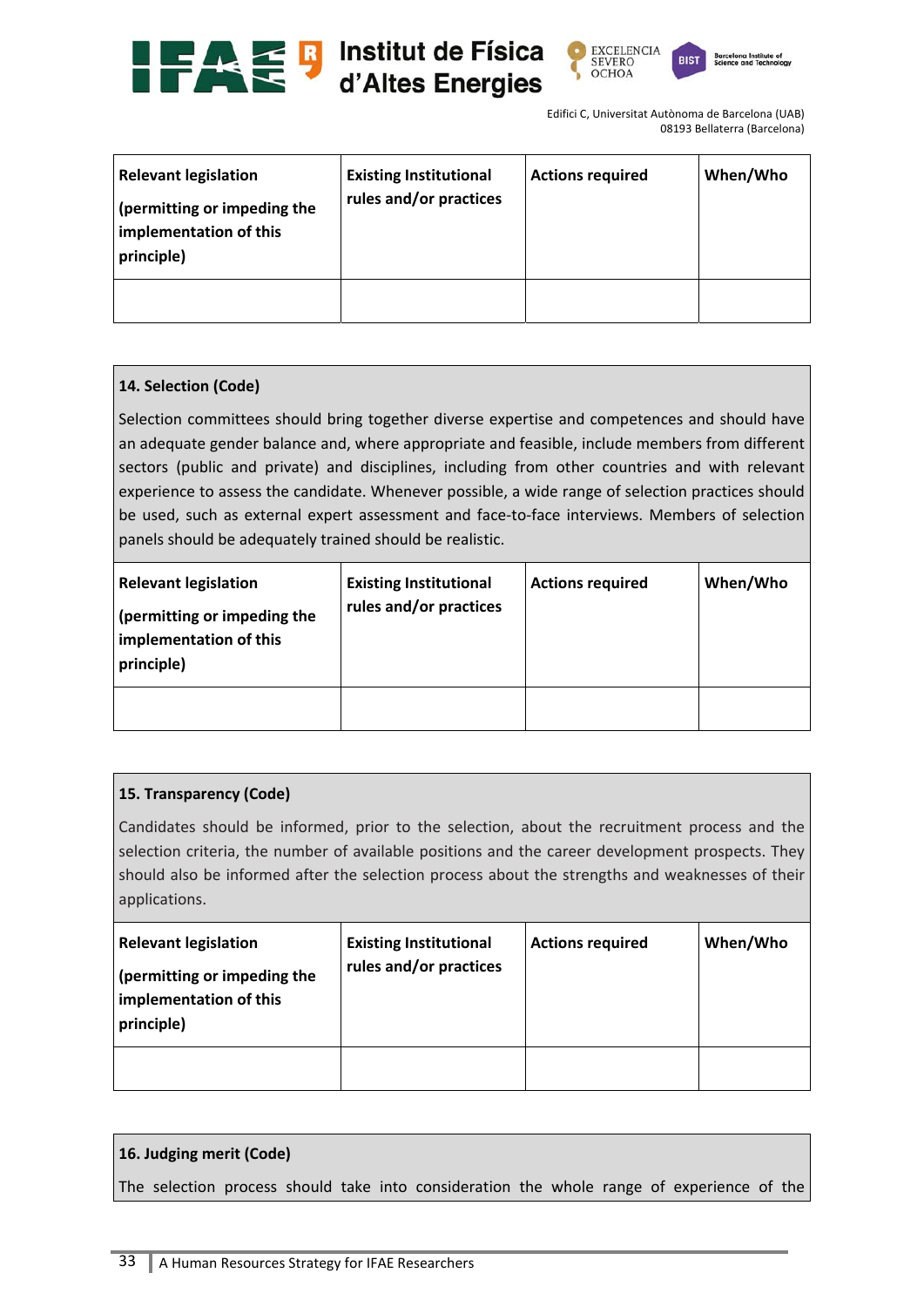



candidates. While focusing on their overall potential as researchers, their creativity and level of independence should also be considered. This means that merit should be judged qualitatively as well as quantitatively, focusing on outstanding results within a diversified career path and not only on the number of publications. Consequently, the importance of bibliometric indices should be properly balanced within a wider range of evaluation criteria, such as teaching, supervision, teamwork, knowledge transfer, management of research and innovation and public awareness activities. For candidates from an industrial background, particular attention should be paid to any contributions to patents, development or inventions.

| <b>Relevant legislation</b><br>(permitting or impeding the<br>implementation of this<br>principle) | <b>Existing Institutional</b><br>rules and/or practices | <b>Actions required</b> | When/Who |
|----------------------------------------------------------------------------------------------------|---------------------------------------------------------|-------------------------|----------|
|                                                                                                    |                                                         |                         |          |

#### **17. Variations in the chronological order of CVs (Code)**

Career breaks or variations in the chronological order of CVs should not be penalised, but regarded as an evolution of a career, and consequently, as a potentially valuable contribution to the professional development of researchers towards a multidimensional career track. Candidates should therefore be allowed to submit evidence-based CVs, reflecting a representative array of achievements and qualifications appropriate to the post for which application is being made.

| <b>Relevant legislation</b><br>(permitting or impeding the<br>implementation of this<br>principle) | <b>Existing Institutional</b><br>rules and/or practices | <b>Actions required</b> | When/Who |
|----------------------------------------------------------------------------------------------------|---------------------------------------------------------|-------------------------|----------|
|                                                                                                    |                                                         |                         |          |

#### **18. Recognition of mobility experience (Code)**

Any mobility experience, e.g. a stay in another country/region or in another research setting (public or private) or a change from one discipline or sector to another, whether as part of the initial research training or at a later stage of the research career, or virtual mobility experience, should be considered as a valuable contribution to the professional development of a researcher.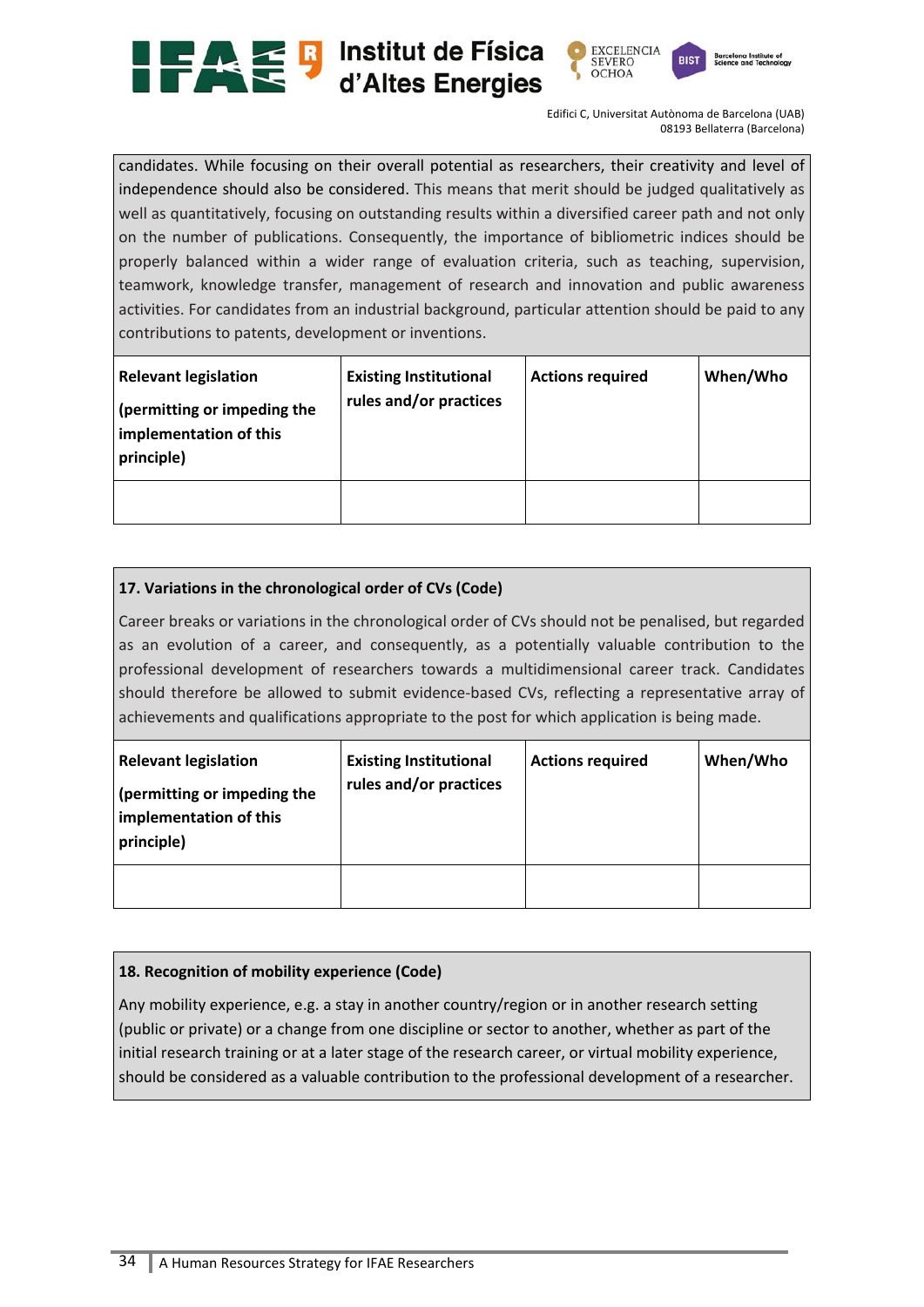





| <b>Relevant legislation</b><br>(permitting or impeding the<br>implementation of this<br>principle) | <b>Existing Institutional</b><br>rules and/or practices | <b>Actions required</b> | When/Who |
|----------------------------------------------------------------------------------------------------|---------------------------------------------------------|-------------------------|----------|
|                                                                                                    |                                                         |                         |          |

## **19. Recognition of qualifications (Code)**

Employers and/or funders should provide for appropriate assessment and evaluation of the academic and professional qualifications, including non‐formal qualifications, of all researchers, in particular within the context of international and professional mobility. They should inform themselves and gain a full understanding of rules, procedures and standards governing the recognition of such qualifications and, consequently, explore existing national law, conventions and specific rules on the recognition of these qualifications through all available channels.

| <b>Relevant legislation</b><br>(permitting or impeding the<br>implementation of this<br>principle) | <b>Existing Institutional</b><br>rules and/or practices | <b>Actions required</b> | When/Who |
|----------------------------------------------------------------------------------------------------|---------------------------------------------------------|-------------------------|----------|
|                                                                                                    |                                                         |                         |          |

#### **20. Seniority (Code)**

The levels of qualifications required should be in line with the needs of the position and not be set as a barrier to entry. Recognition and evaluation of qualifications should focus on judging the achievements of the person rather than his/her circumstances or the reputation of the institution where the qualifications were gained. As professional qualifications may be gained at an early stage of a long career, the pattern of lifelong professional development should also be recognised.

| <b>Relevant legislation</b><br>(permitting or impeding the<br>implementation of this<br>principle) | <b>Existing Institutional</b><br>rules and/or practices | <b>Actions required</b> | When/Who |
|----------------------------------------------------------------------------------------------------|---------------------------------------------------------|-------------------------|----------|
|                                                                                                    |                                                         |                         |          |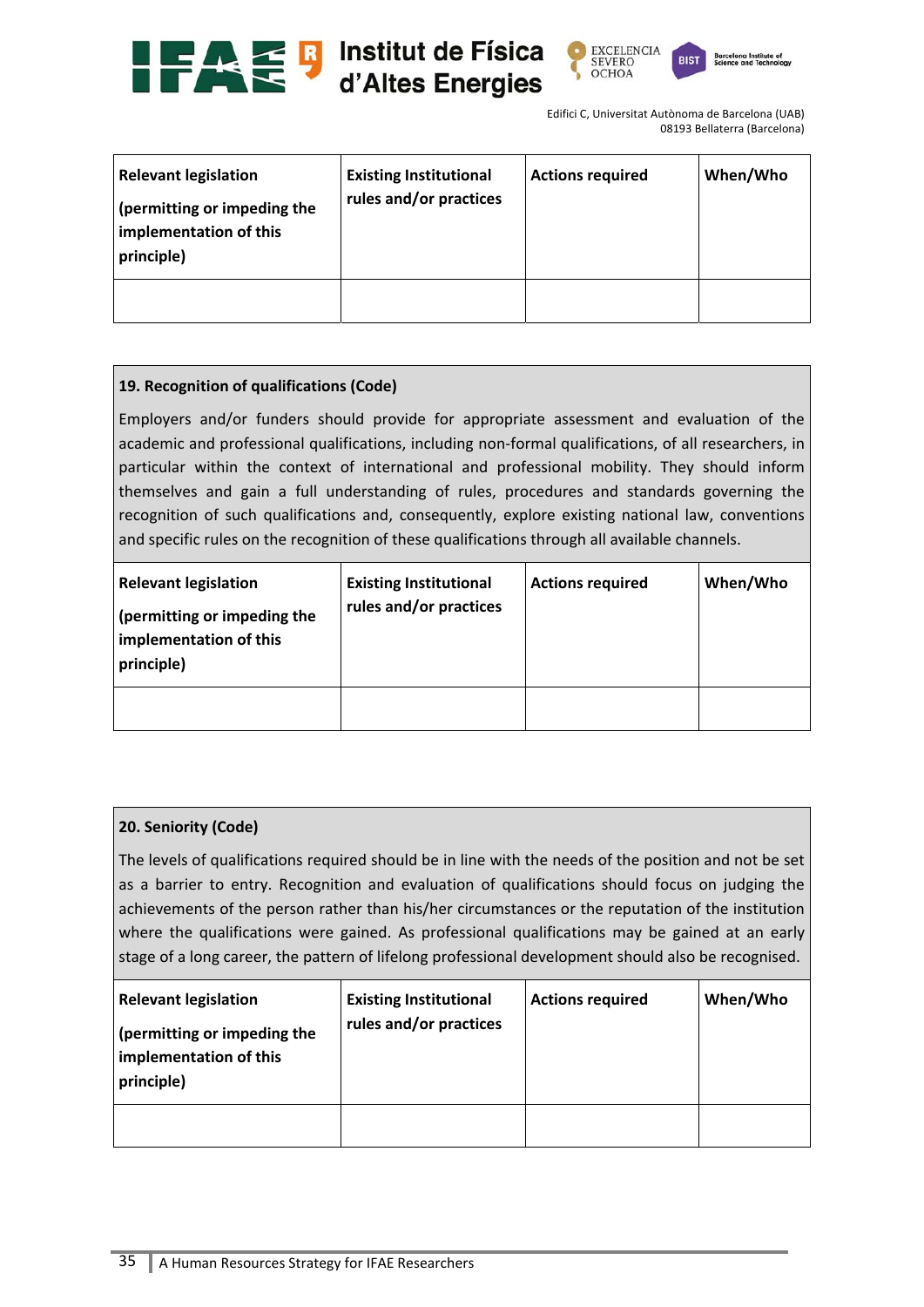





# **21. Postdoctoral appointments (Code)**

Clear rules and explicit guidelines for the recruitment and appointment of postdoctoral researchers, including the maximum duration and the objectives of such appointments, should be established by the institutions appointing postdoctoral researchers. Such guidelines should take into account time spent in prior postdoctoral appointments at other institutions and take into consideration that the postdoctoral status should be transitional, with the primary purpose of providing additional professional development opportunities for a research career in the context of long‐term career prospects.

| <b>Relevant legislation</b><br>(permitting or impeding the<br>implementation of this<br>principle) | <b>Existing Institutional</b><br>rules and/or practices | <b>Actions required</b> | When/Who |
|----------------------------------------------------------------------------------------------------|---------------------------------------------------------|-------------------------|----------|
|                                                                                                    |                                                         |                         |          |

# **III. Working conditions and social security**

#### **22. Recognition of the profession**

All researchers engaged in a research career should be recognized as professionals and be treated accordingly. This should commence at the beginning of their careers, namely at postgraduate level, and should include all levels, regardless of their classification at national level (e.g. employee, postgraduate student, doctoral candidate, postdoctoral fellow, civil servants).

| <b>Relevant legislation</b><br>(permitting or impeding the<br>implementation of this<br>principle) | <b>Existing Institutional</b><br>rules and/or practices | <b>Actions required</b> | When/Who |
|----------------------------------------------------------------------------------------------------|---------------------------------------------------------|-------------------------|----------|
|                                                                                                    |                                                         |                         |          |

#### **23. Research environment**

Employers and/or funders of researchers should ensure that the most stimulating research or research training environment is created which offers appropriate equipment, facilities and opportunities, including for remote collaboration over research networks, and that the national or sectoral regulations concerning health and safety in research are observed. Funders should ensure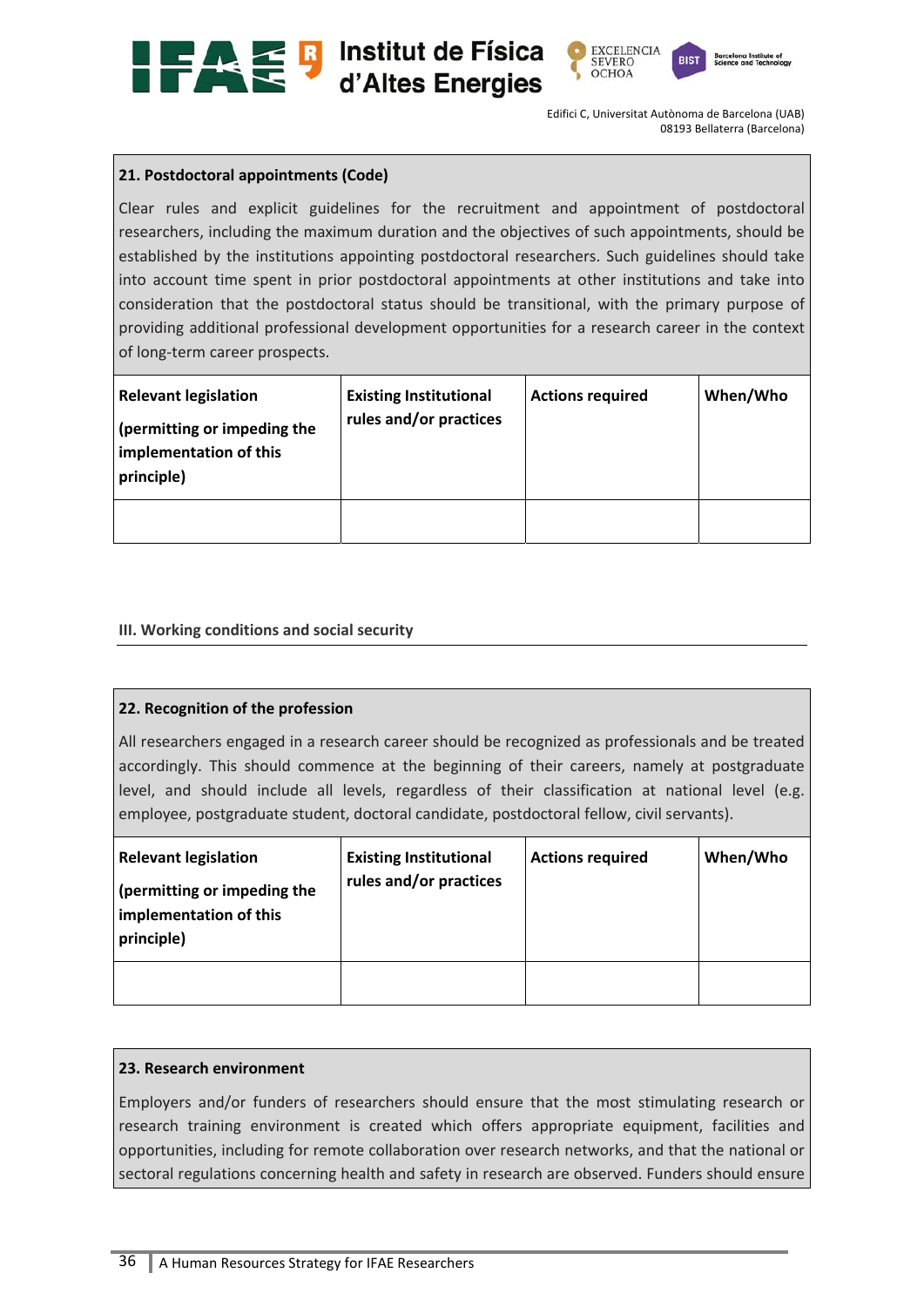





| that adequate resources are provided in support of the agreed work programme.                      |                                                         |                         |          |
|----------------------------------------------------------------------------------------------------|---------------------------------------------------------|-------------------------|----------|
| <b>Relevant legislation</b><br>(permitting or impeding the<br>implementation of this<br>principle) | <b>Existing Institutional</b><br>rules and/or practices | <b>Actions required</b> | When/Who |
|                                                                                                    |                                                         |                         |          |

# **24. Working conditions**

Employers and/or funders should ensure that the working conditions for researchers, including for disabled researchers, provide where appropriate the flexibility deemed essential for successful research performance in accordance with existing national legislation and with national or sectoral collective‐bargaining agreements. They should aim to provide working conditions which allow both women and men researchers to combine family and work, children and career. Particular attention should be paid, *inter alia*, to flexible working hours, part‐time working, tele‐working and sabbatical leave, as well as to the necessary financial and administrative provisions governing such arrangements.

| <b>Relevant legislation</b><br>(permitting or impeding the<br>implementation of this<br>principle) | <b>Existing Institutional</b><br>rules and/or practices | <b>Actions required</b> | When/Who |
|----------------------------------------------------------------------------------------------------|---------------------------------------------------------|-------------------------|----------|
|                                                                                                    |                                                         |                         |          |

# **25. Stability and permanence of employment**

Employers and/or funders should ensure that the performance of researchers is not undermined by instability of employment contracts, and should therefore commit themselves as far as possible to improving the stability of employment conditions for researchers, thus implementing and abiding by the principles and terms laid down in the *EU Directive on Fixed‐Term Work.* 

| <b>Relevant legislation</b><br>(permitting or impeding the<br>implementation of this<br>principle) | <b>Existing Institutional</b><br>rules and/or practices | <b>Actions required</b> | When/Who |
|----------------------------------------------------------------------------------------------------|---------------------------------------------------------|-------------------------|----------|
|                                                                                                    |                                                         |                         |          |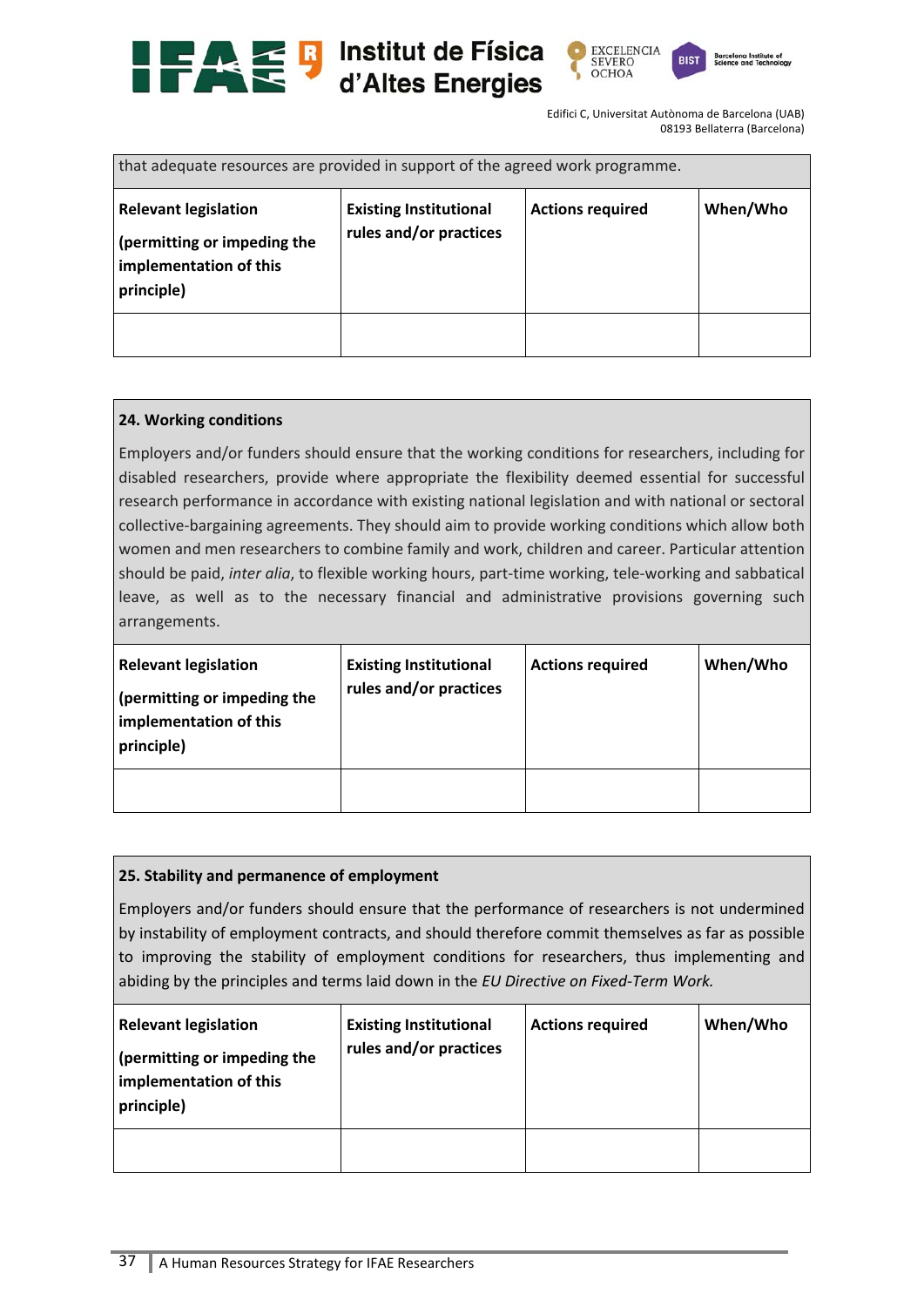





## **26. Funding and salaries**

Employers and/or funders of researchers should ensure that researchers enjoy fair and attractive conditions of funding and/or salaries with adequate and equitable social security provisions (including sickness and parental benefits, pension rights and unemployment benefits) in accordance with existing national legislation and with national or sectoral collective bargaining agreements. This must include researchers at all career stages including early-stage researchers, commensurate with their legal status, performance and level of qualifications and/or responsibilities.

| <b>Relevant legislation</b><br>(permitting or impeding the<br>implementation of this<br>principle) | <b>Existing Institutional</b><br>rules and/or practices | <b>Actions required</b> | When/Who |
|----------------------------------------------------------------------------------------------------|---------------------------------------------------------|-------------------------|----------|
|                                                                                                    |                                                         |                         |          |

# **27. Gender balance**

Employers and/or funders should aim for a representative gender balance at all levels of staff, including at supervisory and managerial level. This should be achieved on the basis of an equal opportunity policy at recruitment and at the subsequent career stages without, however, taking precedence over quality and competence criteria. To ensure equal treatment, selection and evaluation committees should have an adequate gender balance.

| <b>Relevant legislation</b><br>(permitting or impeding the<br>implementation of this<br>principle) | <b>Existing Institutional</b><br>rules and/or practices | <b>Actions required</b> | When/Who |
|----------------------------------------------------------------------------------------------------|---------------------------------------------------------|-------------------------|----------|
|                                                                                                    |                                                         |                         |          |

#### **28. Career development**

Employers and/or funders of researchers should draw up, preferably within the framework of their human resources management, a specific career development strategy for researchers at all stages of their career, regardless of their contractual situation, including for researchers on fixed‐ term contracts. It should include the availability of mentors involved in providing support and guidance for the personal and professional development of researchers, thus motivating them and contributing to reducing any insecurity in their professional future. All researchers should be made familiar with such provisions and arrangements.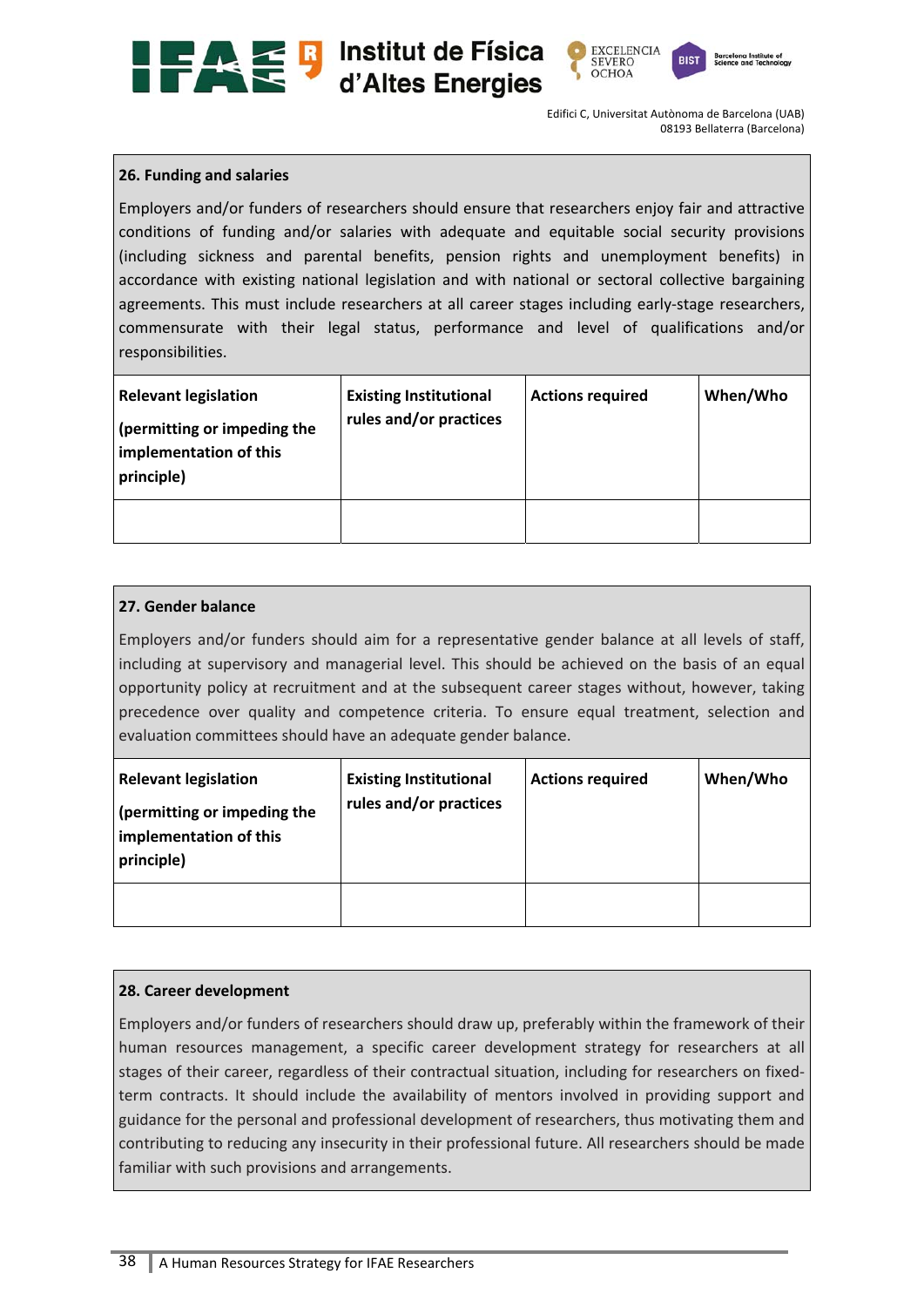





| <b>Relevant legislation</b><br>(permitting or impeding the<br>implementation of this<br>principle) | <b>Existing Institutional</b><br>rules and/or practices | <b>Actions required</b> | When/Who |
|----------------------------------------------------------------------------------------------------|---------------------------------------------------------|-------------------------|----------|
|                                                                                                    |                                                         |                         |          |

# **29. Value of mobility**

Employers and/or funders must recognize the value of geographical, intersectorial, inter- and trans‐disciplinary and virtual mobility as well as mobility between the public and private sector as an important means of enhancing scientific knowledge and professional development at any stage of a researcher's career. Consequently, they should build such options into the specific career development strategy and fully value and acknowledge any mobility experience within their career progression/appraisal system. This also requires that the necessary administrative instruments be put in place to allow the portability of both grants and social security provisions, in accordance with national legislation.

| <b>Relevant legislation</b><br>(permitting or impeding the<br>implementation of this<br>principle) | <b>Existing Institutional</b><br>rules and/or practices | <b>Actions required</b> | When/Who |
|----------------------------------------------------------------------------------------------------|---------------------------------------------------------|-------------------------|----------|
|                                                                                                    |                                                         |                         |          |

#### **30. Access to career advice**

Employers and/or funders should ensure that career advice and job placement assistance, either in the institutions concerned, or through collaboration with other structures, is offered to researchers at all stages of their careers, regardless of their contractual situation.

| <b>Relevant legislation</b><br>(permitting or impeding the<br>implementation of this<br>principle) | <b>Existing Institutional</b><br>rules and/or practices | <b>Actions required</b> | When/Who |
|----------------------------------------------------------------------------------------------------|---------------------------------------------------------|-------------------------|----------|
|                                                                                                    |                                                         |                         |          |

# **31. Intellectual Property Rights**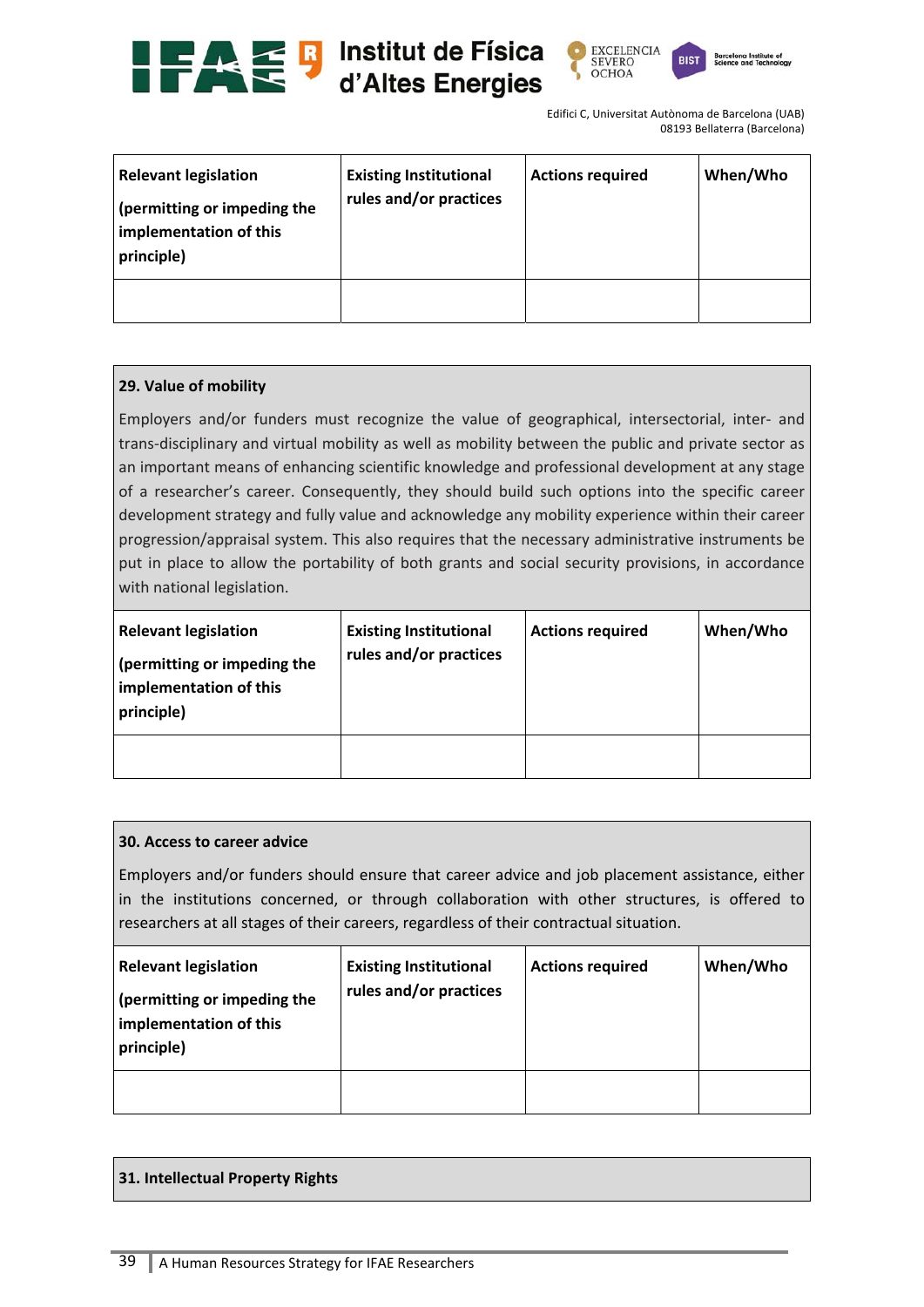





Employers and/or funders should ensure that researchers at all career stages reap the benefits of the exploitation (if any) of their R&D results through legal protection and, in particular, through appropriate protection of Intellectual Property Rights, including copyrights. Policies and practices should specify what rights belong to researchers and/or, where applicable, to their employers or other parties, including external commercial or industrial organisations, as possibly provided for under specific collaboration agreements or other types of agreement.

| <b>Relevant legislation</b><br>(permitting or impeding the<br>implementation of this<br>principle) | <b>Existing Institutional</b><br>rules and/or practices | <b>Actions required</b> | When/Who |
|----------------------------------------------------------------------------------------------------|---------------------------------------------------------|-------------------------|----------|
|                                                                                                    |                                                         |                         |          |

# **32. Co‐authorship**

Co-authorship should be viewed positively by institutions when evaluating staff, as evidence of a constructive approach to the conduct of research. Employers and/or funders should therefore develop strategies, practices and procedures to provide researchers, including those at the beginning of their research careers, with the necessary framework conditions so that they can enjoy the right to be recognised and listed and/or quoted, in the context of their actual contributions, as co-authors of papers, patents, etc, or to publish their own research results independently from their supervisor(s).

| <b>Relevant legislation</b><br>(permitting or impeding the<br>implementation of this<br>principle) | <b>Existing Institutional</b><br>rules and/or practices | <b>Actions required</b> | When/Who |
|----------------------------------------------------------------------------------------------------|---------------------------------------------------------|-------------------------|----------|
|                                                                                                    |                                                         |                         |          |

# **33. Teaching**

Teaching is an essential means for the structuring and dissemination of knowledge and should therefore be considered a valuable option within the researchers' career paths. However, teaching responsibilities should not be excessive and should not prevent researchers, particularly at the beginning of their careers, from carrying out their research activities. Employers and/or funders should ensure that teaching duties are adequately remunerated and taken into account in the evaluation/appraisal systems, and that time devoted by senior members of staff to the training of early stage researchers should be counted as part of their teaching commitment. Suitable training should be provided for teaching and coaching activities as part of the professional development of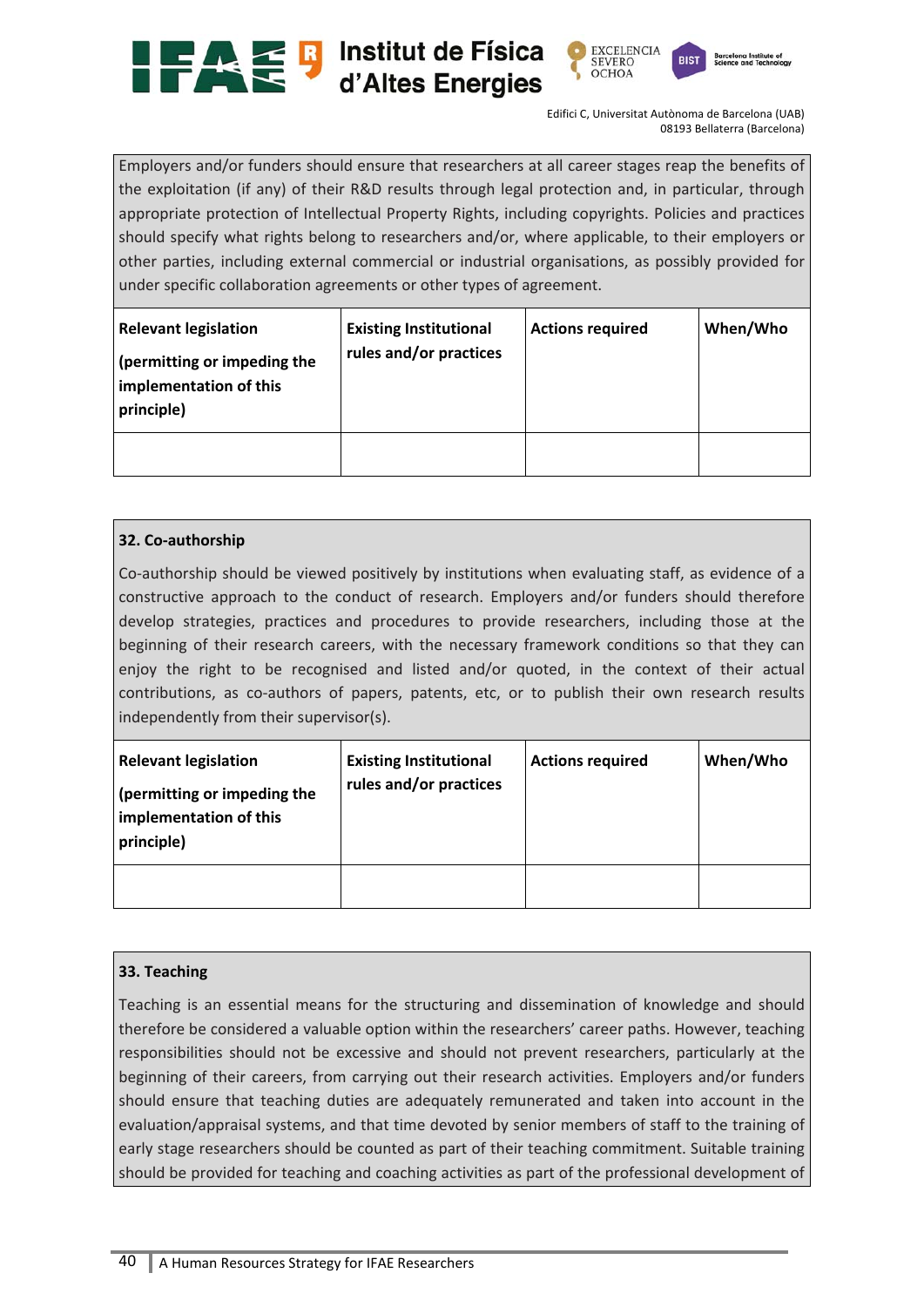





| researchers.                                                                                       |                                                         |                         |          |
|----------------------------------------------------------------------------------------------------|---------------------------------------------------------|-------------------------|----------|
| <b>Relevant legislation</b><br>(permitting or impeding the<br>implementation of this<br>principle) | <b>Existing Institutional</b><br>rules and/or practices | <b>Actions required</b> | When/Who |
|                                                                                                    |                                                         |                         |          |

# **34. Complains/ appeals**

Employers and/or funders of researchers should establish, in compliance with national rules and regulations, appropriate procedures, possibly in the form of an impartial (ombudsman-type) person to deal with complaints/appeals of researchers, including those concerning conflicts between supervisor(s) and early-stage researchers. Such procedures should provide all research staff with confidential and informal assistance in resolving work-related conflicts, disputes and grievances, with the aim of promoting fair and equitable treatment within the institution and improving the overall quality of the working environment.

| <b>Relevant legislation</b><br>(permitting or impeding the<br>implementation of this<br>principle) | <b>Existing Institutional</b><br>rules and/or practices | <b>Actions required</b> | When/Who |
|----------------------------------------------------------------------------------------------------|---------------------------------------------------------|-------------------------|----------|
|                                                                                                    |                                                         |                         |          |

#### **35. Participation in decision‐making bodies**

Employers and/or funders of researchers should recognize it as wholly legitimate, and indeed desirable, that researchers be represented in the relevant information, consultation and decision‐ making bodies of the institutions for which they work, so as to protect and promote their individual and collective interests as professionals and to actively contribute to the workings of the institution.

| <b>Relevant legislation</b><br>(permitting or impeding the<br>implementation of this<br>principle) | <b>Existing Institutional</b><br>rules and/or practices | <b>Actions required</b> | When/Who |
|----------------------------------------------------------------------------------------------------|---------------------------------------------------------|-------------------------|----------|
|                                                                                                    |                                                         |                         |          |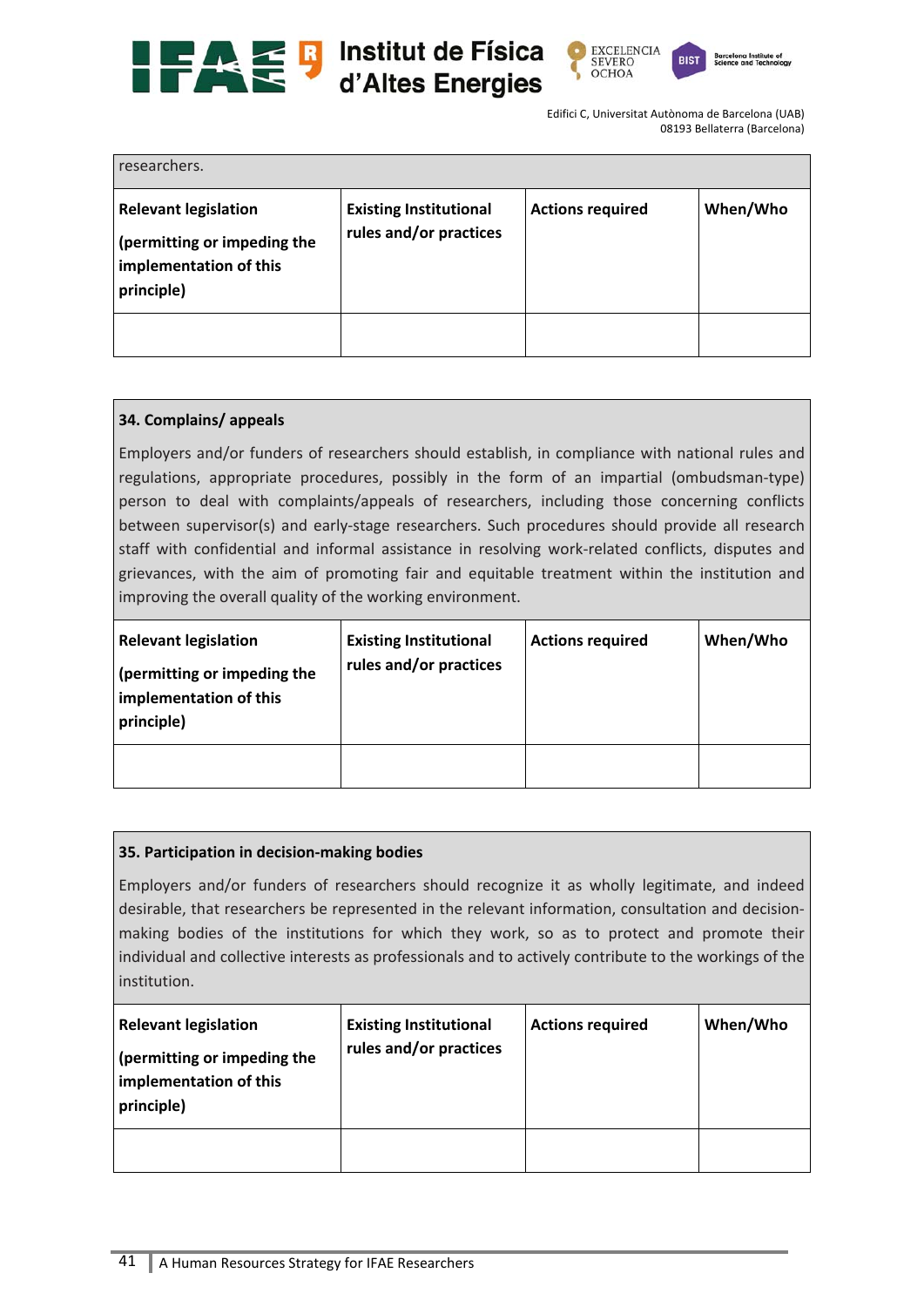





**IV. Training** 

# **36. Relation with supervisors**

Researchers in their training phase should establish a structured and regular relationship with their supervisor(s) and faculty/departmental representative(s) so as to take full advantage of their relationship with them. This includes keeping records of all work progress and research findings, obtaining feedback by means of reports and seminars, applying such feedback and working in accordance with agreed schedules, milestones, deliverables and/or research outputs.

| <b>Relevant legislation</b><br>(permitting or impeding the<br>implementation of this<br>principle) | <b>Existing Institutional</b><br>rules and/or practices | <b>Actions required</b> | When/Who |
|----------------------------------------------------------------------------------------------------|---------------------------------------------------------|-------------------------|----------|
|                                                                                                    |                                                         |                         |          |

# **37. Supervision and managerial duties**

Senior researchers should devote particular attention to their multi-faceted role as supervisors, mentors, career advisors, leaders, project coordinators, managers or science communicators. They should perform these tasks to the highest professional standards. With regard to their role as supervisors or mentors of researchers, senior researchers should build up a constructive and positive relationship with the early-stage researchers, in order to set the conditions for efficient transfer of knowledge and for the further successful development of the researchers' careers.

| <b>Relevant legislation</b><br>(permitting or impeding the<br>implementation of this<br>principle) | <b>Existing Institutional</b><br>rules and/or practices | <b>Actions required</b> | When/Who |
|----------------------------------------------------------------------------------------------------|---------------------------------------------------------|-------------------------|----------|
|                                                                                                    |                                                         |                         |          |

# **38. Continuing Professional Development**

Researchers at all career stages should seek to continually improve themselves by regularly updating and expanding their skills and competencies. This may be achieved by a variety of means including, but not restricted to, formal training, workshops, conferences and e‐learning.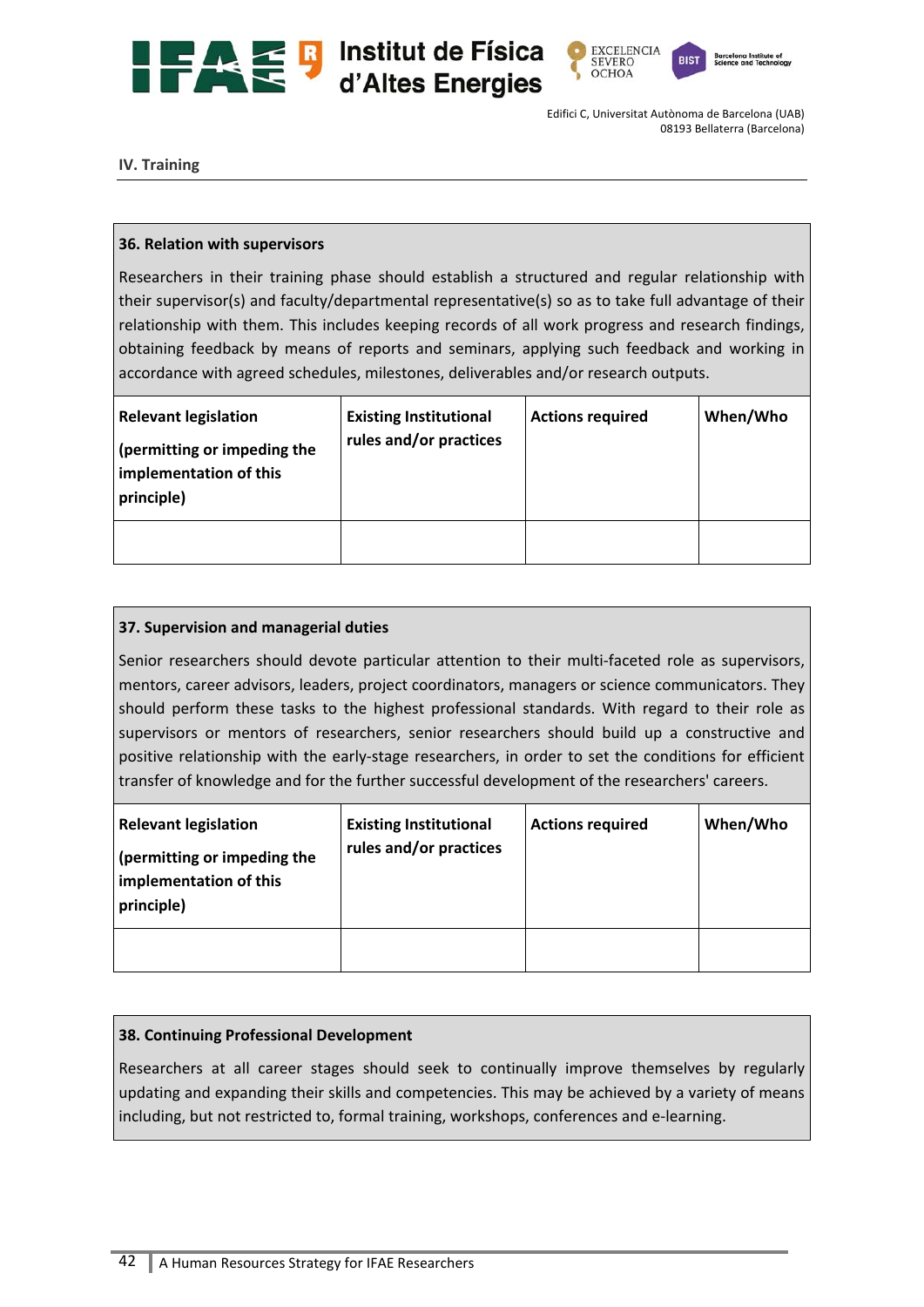





| <b>Relevant legislation</b><br>(permitting or impeding the<br>implementation of this<br>principle) | <b>Existing Institutional</b><br>rules and/or practices | <b>Actions required</b> | When/Who |
|----------------------------------------------------------------------------------------------------|---------------------------------------------------------|-------------------------|----------|
|                                                                                                    |                                                         |                         |          |

# **39. Access to research training and continuous development**

Employers and/or funders should ensure that all researchers at any stage of their career, regardless of their contractual situation, are given the opportunity for professional development and for improving their employability through access to measures for the continuing development of skills and competencies. Such measures should be regularly assessed for their accessibility, take up and effectiveness in improving competencies, skills and employability.

| <b>Relevant legislation</b><br>(permitting or impeding the<br>implementation of this<br>principle) | <b>Existing Institutional</b><br>rules and/or practices | <b>Actions required</b> | When/Who |
|----------------------------------------------------------------------------------------------------|---------------------------------------------------------|-------------------------|----------|
|                                                                                                    |                                                         |                         |          |

# **40. Supervision**

Employers and/or funders should ensure that a person is clearly identified to whom early-stage researchers can refer for the performance of their professional duties, and should inform the researchers accordingly. Such arrangements should clearly define that the proposed supervisors are sufficiently expert in supervising research, have the time, knowledge, experience, expertise and commitment to be able to offer the research trainee appropriate support and provide for the necessary progress and review procedures, as well as the necessary feedback mechanisms.

| <b>Relevant legislation</b><br>(permitting or impeding the<br>implementation of this<br>principle) | <b>Existing Institutional</b><br>rules and/or practices | <b>Actions required</b> | When/Who |
|----------------------------------------------------------------------------------------------------|---------------------------------------------------------|-------------------------|----------|
|                                                                                                    |                                                         |                         |          |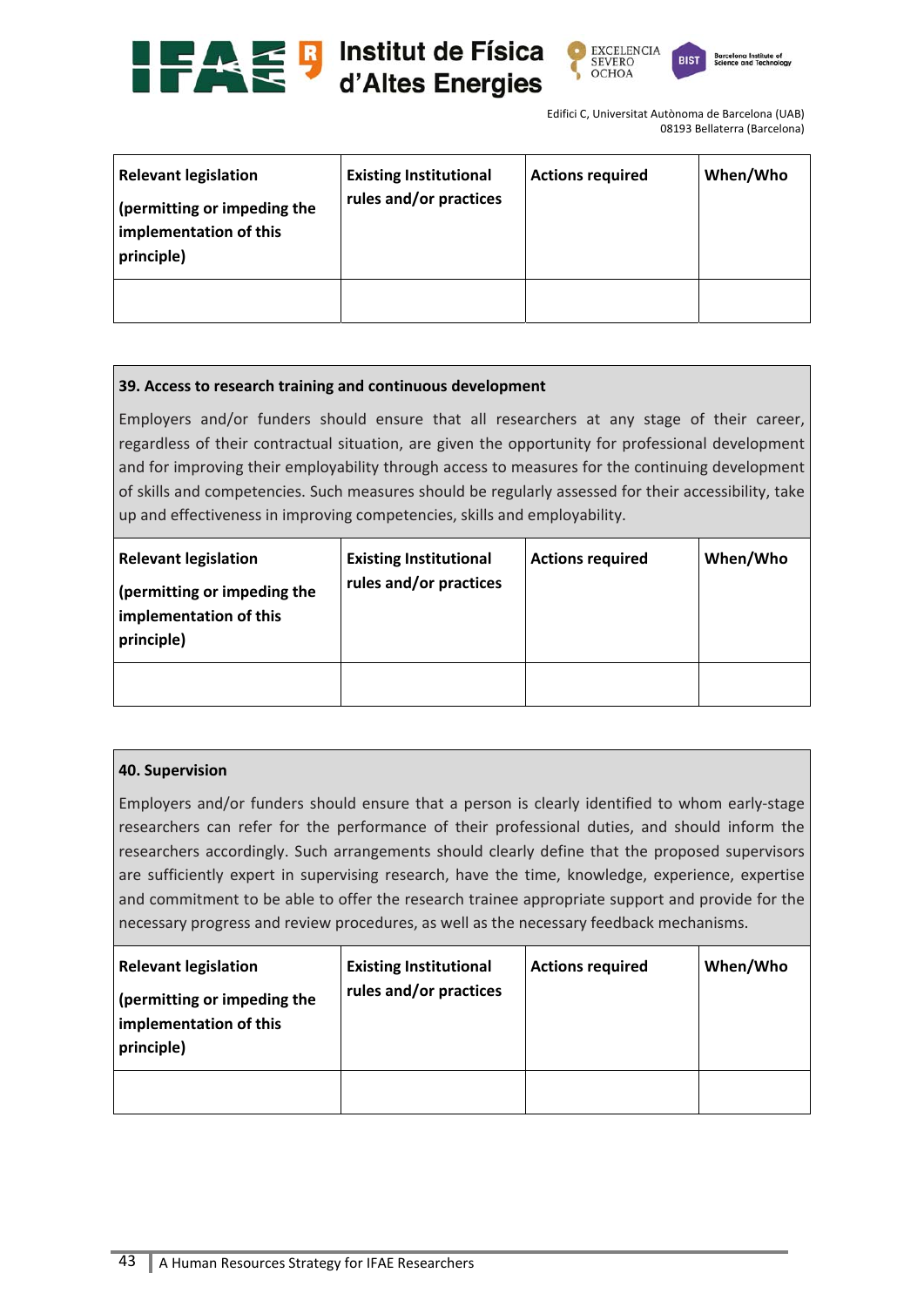



# ANNEX 2: Questionnaire submitted to IFAE researchers

**Express your degree of agreement with the following 28 statements, ranging from 1 (absolutely disagree) to 5 (absolutely agree).** 

## ETHICAL AND PROFESSIONAL ASPECTS

- *1*  I enjoy freedom of expression and research within the scope of my projects.
- *2*  IFAE does not discriminate its personnel in any way on the basis of gender, age, ethnic, national or social origin, religion or belief, sexual orientation, language, disability, political opinion, social or economic condition.
- *3*  I am aware that I have to abide by fundamental ethical research practices, such as avoiding plagiarism or falsifying data.
- *4*  I am aware that I am accountable towards my employers, funders and society as a whole for the efficient use of the money funding my research.
- *5*  I am familiar with the strategic goals of IFAE, with its funding mechanisms and with its decision‐making bodies.
- *6*  I am familiar with national, sectorial and institutional regulations governing training and working conditions.
- *7*  I adopt safe working practices, including the necessary precautions for health and safety.
- *8*  I take the necessary measures in the context of information technologies to preserve and protect data.
- *9*  The results of the research carried out at IFAE are disseminated and exploited (e.g. communicated, transferred into other research settings or, if appropriate, commercialised).
- 10 The activities carried out at IFAE are made known to society at large in such a way that they can be understood by general public.
- 11 **For all researchers, IFAE introduces evaluation/appraisal systems for assessing their** professional performance in a transparent manner by an independent committee.

#### RECRUITMENT OF RESEARCHERS

- *12*  IFAE's recruitment processes are open, efficient and transparent according to international standards. Entry and admission standards are clearly specified.
- 13 Prior to the selection, I was informed about the recruitment process and the selection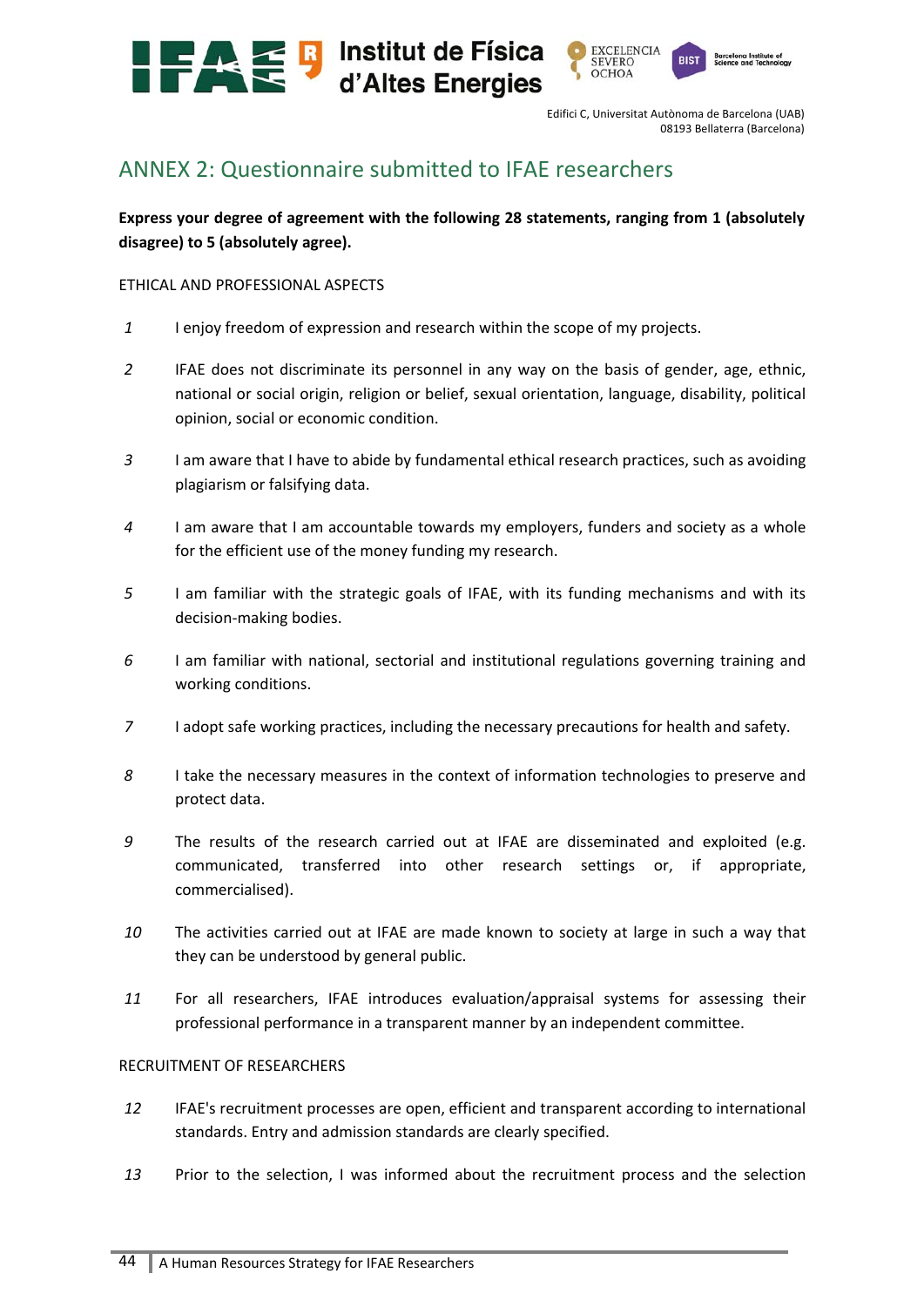



criteria, the number of available positions and career development prospects.

- *14*  (Only for postdocs) IFAE established clear rules and explicit guidelines, including the maximum duration and the objective of my appointment.
- *15*  (Only for permanent researchers) The level of qualifications required by IFAE were in line with the needs of the advertised position.
- *16*  IFAE considers regional and institutional mobility a valuable contribution to the professional development of a researcher.

# WORKING CONDITIONS AND SOCIAL SECURITY

- 17 I enjoy a stimulating research and training environment, which offers appropriate facilities and support for both face-to-face and remote collaboration.
- 18 I enjoy flexible working conditions (flexible working hours, part‐time working, tele‐working and sabbatical leave) which allow me to combine family and career.
- 19 IFAE offers me an adequate salary and Social Security provisions in accordance with existing national legislation.
- 20 IFAE aims for a representative gender balance at all levels of staff, and abides by an equal opportunity policy.
- 21 IFAE ensures that career advice and assistance with job placement within IFAE is offered to researchers at all stages of their career.
- 22 I reap the benefits of the exploitation (if any) of my R&D results through legal protection and, in particular, through appropriate Intellectual Property rights.
- 23 I am recognised and listed and/or quoted, in the context of my actual contributions, as coauthor of papers, patents, etc.
- 24 IFAE offers appropriate procedures to deal with internal complaints/appeals of researchers. Such procedures provide all research staff with confidential and informal assistance in resolving work‐related conflicts, disputes and grievances.

# TRAINING

- 25 I have an easy access to means to update and expand my skills and competences.
- 26 (Only for PhD students and postdocs) I have a supervisor that guides and evaluates my professional duties and performance.
- 27 (Only for PhD students and postdocs) I have a structured relationship and regular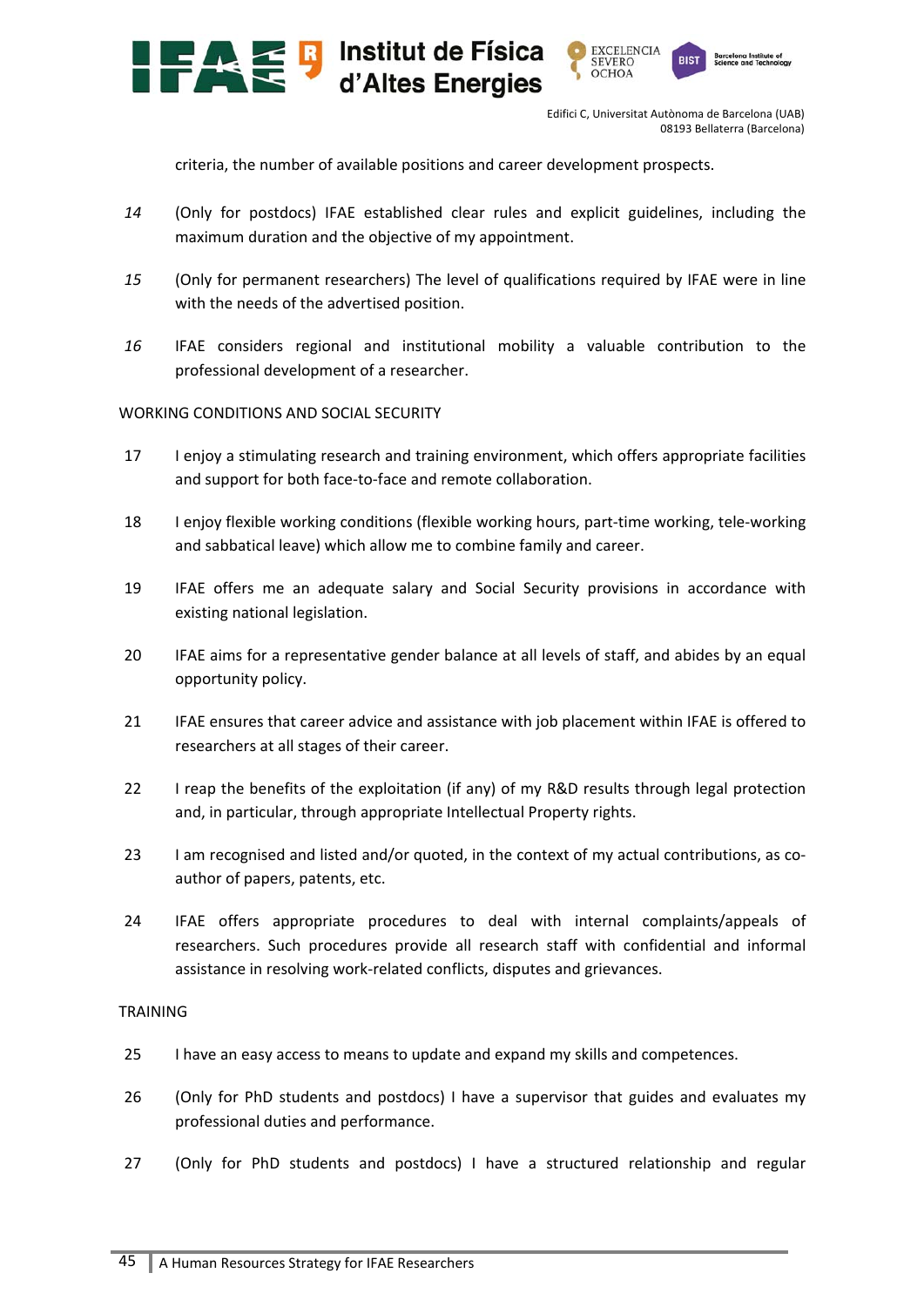



interactions with my supervisor(s).

28 (Only for PhD students and postdocs) My supervisor has the knowledge, expertise and commitment to be able to offer me the appropriate support.

# **Express your degree of agreement with the following 8 suggested actions to be implemented at IFAE, ranging from 1 (absolutely disagree) to 5 (absolutely agree)**

- *I*  A Code of Best Practices, including a protocol on Information Technologies (IT) safety.
- *II*  A Welcome Package.
- *III*  A Diversity Programme, including a protocol against discrimination on any grounds.
- *IV*  A protocol for complaints/appeals.
- *V*  A protocol for sabbatical leaves.
- *VI* More specific rules on tele-working.
- *VII* Mechanisms to improve the information about IFAE's internal rules (such as for the Industrial and Intellectual Property), protocols and decision-making or advisory bodies.
- *VIII*  Mechanisms to facilitate information about professional opportunities beyond IFAE.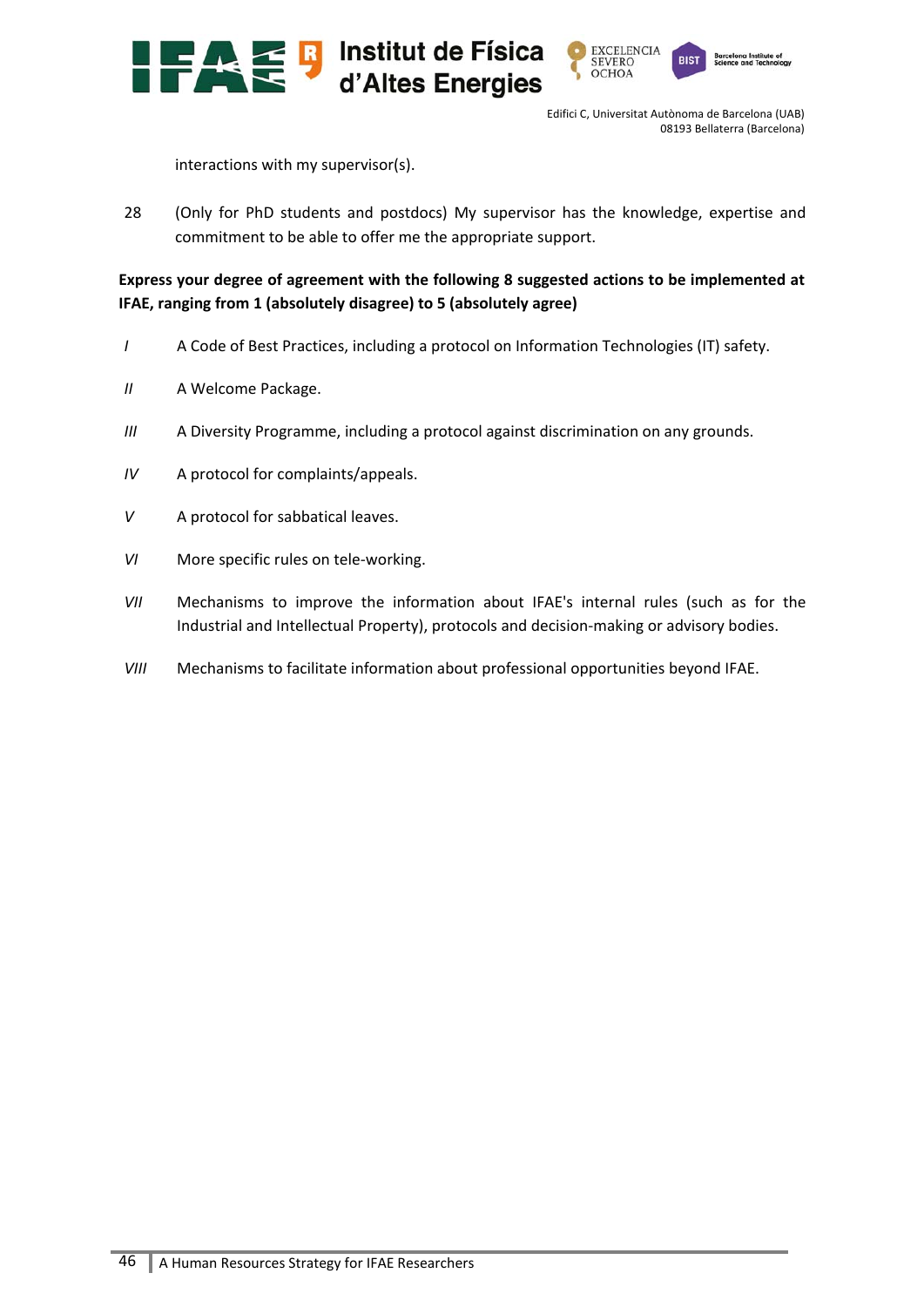

# ANNEX 3: Final Results of the Internal Analysis

#### **1. Research freedom**

Researchers should focus their research for the good of mankind and for expanding the frontiers of scientific knowledge, while enjoying the freedom of thought and expression, and the freedom to identify methods by which problems are solved, according to recognised ethical principles and practices. Researchers should, however, recognise the limitations to this freedom that could arise as a result of particular research circumstances (including supervision/guidance/management) or operational constraints, e.g. for budgetary or infrastructural reasons or, especially in the industrial sector, for reasons of intellectual property protection. Such limitations should not, however, contravene recognised ethical principles and practices, to which researchers have to adhere.

| <b>Relevant legislation</b><br>(permitting or impeding the<br>implementation of this principle)                                                                                                                                                                                | Existing Institutional rules and/or<br>practices                                                                                                                                                                                                                                                                                           | <b>Actions required</b>                                                                                                                                                                                                                                                                                                                                                                                                                                                                                                                                                                   | When/Who                                                                                                                                                                                                                                                                                      |
|--------------------------------------------------------------------------------------------------------------------------------------------------------------------------------------------------------------------------------------------------------------------------------|--------------------------------------------------------------------------------------------------------------------------------------------------------------------------------------------------------------------------------------------------------------------------------------------------------------------------------------------|-------------------------------------------------------------------------------------------------------------------------------------------------------------------------------------------------------------------------------------------------------------------------------------------------------------------------------------------------------------------------------------------------------------------------------------------------------------------------------------------------------------------------------------------------------------------------------------------|-----------------------------------------------------------------------------------------------------------------------------------------------------------------------------------------------------------------------------------------------------------------------------------------------|
| Article 44.2 of the Spanish<br>Constitution<br>Articles 14 and 15 of the Spanish Act<br>14/2011 (Science, Technology and<br>Innovation)<br>Articles 39 and 40 of the Spanish<br>Royal Spanish Decree 14/2012<br>(modified text of the Organic Act for<br>Universities, LOMLOU) | IFAE's main goal -as stated in its<br>Bylaws- is to conduct experimental<br>and theoretical research, as well as<br>technological developments, at the<br>frontier of fundamental physics.<br>All IFAE personnel enjoy freedom of<br>expression and research, within the<br>scope of their project, only limited<br>by budget constraints. | A Code of Best Practices should be<br>written, and known by all IFAE<br>personnel, who would have an easy<br>access to it. This Code should<br>establish the basic rights and duties<br>that IFAE and its personnel should<br>abide, including research of<br>freedom. IFAE would explicit its<br>commitment by having it approved<br>by its Governing Board.<br>A Welcome Package should be<br>written. It should include a reference<br>to the Code of Best Practices. Once<br>the Welcome Package is approved,<br>all IFAE personnel should be aware<br>of its existence and contents. | A Working Group appointed by the<br>Management Team should write the<br>code of Best Practices within 24<br>months. It would be submitted to<br>IFAE's next Governing Board.<br>A Working Group appointed by the<br>Management Team should create<br>the Welcome Package within 12<br>months. |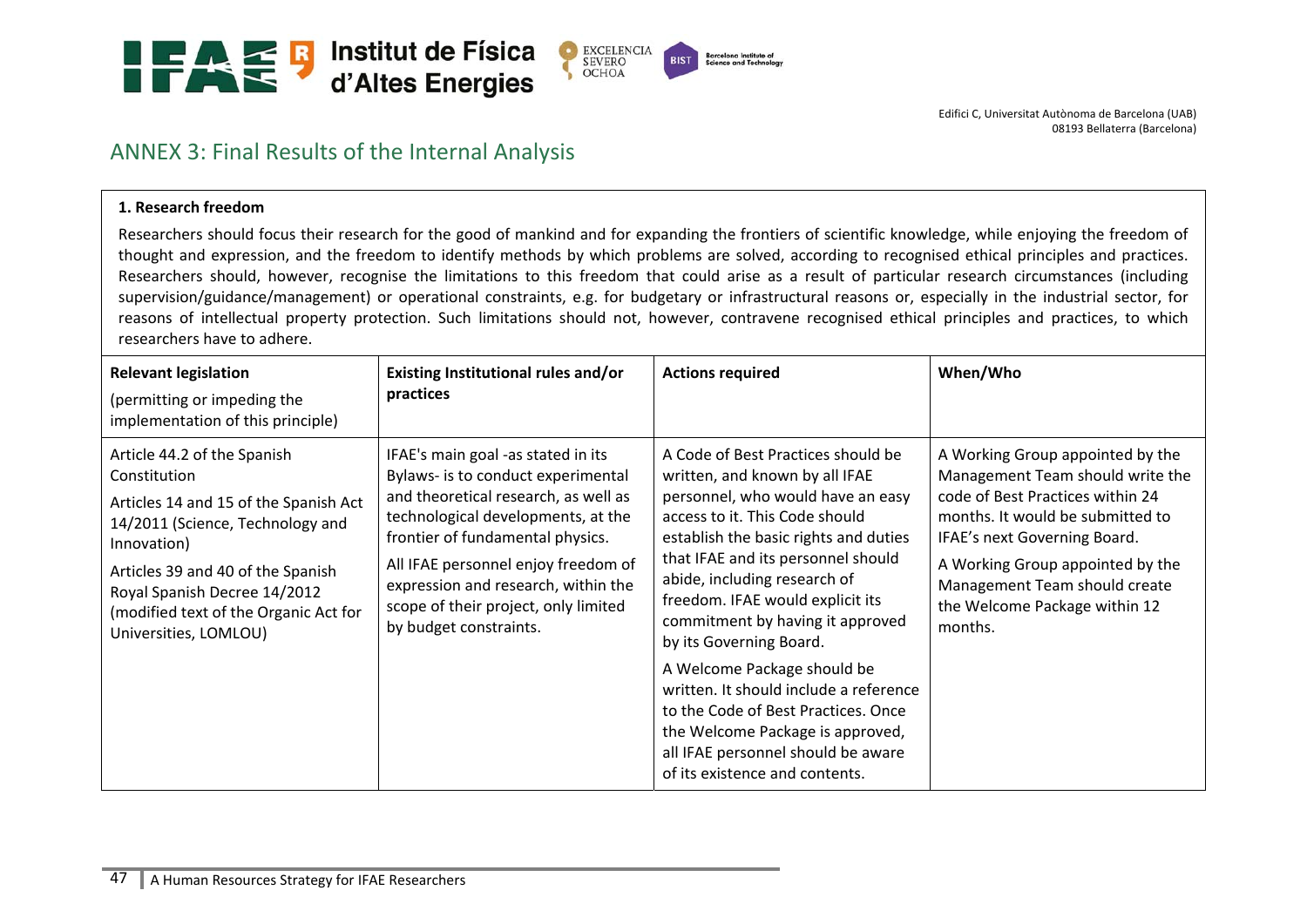

#### **2. Ethical principles**

Researchers should adhere to the recognised ethical practices and fundamental ethical principles appropriate to their discipline(s) as well as to ethical standards as documented in the different national, sectorial or institutional Codes of Ethics.

| <b>Relevant legislation</b><br>(permitting or impeding the<br>implementation of this principle)                                                                                      | Existing Institutional rules and/or<br>practices                                                                                               | <b>Actions required</b>                                                                               | When/Who         |
|--------------------------------------------------------------------------------------------------------------------------------------------------------------------------------------|------------------------------------------------------------------------------------------------------------------------------------------------|-------------------------------------------------------------------------------------------------------|------------------|
| Articles 10 and 15 of the Spanish Act<br>14/2011 (Science, Technology and<br>Innovation)<br>Articles 53 and 54 of the Spanish Act<br>7/2007 (Basic Public Employee<br>Statute, EBEP) | IFAE researchers are expected to<br>behave and work according to basic<br>ethical principles and practices. So<br>far, no conflict has arisen. | The Code of Best Practices (see<br>Principle 1) should include the<br>fundamental ethical principles. | See Principle 1. |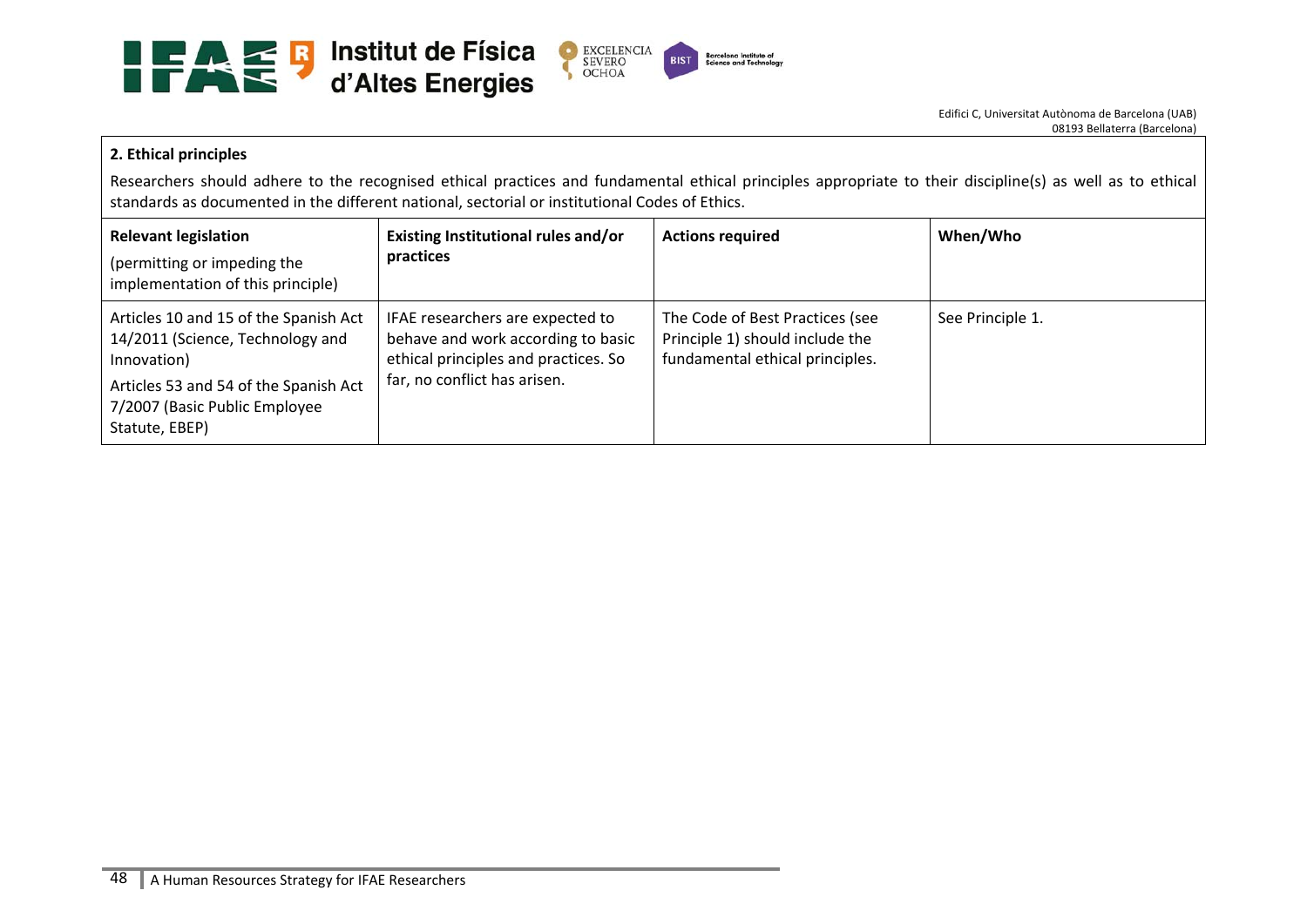

# **3. Professional responsibility**

Researchers should make every effort to ensure that their research is relevant to society and does not duplicate research previously carried out elsewhere. They must avoid plagiarism of any kind and abide by the principle of intellectual property and joint data ownership in the case of research carried out in collaboration with a supervisor(s) and/or other researchers. The need to validate new observations by showing that experiments are reproducible should not be interpreted as plagiarism, provided that the data to be confirmed are explicitly quoted. Researchers should ensure, if any aspect of their work is delegated, that the person to whom it is delegated has the competence to carry it out.

| <b>Relevant legislation</b><br>(permitting or impeding the<br>implementation of this principle)                                                                                                                                                | Existing Institutional rules and/or<br>practices                                                                                                                                                                                                                                                                                                        | <b>Actions required</b>                                                                                            | When/Who         |
|------------------------------------------------------------------------------------------------------------------------------------------------------------------------------------------------------------------------------------------------|---------------------------------------------------------------------------------------------------------------------------------------------------------------------------------------------------------------------------------------------------------------------------------------------------------------------------------------------------------|--------------------------------------------------------------------------------------------------------------------|------------------|
| Article 15 of the Spanish Act 14/2011<br>(Science, Technology and Innovation)<br>Article 67 of the Catalan Law 1/2003<br>(Universities of Catalonia, LUC)<br>Spanish Royal Decree 1/1996<br>(Revised text of the Intellectual<br>Property Act) | IFAE's Regulation of Industrial and<br>Intellectual Property.<br>The contract programme with the<br><b>Catalan Government (Generalitat)</b><br>that evaluates IFAE includes<br>indicators of scientific output.<br>IFAE researchers are expected to<br>respect intellectual property rights<br>and avoid plagiarism. So far, no<br>conflict has arisen. | The Code of Best Practices (see<br>Principle 1) should include these<br>aspects of professional<br>responsibility. | See Principle 1. |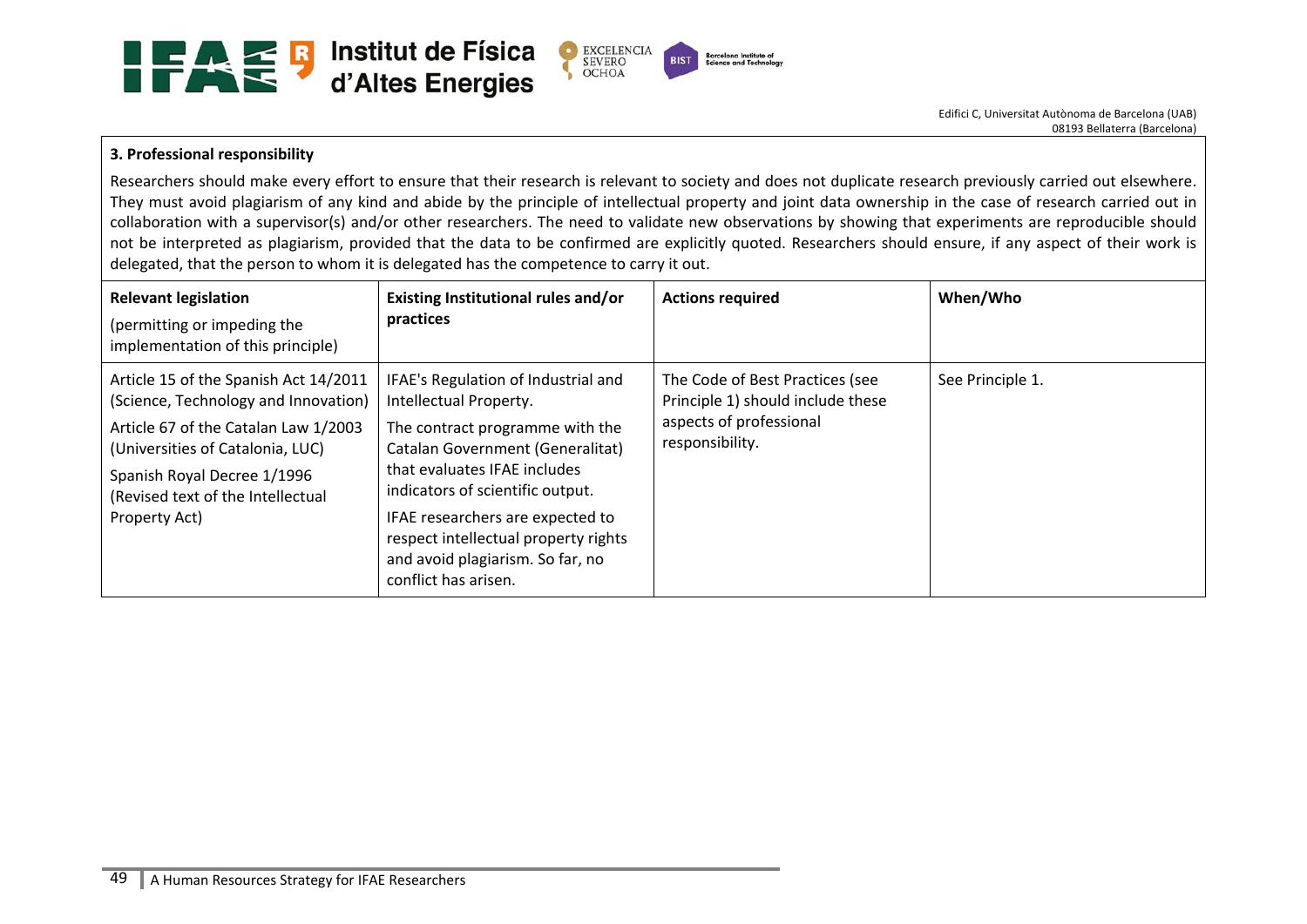

#### **4. Professional attitude**

Researchers should be familiar with the strategic goals governing their research environment and funding mechanisms, and should seek all necessary approvals before starting their research or accessing the resources provided. They should inform their employers, funders or supervisor when their research project is delayed, redefined or completed, or give notice if it is to be terminated earlier or suspended for whatever reason.

| <b>Relevant legislation</b><br>(permitting or impeding the<br>implementation of this principle) | Existing Institutional rules and/or<br>practices                                                                                                                                                                                                                                             | <b>Actions required</b>                                                                                                                                                                    | When/Who         |
|-------------------------------------------------------------------------------------------------|----------------------------------------------------------------------------------------------------------------------------------------------------------------------------------------------------------------------------------------------------------------------------------------------|--------------------------------------------------------------------------------------------------------------------------------------------------------------------------------------------|------------------|
| Article 15 of the Spanish Act 14/2011<br>(Science, Technology and Innovation)                   | Research activities are funded<br>through competitive calls. No<br>application is allowed to be<br>submitted without the agreement of<br>IFAE's director.                                                                                                                                    | The Welcome Package (see Principle<br>1) should include basic statements<br>on IFAE's institutional structure,<br>strategic goals, sources of funds and<br>rules of professional attitude. | See Principle 1. |
|                                                                                                 | As all research activities are funded<br>through competitive calls, delays or<br>redefinition of objectives are<br>reported to the funding institution.                                                                                                                                      |                                                                                                                                                                                            |                  |
|                                                                                                 | IFAE's annual report, which describes<br>the performance in all projects that<br>IFAE takes part in, is submitted to<br>IFAE's Governing Board.                                                                                                                                              |                                                                                                                                                                                            |                  |
|                                                                                                 | A meeting, open to all IFAE<br>personnel, with an external Scientific<br>Committee is held once a year. There<br>is an open with an overview of IFAE<br>(strategic goals, sources of funding,<br>etc) given by the Director, and<br>presentations of the status of all<br>lines of activity. |                                                                                                                                                                                            |                  |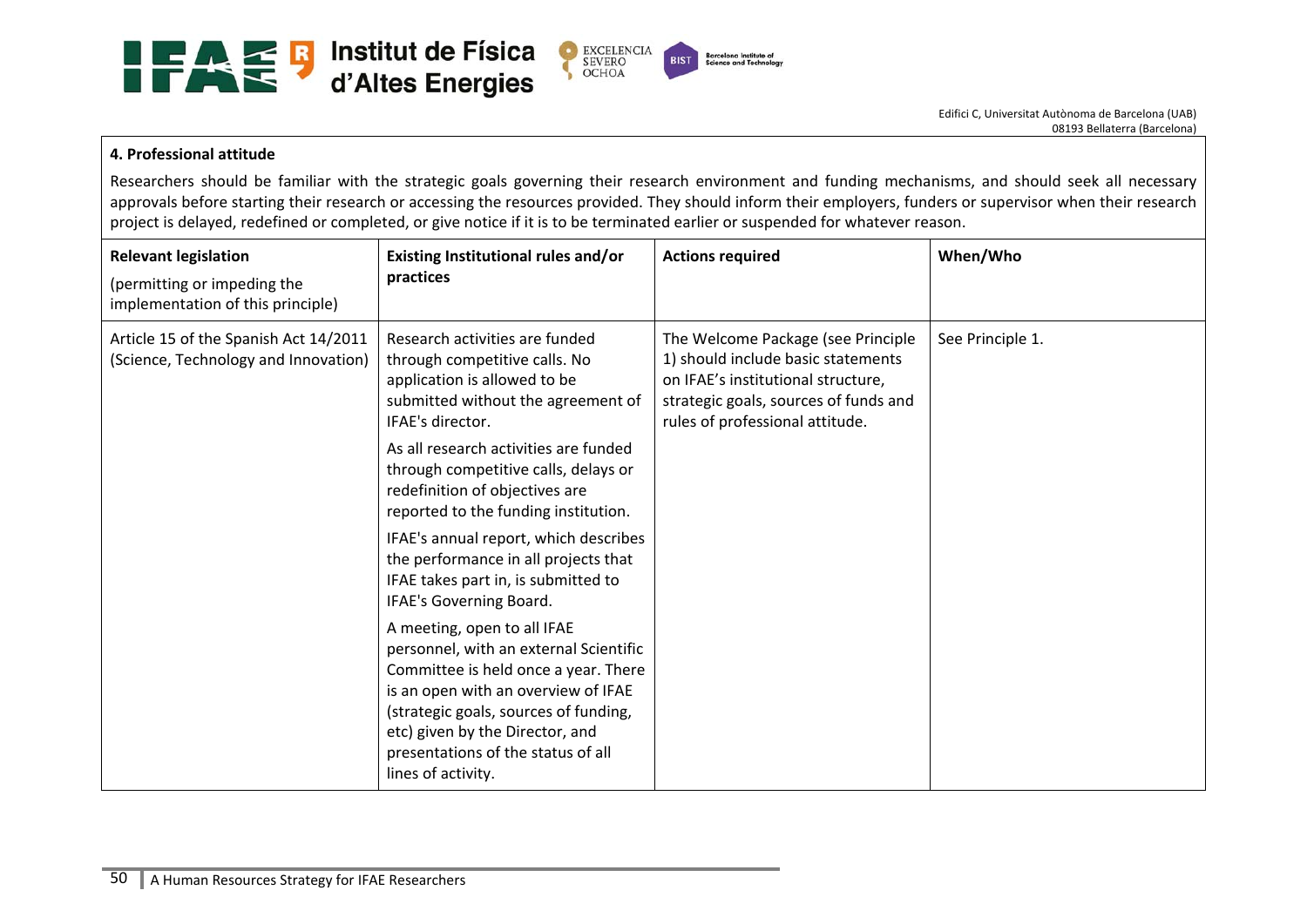

# **5. Contractual and legal obligations**

Researchers at all levels must be familiar with the national, sectorial or institutional regulations governing training and/or working conditions. This includes Intellectual Property Rights regulations, and the requirements and conditions of any sponsor or funders, independently of the nature of their contract. Researchers should adhere to such regulations by delivering the required results (e.g. thesis, publications, patents, reports, new products development, etc) as set out in the terms and conditions of the contract or equivalent document.

| <b>Relevant legislation</b><br>(permitting or impeding the<br>implementation of this principle)                                                                            | Existing Institutional rules and/or<br>practices              | <b>Actions required</b>                                                                                                 | When/Who         |
|----------------------------------------------------------------------------------------------------------------------------------------------------------------------------|---------------------------------------------------------------|-------------------------------------------------------------------------------------------------------------------------|------------------|
| Articles 15, 20, 21, 22, 23, 36 and<br>19th additional dispositions of the<br>Spanish Act 14/2011 (Science,<br>Technology and Innovation)                                  | IFAE's Regulation of Industrial and<br>Intellectual Property. | The Welcome Package (see Principle<br>1) should inform about basic<br>regulations, which should be easily<br>available. | See Principle 1. |
| Spanish Royal Decree 1/1996<br>(Revised text of the Intellectual<br>Property Act)                                                                                          |                                                               |                                                                                                                         |                  |
| Spanish Act 7/2007 (Basic Public<br>Employee Statute, EBEP)                                                                                                                |                                                               |                                                                                                                         |                  |
| Spanish Royal Decree 2/2015<br>(Workers' Statute, ET)                                                                                                                      |                                                               |                                                                                                                         |                  |
| Catalan Act 8/2006 (Measures for<br>the conciliation of personal, family<br>and working life of the staff at the<br>service of the public administrations<br>of Catalonia) |                                                               |                                                                                                                         |                  |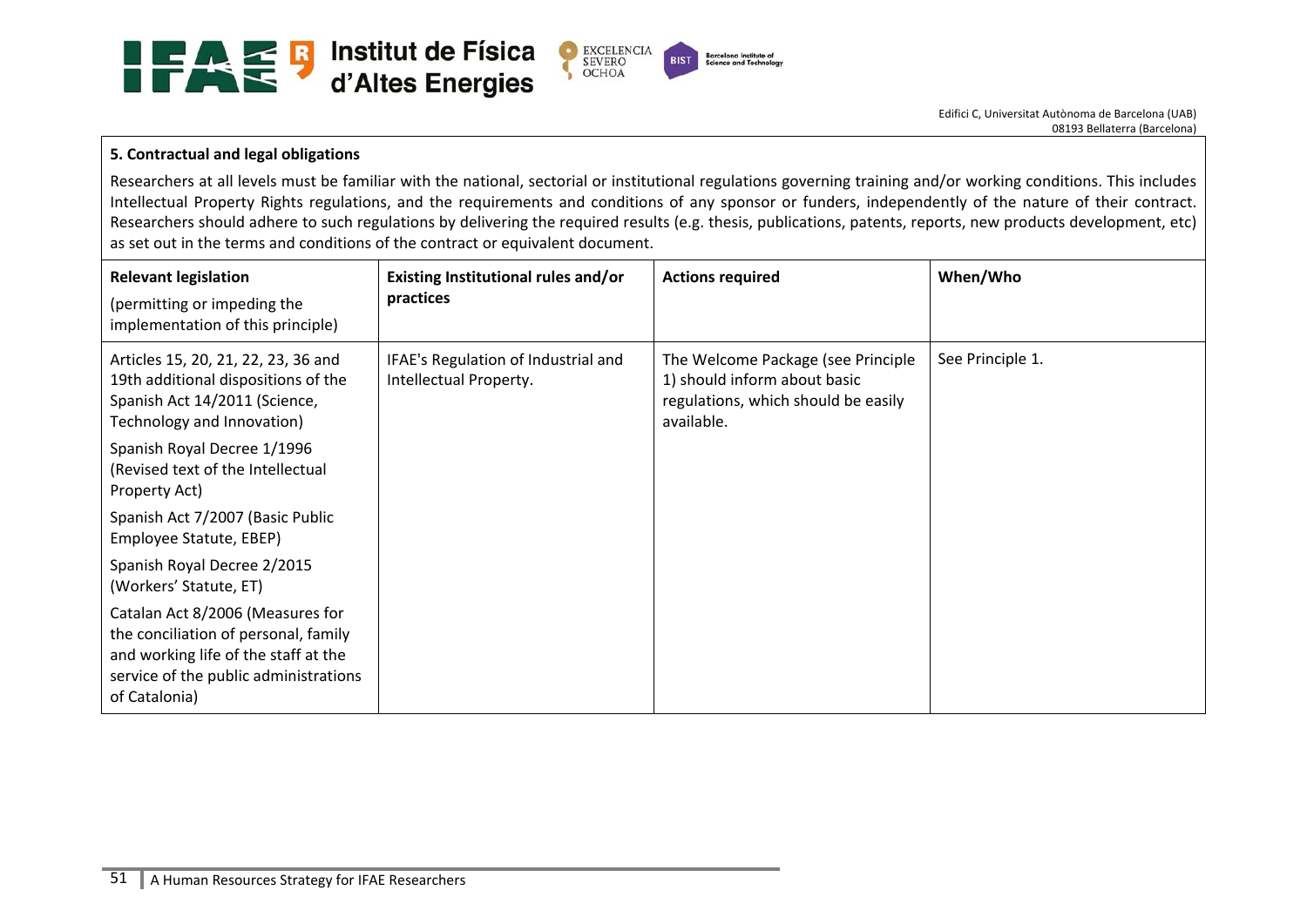

#### **6. Accountability**

Researchers need to be aware that they are accountable towards their employers, funders or other related public or private bodies as well as, one more ethical grounds, towards society as a whole. In particular, researchers funded by public funds are also accountable for the efficient use of taxpayers' money. Consequently, they should adhere to the principles of sound, transparent and efficient financial management and cooperate with any authorised audits of their research, whether undertaken by their employers/funders or by ethics committees.

Methods of collection and analysis, the outputs and, where applicable, details of the data should be open to internal and external scrutiny, whenever necessary and as requested by the appropriate authorities.

| <b>Relevant legislation</b><br>(permitting or impeding the<br>implementation of this principle)                                                                                                                                                                                                                                                                                                                                     | Existing Institutional rules and/or<br>practices                                                                                                                                                                                                                                                                                                                                                                                                                                                                                                                                                                                                                                                                      | <b>Actions required</b>                                                                               | When/Who         |
|-------------------------------------------------------------------------------------------------------------------------------------------------------------------------------------------------------------------------------------------------------------------------------------------------------------------------------------------------------------------------------------------------------------------------------------|-----------------------------------------------------------------------------------------------------------------------------------------------------------------------------------------------------------------------------------------------------------------------------------------------------------------------------------------------------------------------------------------------------------------------------------------------------------------------------------------------------------------------------------------------------------------------------------------------------------------------------------------------------------------------------------------------------------------------|-------------------------------------------------------------------------------------------------------|------------------|
| Article 15 of the Spanish Act 14/2011<br>(Science, Technology and Innovation)<br>Spanish Act 19/2013 (Transparency,<br>Access to Public Information and<br>Good Governance)<br>Catalan Act 19/2014 (Transparency,<br>Access to Public Information and<br>Good Governance)<br>Chapter IV of the Spanish Act<br>38/2003 (General Subsidies)<br>Spanish Royal Decree 3/2011<br>(revised text of the Act on Public<br>Sector Contracts) | As a public consortium, IFAE<br>undergoes each year an economic<br>audit which is submitted to its<br>Governing Board.<br>As most of IFAE's funding comes<br>from public R&D Calls, the activity of<br>its researchers is subject to the<br>corresponding controls.<br>Indicators of IFAE's scientific<br>performance are evaluated once a<br>year by a Follow Up Commission of<br>the Generalitat.<br>IFAE's annual report is published in<br>its website. A summary of the annual<br>report is presented to IFAE's<br>Governing Board.<br>As a CERCA research centre, IFAE is<br>subject, once every 4 years, to an<br>external evaluation by an<br>international committee. The next<br>evaluation is due by 2017. | The Code of Best Practices (see<br>Principle 1) should include the<br>fundamental ethical principles. | See Principle 1. |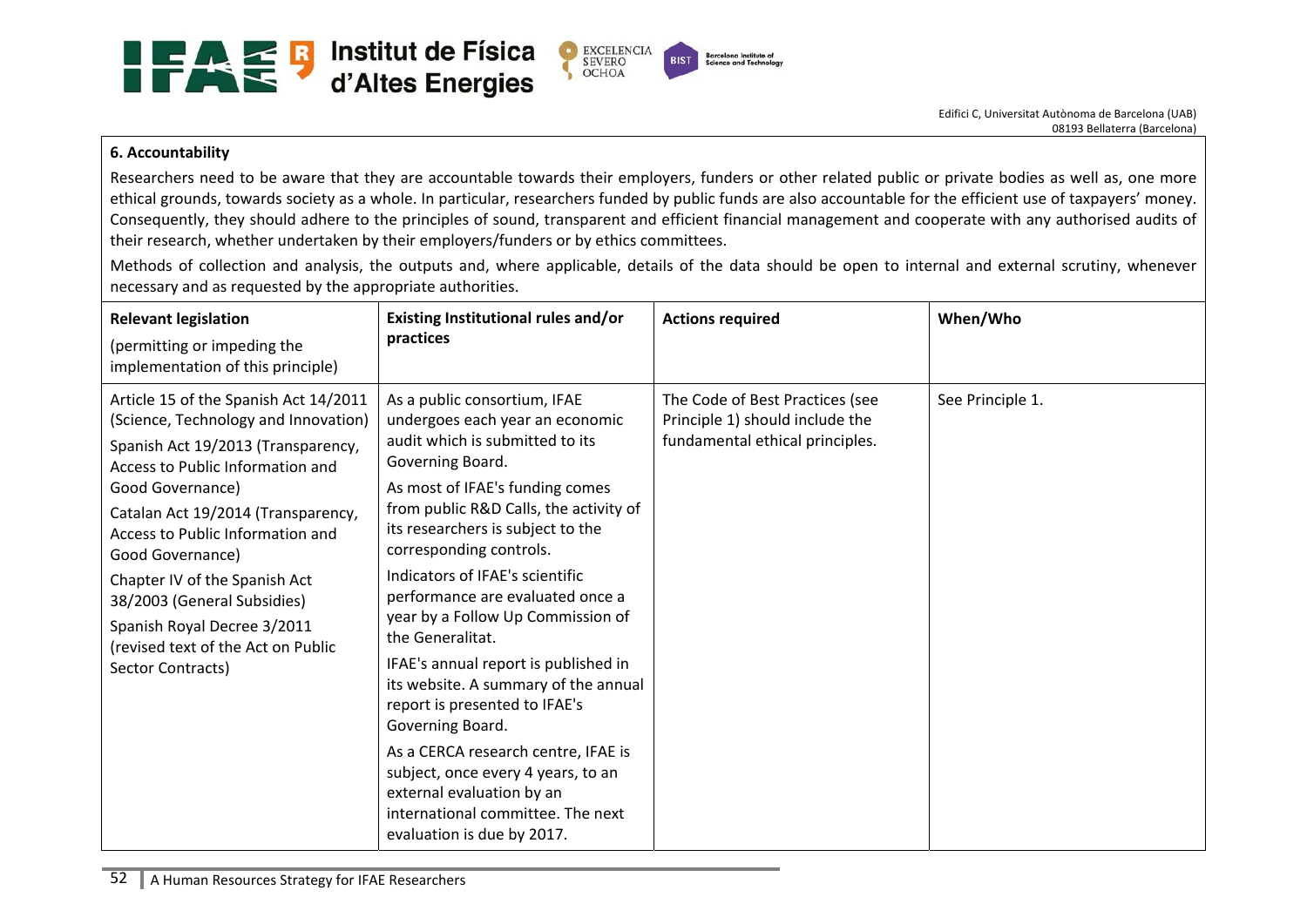

#### **7. Good practice in research**

Researchers should at all times adopt safe working practices, in line with national legislation, including taking the necessary precautions for health and safety and for recovery from Information Technology disasters, e.g. by preparing proper back-up strategies. They should also be familiar with the current national legal requirements regarding data protection and confidentiality protection requirements, and undertake the necessary steps to fulfil them at all times.

| <b>Relevant legislation</b><br>(permitting or impeding the<br>implementation of this principle)                                                                                                 | Existing Institutional rules and/or<br>practices                                                                                                                                                                                                                                                                                                                                                                                                                                                                                                                                                                                                | <b>Actions required</b>                                                                                                                                                                                                                                                                                                                                                               | When/Who                                                                                                                                                                                                                                                                                                                                                                                                                     |
|-------------------------------------------------------------------------------------------------------------------------------------------------------------------------------------------------|-------------------------------------------------------------------------------------------------------------------------------------------------------------------------------------------------------------------------------------------------------------------------------------------------------------------------------------------------------------------------------------------------------------------------------------------------------------------------------------------------------------------------------------------------------------------------------------------------------------------------------------------------|---------------------------------------------------------------------------------------------------------------------------------------------------------------------------------------------------------------------------------------------------------------------------------------------------------------------------------------------------------------------------------------|------------------------------------------------------------------------------------------------------------------------------------------------------------------------------------------------------------------------------------------------------------------------------------------------------------------------------------------------------------------------------------------------------------------------------|
| Article 15 of the Spanish Act 14/2011<br>(Science, Technology and Innovation)<br>Spanish Act 31/1995 (Preventing<br>Work Risks)<br>Spanish Organic Act 15/1999<br>(Protection of Personal Data) | A Safety Committee and a Safety<br>Protocol exists, but not all personnel<br>is aware of its existence or familiar<br>with its content.<br>A free and mandatory on-line course<br>on basic procedures to prevent work<br>risks is available to all personnel.<br>All personnel undergo a free and<br>compulsory medical check-up when<br>joining IFAE. An annual, free but not<br>compulsory, medical check-up is<br>available from then on.<br>All IFAE personnel are covered by an<br>insurance against civil liability claims<br>arising from professional activities.<br>A travel insurance is not always<br>included in tickets purchased. | The Welcome Package should<br>include a protocol on Information<br>Technology safety, including a<br>backup policy. Once the protocol<br>was established, a basic course<br>should be offered to all IFAE<br>personnel.<br>Internal procedures to make sure all<br>personnel is familiar with IFAE'S<br>safety protocols.<br>Travel insurances should cover all<br>tickets purchased. | Welcome Package: see Principle 1.<br>The Safety Committee should<br>establish the procedures to make<br>sure all personnel is familiar with<br>safety protocols within 3 months.<br>IFAE's Information Technology Area<br>should write the safety protocol and<br>offer the basic course within 9<br>months.<br>The Management Team should make<br>sure all tickets purchased include<br>travel insurances within 12 months. |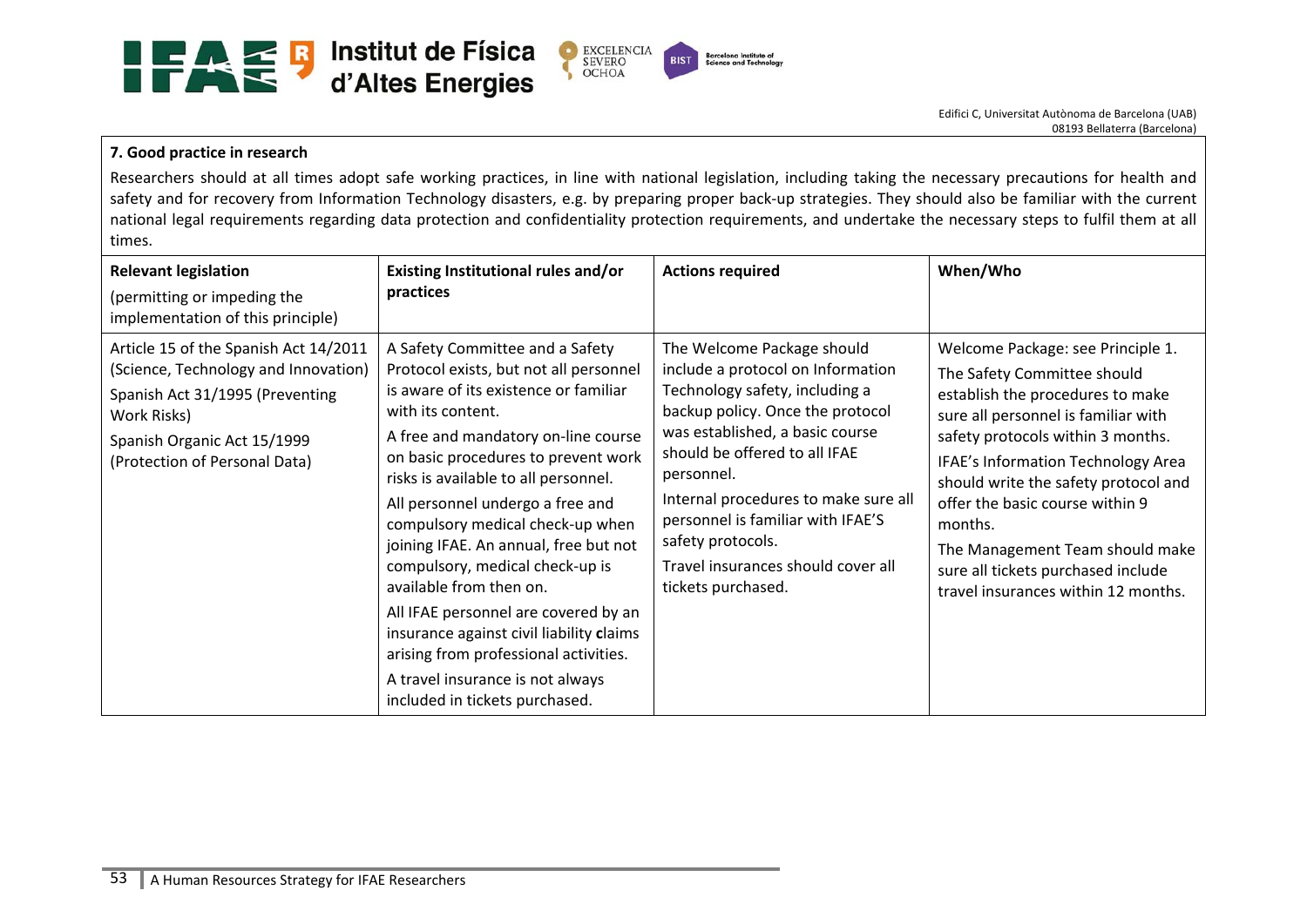

#### **8. Dissemination, exploitation of results**

All researchers should ensure, in compliance with their contractual arrangements, that the results of their research are disseminated an exploited, e.g. communicated, transferred into other research settings or, if appropriate, commercialised. Senior researchers, in particular, are expected to take a lead in ensuring that research is fruitful and that results are either exploited commercially or made accessible to the public (or both) whenever the opportunity arises.

| <b>Relevant legislation</b><br>(permitting or impeding the<br>implementation of this principle)                                                                                                  | Existing Institutional rules and/or<br>practices                                                                                                                                                                                                                                                                                                                                                                                                                                                                                          | <b>Actions required</b>      | When/Who |
|--------------------------------------------------------------------------------------------------------------------------------------------------------------------------------------------------|-------------------------------------------------------------------------------------------------------------------------------------------------------------------------------------------------------------------------------------------------------------------------------------------------------------------------------------------------------------------------------------------------------------------------------------------------------------------------------------------------------------------------------------------|------------------------------|----------|
| Articles 14, 15, 28, 36 and 19th<br>additional disposition of the Spanish<br>Act 14/2011 (Science, Technology<br>and Innovation)<br>Article 18 of the Spanish Act 38/2003<br>(General Subsidies) | IFAE's Regulation of Industrial and<br>Intellectual Property.<br>The contract programme with the<br>Catalan Government (Generalitat)<br>that evaluates IFAE includes<br>indicators of publications,<br>presentations at international<br>conferences, participation in<br>international committees and<br>knowledge and technology transfer<br>activities.<br>Researchers are encouraged to<br>present their work and achievements<br>both within IFAE (Pizza Seminars<br>held once a week) and outside IFAE<br>(international meetings). | No further actions required. |          |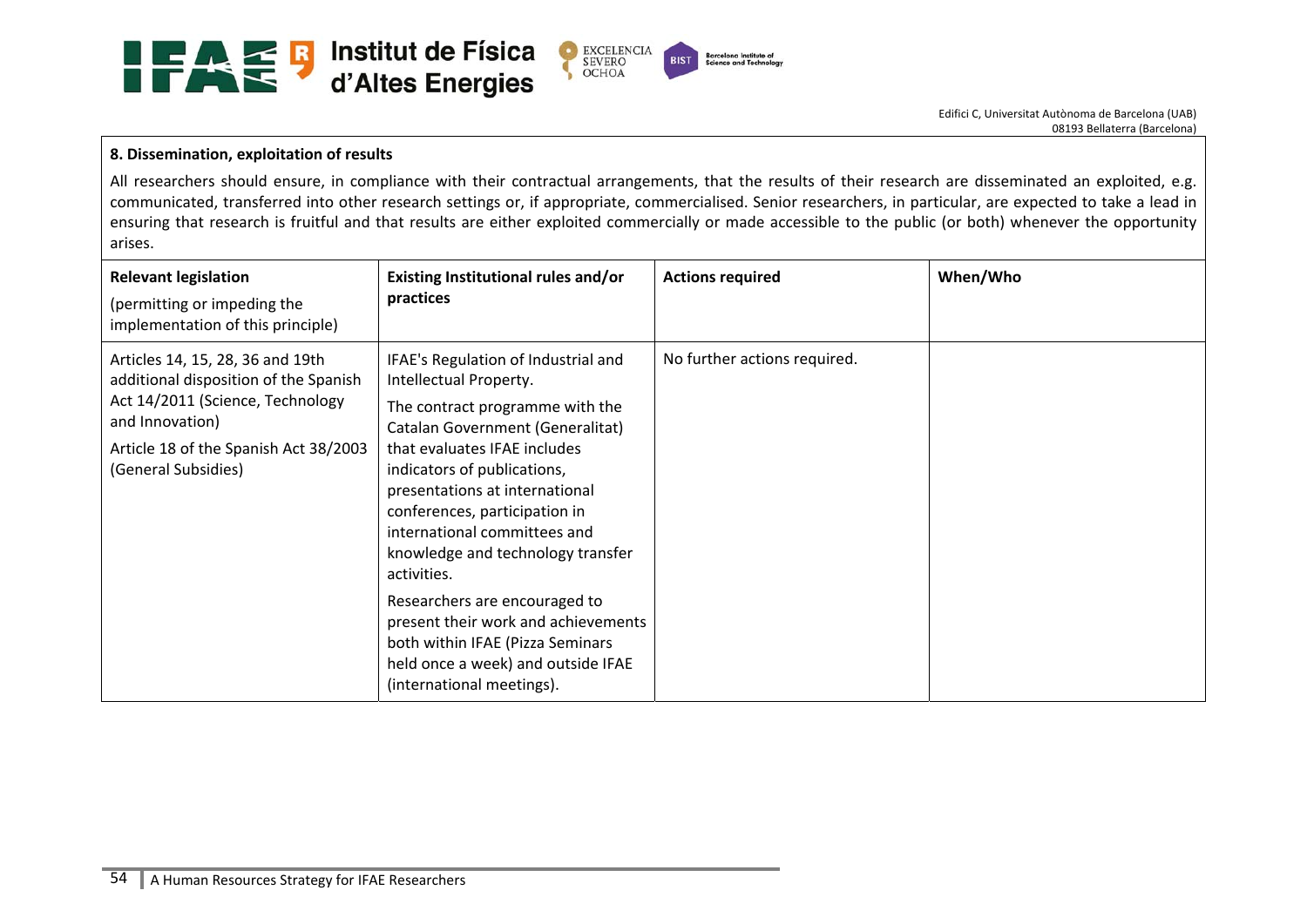

#### **9. Public engagement**

Researchers should ensure that their research activities are made known to society at large in such a way that they can be understood by non-specialists, thereby improving the public's understanding of science. Direct engagement with the public will help researchers to better understand public interest in priorities for science and technology and also the public's concerns.

| <b>Relevant legislation</b><br>(permitting or impeding the<br>implementation of this principle) | Existing Institutional rules and/or<br>practices                                                                                                                                                                                                                                               | <b>Actions required</b>      | When/Who |
|-------------------------------------------------------------------------------------------------|------------------------------------------------------------------------------------------------------------------------------------------------------------------------------------------------------------------------------------------------------------------------------------------------|------------------------------|----------|
| Article 38 of the Spanish Act 14/2011<br>(Science, Technology and Innovation)                   | A task force within IFAE fosters<br>Outreach activities, in addition to<br>related activities within projects.                                                                                                                                                                                 | No further actions required. |          |
|                                                                                                 | Outreach activities are carried out<br>throughout the year. Activities such<br>as open conferences, talks at<br>schools, museums and non-profit<br>associations; as well as supervision<br>of research projects of Secondary<br>Education students and gifted<br>science project participants. |                              |          |
|                                                                                                 | The contract programme with the<br>Catalan Government (Generalitat)<br>that evaluates IFAE includes an<br>indicator of outreach activities.                                                                                                                                                    |                              |          |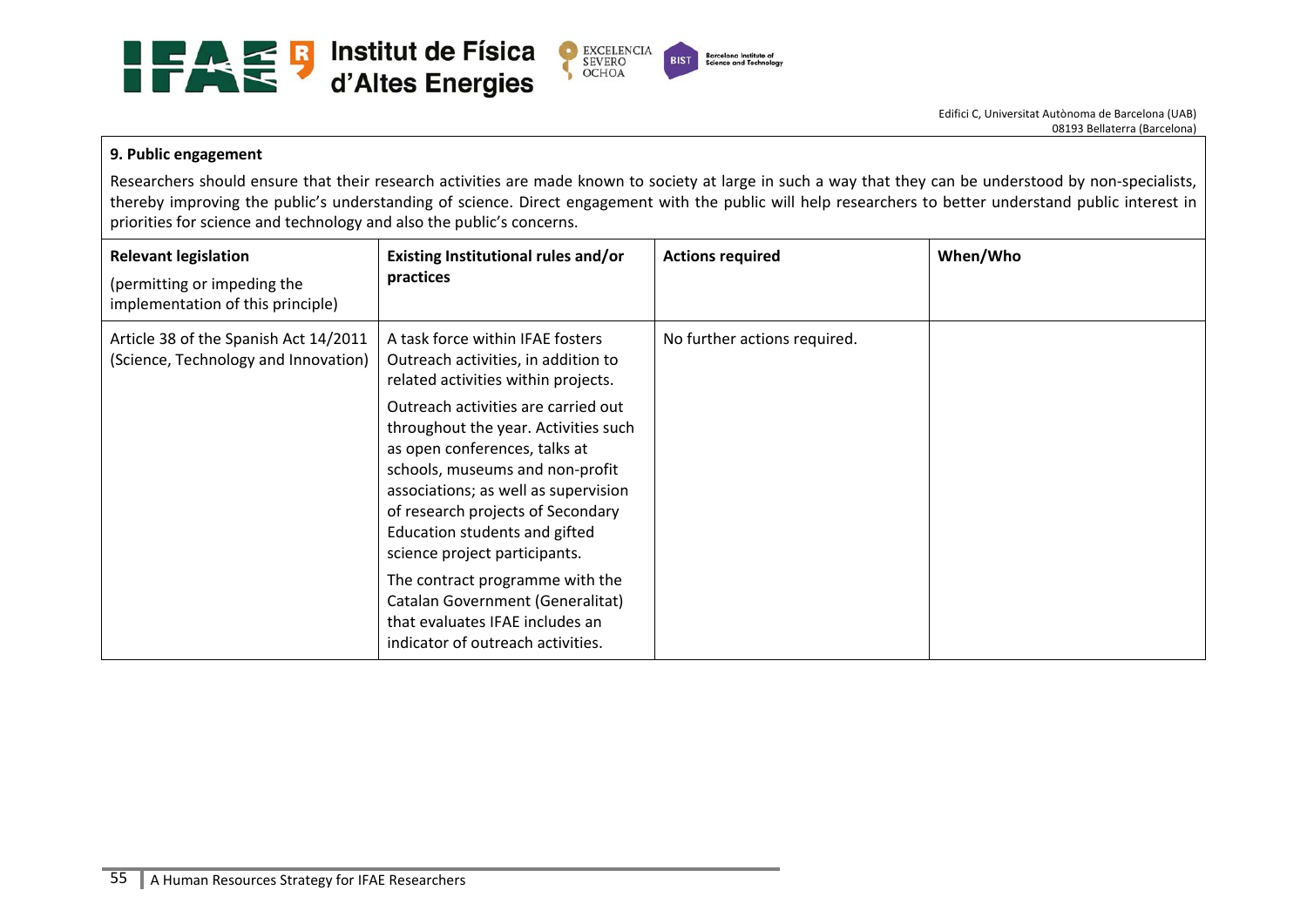

#### **10. Non discrimination**

Employers and/or funders of researchers will not discriminate against researchers in any way on the basis of gender, age, ethnic, national or social origin, religion or belief, sexual orientation, language, disability, political opinion, social or economic condition.

| <b>Relevant legislation</b><br>(permitting or impeding the<br>implementation of this principle)                                                                                                                                                                                                                                                                                                                                                                                                                                                                                                                                                                                                                                                                                                                     | Existing Institutional rules and/or<br>practices                                                                                                         | <b>Actions required</b>                                                                                                                                                                                                                                                                                                                                                                                             | When/Who                                                                                                                                                                                                                              |
|---------------------------------------------------------------------------------------------------------------------------------------------------------------------------------------------------------------------------------------------------------------------------------------------------------------------------------------------------------------------------------------------------------------------------------------------------------------------------------------------------------------------------------------------------------------------------------------------------------------------------------------------------------------------------------------------------------------------------------------------------------------------------------------------------------------------|----------------------------------------------------------------------------------------------------------------------------------------------------------|---------------------------------------------------------------------------------------------------------------------------------------------------------------------------------------------------------------------------------------------------------------------------------------------------------------------------------------------------------------------------------------------------------------------|---------------------------------------------------------------------------------------------------------------------------------------------------------------------------------------------------------------------------------------|
| Articles 2 and 16 of the Spanish Act<br>14/2011 (Science, Technology and<br>Innovation)<br>Articles 10 and 63 of the Spanish<br>Organic Act 3/2007 (Effective<br>Equality of Men and Women)<br>Article 37 of the Catalan Law 1/2003<br>(Universities of Catalonia, LUC)<br>Spanish Act 7/2007 (Basic Public<br>Employee Statute, EBEP)<br>Spanish Royal Decree 2/2015<br>(Workers' Statute, ET)<br>Catalan Act 8/2006 (Measures for<br>the conciliation of personal, family<br>and working life for staff at the<br>service of the public administrations)<br>Spanish Royal Decree 1/2013<br>(merged text of the Act for Social<br>Integration of Handicapped People)<br>Catalan Decree 86/2015<br>(Employment of people with a<br>disability)<br>Catalan Act 5/2008 (Right of women<br>to eradicate male violence) | No discrimination takes place at<br>IFAE, but there is no written Code of<br><b>Conduct or a Diversity Programme</b><br>approved by its Governing Board. | A Diversity Programme, including a<br>protocol against discrimination on<br>any grounds, should be established<br>and approved by IFAE's Governing<br>Board. This Programme should<br>include a basic training course to<br>identify situations of risk.<br>The Code of Best Practices (see<br>Principle 1) should include the<br>principle of no discrimination. And a<br>reference to the Diversity<br>Programme. | A Diversity Committee appointed by<br>the Management Team should<br>elaborate the Diversity Programme<br>within 12 months. It would be<br>submitted to IFAE's next Governing<br>Board.<br>Code of Best Practices: see Principle<br>1. |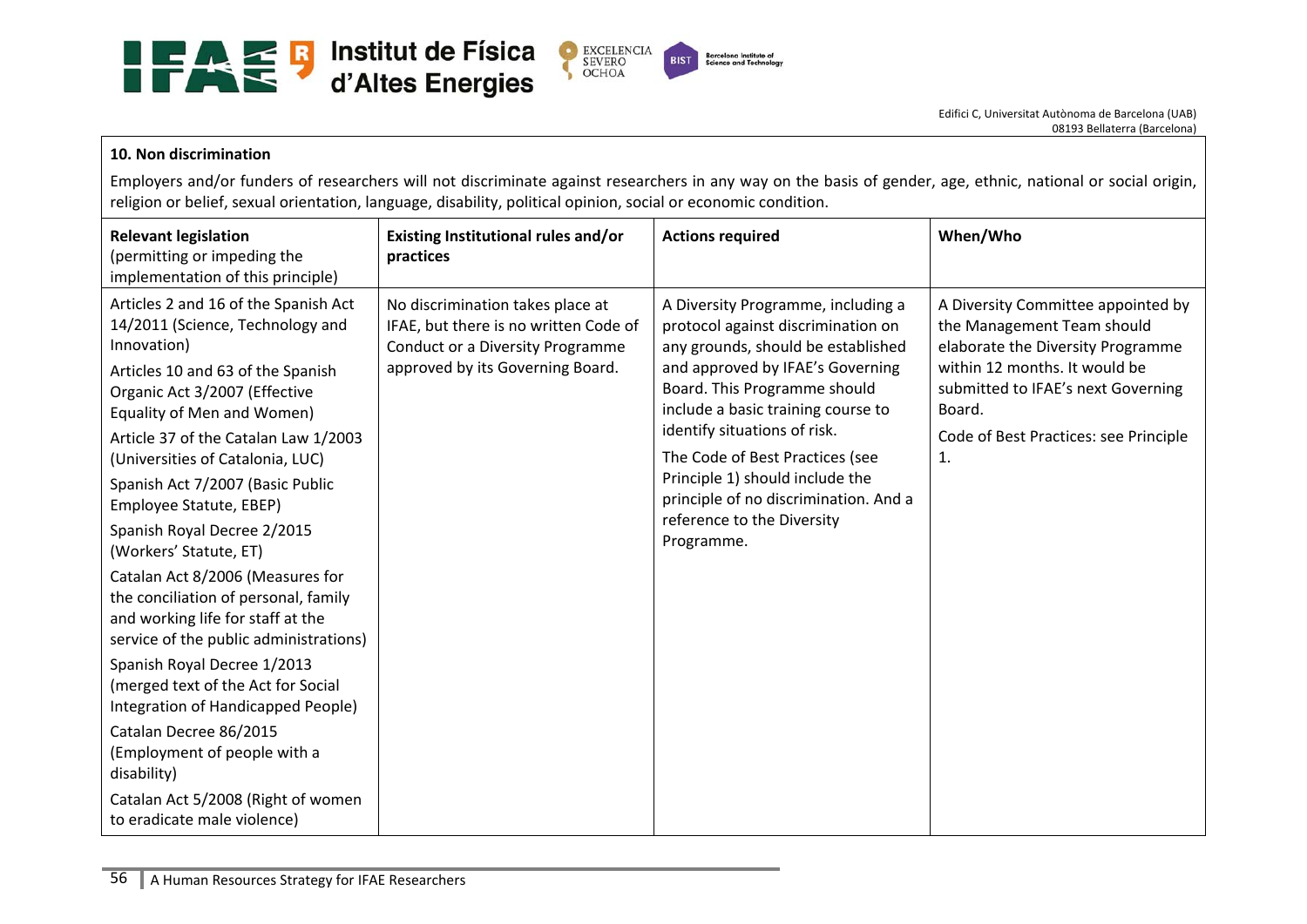

# **11. Evaluation/appraisal systems**

Employers and/or funders should introduce for all researchers, including senior researchers, evaluation/appraisal systems for assessing their professional performance on a regular basis and in a transparent manner by an independent (and, in the case of senior researchers, preferably international) committee.

| <b>Relevant legislation</b><br>(permitting or impeding the<br>implementation of this principle)                                                                                                                                                                                                                                                                                                                                                      | Existing Institutional rules and/or<br>practices                                                                                                                                                                                                                                                                                                                                                                                                                                                         | <b>Actions required</b>                                                                                         | When/Who                                                                                                |
|------------------------------------------------------------------------------------------------------------------------------------------------------------------------------------------------------------------------------------------------------------------------------------------------------------------------------------------------------------------------------------------------------------------------------------------------------|----------------------------------------------------------------------------------------------------------------------------------------------------------------------------------------------------------------------------------------------------------------------------------------------------------------------------------------------------------------------------------------------------------------------------------------------------------------------------------------------------------|-----------------------------------------------------------------------------------------------------------------|---------------------------------------------------------------------------------------------------------|
| Articles 4 and 15 of the Spanish Act<br>14/2011 (Science, Technology and<br>Innovation)<br>Titles V and IX of the Spanish Royal<br>Spanish Decree 14/2012 (modified<br>text of the Organic Act for<br>Universities, LOMLOU)<br>Articles 4, 19, 119 140, 146 of the<br>Catalan Law 1/2003 (Universities of<br>Catalonia, LUC)<br>Spanish Act 7/2007 (Basic Public<br>Employee Statute, EBEP)<br>Spanish Royal Decree 2/2015<br>(Workers' Statute, ET) | PhD students undergo an annual<br>follow up, according to the protocol<br>of Universitat Autònoma de<br>Barcelona (UAB).<br>The work of IFAE researchers is<br>evaluated with a broad set of<br>indicators, such as impact factors of<br>their publications, invitations to<br>plenary talks in international<br>conferences.<br>Currently, running external<br>evaluations on regular basis is very<br>much limited by the economic<br>context that does not allow to<br>establish economic incentives. | A protocol for such evaluations,<br>establishing the scope, mechanisms<br>and periodicity of these evaluations. | The Management Team will approve<br>a protocol. The first evaluations<br>should start within 36 months. |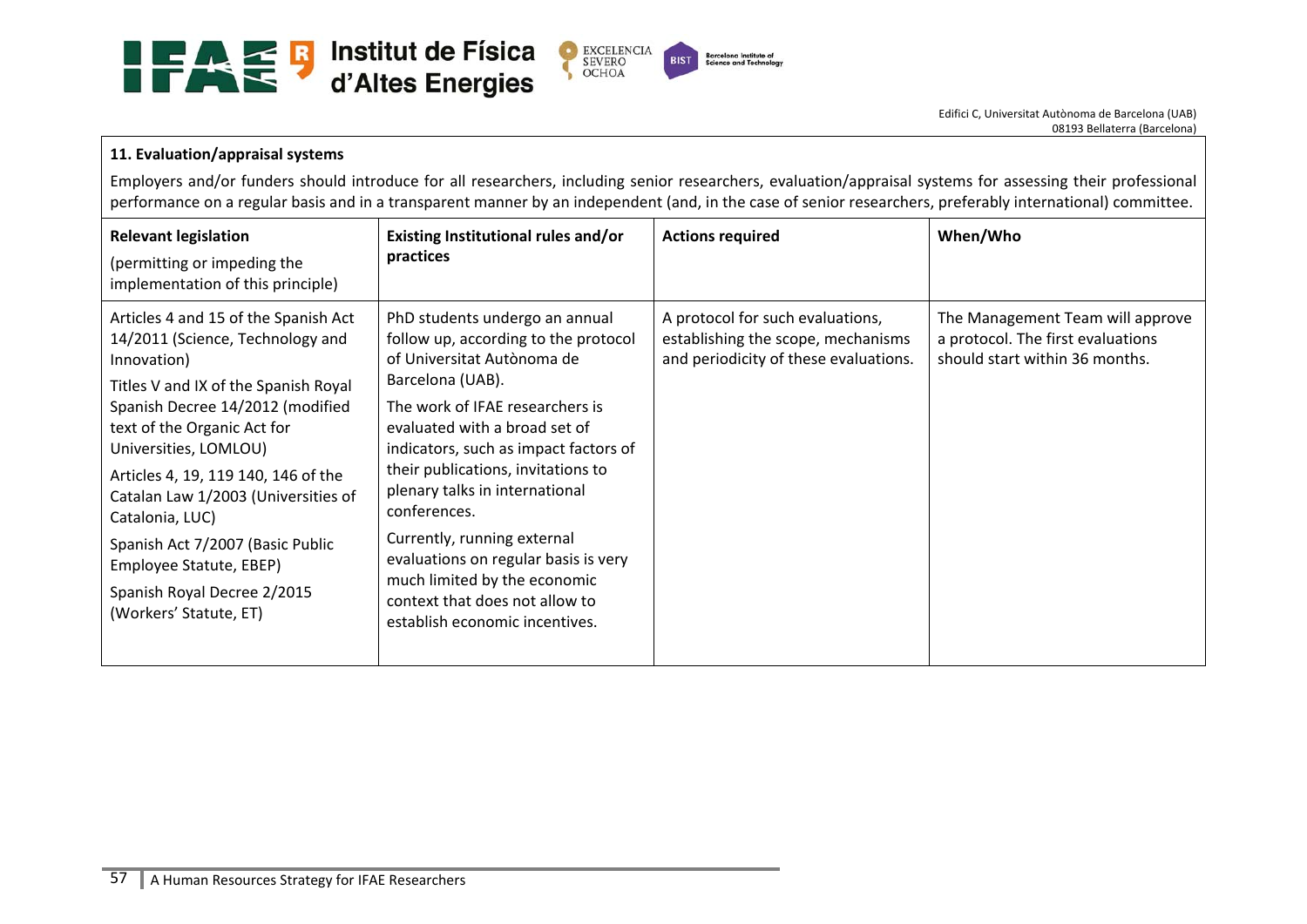

#### **12. Recruitment**

Employers and/or funders should ensure that the entry and admission standards for researchers, particularly at the beginning at their careers, are clearly specified and should also facilitate access for disadvantaged groups or for researchers returning to research career, including teachers (of any level) returning to a research career. Employers and/or funders of researchers should adhere to the principles set out in the Code of Conduct for the Recruitment of Researchers when appointing or recruiting researchers.

| <b>Relevant legislation</b><br>(permitting or impeding the<br>implementation of this principle)                                                                                                                                                 | Existing Institutional rules and/or<br>practices                                                        | <b>Actions required</b>                                                                                                                 | When/Who         |
|-------------------------------------------------------------------------------------------------------------------------------------------------------------------------------------------------------------------------------------------------|---------------------------------------------------------------------------------------------------------|-----------------------------------------------------------------------------------------------------------------------------------------|------------------|
| Article 16 of the Spanish Act 14/2011<br>(Science, Technology and Innovation)<br>Title IX and 11th and 24th additional<br>dispositions of the Spanish Royal<br>Decree 14/2012 (modified text of the<br>Organic Act for Universities,<br>LOMLOU) | All recruitments follow these<br>principles, but there isn't any written<br>protocol establishing them. | The Code of Best Practices (see<br>Principle 1) should include these<br>principles of the European Charter<br>and Code for Researchers. | See Principle 1. |
| Articles 5 and 69 of the Spanish<br>organic Act 3/2007 (Effective<br>Equality of Men and Women)                                                                                                                                                 |                                                                                                         |                                                                                                                                         |                  |
| Title II and 10th additional<br>disposition of the Catalan Law<br>1/2003 (Universities of Catalonia,<br>LUC)                                                                                                                                    |                                                                                                         |                                                                                                                                         |                  |
| Spanish Act 7/2007 (Basic Public<br>Employee Statute, EBEP)                                                                                                                                                                                     |                                                                                                         |                                                                                                                                         |                  |
| Spanish Royal Decree 2/2015<br>(Workers' Statute, ET)                                                                                                                                                                                           |                                                                                                         |                                                                                                                                         |                  |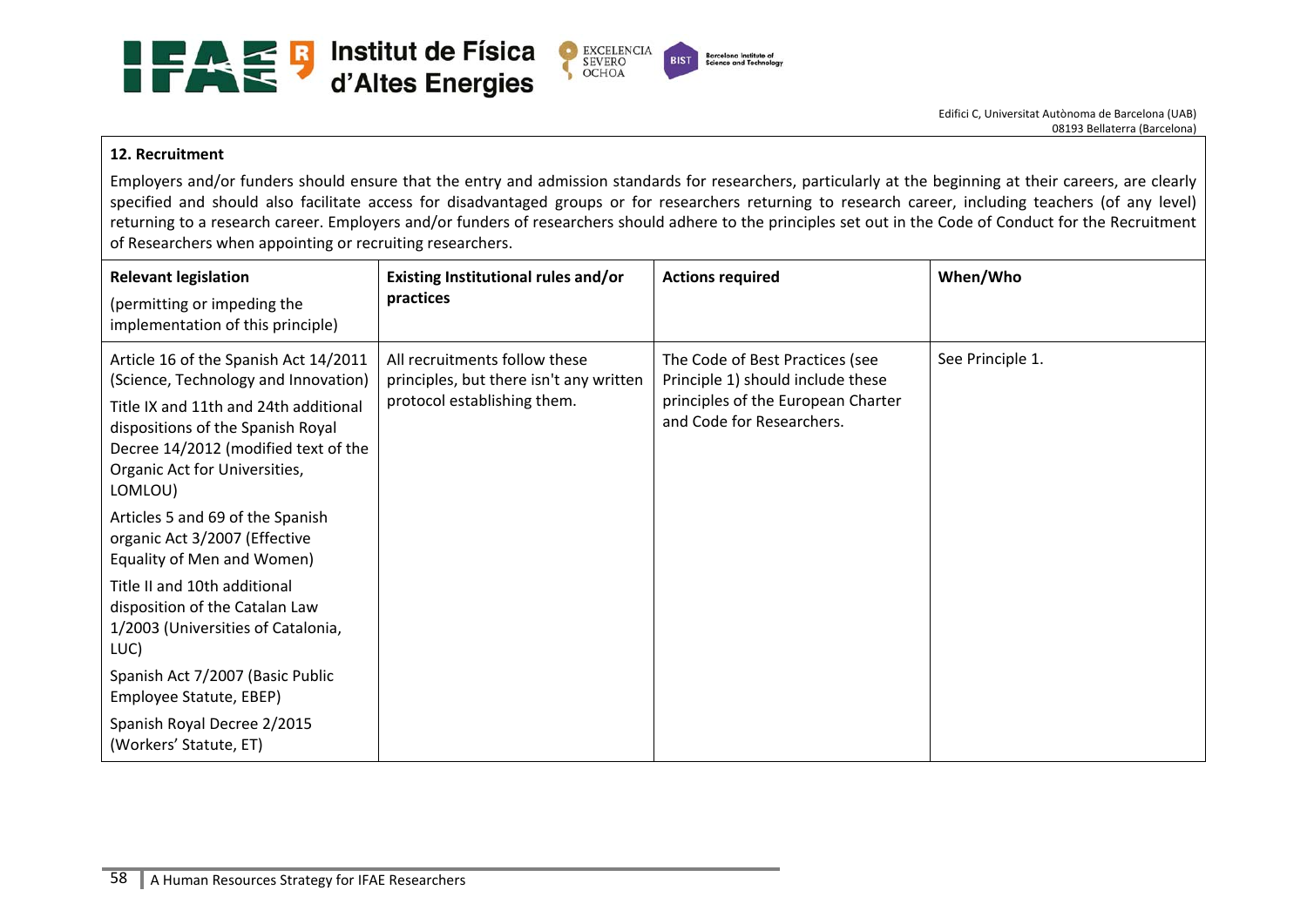

# **13. Recruitment (Code)**

Employers and/or funders should establish recruitment procedures which are open, efficient, transparent, supportive and internationally comparable, as well as tailored to the type of positions advertised. Advertisements should give a broad description of knowledge and competencies required, and should not be so specialised as to discourage suitable applicants. Employers should include a description of the working conditions and entitlements, including career development prospects. Moreover, the time allowed between the advertisement of the vacancy or the call for applications and the deadline for reply should be realistic.

| <b>Relevant legislation</b><br>(permitting or impeding the<br>implementation of this principle)                                                                                                                                                                                                                              | Existing Institutional rules and/or<br>practices                                                                                                                                                                                                                        | <b>Actions required</b>                                                                                                                 | When/Who         |
|------------------------------------------------------------------------------------------------------------------------------------------------------------------------------------------------------------------------------------------------------------------------------------------------------------------------------|-------------------------------------------------------------------------------------------------------------------------------------------------------------------------------------------------------------------------------------------------------------------------|-----------------------------------------------------------------------------------------------------------------------------------------|------------------|
| Article 16 of the Spanish Act 14/2011<br>(Science, Technology and Innovation)<br>Article 62 of the Spanish Royal<br>Decree 14/2012 (modified text of the<br>Organic Act for Universities,<br>LOMLOU)<br>Spanish Act 7/2007 (Basic Public<br>Employee Statute, EBEP)<br>Spanish Royal Decree 2/2015<br>(Workers' Statute, ET) | All recruitments follow these<br>principles, but there isn't any written<br>protocol establishing them.<br>Candidates in the short list are<br>informed about prospects of career<br>development, but this information is<br>not included in the job<br>advertisements. | The Code of Best Practices (see<br>Principle 1) should include these<br>principles of the European Charter<br>and Code for Researchers. | See Principle 1. |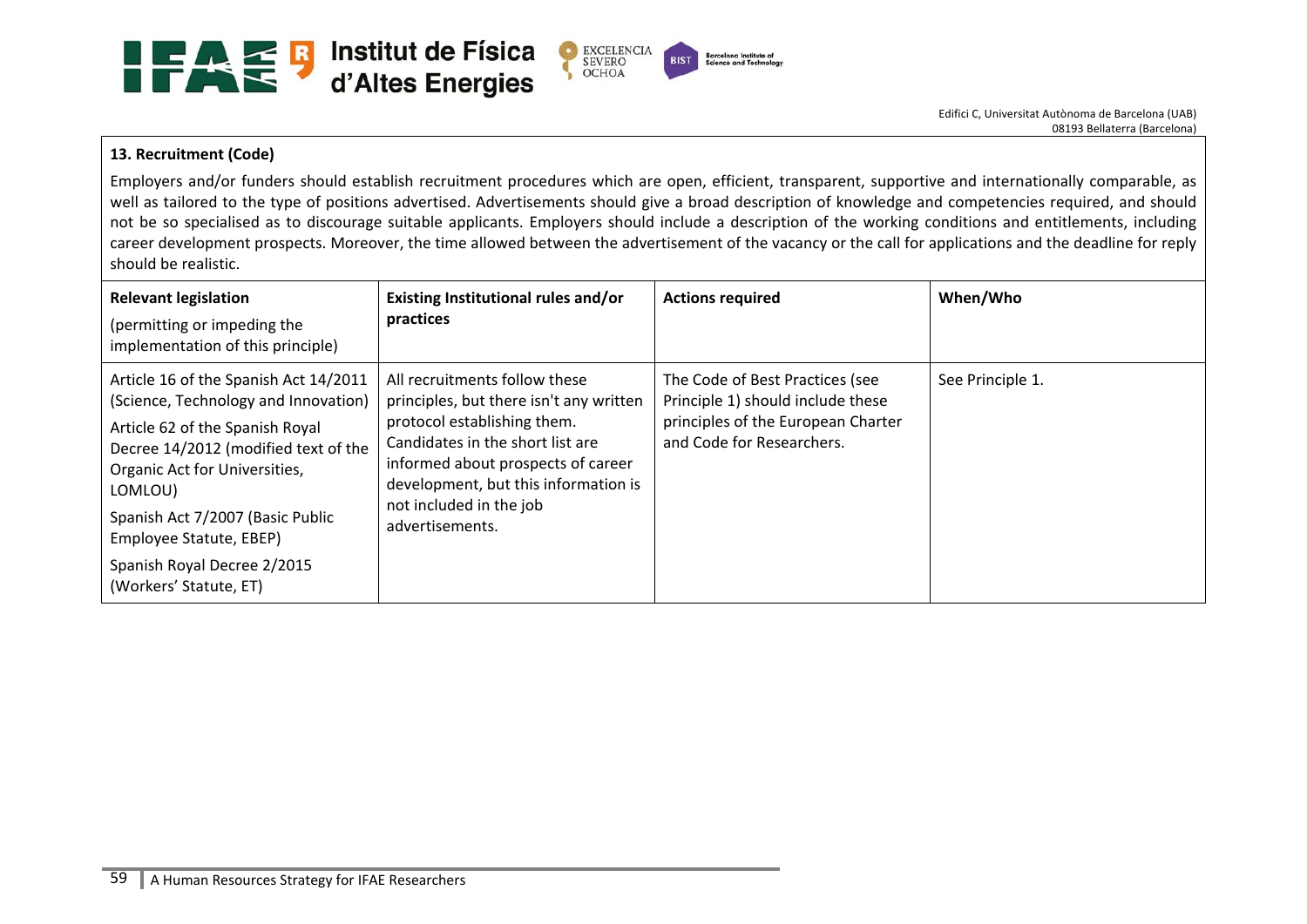

#### **14. Selection**

Selection committees should bring together diverse expertise and competences and should have an adequate gender balance and, where appropriate and feasible, include members from different sectors (public and private) and disciplines, including from other countries and with relevant experience to assess the candidate. Whenever possible, a wide range of selection practices should be used, such as external expert assessment and face-to-face interviews. Members of selection panels should be adequately trained should be realistic.

| <b>Relevant legislation</b><br>(permitting or impeding the<br>implementation of this principle)                                                                                                                                                                                                           | Existing Institutional rules and/or<br>practices                                                                                                                                                                                                                                                                                                                                                                                                                              | <b>Actions required</b>       | When/Who |
|-----------------------------------------------------------------------------------------------------------------------------------------------------------------------------------------------------------------------------------------------------------------------------------------------------------|-------------------------------------------------------------------------------------------------------------------------------------------------------------------------------------------------------------------------------------------------------------------------------------------------------------------------------------------------------------------------------------------------------------------------------------------------------------------------------|-------------------------------|----------|
| Article 16 of the Spanish Act 14/2011<br>(Science, Technology and Innovation)<br>Articles 51 and 53 of the Spanish<br>Organic Act 3/2007 (Effective<br>Equality of Men and Women)<br>Spanish Act 7/2007 (Basic Public<br>Employee Statute, EBEP)<br>Spanish Royal Decree 2/2015<br>(Workers' Statute, ET) | Diverse expertise and gender<br>balance are taken into consideration,<br>but people from the private sector<br>are seldom requested to be<br>members of the Selection<br>Committees.<br>Selection processes include personal<br>interviews.<br>For PhD students and postdoctoral<br>positions, selection processes involve<br>internal committees at the institute<br>or project level. For senior level,<br>committees usually include<br>participation of external experts. | No further measures required. |          |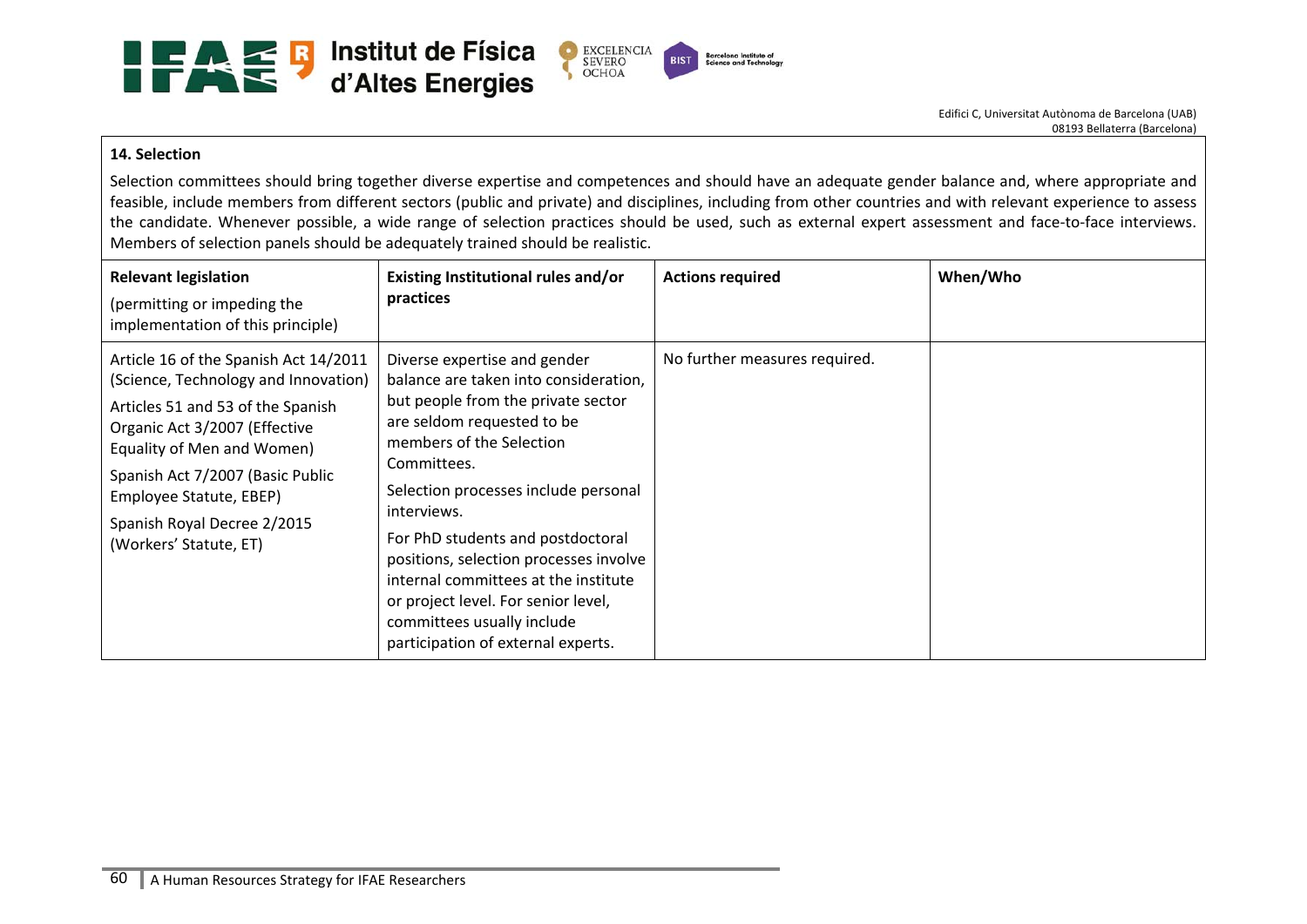

#### **15. Transparency**

Candidates should be informed, prior to the selection, about the recruitment process and the selection criteria, the number of available positions and the career development prospects. They should also be informed after the selection process about the strengths and weaknesses of their applications.

| <b>Relevant legislation</b><br>(permitting or impeding the<br>implementation of this principle)                                                                                                                                           | Existing Institutional rules and/or<br>practices                                                                                                                                                                                                  | <b>Actions required</b>                                                                                                                                                                                                                                                                              | When/Who |
|-------------------------------------------------------------------------------------------------------------------------------------------------------------------------------------------------------------------------------------------|---------------------------------------------------------------------------------------------------------------------------------------------------------------------------------------------------------------------------------------------------|------------------------------------------------------------------------------------------------------------------------------------------------------------------------------------------------------------------------------------------------------------------------------------------------------|----------|
| Article 16 of the Spanish Act 14/2011<br>(Science, Technology and Innovation)<br>Spanish Royal Decree 14/2012<br>(modified text of the Organic Act for<br>Universities, LOMLOU)<br>Catalan Law 1/2003 (Universities of<br>Catalonia, LUC) | Candidates are fully informed about<br>the recruitment process, selection<br>criteria, number of available<br>positions and career development<br>prospects.<br>Strengths and weaknesses of the<br>applicants are only reported under<br>request. | No further actions required, since<br>some of the advertised positions<br>receive over a hundred applications,<br>to answer all unsuccessful<br>applications with an individual report<br>including a SWOT would require a<br>workload that IFAE and its evaluators<br>are in no conditions to take. |          |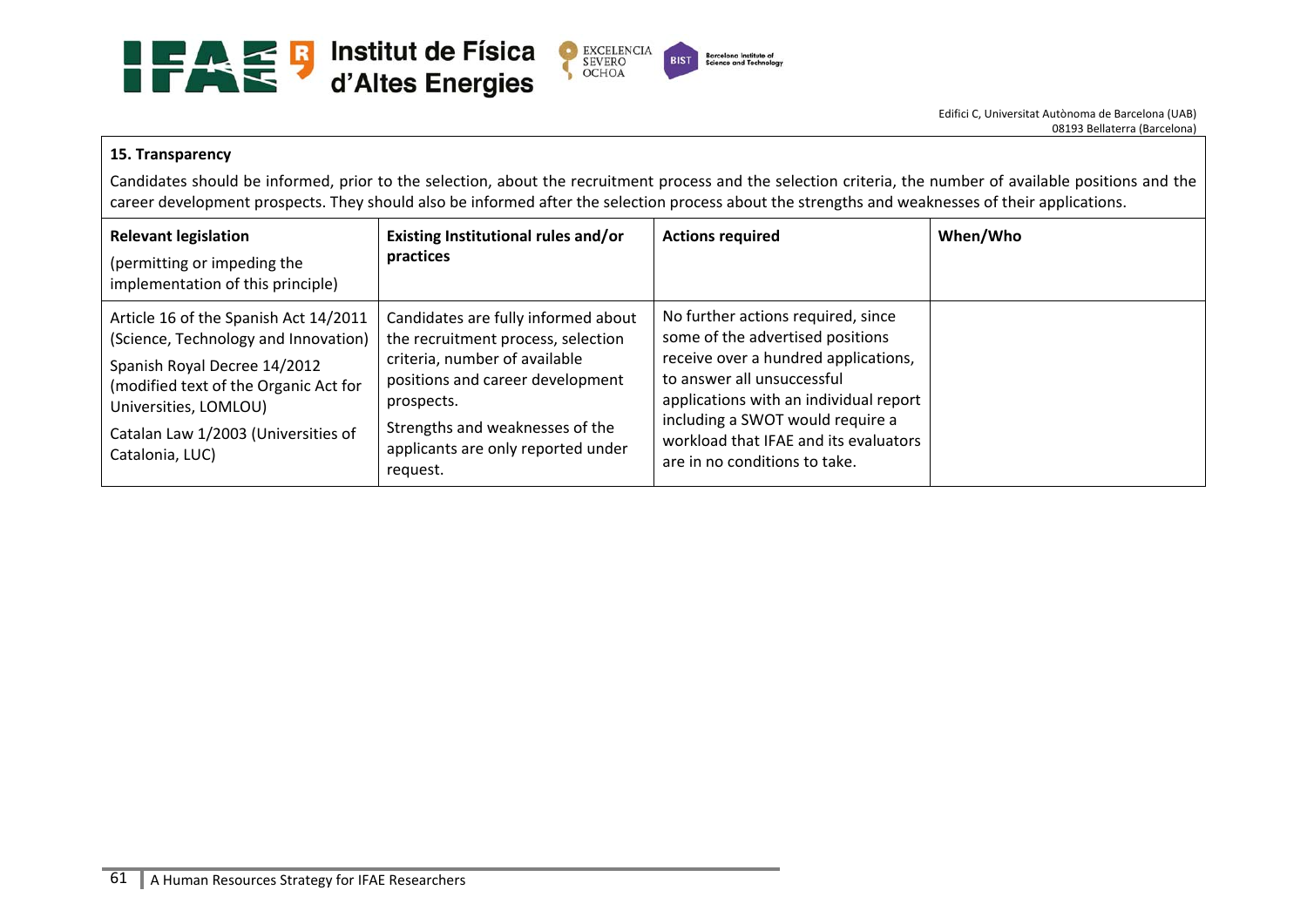

## **16. Judging merit**

The selection process should take into consideration the whole range of experience of the candidates. While focusing on their overall potential as researchers, their creativity and level of independence should also be considered This means that merit should be judged qualitatively as well as quantitatively, focusing on outstanding results within a diversified career path and not only on the number of publications. Consequently, the importance of bibliometric indices should be properly balanced within a wider range of evaluation criteria, such as teaching, supervision, teamwork, knowledge transfer, management of research and innovation and public awareness activities. For candidates from an industrial background, particular attention should be paid to any contributions to patents, development or inventions.

| <b>Relevant legislation</b><br>(permitting or impeding the<br>implementation of this principle)                            | Existing Institutional rules and/or<br>practices                                                                                                                         | <b>Actions required</b>                    | When/Who |
|----------------------------------------------------------------------------------------------------------------------------|--------------------------------------------------------------------------------------------------------------------------------------------------------------------------|--------------------------------------------|----------|
| Spanish Act 14/2011 (Science,<br>Technology and Innovation)<br>Spanish Act 7/2007 (Basic Public<br>Employee Statute, EBEP) | All selection processes take into<br>consideration the overall potential of<br>the candidates as researchers.<br>Bibliometric indices are balanced<br>with other merits. | No further rules or practices<br>required. |          |
|                                                                                                                            | Candidates from an industrial<br>background are hardly found.                                                                                                            |                                            |          |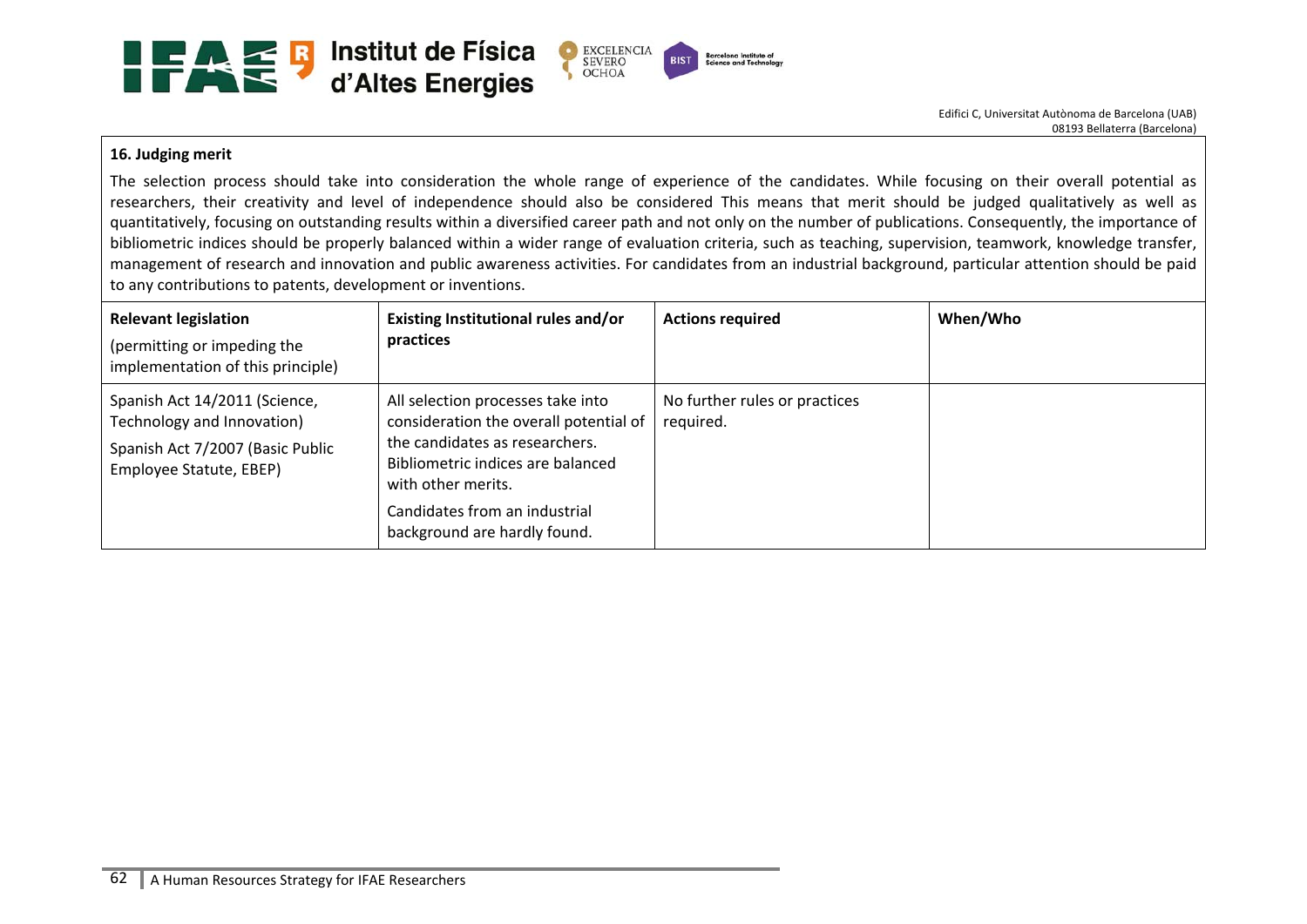

# **17. Variations in the chronological order of CVs**

Career breaks or variations in the chronological order of CVs should not be penalised, but regarded as an evolution of a career, and consequently, as a potentially valuable contribution to the professional development of researchers towards a multidimensional career track. Candidates should therefore be allowed to submit evidence-based CVs, reflecting a representative array of achievements and qualifications appropriate to the post for which application is being made.

| <b>Relevant legislation</b><br>(permitting or impeding the<br>implementation of this principle)  | Existing Institutional rules and/or<br>practices                                   | <b>Actions required</b>       | When/Who |
|--------------------------------------------------------------------------------------------------|------------------------------------------------------------------------------------|-------------------------------|----------|
| Articles 16 and 18 of the Spanish Act<br>14/2011 (Science, Technology and<br>Innovation)         | A wide range of qualifications and<br>achievements is taken into<br>consideration. | No further measures required. |          |
| Articles 56 and 57 of the Spanish<br>Organic Act 3/2007 (Effective<br>Equality of Men and Women) | Mobility between sectors or<br>scientific domains is not penalised.                |                               |          |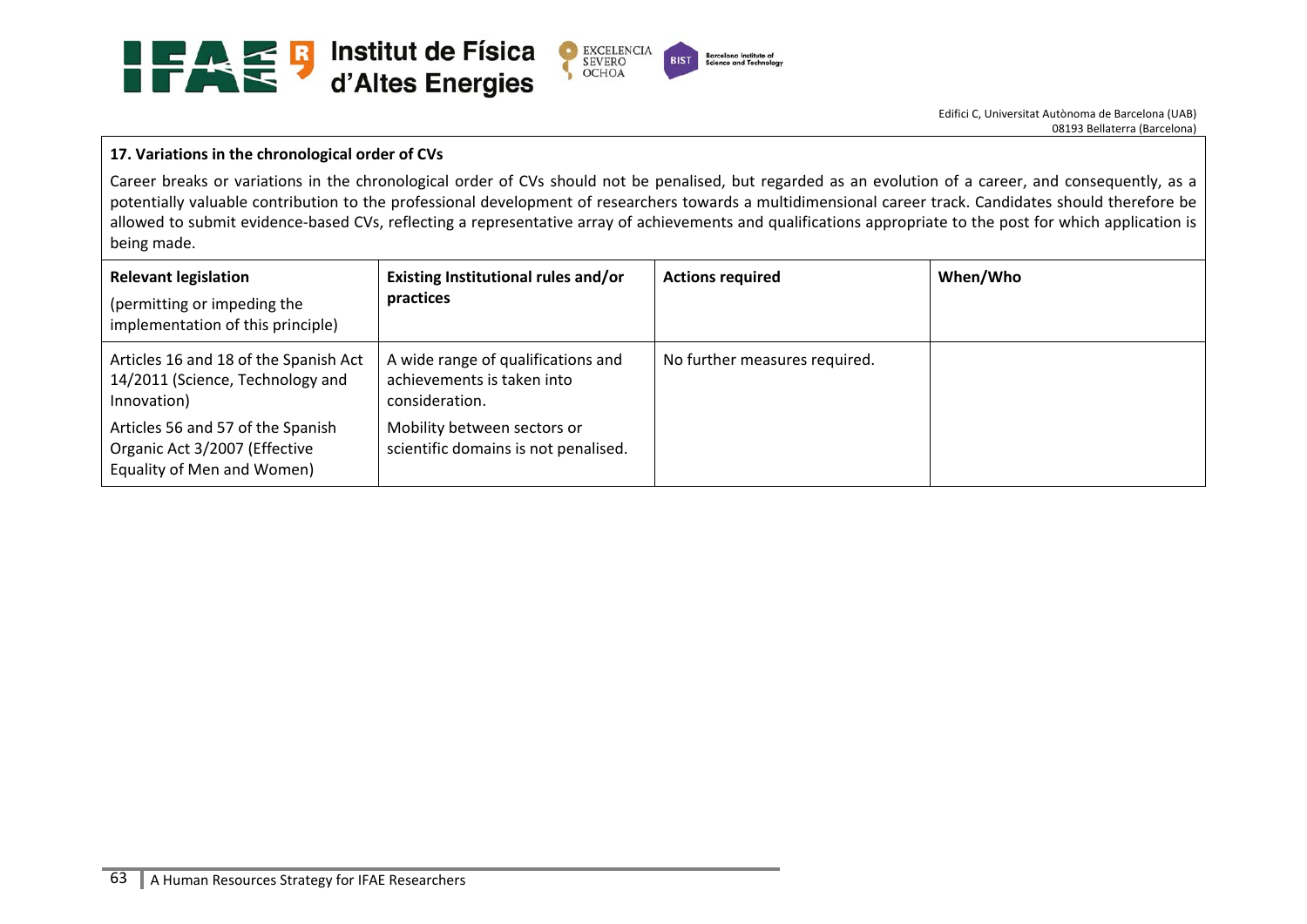

#### **18. Recognition of mobility experience**

Any mobility experience, e.g. a stay in another country/region or in another research setting (public or private) or a change from one discipline or sector to another, whether as part of the initial research training or at a later stage of the research career, or virtual mobility experience, should be considered as a valuable contribution to the professional development of a researcher.

| <b>Relevant legislation</b><br>(permitting or impeding the<br>implementation of this principle) | <b>Existing Institutional rules and/or</b><br>practices                                                                                                       | <b>Actions required</b>       | When/Who |
|-------------------------------------------------------------------------------------------------|---------------------------------------------------------------------------------------------------------------------------------------------------------------|-------------------------------|----------|
| Articles 14 and 17 of the Spanish Act<br>14/2011 (Science, Technology and<br>Innovation)        | We consider geographical and virtual<br>mobility as a plus.<br>Researchers at IFAE are encouraged<br>to submit applications to calls<br>funding stays abroad. | No further measures required. |          |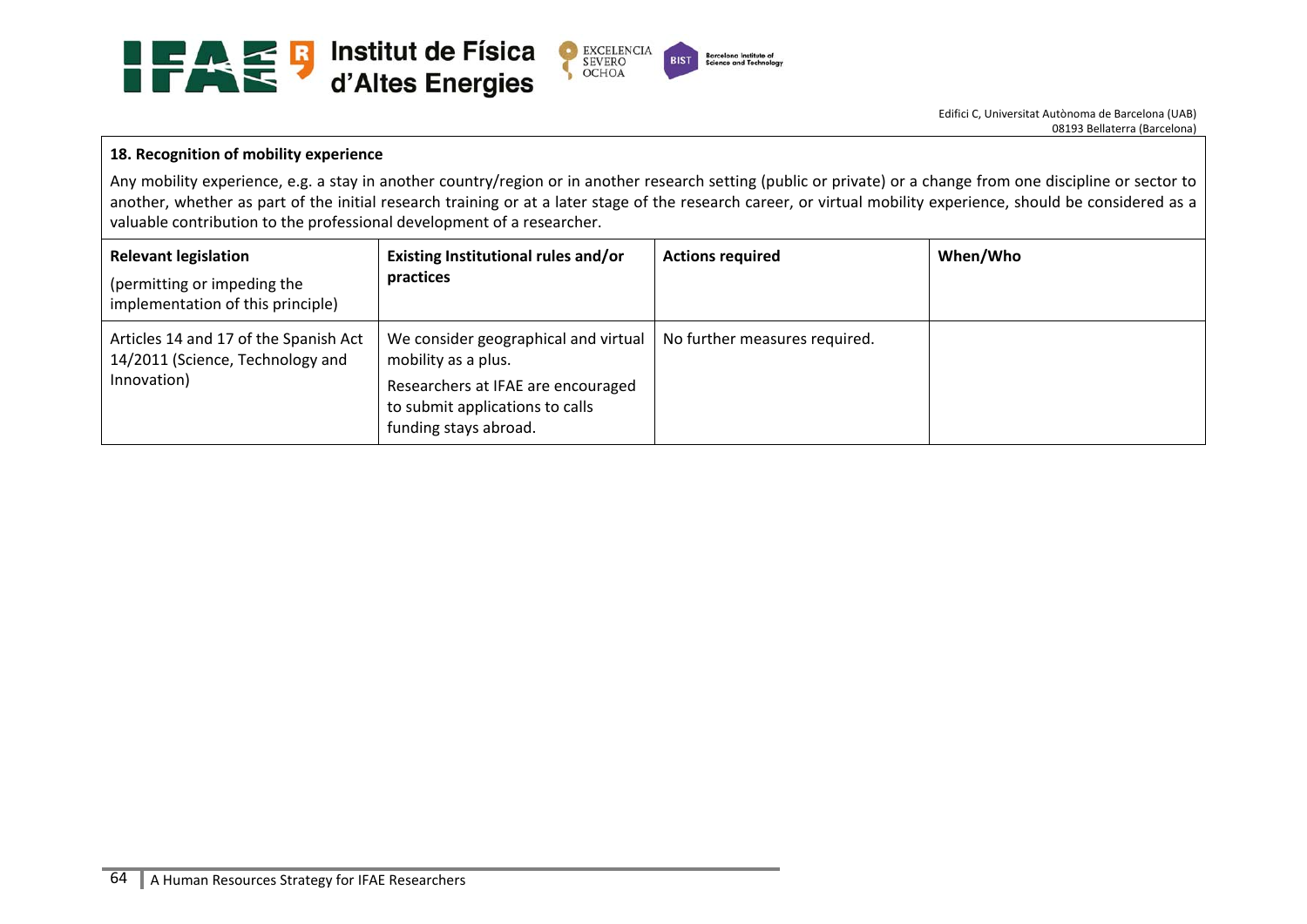

## **19. Recognition of qualifications**

Employers and/or funders should provide for appropriate assessment and evaluation of the academic and professional qualifications, including non‐formal qualifications, of all researchers, in particular within the context of International and professional mobility. They should inform themselves and gain a full understanding of rules, procedures and standards governing the recognition of such qualifications and, consequently, explore existing national law, conventions and specific rules on the recognition of these qualifications through all available channels.

| <b>Relevant legislation</b><br>(permitting or impeding the<br>implementation of this principle) | Existing Institutional rules and/or<br>practices                    | <b>Actions required</b>                                                                                                                                                                                                                                                                                                                 | When/Who                                        |
|-------------------------------------------------------------------------------------------------|---------------------------------------------------------------------|-----------------------------------------------------------------------------------------------------------------------------------------------------------------------------------------------------------------------------------------------------------------------------------------------------------------------------------------|-------------------------------------------------|
|                                                                                                 | Our evaluators are fully familiar with<br>the above qualifications. | For postgraduate students - with a<br>degree issued by a foreign<br>university-candidates to do a PhD at<br>Universitat Autònoma de Barcelona<br>(UAB), one should request from UAB<br>a confirmation that the student<br>fulfils the academic requirements to<br>register to the UAB Doctoral School<br>before being admitted at IFAE. | IFAE's Administration Area, within 6<br>months. |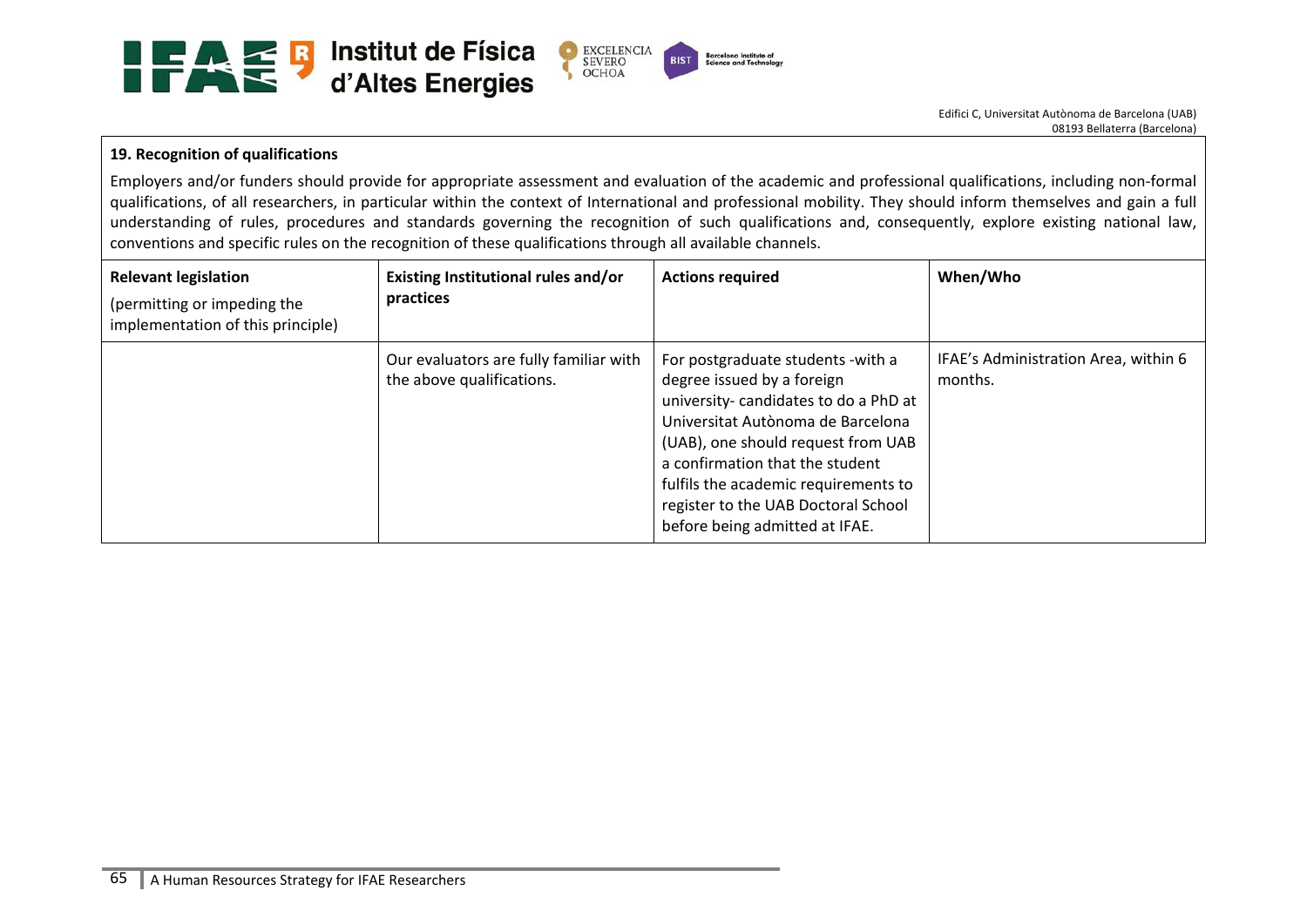

#### **20. Seniority (Code)**

The levels of qualifications required should be in line with needs of the position and not be set as a barrier to entry. Recognition and evaluation of qualifications should focus on judging the achievements of the person rather than his/her circumstances or the reputation of the institution where the qualifications were gained. As professional qualifications may be gained at an early stage of a long career, the pattern of lifelong professional development should also be recognised.

| <b>Relevant legislation</b><br>(permitting or impeding the<br>implementation of this principle)                                              | Existing Institutional rules and/or<br>practices                      | <b>Actions required</b>       | When/Who |
|----------------------------------------------------------------------------------------------------------------------------------------------|-----------------------------------------------------------------------|-------------------------------|----------|
| Article 16 of the Spanish Act 14/2011<br>(Science, Technology and Innovation)<br>Spanish Act 7/2007 (Basic Public<br>Employee Statute, EBEP) | This consideration is taken into<br>account in all calls made so far. | No further measures required. |          |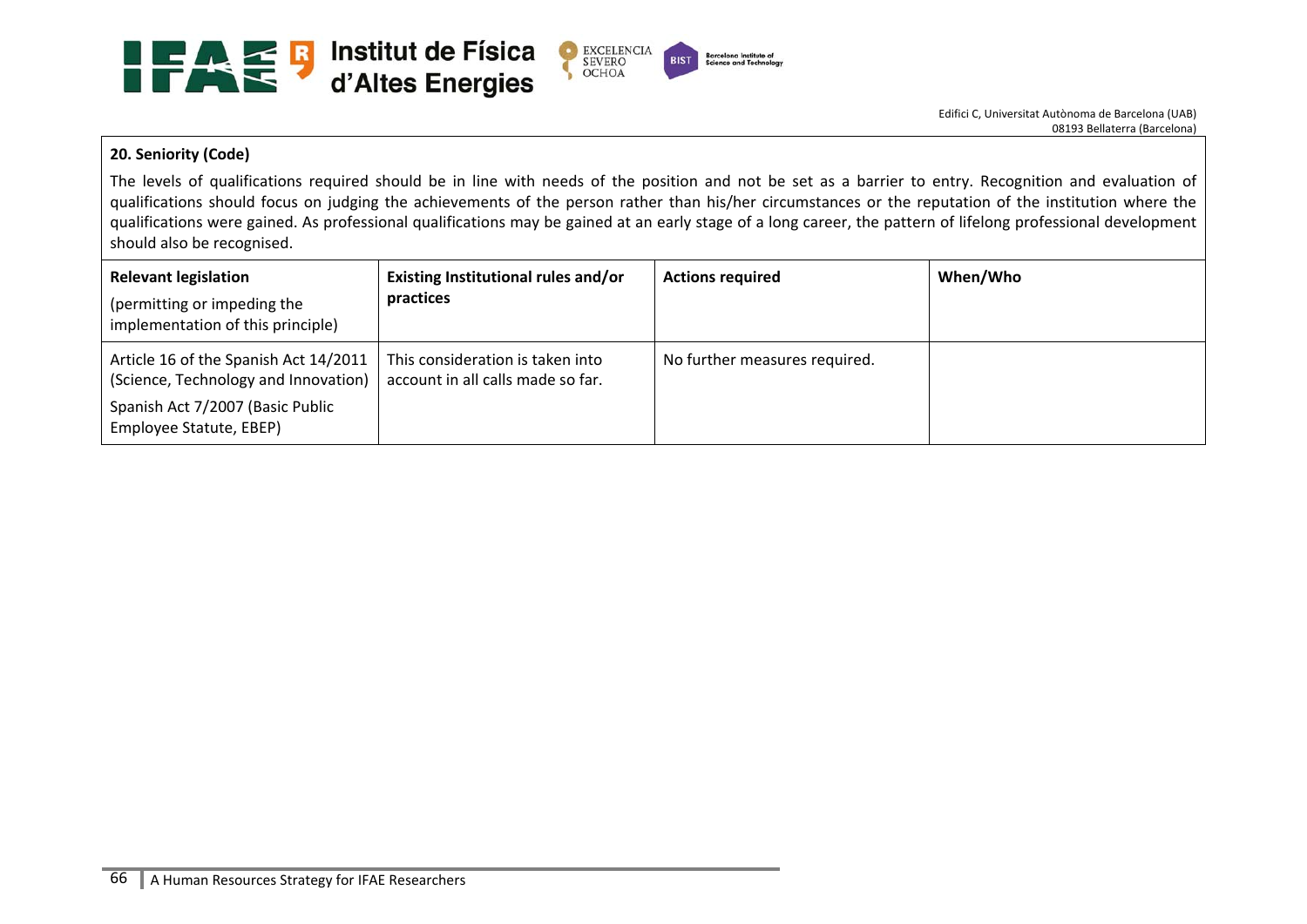

# **21. Postdoctoral appointments**

Clear rules and explicit guidelines for the recruitment and appointment of postdoctoral researchers, including the maximum duration and the objectives of such appointments, should be established by the institutions appointing postdoctoral researchers. Such guidelines should take into account time spent in prior postdoctoral appointments at other institutions and take into consideration that the postdoctoral status should be transitional, with the primary purpose of providing additional professional development opportunities for a research career in the context of long-term career prospects.

| <b>Relevant legislation</b><br>(permitting or impeding the<br>implementation of this principle) | Existing Institutional rules and/or<br>practices                                                                                                                                                                                                                              | <b>Actions required</b>       | When/Who |
|-------------------------------------------------------------------------------------------------|-------------------------------------------------------------------------------------------------------------------------------------------------------------------------------------------------------------------------------------------------------------------------------|-------------------------------|----------|
| Article 61 of the Catalan Law 1/2003<br>(Universities of Catalonia, LUC)                        | These considerations are taken into<br>account in all postdoctoral positions<br>offered by IFAE, though they are not<br>established on a written document.<br>Postdoctoral positions are<br>internationally advertised, through<br>relevant journals and related<br>websites. | No further measures required. |          |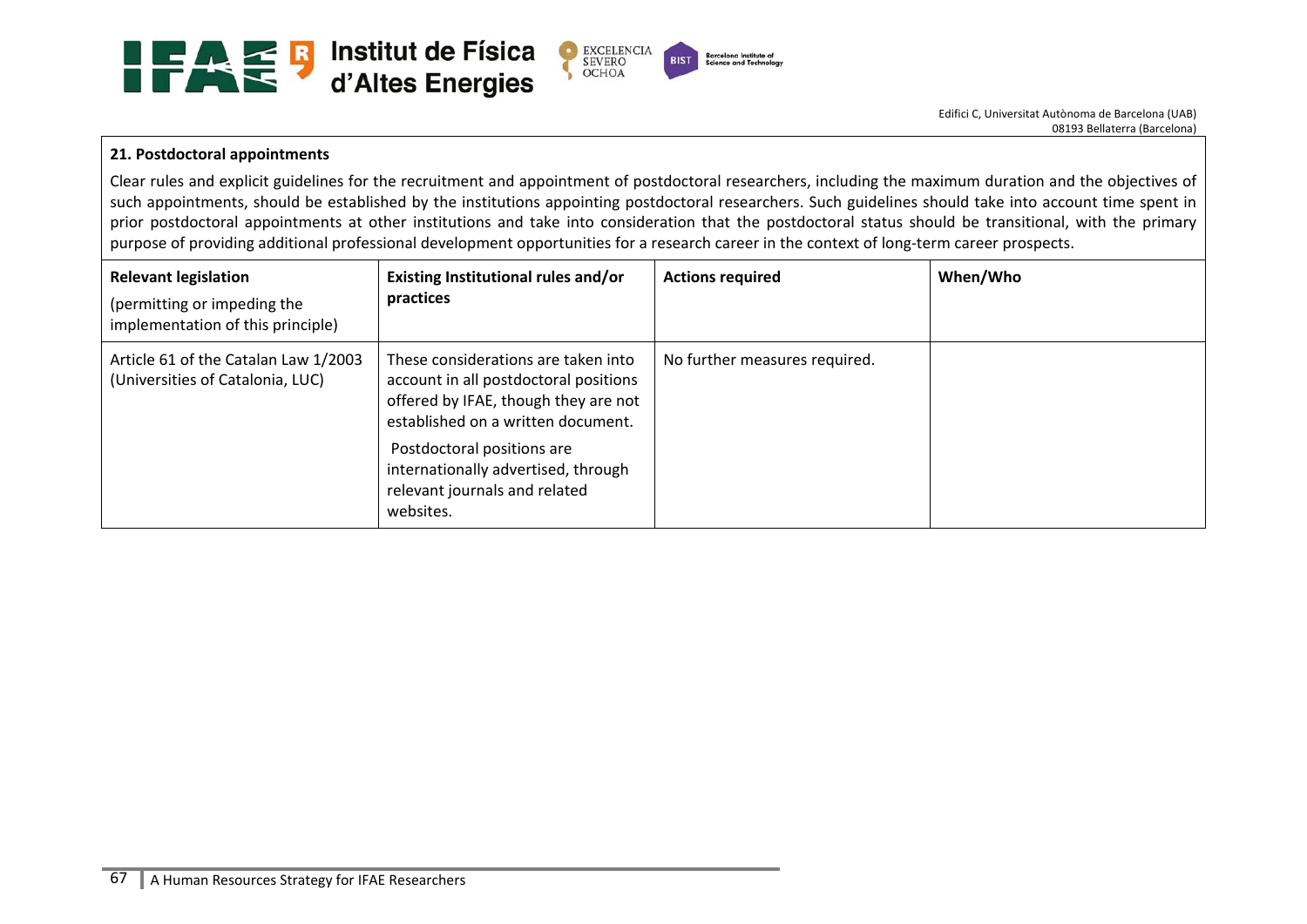

## **22. Recognition of the profession**

All researchers engaged in a research career should be recognized as professionals and be treated accordingly. This should commence at the beginning of their careers, namely at postgraduate level, and should include all levels, regardless of their classification at national level (e.g. employee, postgraduate student, doctoral candidate, postdoctoral fellow, civil servants).

| <b>Relevant legislation</b><br>(permitting or impeding the<br>implementation of this principle)                                | Existing Institutional rules and/or<br>practices | <b>Actions required</b>       | When/Who |
|--------------------------------------------------------------------------------------------------------------------------------|--------------------------------------------------|-------------------------------|----------|
| Article 14 of the Spanish Act 14/2011<br>(Science, Technology and Innovation)                                                  | IFAE already abides by this rule.                | No further measures required. |          |
| Articles 2, 40 and 68 of the Spanish<br>Royal Decree 14/2012 (modified text<br>of the Organic Act for Universities,<br>LOMLOU) |                                                  |                               |          |
| Catalan Law 1/2003 (Universities of<br>Catalonia, LUC)                                                                         |                                                  |                               |          |
| Spanish Act 7/2007 (Basic Public<br>Employee Statute, EBEP)                                                                    |                                                  |                               |          |
| Spanish Royal Decree 2/2015<br>(Workers' Statute, ET)                                                                          |                                                  |                               |          |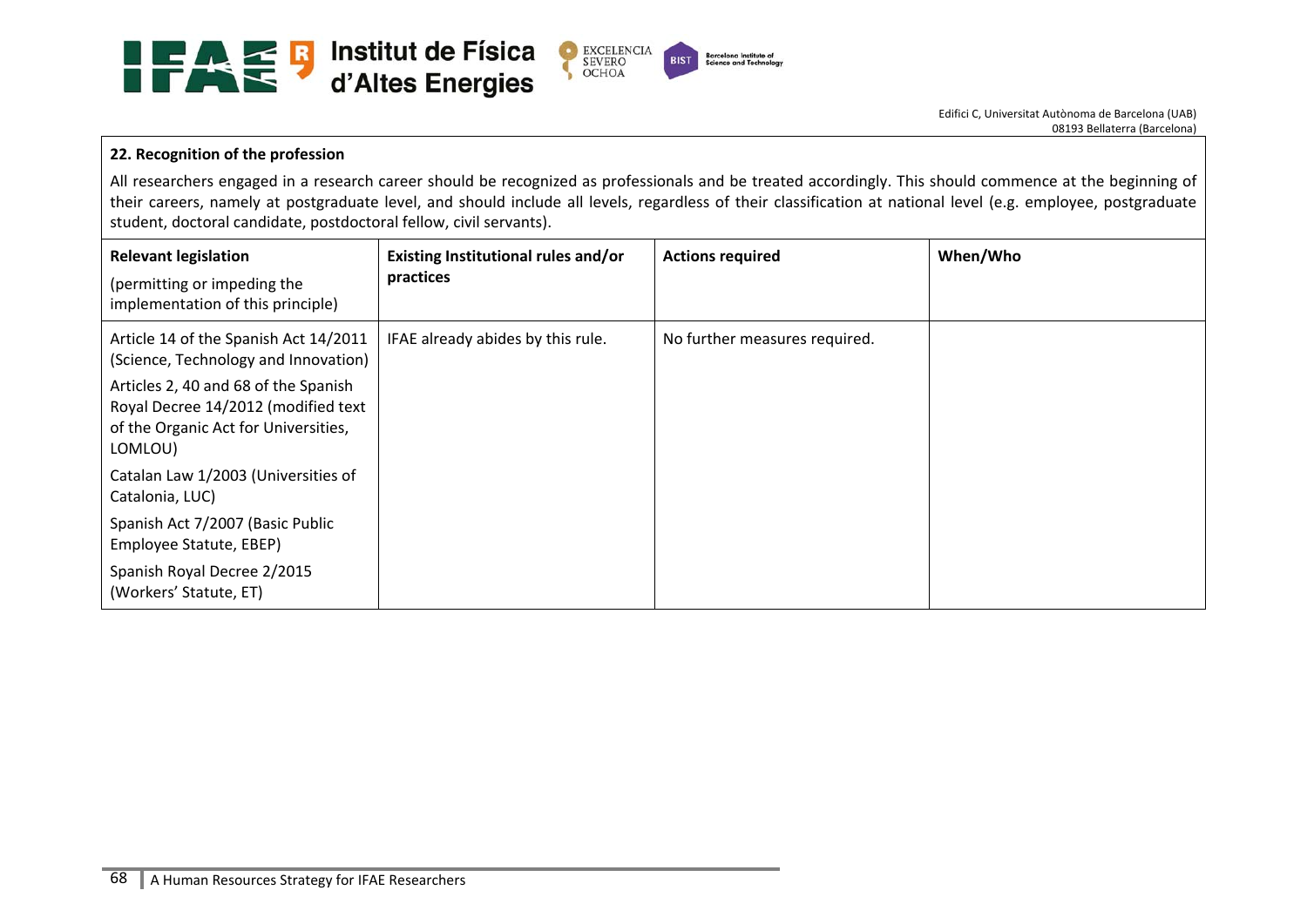

## **23. Research environment**

Employers and/or funders of researchers should ensure that the most stimulating research or research training environment is created which offers appropriate treatment, facilities and opportunities, including for remote collaboration over research networks, and that the national or sectorial regulations concerning health and safety in research are observed. Funders should ensure that adequate resources are provided in support of the agreed work programme.

| <b>Relevant legislation</b><br>(permitting or impeding the<br>implementation of this principle)                                                  | Existing Institutional rules and/or<br>practices                                                                                                                                                                                  | <b>Actions required</b>       | When/Who |
|--------------------------------------------------------------------------------------------------------------------------------------------------|-----------------------------------------------------------------------------------------------------------------------------------------------------------------------------------------------------------------------------------|-------------------------------|----------|
| Article 14 of the Spanish Act 14/2011<br>(Science, Technology and Innovation)<br>Article 5 of the Spanish Act 31/1995<br>(Preventing Work Risks) | IFAE offers a satisfactory working<br>environment, including meeting<br>rooms, video meeting facilities and<br>space for coffee breaks.                                                                                           | No further measures required. |          |
|                                                                                                                                                  | Furthermore, IFAE enjoys the<br>environment of the UAB's university<br>campus, and IFAE's personnel have<br>access to some of its facilities, such<br>as libraries and sport facilities, in the<br>same terms as UAB's personnel. |                               |          |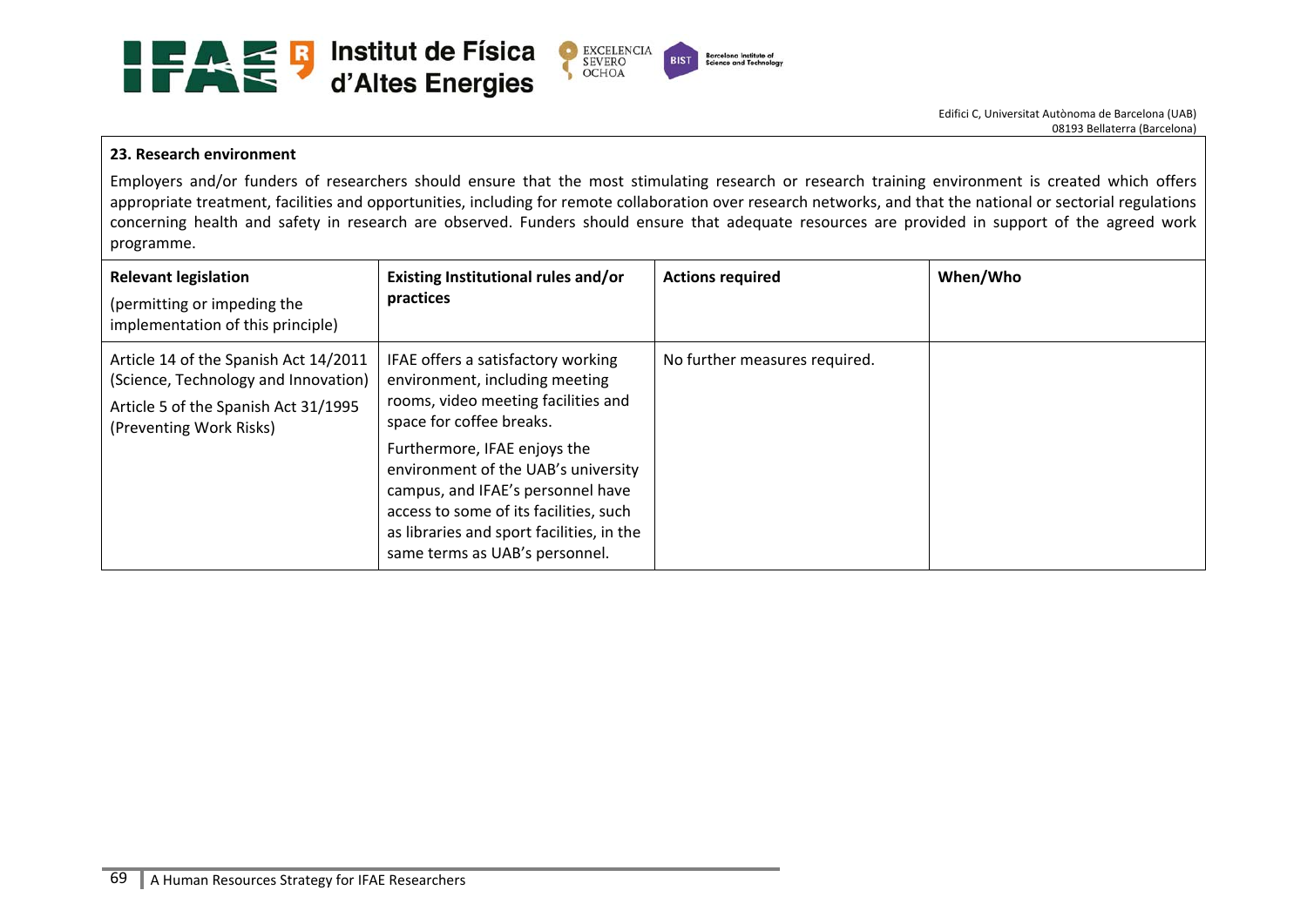

# **24. Working conditions**

Employers and/or funders should ensure that the working conditions for researchers, including for disabled researchers, provide where appropriate the flexibility deemed essential for successful research performance in accordance with existing national legislation and with national or sectorial collectivebargaining agreements. They should aim to provide working conditions which allow both women and men researchers to combine family and work, children and career. Particular attention should be paid, *inter alia*, to flexible working hours, part-time working, tele-working and sabbatical leave, as well as to the necessary financial and administrative provisions governing such arrangements.

| <b>Relevant legislation</b><br>(permitting or impeding the<br>implementation of this principle)                                                                                                                                                                                                                                                                                                                                                                                     | Existing Institutional rules and/or<br>practices                                                                                                                                                                                                                                                                                                                                                                                           | <b>Actions required</b>                                                                                                                                                                                                                       | When/Who                                                                                                                                                                                |
|-------------------------------------------------------------------------------------------------------------------------------------------------------------------------------------------------------------------------------------------------------------------------------------------------------------------------------------------------------------------------------------------------------------------------------------------------------------------------------------|--------------------------------------------------------------------------------------------------------------------------------------------------------------------------------------------------------------------------------------------------------------------------------------------------------------------------------------------------------------------------------------------------------------------------------------------|-----------------------------------------------------------------------------------------------------------------------------------------------------------------------------------------------------------------------------------------------|-----------------------------------------------------------------------------------------------------------------------------------------------------------------------------------------|
| Article 14 of the Spanish Act 14/2011<br>(Science, Technology and Innovation)<br>11th additional disposition of the<br>Catalan Law 1/2003 (Universities of<br>Catalonia, LUC)<br>Spanish Act 7/2007 (Basic Public<br>Employee Statute, EBEP)<br>Spanish Royal Decree 2/2015<br>(Workers' Statute, ET)<br>Catalan Act 8/2006 (Measures for<br>the conciliation of personal, family<br>and working life of the staff at the<br>service of the public administrations<br>of Catalonia) | No software control to record<br>attendance at IFAE.<br>Flexible working hours and tele-<br>working are a common practice at<br>IFAE, but there are no specific rules<br>and it is not established anywhere.<br>There is flexibility for stays of<br>research outside IFAE.<br>No protocol for sabbatical leaves.<br>Children of personnel from IFAE<br>have access to UAB's sports facilities<br>in the same terms as UAB's<br>personnel. | The Code of Best Practices (see<br>Principle 1) should include a<br>reference to these aspects of<br>professional responsibility.<br>Need to establish a protocol for<br>sabbatical leaves and for more<br>specificity on tele-working rules. | Code of Best Practices: see Principle<br>ı.<br>The Management Team should<br>establish a protocol for sabbatical<br>leaves and more specific rules for<br>tele-working within 9 months. |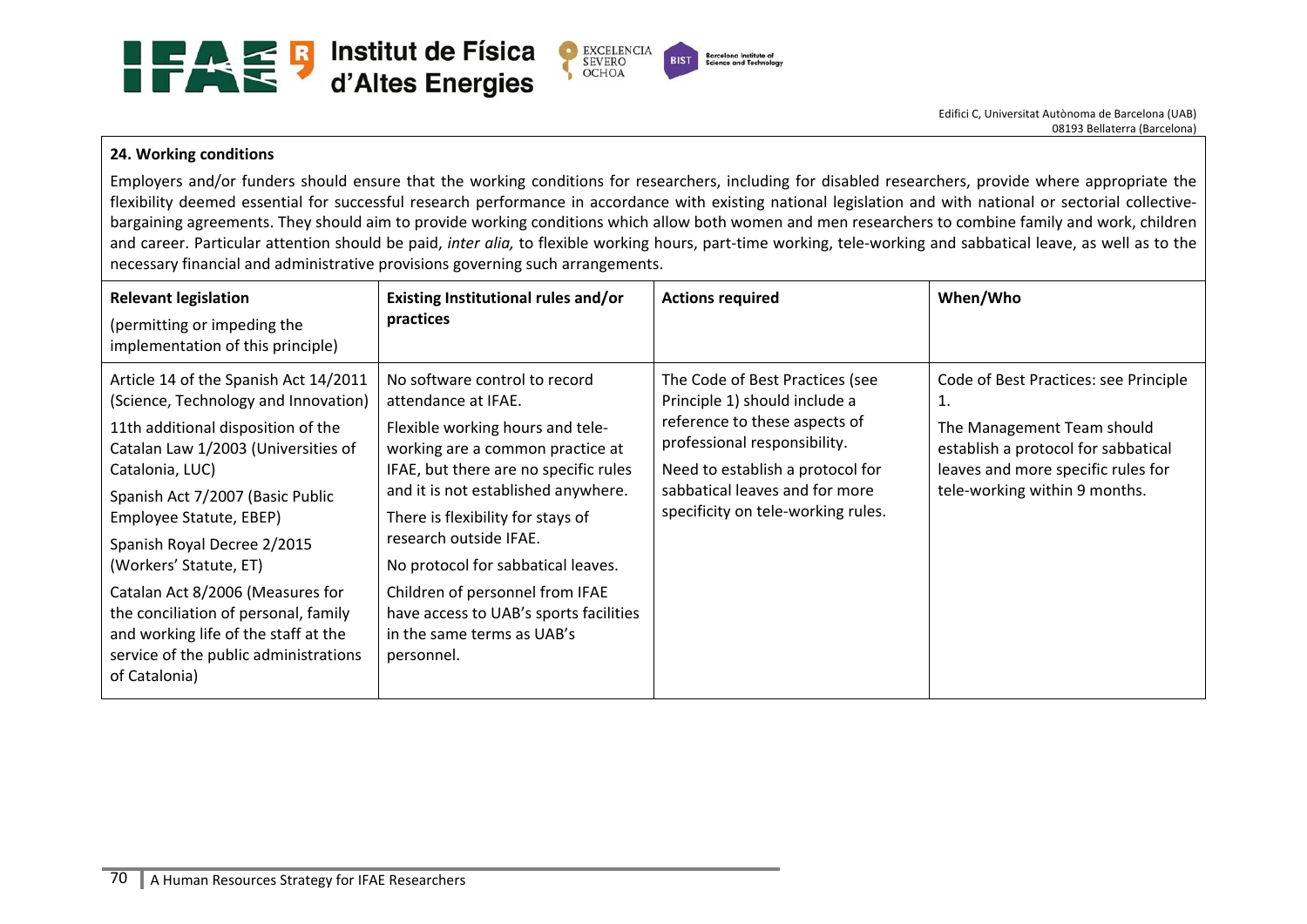

# **25. Stability and permanence of employment**

Employers and/or funders should ensure that the performance of researchers is not undermined by instability of employment contracts, and should therefore commit themselves as far as possible to improving the stability of employment conditions for researchers, thus implementing and abiding by the principles and terms laid down in the *EU Directive on Fixed‐Term Work.* 

| <b>Relevant legislation</b><br>(permitting or impeding the<br>implementation of this principle)                      | Existing Institutional rules and/or<br>practices                                                                                                                                                                         | <b>Actions required</b>       | When/Who |
|----------------------------------------------------------------------------------------------------------------------|--------------------------------------------------------------------------------------------------------------------------------------------------------------------------------------------------------------------------|-------------------------------|----------|
| Spanish Act 7/2007 (Basic Public<br>Employee Statute, EBEP)<br>Spanish Royal Decree 2/2015<br>(Workers' Statute, ET) | IFAE supports the applications of its<br>researchers to public calls for stable<br>positions (such as ICREA or Ramón y<br>Cajal).<br>IFAE's own calls for permanent<br>positions are subject to the<br>economic context. | No further measures required. |          |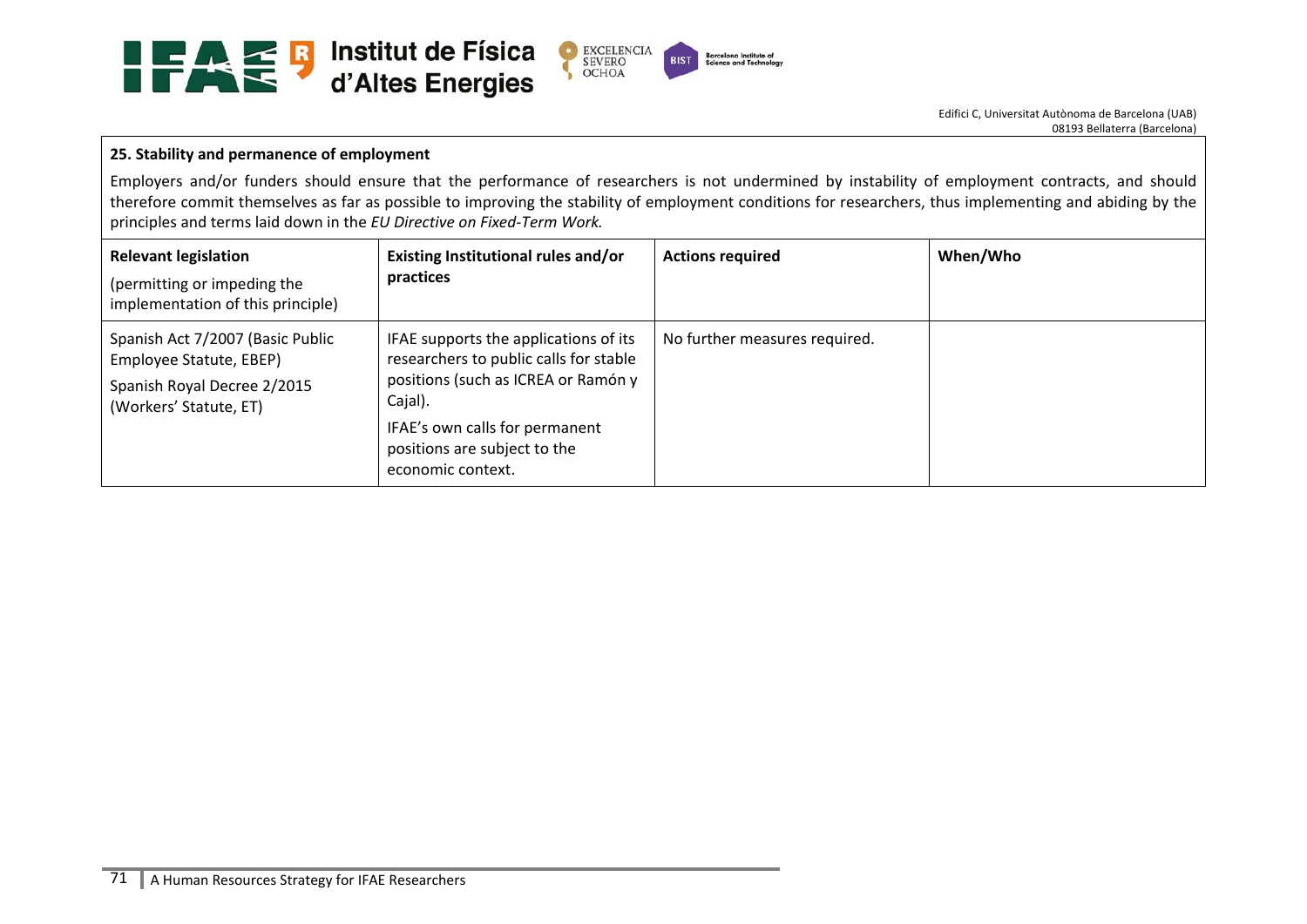

## **26. Funding and salaries**

Employers and/or funders of researchers should ensure that researchers enjoy fair and attractive conditions of funding and/or salaries with adequate and equitable social security provisions (including sickness and parental benefits, pension rights and unemployment benefits) in accordance with existing national legislation and with national or sectorial collective bargaining agreements. This must include researchers at all career stages including early‐stage researchers, commensurate with their legal status, performance and level of qualifications and/or responsibilities.

| <b>Relevant legislation</b><br>(permitting or impeding the<br>implementation of this principle)                                                                                                       | Existing Institutional rules and/or<br>practices                                                                                                                                                                                                                                                                                                                                                                                                                                                                                 | <b>Actions required</b>                                                            | When/Who                                 |
|-------------------------------------------------------------------------------------------------------------------------------------------------------------------------------------------------------|----------------------------------------------------------------------------------------------------------------------------------------------------------------------------------------------------------------------------------------------------------------------------------------------------------------------------------------------------------------------------------------------------------------------------------------------------------------------------------------------------------------------------------|------------------------------------------------------------------------------------|------------------------------------------|
| Article 25 of the Spanish Act 14/2011<br>(Science, Technology and Innovation)<br>Spanish Act 7/2007 (Basic Public<br>Employee Statute, EBEP)<br>Spanish Royal Decree 2/2015<br>(Workers' Statute, ET) | Salaries are competitive with the<br>ones offered by top research centres<br>within Spain.<br>Following the Spanish legal<br>framework, Social Security provisions<br>are compulsory. Social security<br>benefits include sickness, parental<br>and unemployment benefits, as well<br>as pension rights. However, in case<br>of long term stays uproad it is not<br>clear what the situation is; for<br>instance, after 2 years at CERN the<br>Social Security rights cannot<br>anymore be translated to the foreign<br>country. | Social Security issues regarding long<br>term stays abroad should be<br>clarified. | Human Resources Area within 3<br>months. |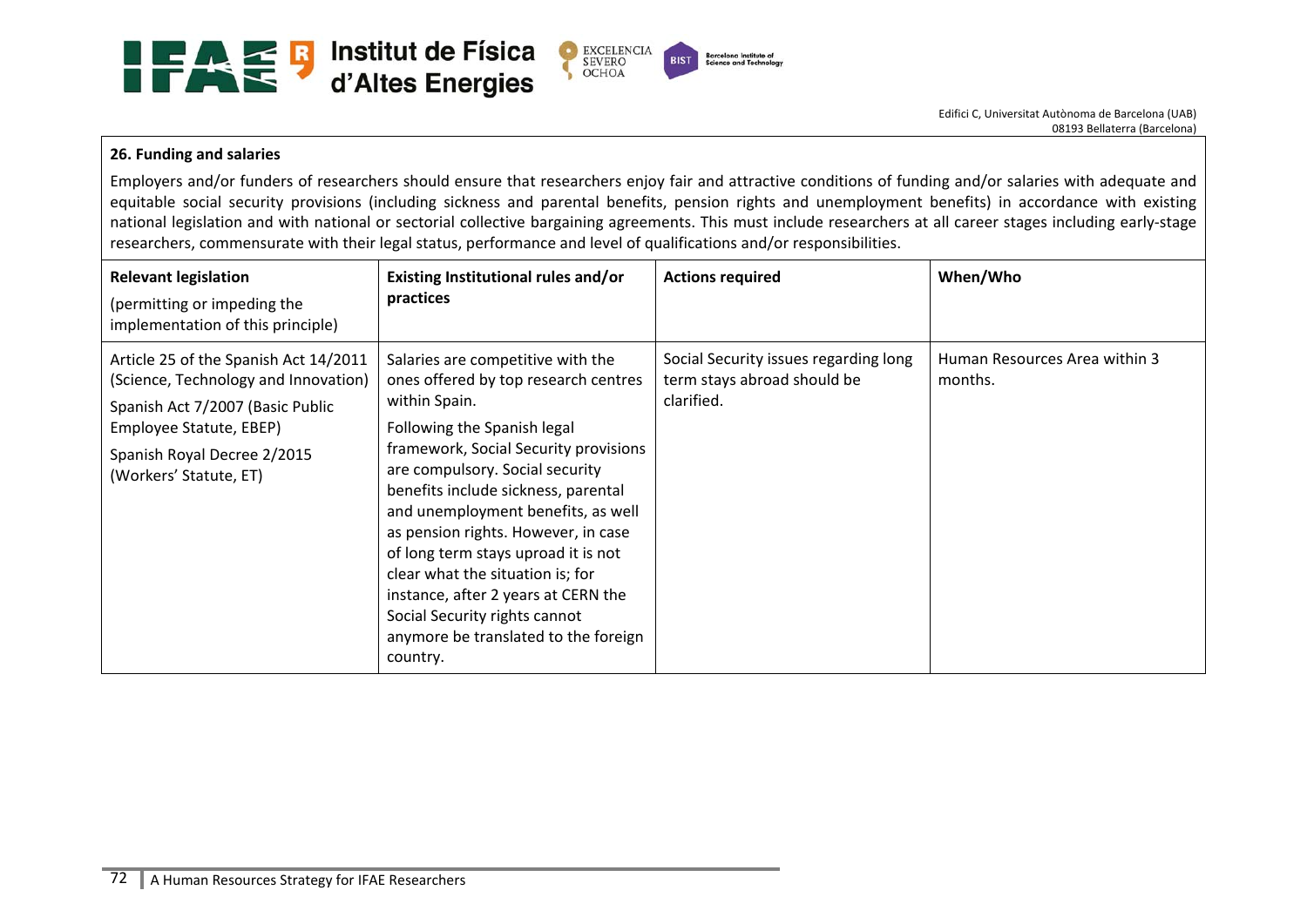

## **27. Gender balance**

Employers and/or funders should aim for a representative gender balance at all levels of staff, including at supervisory and material level. This should be achieved on the basis of an equal opportunity policy at recruitment and at the subsequent career stages without, however, taking precedence over quality and competence criteria. To ensure equal treatment, selection and evaluation committees should have an adequate gender balance.

| <b>Relevant legislation</b><br>(permitting or impeding the<br>implementation of this principle)                                                                                                                                                                                                                                                                                                         | Existing Institutional rules and/or<br>practices                                                                                                                                                                                                                                                                                                                                                                                                                                                                                                                                                                                                                      | <b>Actions required</b>                                                                                                                                                                                                              | When/Who          |
|---------------------------------------------------------------------------------------------------------------------------------------------------------------------------------------------------------------------------------------------------------------------------------------------------------------------------------------------------------------------------------------------------------|-----------------------------------------------------------------------------------------------------------------------------------------------------------------------------------------------------------------------------------------------------------------------------------------------------------------------------------------------------------------------------------------------------------------------------------------------------------------------------------------------------------------------------------------------------------------------------------------------------------------------------------------------------------------------|--------------------------------------------------------------------------------------------------------------------------------------------------------------------------------------------------------------------------------------|-------------------|
| Article 14 of the Spanish Act 14/2011<br>(Science, Technology and Innovation)<br>Articles 5, 27, 41, 50, 51 and 60 of<br>the Spanish organic Act 3/2007<br>(Effective Equality of Men and<br>Women)<br>Article 72 of the Catalan Law 1/2003<br>(Universities of Catalonia, LUC)<br>Spanish Act 7/2007 (Basic Public<br>Employee Statute, EBEP)<br>Spanish Royal Decree 2/2015<br>(Workers' Statute, ET) | There is no gender discrimination,<br>yet IFAE lacks a written protocol<br>dealing with gender issues as part of<br>the general Diversity Plan.<br>Selection and promotions are<br>evaluated solely on the base of<br>scientific criteria.<br>Only 20% of IFAE's researchers are<br>women. This is not due to a<br>discriminating policy against women<br>or a bias in selection processes but<br>to an overall trend in research,<br>particularly in the Physics and<br>Engineering domain: only 16% of the<br>applications submitted to the<br>European Research Council, and 14%<br>of the funded projects, in this<br>domain correspond to female<br>researchers. | Recommendation to attain gender<br>balance should be included in the<br>Diversity Programme. These<br>recommendation should include<br>actions aimed at encouraging<br>women researchers to apply for<br>research positions at IFAE. | See Principle 10. |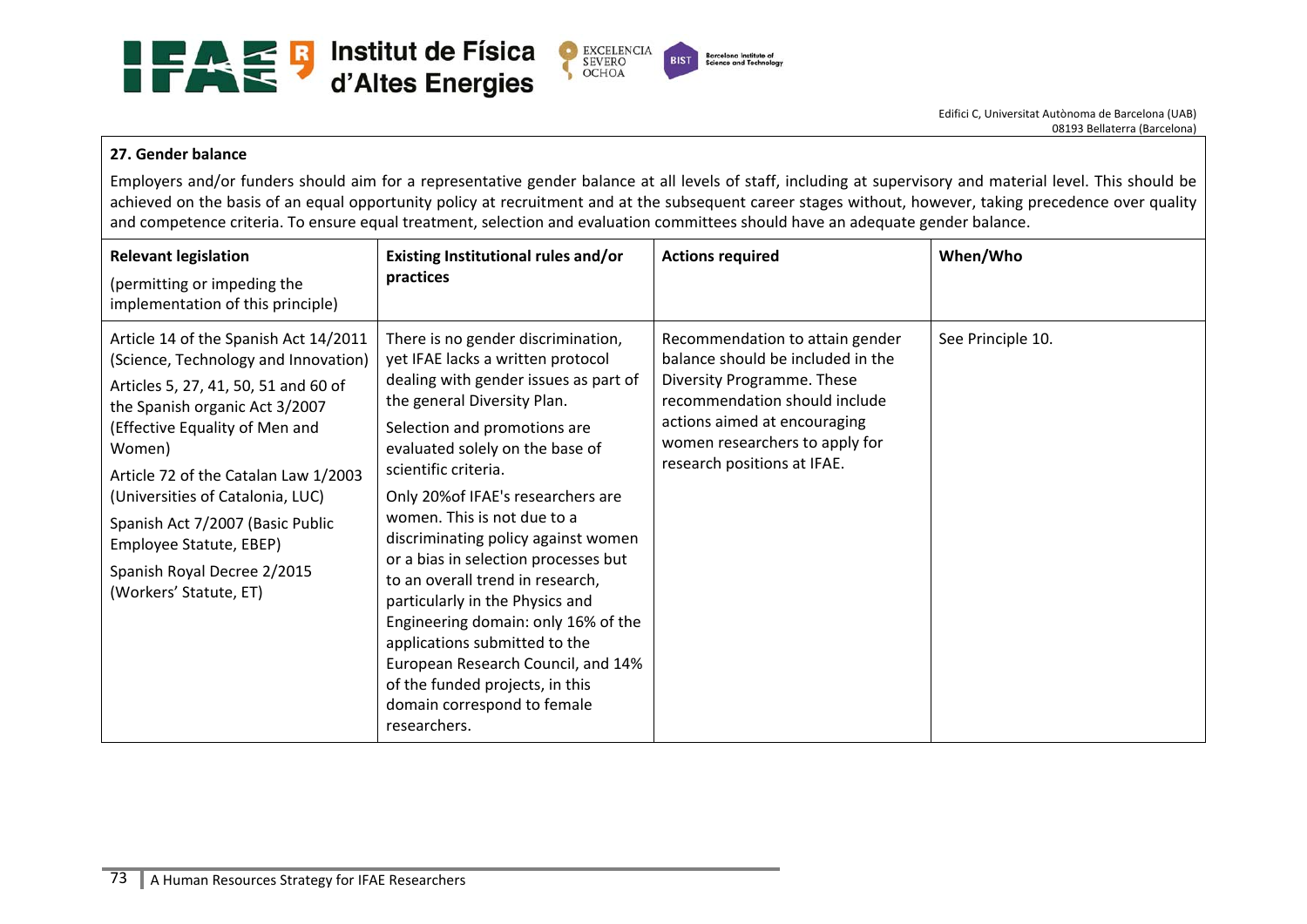

## **28. Career development**

Employers and/or funders of researchers should draw up, preferably within the framework of their human resources management, <sup>a</sup> specific career development strategy for researchers at all stages of their career, regardless of their contractual situation, including for researchers on fixed-term contracts. It should include the availability of mentors involved in providing support and guidance for the personnel and professional development of researchers, thus motivating them and contributing to reducing any insecurity in their professional future. All researchers should be made familiar with such provisions and arrangements.

| <b>Relevant legislation</b><br>(permitting or impeding the<br>implementation of this principle)                                                                                                                                                                                                                                                                                                                                                                                                                             | Existing Institutional rules and/or<br>practices                                                                                                                                                                                                                                                                                                                            | <b>Actions required</b>                                                                                                                                                     | When/Who                              |
|-----------------------------------------------------------------------------------------------------------------------------------------------------------------------------------------------------------------------------------------------------------------------------------------------------------------------------------------------------------------------------------------------------------------------------------------------------------------------------------------------------------------------------|-----------------------------------------------------------------------------------------------------------------------------------------------------------------------------------------------------------------------------------------------------------------------------------------------------------------------------------------------------------------------------|-----------------------------------------------------------------------------------------------------------------------------------------------------------------------------|---------------------------------------|
| Articles 25 and 26 of the Spanish Act<br>14/2011 (Science, Technology and<br>Innovation)<br>Articles 40, 41, 42, 43, 76 and 14th<br>additional disposition of the Spanish<br>Royal Decree 14/2012 (modified text<br>of the Organic Act for Universities,<br>LOMLOU)<br>Article 46 of the Spanish organic Act<br>3/2007 (Effective Equality of Men<br>and Women)<br>Academic degree preamble of the<br>Catalan Law 1/2003 (Universities of<br>Catalonia, LUC)<br>Spanish Act 7/2007 (Basic Public<br>Employee Statute, EBEP) | There are no regulations regarding<br>support and guidance for the<br>personnel and professional<br>development of researchers.<br>Postgraduate students have a<br>mentor from the Universitat<br>Autònoma de Barcelona (UAB).<br>Though there is no explicit rule<br>specifying it, in practice the Principal<br>Investigator of each project mentors<br>his/her postdocs. | Actions to facilitate information<br>about professional opportunities<br>beyond IFAE. Former IFAE<br>researchers could be a valuable<br>source of information and guidance. | Management Team, within 24<br>months. |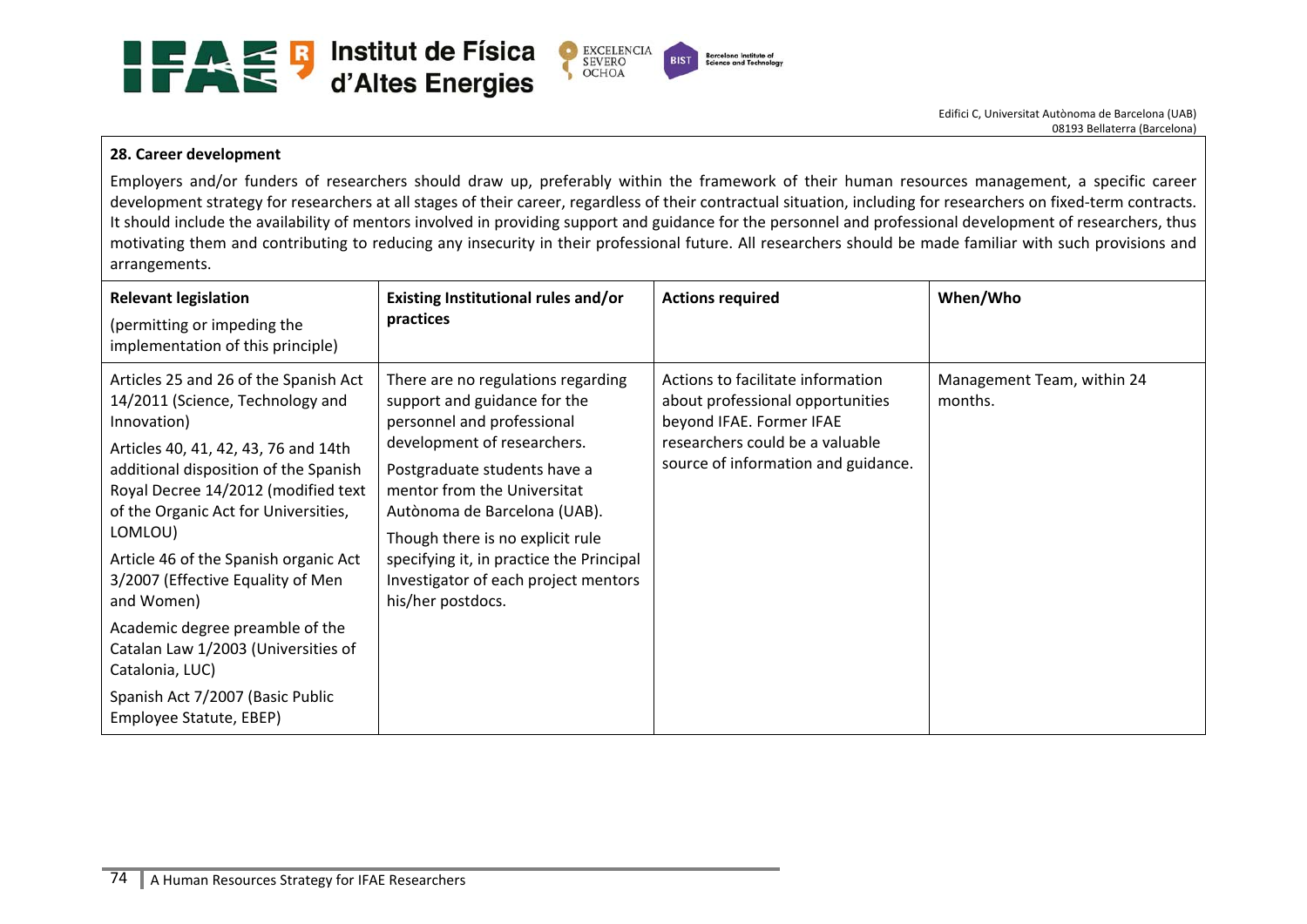

#### **29. Value of mobility**

Employers and/or funders must recognize the value of geographical, intersectorial, inter- and trans-disciplinary and virtual mobility as well as mobility between the public and private sector as an important means of enhancing scientific knowledge and professional development at any stage of a researcher's career. Consequently, they should build such options into the specific career development strategy and fully value and acknowledge any mobility experience within their career progression/appraisal System. This also requires that the necessary administrative instruments be put in a place to allow the portability of both grants and social security provisions, in accordance with national legislation.

| <b>Relevant legislation</b><br>(permitting or impeding the<br>implementation of this principle)                                                                       | Existing Institutional rules and/or<br>practices                                                                                                                                              | <b>Actions required</b>                                                                                                                                                                                                                                                                                                                    | When/Who                                                                                                                                                                                            |
|-----------------------------------------------------------------------------------------------------------------------------------------------------------------------|-----------------------------------------------------------------------------------------------------------------------------------------------------------------------------------------------|--------------------------------------------------------------------------------------------------------------------------------------------------------------------------------------------------------------------------------------------------------------------------------------------------------------------------------------------|-----------------------------------------------------------------------------------------------------------------------------------------------------------------------------------------------------|
| Article 17 of the Spanish Act 14/2011<br>(Science, Technology and Innovation)<br>Articles 30 and 111 of the Catalan<br>Law 1/2003 (Universities of<br>Catalonia, LUC) | We consider geographical and virtual<br>mobility a plus.<br>Stays outside IFAE are quite<br>common.<br>Inter- and trans-disciplinary research<br>is considered a strategic line of<br>action. | Mobility between the public and the<br>private sector should be fostered.<br>Actions leading to facilitate<br>information about professional<br>opportunities beyond IFAE. Former<br>IFAE researchers could be a valuable<br>source of information and guidance.<br>Need for improved administrative<br>support dealing with stays abroad. | Information about professional<br>opportunities beyond IFAE: see<br>Principle 28.<br>IFAE's Human Resources Area should<br>enhance the administrative support<br>for stays abroad, within 3 months. |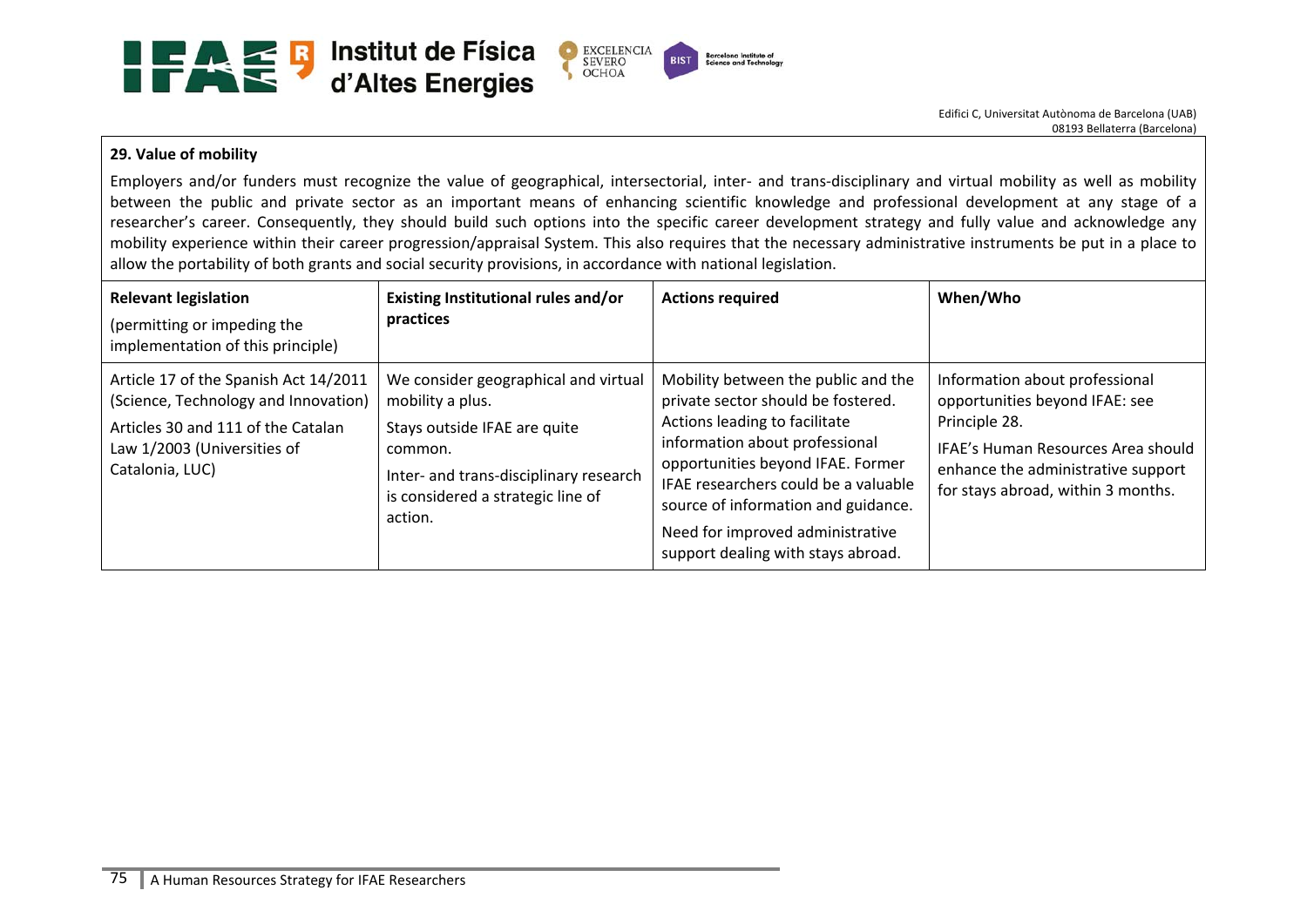

#### **30. Access to career advice**

Employers and/or funders should ensure that career advice and job placement assistance, either in the institutions concerned, or through collaboration with other structures, is offered to researchers at all stages of their careers, regardless of their contractual situation.

| <b>Relevant legislation</b><br>(permitting or impeding the<br>implementation of this principle) | Existing Institutional rules and/or<br>practices                                                                                                           | <b>Actions required</b>                                                                                                                                                     | When/Who          |
|-------------------------------------------------------------------------------------------------|------------------------------------------------------------------------------------------------------------------------------------------------------------|-----------------------------------------------------------------------------------------------------------------------------------------------------------------------------|-------------------|
|                                                                                                 | Information on calls, both within<br>Spain and abroad, is offered, but in<br>unstructured and "non regular"<br>ways. There is no professional<br>guidance. | Actions to facilitate information<br>about professional opportunities<br>beyond IFAE. Former IFAE<br>researchers could be a valuable<br>source of information and guidance. | See Principle 28. |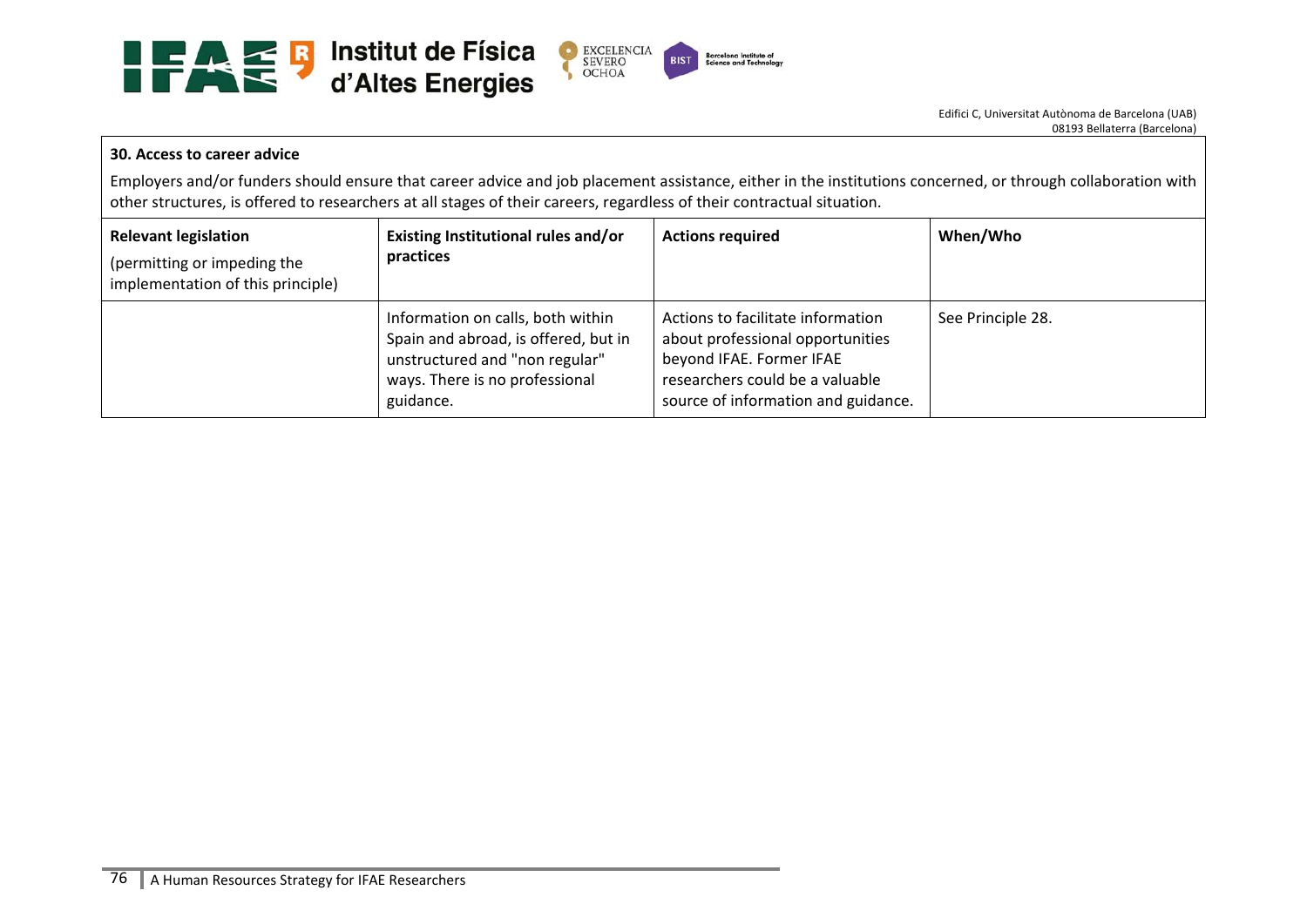

## **31. Intellectual Property Rights**

Employers and/or funders should ensure that researchers at all career stages reap the benefits of the exploitation (if any) of their R&D results through legal protection and, in particular, trough appropriate protection of Intellectual Property Rights, including copyrights. Policies and practices should specify what rights belong to researchers and/or, where applicable, to their employers or other parties, including external commercial or industrial organisation, as possibly provided for under specific collaboration agreements or other types of agreement.

| <b>Relevant legislation</b><br>(permitting or impeding the<br>implementation of this principle)                                                                                                                                                                                            | Existing Institutional rules and/or<br>practices                                                                         | <b>Actions required</b>                                                                                                                                                                                                                                                           | When/Who                                                                                                                                   |
|--------------------------------------------------------------------------------------------------------------------------------------------------------------------------------------------------------------------------------------------------------------------------------------------|--------------------------------------------------------------------------------------------------------------------------|-----------------------------------------------------------------------------------------------------------------------------------------------------------------------------------------------------------------------------------------------------------------------------------|--------------------------------------------------------------------------------------------------------------------------------------------|
| Articles 14, 36 and 19th additional<br>disposition of the Spanish Act<br>14/2011 (Science, Technology and<br>Innovation)<br>Articles 67 of the Catalan Law 1/2003<br>(Universities of Catalonia, LUC)<br>Spanish Royal Decree 1/1996<br>(Revised text of the Intellectual<br>Property Act) | IFAE's Regulation of Industrial and<br>Intellectual Property, but some<br>researchers are not aware of its<br>existence. | The Code of Best Practices and the<br>Welcome package must include a<br>reference to IFAE's regulation of<br>Industrial and Intellectual Property.<br>A specific training in order to make<br>sure all researchers are fully aware<br>of the legal framework and IFAE's<br>rules. | Code of Best Practices: see Principle<br>1.<br>Welcome package: see Principle 1.<br>Specific training: IFAE's KTT unit<br>within 6 months. |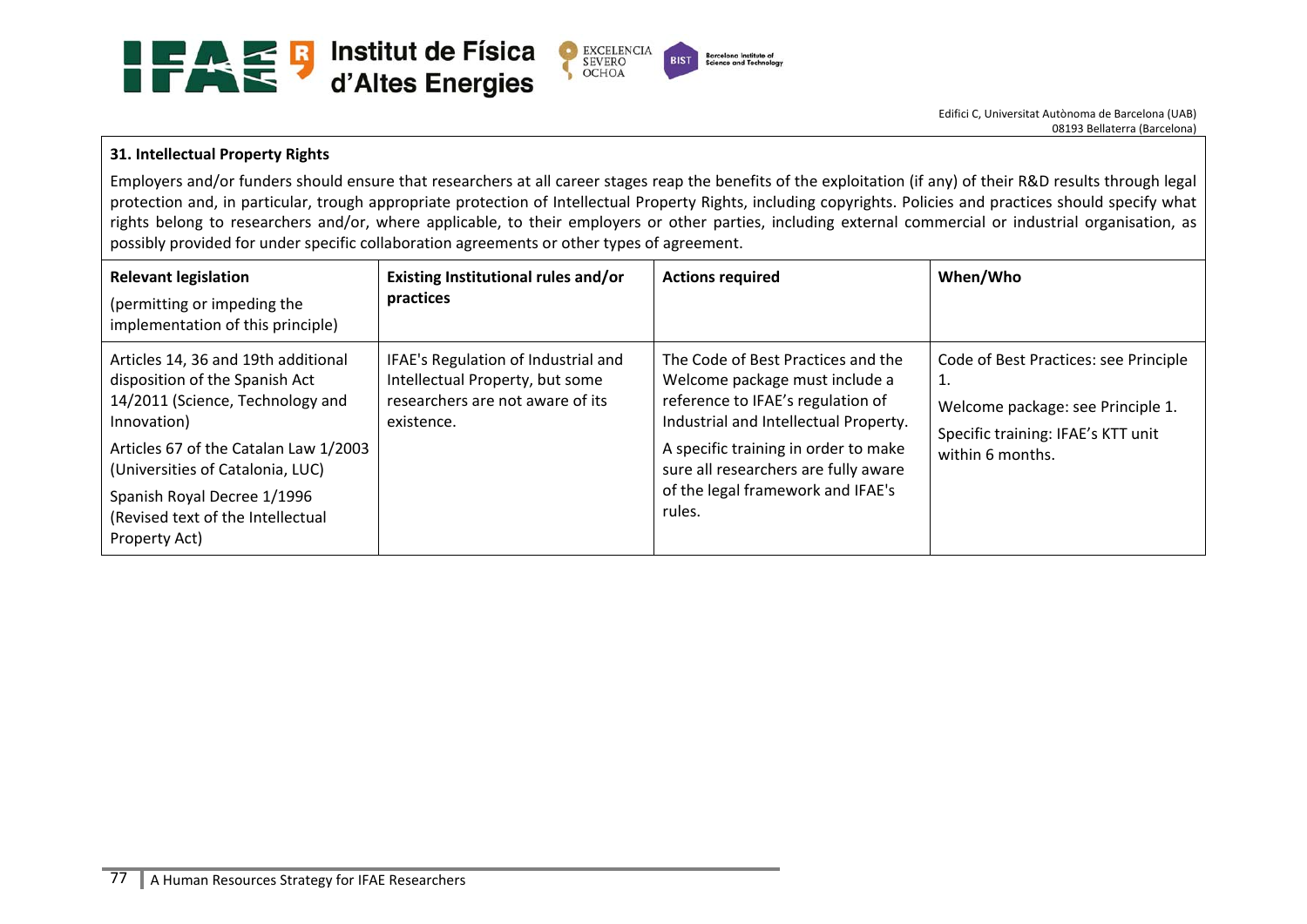

## **32. Co‐authorship**

Co-authorship should be viewed positively by institutions when evaluating staff, as evidence of a constructive approach to the conduct of research.

Employers and/or funders should therefore develop strategies, practices and procedures to provide researchers, including those at the beginning of their research careers, with the necessary framework conditions so that they can enjoy the right to be recognised and listed and/or quoted, in the context of their actual contributions, as co-authors of papers, patents, etc, or to publish their own research results independently from their supervisor(s).

| <b>Relevant legislation</b><br>(permitting or impeding the<br>implementation of this principle) | Existing Institutional rules and/or<br>practices                                                                                                      | <b>Actions required</b>      | When/Who |
|-------------------------------------------------------------------------------------------------|-------------------------------------------------------------------------------------------------------------------------------------------------------|------------------------------|----------|
| Spanish Royal Decree 1/1996<br>(Revised text of the Intellectual<br>Property Act)               | International collaboration, and thus<br>co-authorship, is IFAE's usual<br>practice.<br>IFAE's Regulation of Industrial and<br>Intellectual Property. | No further actions required. |          |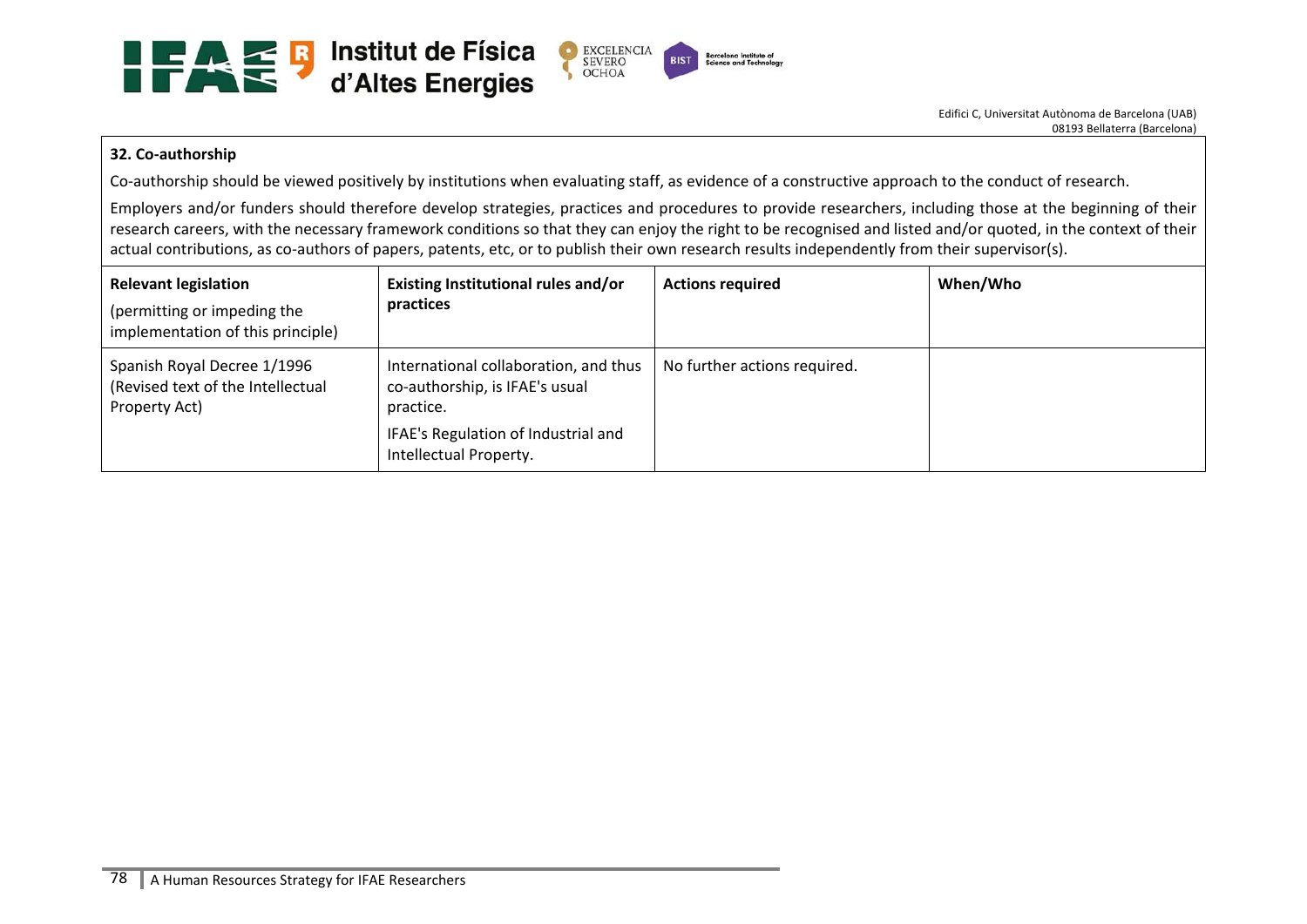

#### **33. Teaching**

Teaching is an essential means for the structuring and dissemination of knowledge and should therefore be considered a valuable option within the researchers' career paths. However, teaching responsibilities should not be excessive and should not prevent researcher, particularly at the beginning of their careers, from carrying out their research activities. Employers and/or funders should ensure that teaching duties are adequately remunerated and taken into account in the evaluation/appraisal systems, and that time devoted by senior members of staff to the training of early stage researchers should be counted as part of their teaching commitment. Suitable training should be provided for teaching and coaching activities as part of the professional development of researchers.

| <b>Relevant legislation</b><br>(permitting or impeding the<br>implementation of this principle)                                                                                                                    | Existing Institutional rules and/or<br>practices                                                                                                                                                                                                                                                                                                                                                                                         | <b>Actions required</b>                                                                                                     | When/Who                                                  |
|--------------------------------------------------------------------------------------------------------------------------------------------------------------------------------------------------------------------|------------------------------------------------------------------------------------------------------------------------------------------------------------------------------------------------------------------------------------------------------------------------------------------------------------------------------------------------------------------------------------------------------------------------------------------|-----------------------------------------------------------------------------------------------------------------------------|-----------------------------------------------------------|
| Article 14 of the Spanish Act 14/2011<br>(Science, Technology and Innovation)<br>Catalan Act 21/1987<br>(Incompatibilities of personnel at the<br>service of the Administration of the<br>Government of Catalonia) | IFAE is not a higher education<br>institution, but it has reached various<br>agreements with Universitat<br>Autònoma de Barcelona (UAB)<br>regarding this issue:<br>o Agreement for the adscription to<br>IFAE of UAB staff.<br>o Agreement for official<br>postgraduate teaching<br>(remunerated).<br>o Some postgraduate students<br>have specific agreements<br>allowing them teaching at UAB<br>up to 15 hours per academic<br>year. | To enhance the information that<br>PhD students and postdocs at IFAE<br>have about the possibilities of<br>teaching at UAB. | Supervisors of postgraduate<br>students, within 6 months. |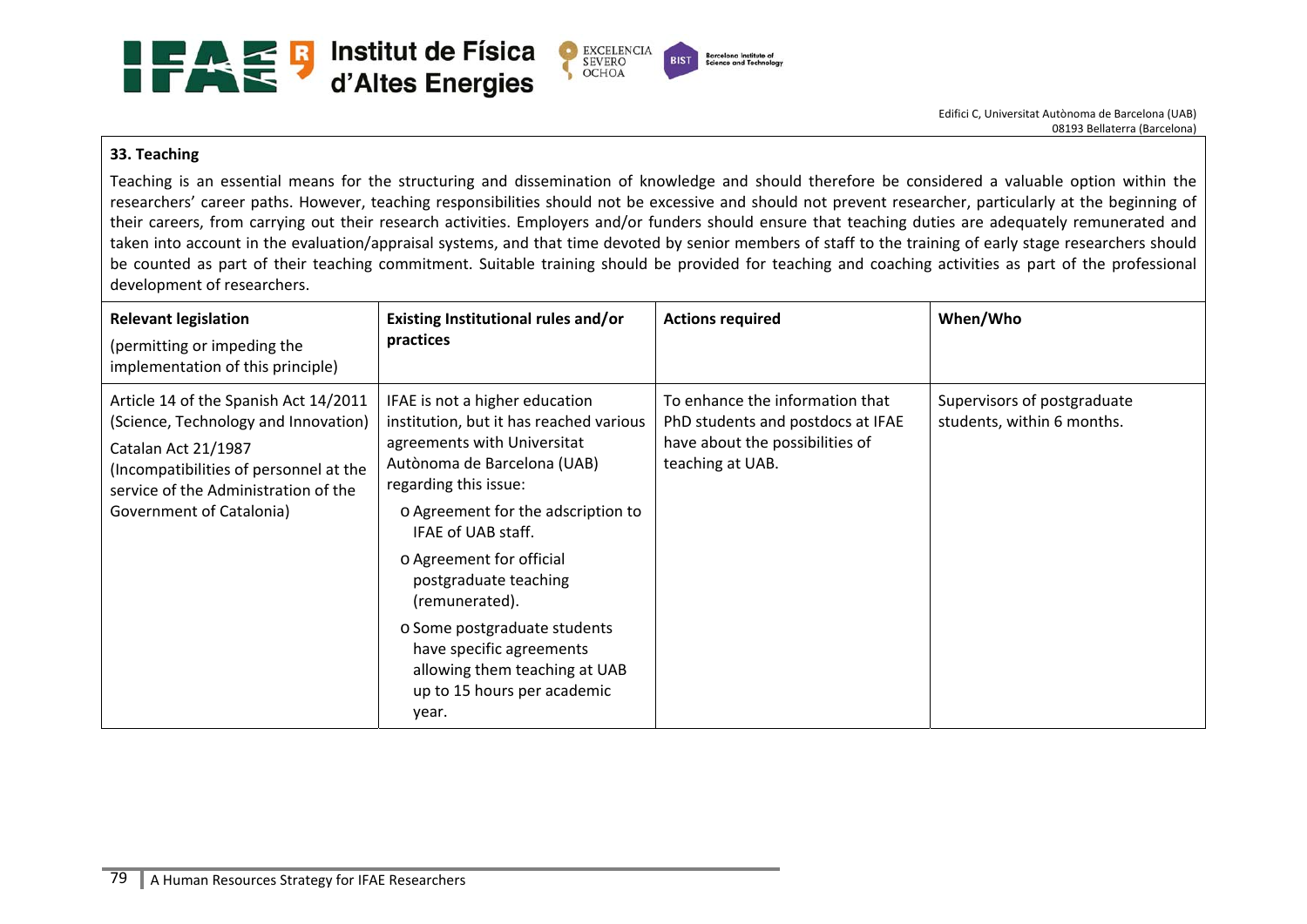

## **34. Complaints/appeals**

Employers and/or funders of researchers should establish, in compliance with national rules and regulations, appropriate procedures, possibly in the form of an impartial (ombudsman-type) person to deal with complaints/appeals of researchers. Such procedures should provide all research staff with confidential and informal assistance in resolving work-related conflicts, disputes and grievances, with the aim of promoting fair and equitable treatment within the institution and improving the overall quality of the working environment.

| <b>Relevant legislation</b><br>(permitting or impeding the<br>implementation of this principle)                                                                              | Existing Institutional rules and/or<br>practices                                                                                                              | <b>Actions required</b>                                                                                                                                                                             | When/Who                                                                                                                        |
|------------------------------------------------------------------------------------------------------------------------------------------------------------------------------|---------------------------------------------------------------------------------------------------------------------------------------------------------------|-----------------------------------------------------------------------------------------------------------------------------------------------------------------------------------------------------|---------------------------------------------------------------------------------------------------------------------------------|
| Article 66 of the Spanish Royal<br>Decree 14/2012 (modified text of the<br>Organic Act for Universities,<br>LOMLOU)<br>Spanish Royal Decree 2/2015<br>(Workers' Statute, ET) | There isn't a protocol establishing<br>such figures and procedure.<br>Complaints and appeals are<br>addressed, directly or indirectly, to<br>IFAE's director. | Need to establish a written protocol<br>for complaints and/or appeals,<br>including the regulation of an<br>ombudsman-type figure. The<br>protocol should be approved by<br>IFAE's Governing Board. | Working Group appointed by the<br>Management Team within 24<br>months. It would be submitted to<br>IFAE's next Governing Board. |
| Article 30 of the Catalan Law<br>20/1992 (Legal regime for Public<br>administrations and Common<br>administrative procedure)                                                 |                                                                                                                                                               |                                                                                                                                                                                                     |                                                                                                                                 |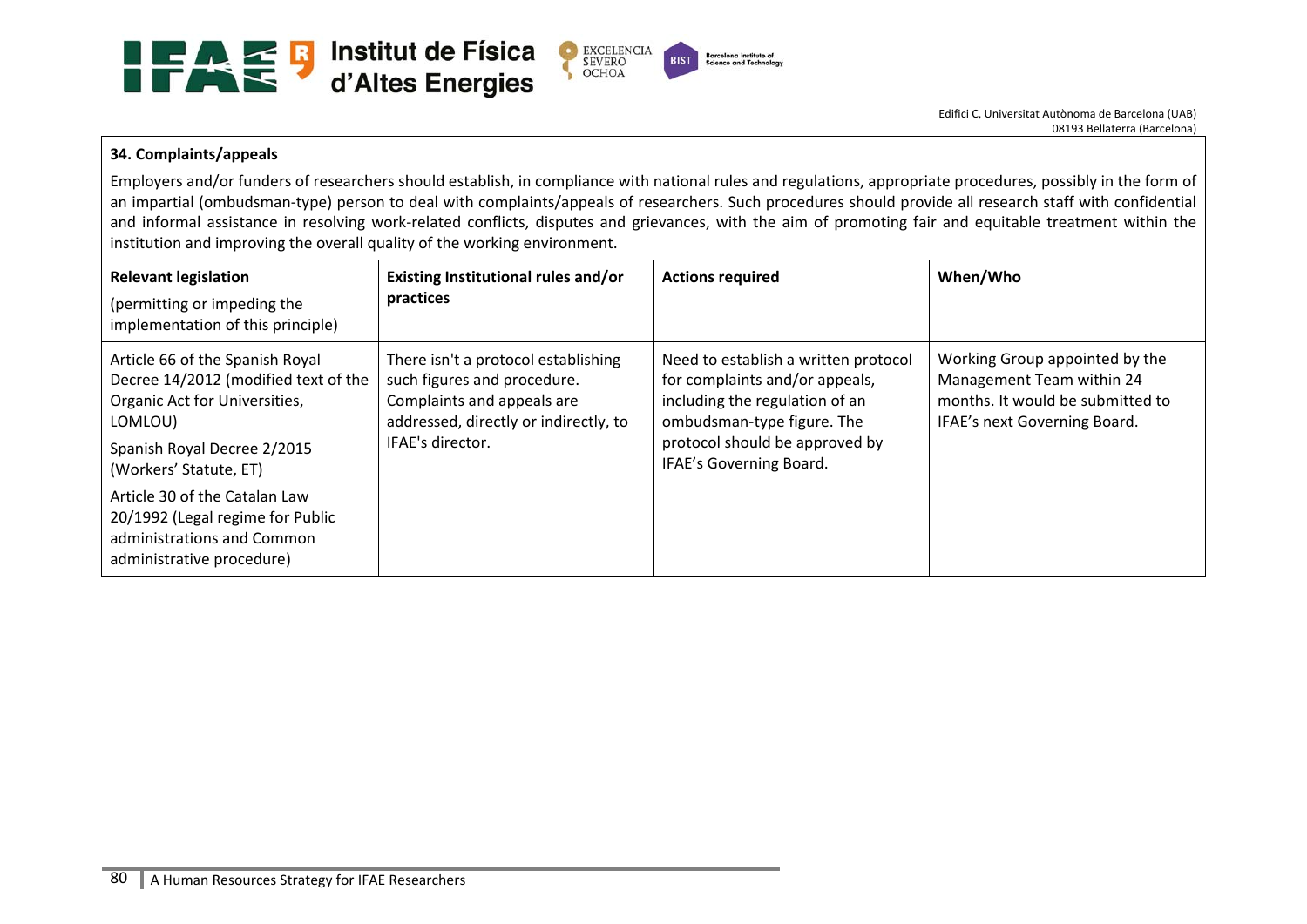

## **35. Participation in decision‐making bodies**

Employers and/or funders of researchers should recognize it as wholly legitimate, and indeed desirable, that researchers be represented in the relevant information, consultation and decision-making bodies of the institutions for which they work, so as to protect and promote their individual and collective interests as professionals and to actively contribute to the workings of the institution.

| <b>Relevant legislation</b><br>(permitting or impeding the<br>implementation of this principle) | Existing Institutional rules and/or<br>practices                                                                                                                                                                                                                                                                                                                                                                                                                                                                                                                                          | <b>Actions required</b>                                                                                                                                                                                                                                                                                               | When/Who                                                                                                                                                       |
|-------------------------------------------------------------------------------------------------|-------------------------------------------------------------------------------------------------------------------------------------------------------------------------------------------------------------------------------------------------------------------------------------------------------------------------------------------------------------------------------------------------------------------------------------------------------------------------------------------------------------------------------------------------------------------------------------------|-----------------------------------------------------------------------------------------------------------------------------------------------------------------------------------------------------------------------------------------------------------------------------------------------------------------------|----------------------------------------------------------------------------------------------------------------------------------------------------------------|
|                                                                                                 | The Director of IFAE is a senior<br>researcher.<br>The Director of IFAE is member of<br>the Governing Board, along with<br>three members nominated by the<br>Government of Catalonia and three<br>by Universitat Autònoma de<br>Barcelona.<br>Senior researchers also make the<br>two information and consultation<br>bodies within IFAE: the Management<br>Group (which meets once a week)<br>and the Advisory Group (which<br>meets once a month).<br>Personnel at IFAE is not familiar with<br>the composition and running of<br>these bodies and with the content of<br>its meetings. | A reference to this decision-making<br>bodies should be included in the<br>Welcome Package.<br>To inform about the issues to be<br>debated by the Advisory Group and,<br>when suitable, to promote the<br>participation of IFAE personnel at<br>large.<br>Mechanism to report about the<br>decisions of these bodies. | Welcome Package: see Principle 1.<br>Measures to inform on the issues to<br>be debated and to report on its<br>decisions: Management Team,<br>within 3 months. |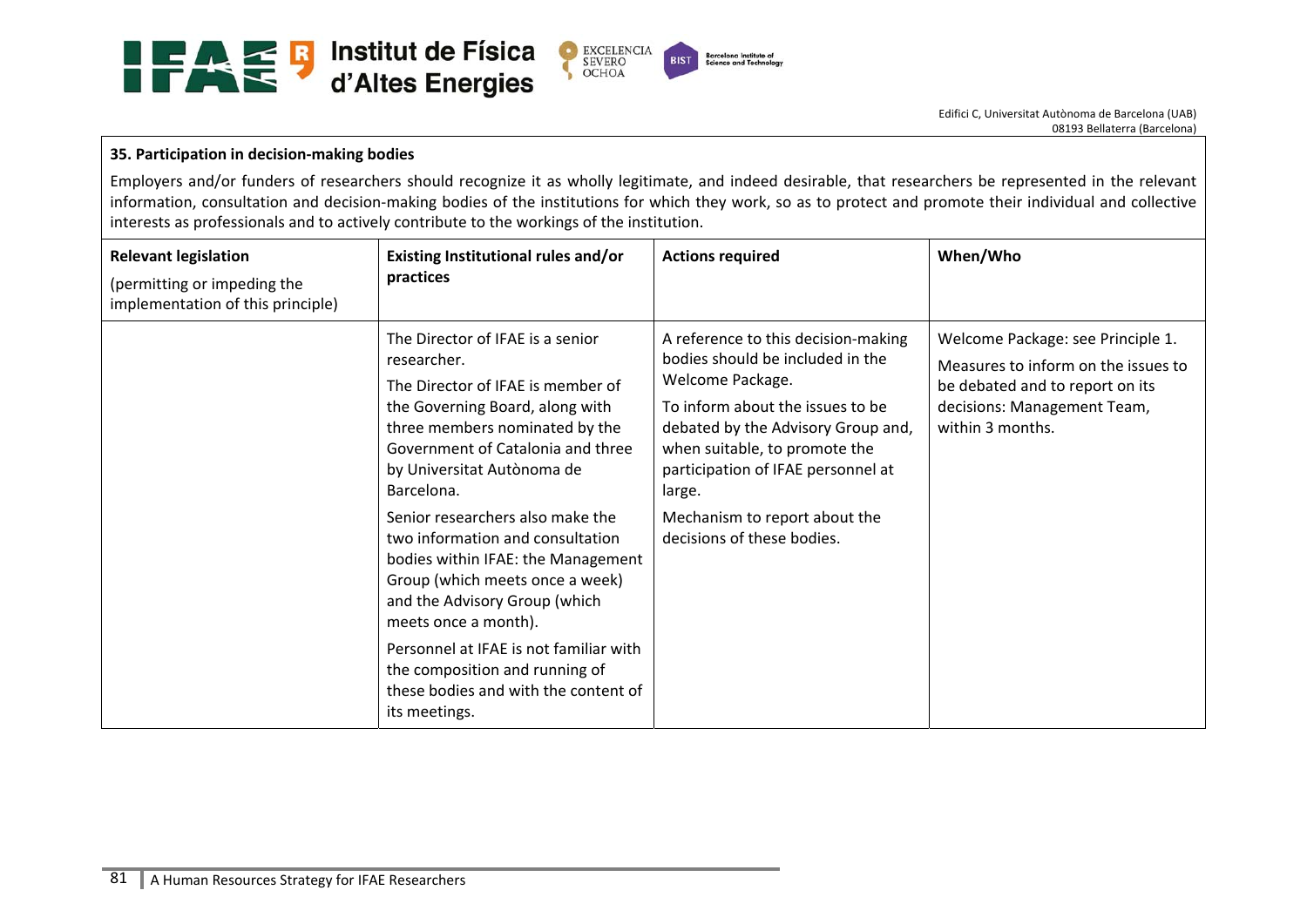

#### **36. Relation with supervisors**

Researchers in their training phase should establish a structured and regular relationship with their supervisor(s) and faculty/departmental representative(s) so as to take full advantage of their relationship with them. This includes keeping records of all work progress and research findings, obtaining feedback by means of reports and seminars, applying such feedback and working in accordance with agreed schedules, milestones, deliverables and/or research outputs.

| <b>Relevant legislation</b><br>(permitting or impeding the<br>implementation of this principle) | Existing Institutional rules and/or<br>practices                                                                                                                                                                                                                              | <b>Actions required</b>       | When/Who |
|-------------------------------------------------------------------------------------------------|-------------------------------------------------------------------------------------------------------------------------------------------------------------------------------------------------------------------------------------------------------------------------------|-------------------------------|----------|
| Spanish Royal Decree 99/2011<br>(Regulation of PhD Studies)                                     | PhD students from IFAE have, in<br>addition to a Universitat Autònoma<br>de Barcelona (UAB) tutor, a<br>supervisor from IFAE's research staff.<br>Since IFAE does not issue titles, the<br>structure and terms of this<br>relationship is fully satisfied through<br>the UAB. | No further measures required. |          |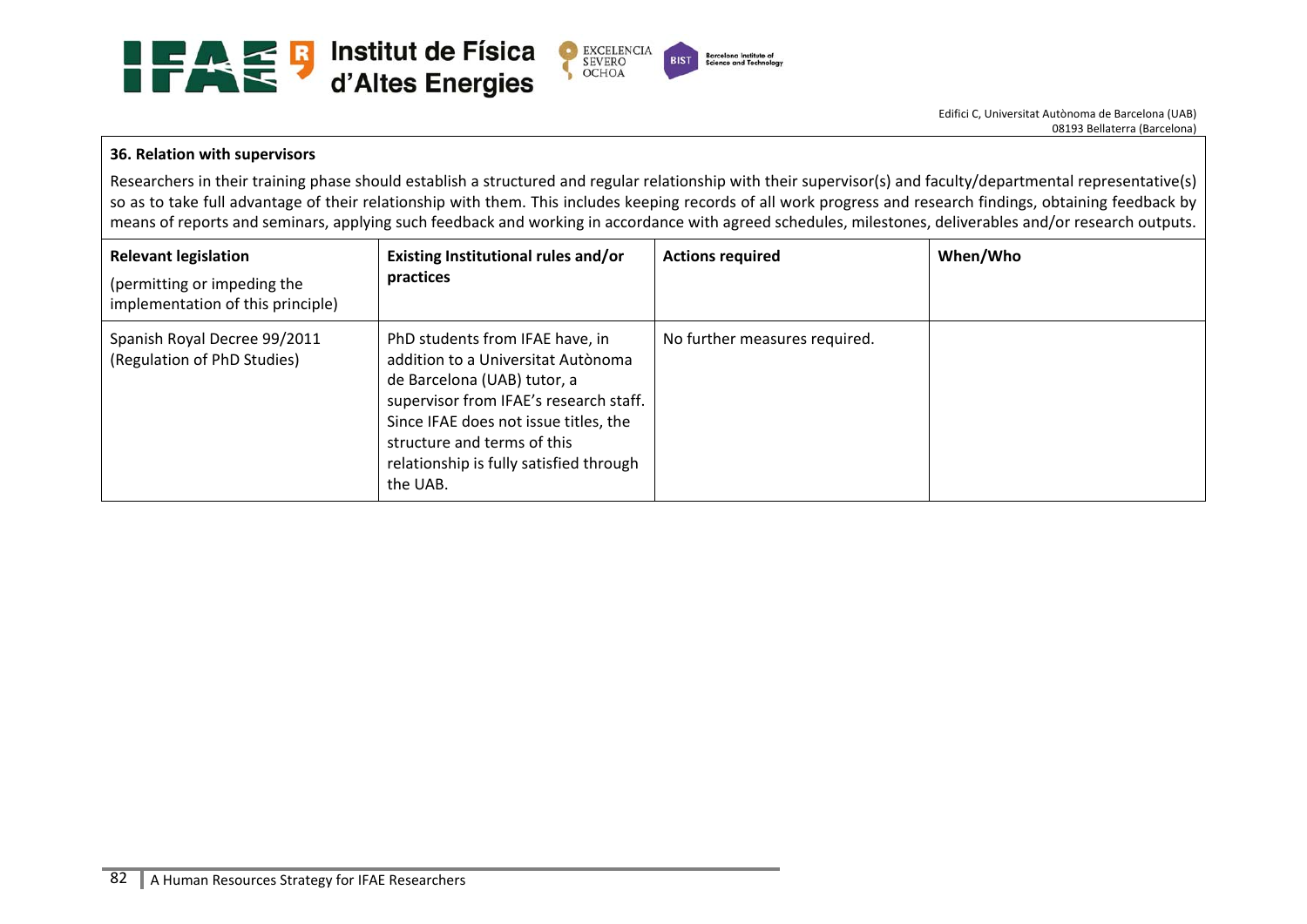

#### **37. Supervision and managerial duties**

Senior researchers should devote particular attention to their multi-faceted role as supervisors, mentors, career advisors, leaders, project coordinators, managers or science communicators. They should perform these tasks to the highest professional standards. With regard to their role as supervisors or mentors of researchers, senior researchers should build up a constructive and positive relationship with the early-stage researchers, in order to set the conditions for efficient transfer of knowledge and for further successful development of the researchers' careers.

| <b>Relevant legislation</b><br>(permitting or impeding the<br>implementation of this principle) | Existing Institutional rules and/or<br>practices                                                                                                                                                           | <b>Actions required</b>      | When/Who |
|-------------------------------------------------------------------------------------------------|------------------------------------------------------------------------------------------------------------------------------------------------------------------------------------------------------------|------------------------------|----------|
|                                                                                                 | Senior researchers are fully<br>committed to activities such as<br>undergraduate and postgraduate<br>supervision, coordination of<br>international projects or managing<br>roles in Evaluation Committees. | No further actions required. |          |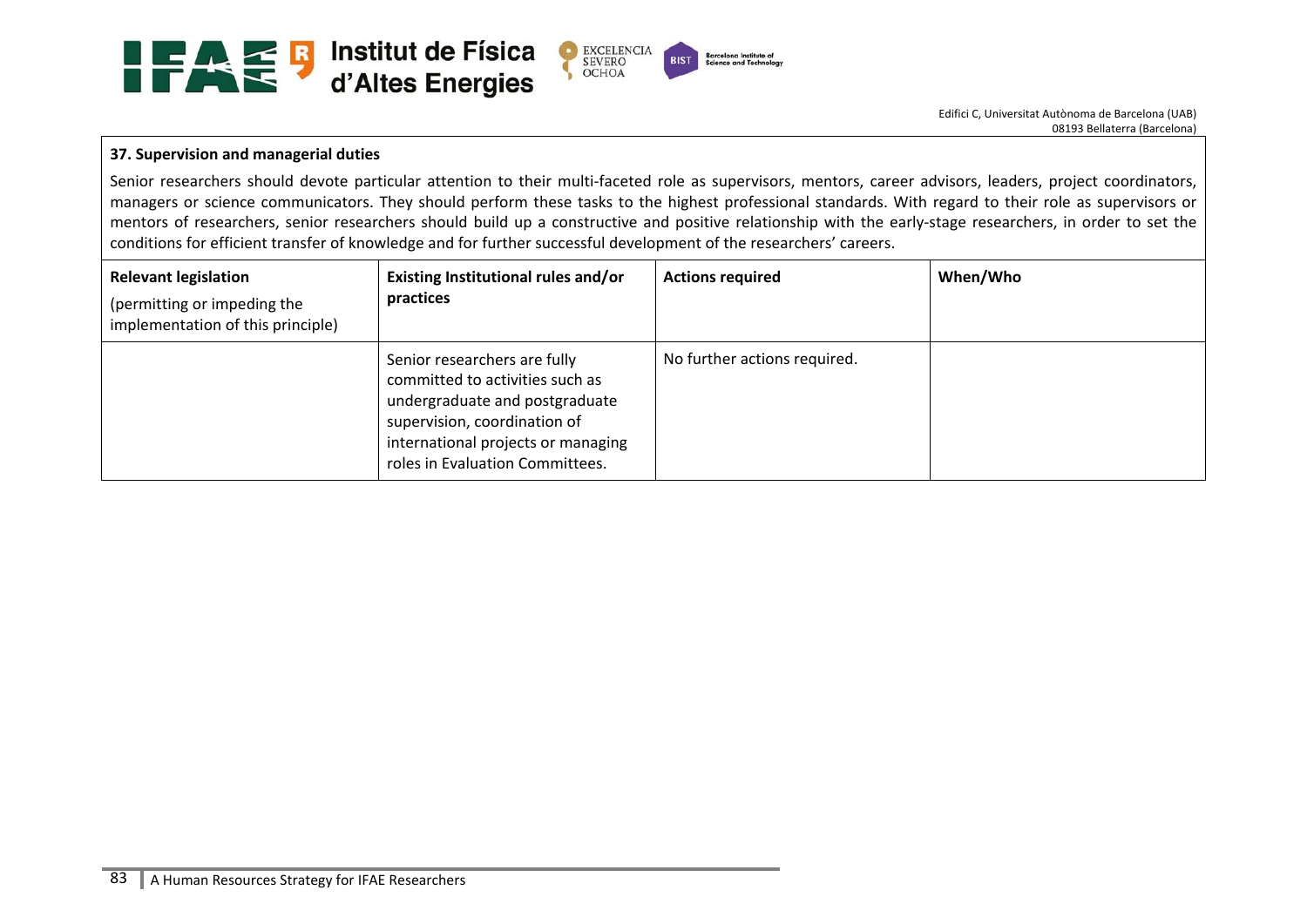

#### **38. Continuing Professional Development**

Researchers at all career stages should seek to continually improve themselves by regularly updating and expanding their skills and competencies. This may be achieved by a variety of means including, but not restricted to, formal training, workshops, conferences and e‐learning.

| <b>Relevant legislation</b><br>(permitting or impeding the<br>implementation of this principle)                                              | Existing Institutional rules and/or<br>practices                                                                                                               | <b>Actions required</b>      | When/Who |
|----------------------------------------------------------------------------------------------------------------------------------------------|----------------------------------------------------------------------------------------------------------------------------------------------------------------|------------------------------|----------|
| Article 14 of the Spanish Act 14/2011<br>(Science, Technology and Innovation)<br>Spanish Act 7/2007 (Basic Public<br>Employee Statute, EBEP) | Researchers at all career stages are<br>very active in a wide range of such<br>activities.<br>IFAE regularly organises seminars,<br>conferences and workshops. | No further actions required. |          |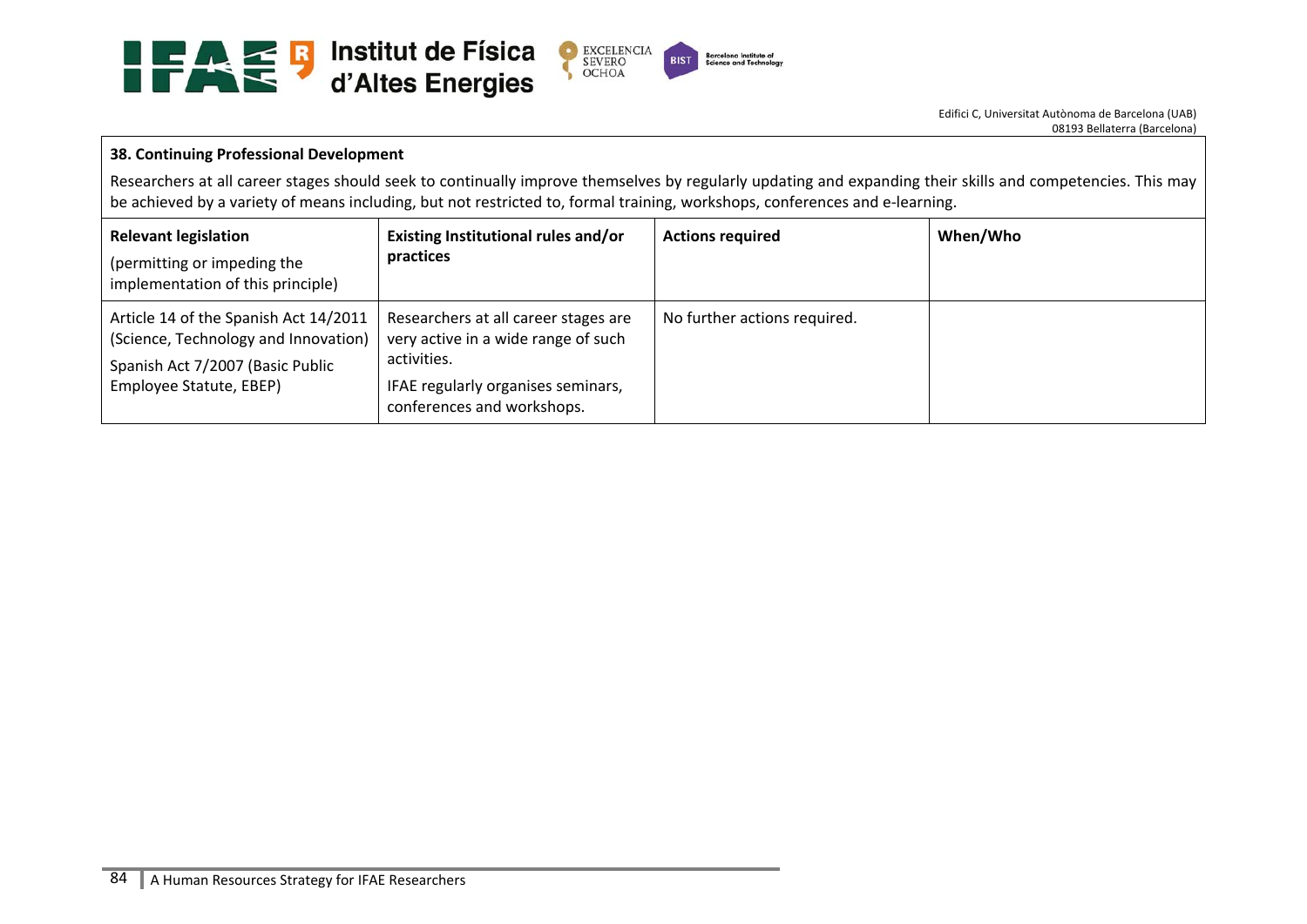

#### **39. Access to research training and continuous development**

Employers and/or funders should ensure that all researchers at any stage of their career, regardless of their contractual situation, are given the opportunity for professional development and for improving their employability through access to measures for the continuing development of skills and competencies. Such measures should be regularly assessed for their accessibility, take up and effectiveness in improving competencies, skills and employability.

| <b>Relevant legislation</b><br>(permitting or impeding the<br>implementation of this principle)                                                                                                       | Existing Institutional rules and/or<br>practices                                                                                               | <b>Actions required</b>                                                               | When/Who         |
|-------------------------------------------------------------------------------------------------------------------------------------------------------------------------------------------------------|------------------------------------------------------------------------------------------------------------------------------------------------|---------------------------------------------------------------------------------------|------------------|
| Article 14 of the Spanish Act 14/2011<br>(Science, Technology and Innovation)<br>Spanish Act 7/2007 (Basic Public<br>Employee Statute, EBEP)<br>Spanish Royal Decree 2/2015<br>(Workers' Statute, ET) | Information on courses, conferences,<br>schools, workshops and seminars are<br>regularly displayed at IFAE, and<br>widely announced by e-mail. | The Code of Best Practices should<br>refer to this existence practice as a<br>"must". | See Principle 1. |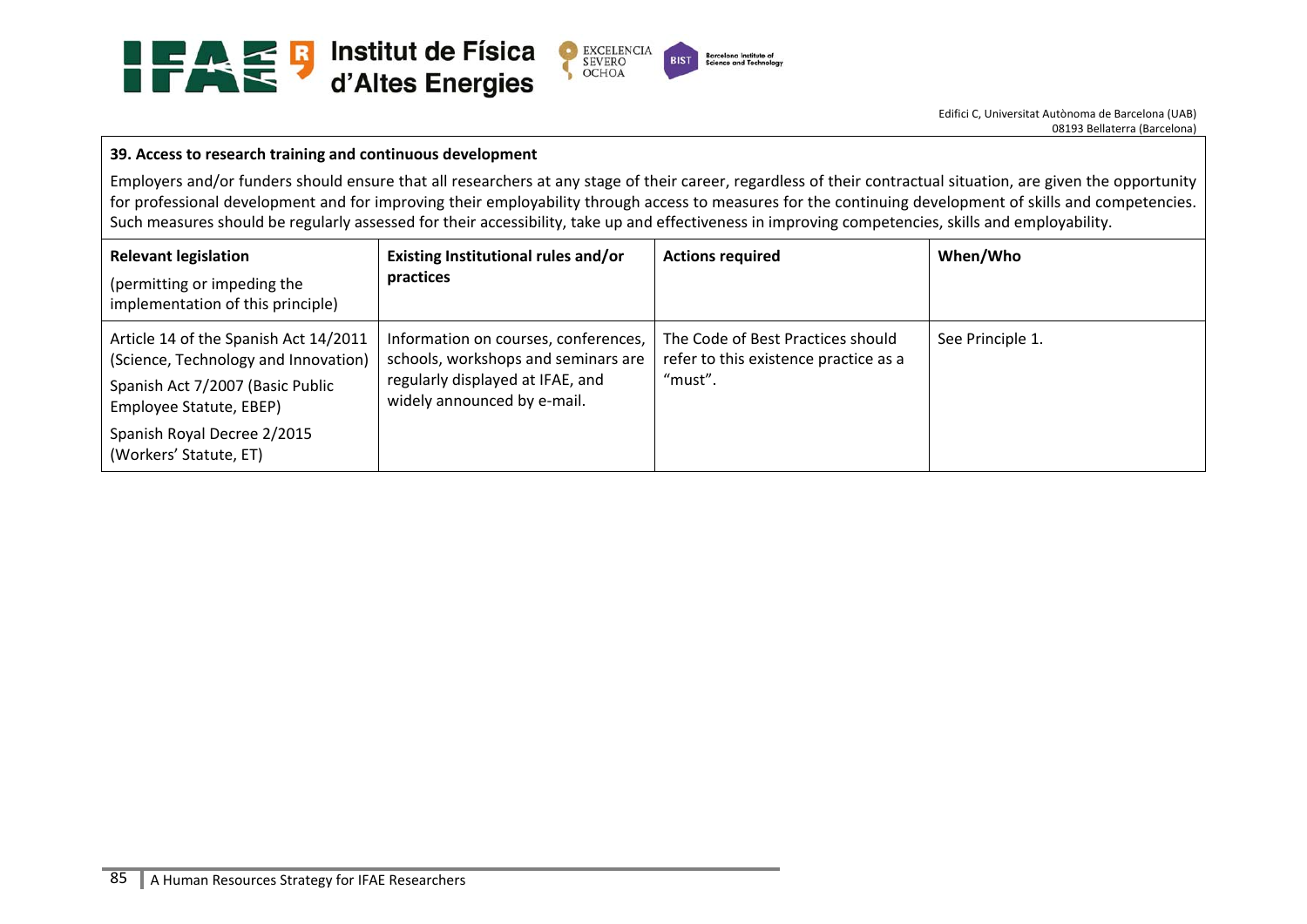

#### **40. Supervision**

Employers and/or funders should ensure that a person is clearly identified to whom early-stage researchers can refer for the performance of their professional duties, and should inform the researchers can refer for the performance of their professional duties, and should inform the researchers accordingly. Such arrangements should clearly define that the proposed supervisors are sufficiently expert in supervising research, have the time, knowledge, experience, expertise and commitment to be able to offer the research trainee appropriate support and provide for the necessary progress and review procedures, as well as the necessary feedback mechanisms.

| <b>Relevant legislation</b><br>(permitting or impeding the<br>implementation of this principle) | <b>Existing Institutional rules and/or</b><br>practices                                                                                                            | <b>Actions required</b>       | When/Who |
|-------------------------------------------------------------------------------------------------|--------------------------------------------------------------------------------------------------------------------------------------------------------------------|-------------------------------|----------|
| Articles 11, 12 and 13 of the Spanish<br>Royal Decree 99/2011 (Regulation of<br>PhD Studies)    | In all areas, internal meetings with all  <br>researchers involved are held on a<br>regular basis.<br>All postgraduate students have a<br>supervisor to report to. | No further measures required. |          |